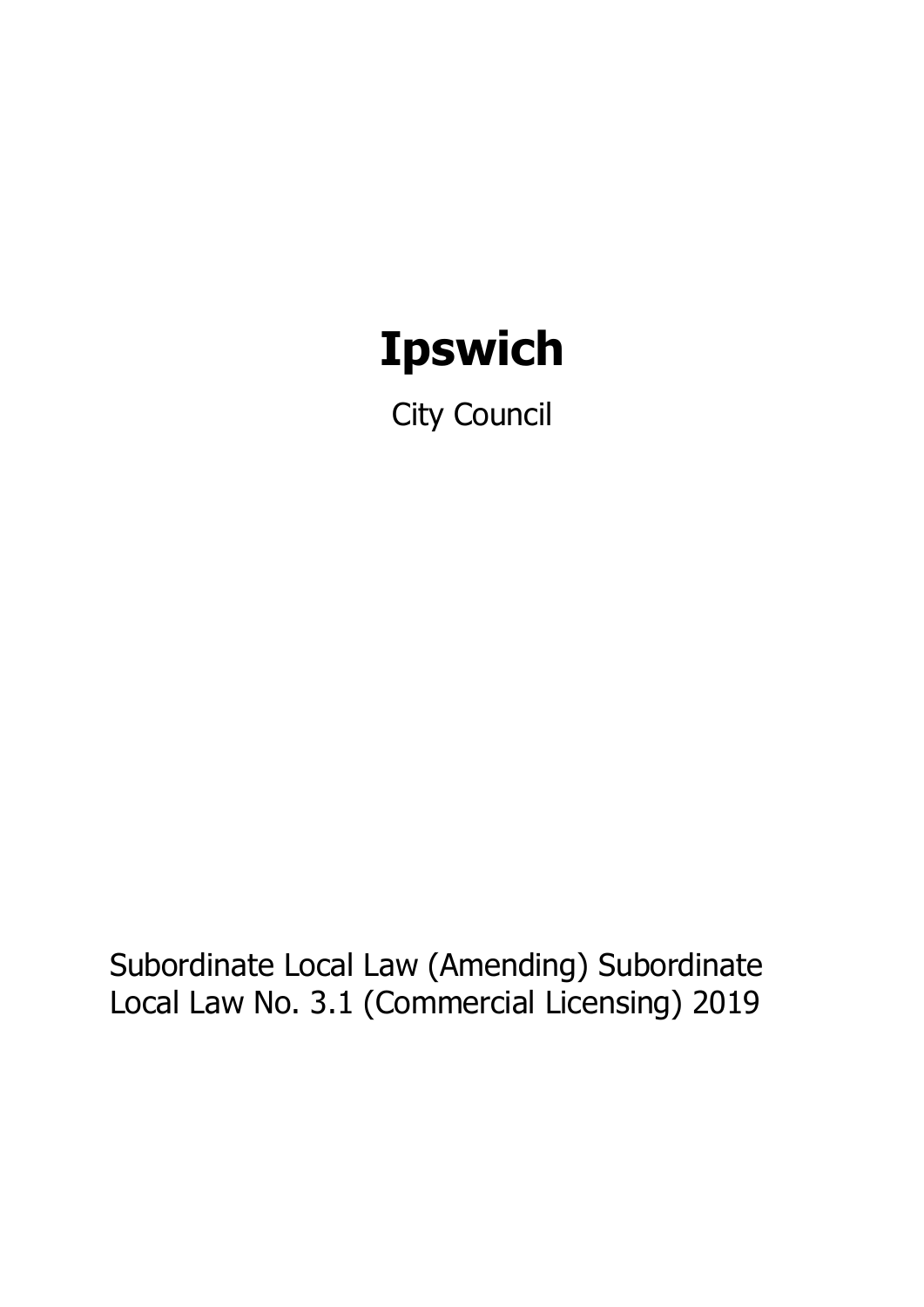#### Ipswich City Council Subordinate Local Law (Amending) Subordinate Local Law No. 3.1 (Commercial Licensing) 2019

# **Contents**

# **Part 1 Preliminary**

|        | $\mathbf{1}$     |                                                                              | $\overline{4}$ |
|--------|------------------|------------------------------------------------------------------------------|----------------|
|        | $\overline{2}$   |                                                                              | $\overline{4}$ |
|        | 3                |                                                                              | $\overline{4}$ |
| Part 2 |                  | Amendment of Subordinate Local Law No. 3.1 (Commercial Licensing) 2013       |                |
|        | $\overline{4}$   |                                                                              | $\overline{4}$ |
|        | 5                | Amendment of ch 2, pt 1, hdg (Temporary advertising devices including        | 5              |
|        | $\boldsymbol{6}$ |                                                                              | 5              |
|        | 7                |                                                                              | 5              |
|        | $\, 8$           |                                                                              | 5              |
|        | 9                |                                                                              | 6              |
|        | 10               |                                                                              | 6              |
|        | 11               |                                                                              | 6              |
|        | 12               |                                                                              | 7              |
|        | 13               |                                                                              | $\overline{7}$ |
|        | 14               |                                                                              | 7              |
|        | 15               |                                                                              | $\overline{7}$ |
|        | 16               |                                                                              | 8              |
|        | 17               | Amendment of pt 9, hdg (Commercial activities on local government controlled | 8              |
|        | 18               |                                                                              | 8              |
|        | 19               |                                                                              | 9              |
|        | 20               |                                                                              | 9              |
|        | 21               |                                                                              | 9              |
|        | 22               |                                                                              | 9              |
|        | 23               |                                                                              | 10             |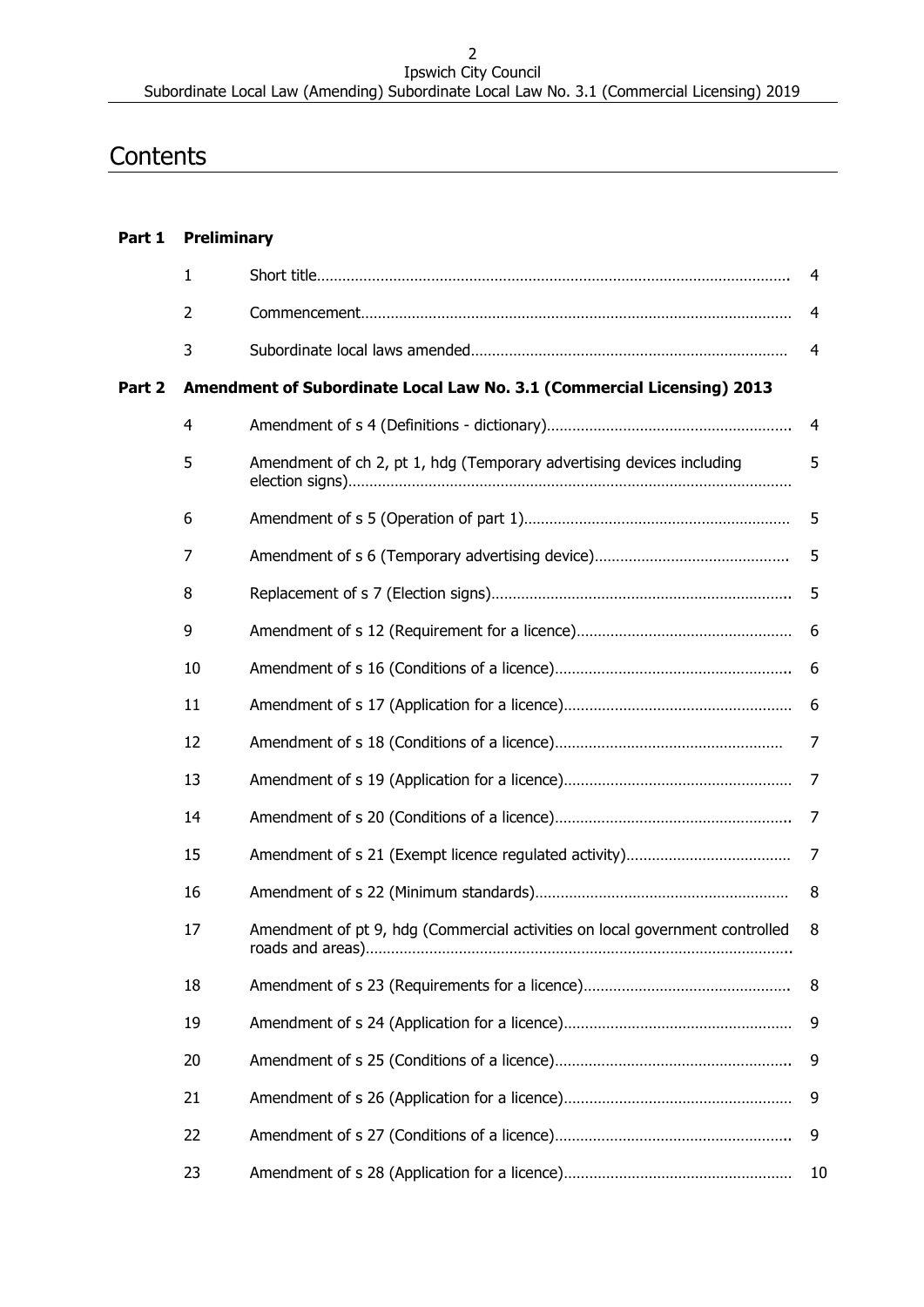| 24 |                                                                         | 10 |
|----|-------------------------------------------------------------------------|----|
| 25 |                                                                         | 10 |
| 26 |                                                                         | 11 |
| 27 |                                                                         | 11 |
| 28 |                                                                         | 12 |
| 29 |                                                                         | 12 |
| 30 |                                                                         | 12 |
| 31 |                                                                         | 13 |
| 32 | Amendment of sch 2 (Minimum standards for temporary advertising devices | 16 |
| 33 |                                                                         | 22 |
| 34 |                                                                         | 67 |
| 35 |                                                                         | 68 |
| 36 |                                                                         | 82 |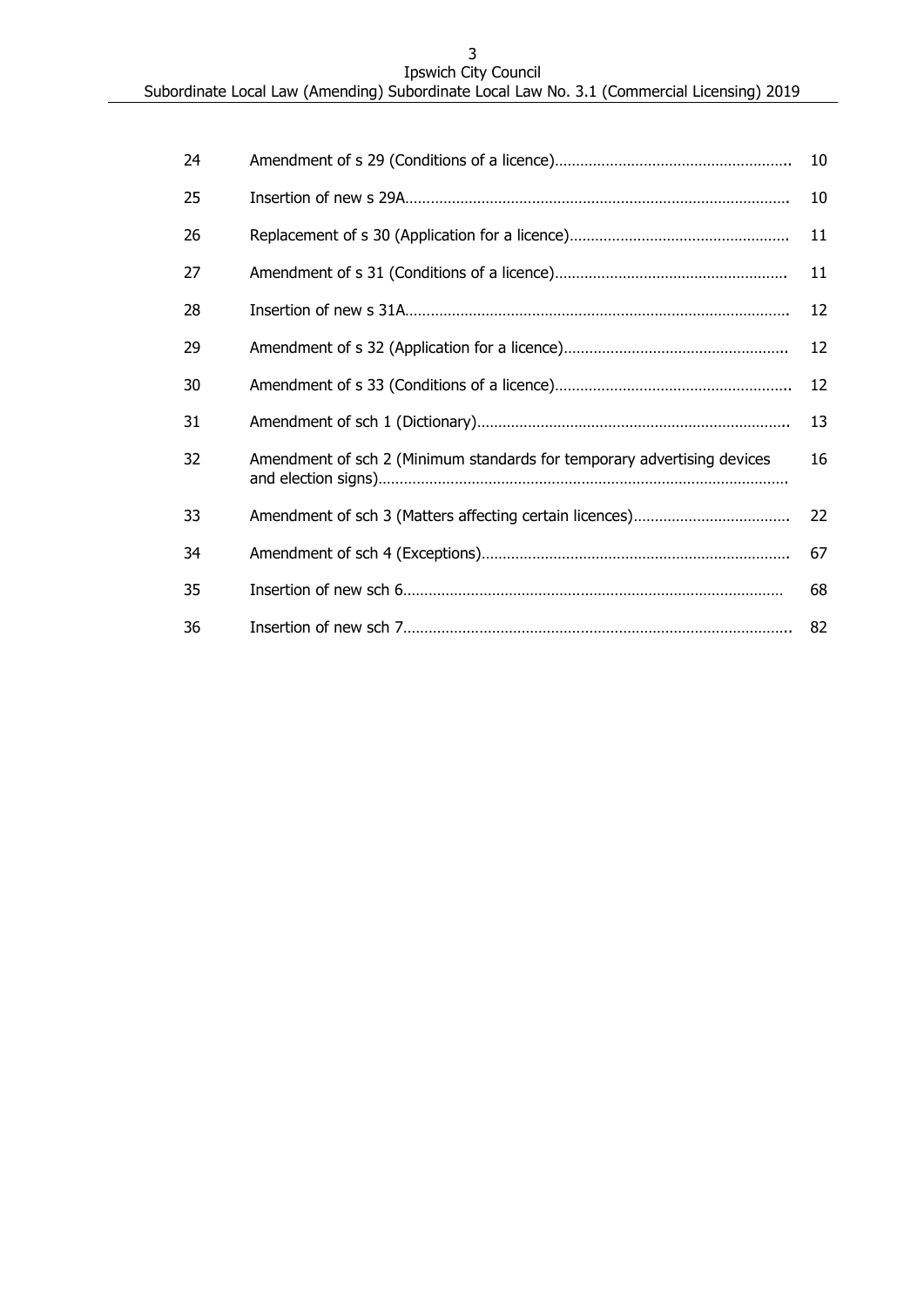# **Part 1 Preliminary**

## <span id="page-3-0"></span>**1 Short title**

This subordinate local law may be cited as Subordinate Local Law (Amending) Subordinate Local Law No. 3.1 (Commercial Licensing) 2019.

# <span id="page-3-1"></span>**2 Commencement**

This subordinate local law commences on the date notice of the making of the subordinate local law is published in the gazette.

# <span id="page-3-2"></span>**3 Subordinate local laws amended**

This subordinate local law amends Subordinate Local Law No. 3.1 (Commercial Licensing) 2013.

# **Part 2 Amendment of Subordinate Local Law No. 3.1 (Commercial Licensing) 2013**

# <span id="page-3-3"></span>**4 Amendment of s 4 (Definitions - dictionary)**

Section 4 –

omit, insert –

Particular words used in this subordinate local law are defined in –

- (1) Schedule 1 (Dictionary) of this subordinate local law;
- (2) Local Law No. 3 (Commercial Licensing) 2013; and
- (3) Local Law No. 1 (Administration) 2013.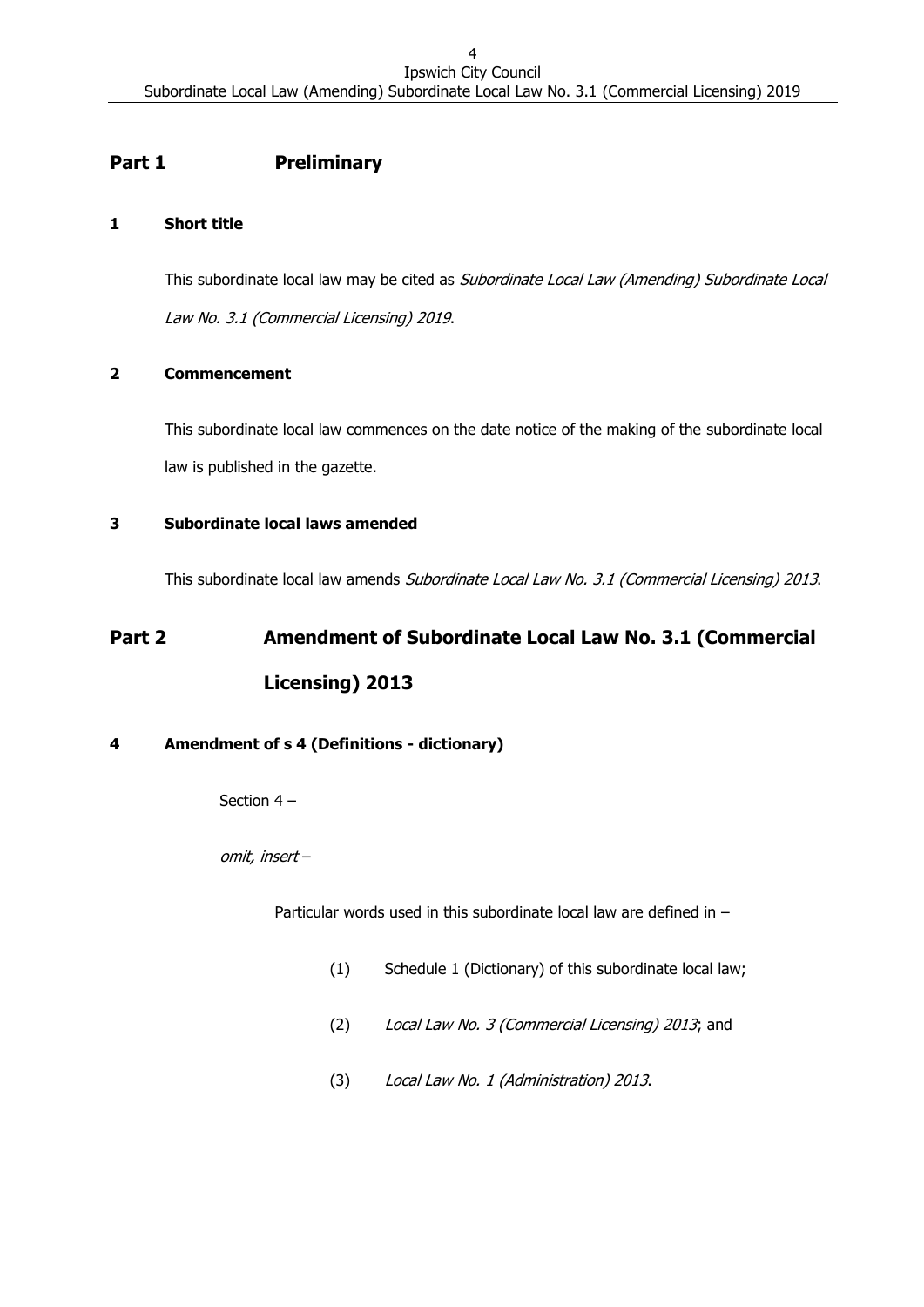#### 5 Ipswich City Council

Subordinate Local Law (Amending) Subordinate Local Law No. 3.1 (Commercial Licensing) 2019

# <span id="page-4-0"></span>**5 Amendment of ch 2, pt 1, hdg (Temporary advertising devices including election signs)**

Chapter 2, Part 1, heading, 'including election signs' –

omit.

# <span id="page-4-1"></span>**6 Amendment of s 5 (Operation of part 1)**

(1) Section 5, subsection (1), 'or an election sign' –

omit.

(2) Section 5(2), subsection (d), 'requires development approval'

omit, insert –

is assessable development under the Planning Act

#### <span id="page-4-2"></span>**7 Amendment of s 6 (Temporary advertising device)**

(1) Section 6, subsection (1), '(Requirement for a licence)' –

omit, insert –

(Offence to operate licence regulated activity without a licence)

(2) Section 6, subsection (2), 'section 5(4) (Requirement for a licence)' –

omit, insert –

section 5A (Minimum standards for licence regulated activity)

#### <span id="page-4-3"></span>**8 Replacement of s 7 (Election signs)**

Section 7 –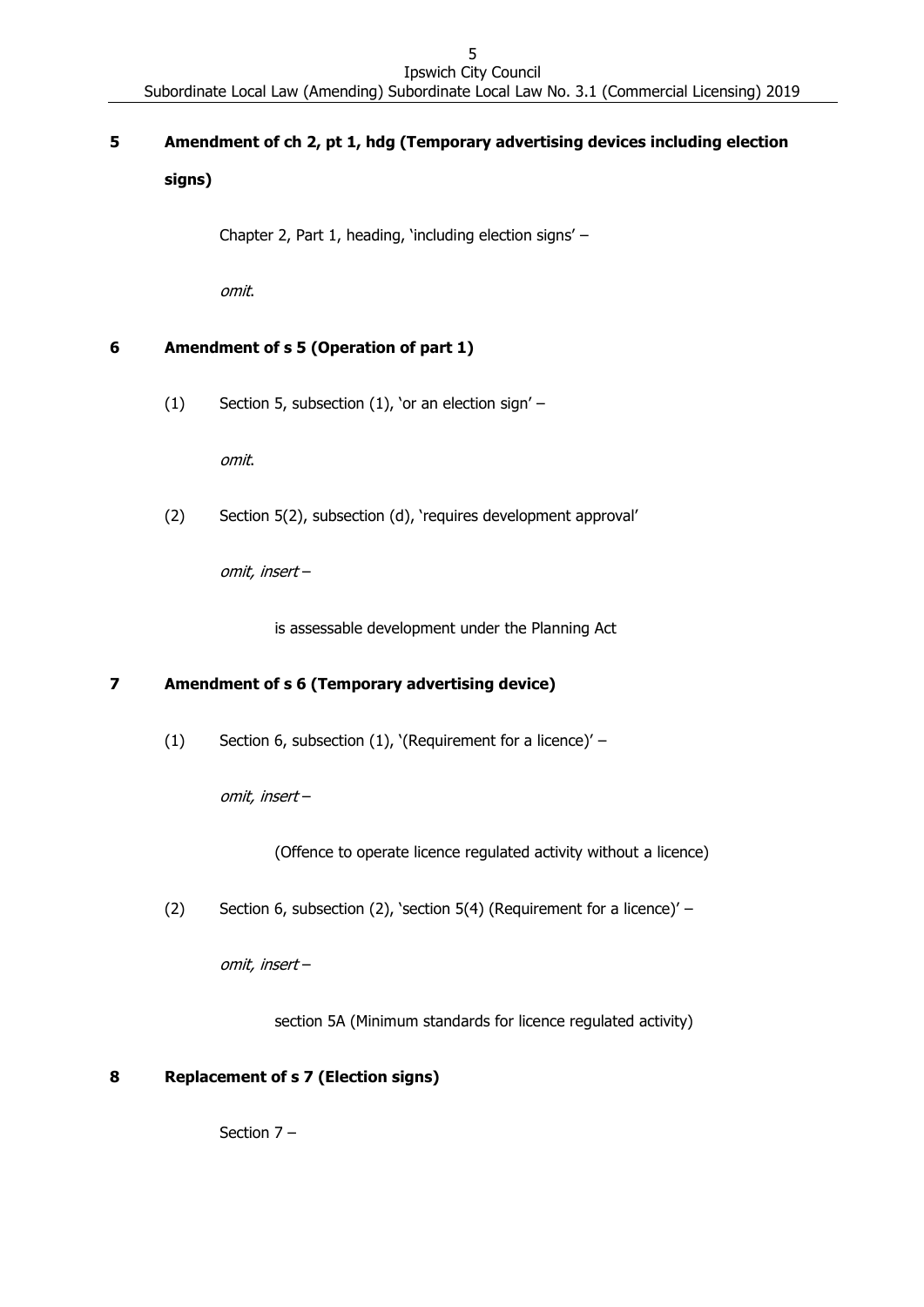omit, insert –

## **7 Election signs**

For the purposes of section 5A (Minimum standards for licence regulated activity) of the authorising law –

- (a) an election sign must comply with the particular minimum standards specified in part 1 of schedule 2; and
- (b) an election sign must comply with the general minimum standards specified in part 2 of schedule 2.

# <span id="page-5-0"></span>**9 Amendment of s 12 (Requirement for a licence)**

Section 12, '(Requirement for a licence)' –

omit, insert –

(Offence to operate licence regulated activity without a licence)

#### <span id="page-5-1"></span>**10 Amendment of s 16 (Conditions of a licence)**

Section 16, 'unless, specifies' –

omit, insert –

unless specified

# <span id="page-5-2"></span>**11 Amendment of s 17 (Application for a licence)**

(1) Section 17, before 'the authorising' –

insert –

of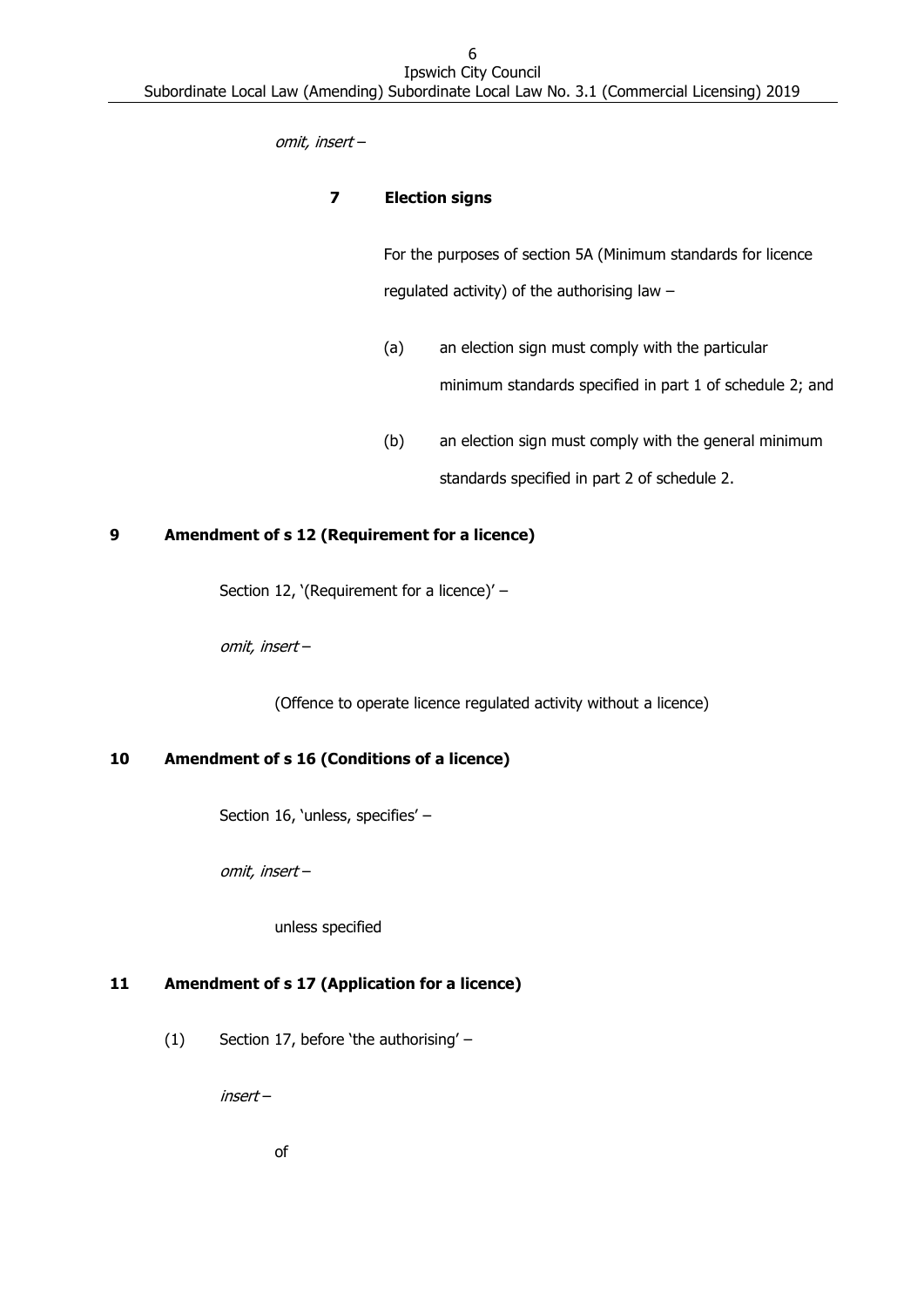(2) Section 17, before 'be' –

insert –

must

# <span id="page-6-0"></span>**12 Amendment of s 18 (Conditions of a licence)**

Section 18, 'unless,' –

omit, insert –

unless

#### <span id="page-6-1"></span>**13 Amendment of s 19 (Application for a licence)**

(1) Section 19, before 'the authorising' –

insert –

of

(2) Section 19, after 'local government' –

insert –

)

#### <span id="page-6-2"></span>**14 Amendment of s 20 (Conditions of a licence)**

Section 20, 'unless,' –

omit, insert –

unless

# <span id="page-6-3"></span>**15 Amendment of s 21 (Exempt licence regulated activity)**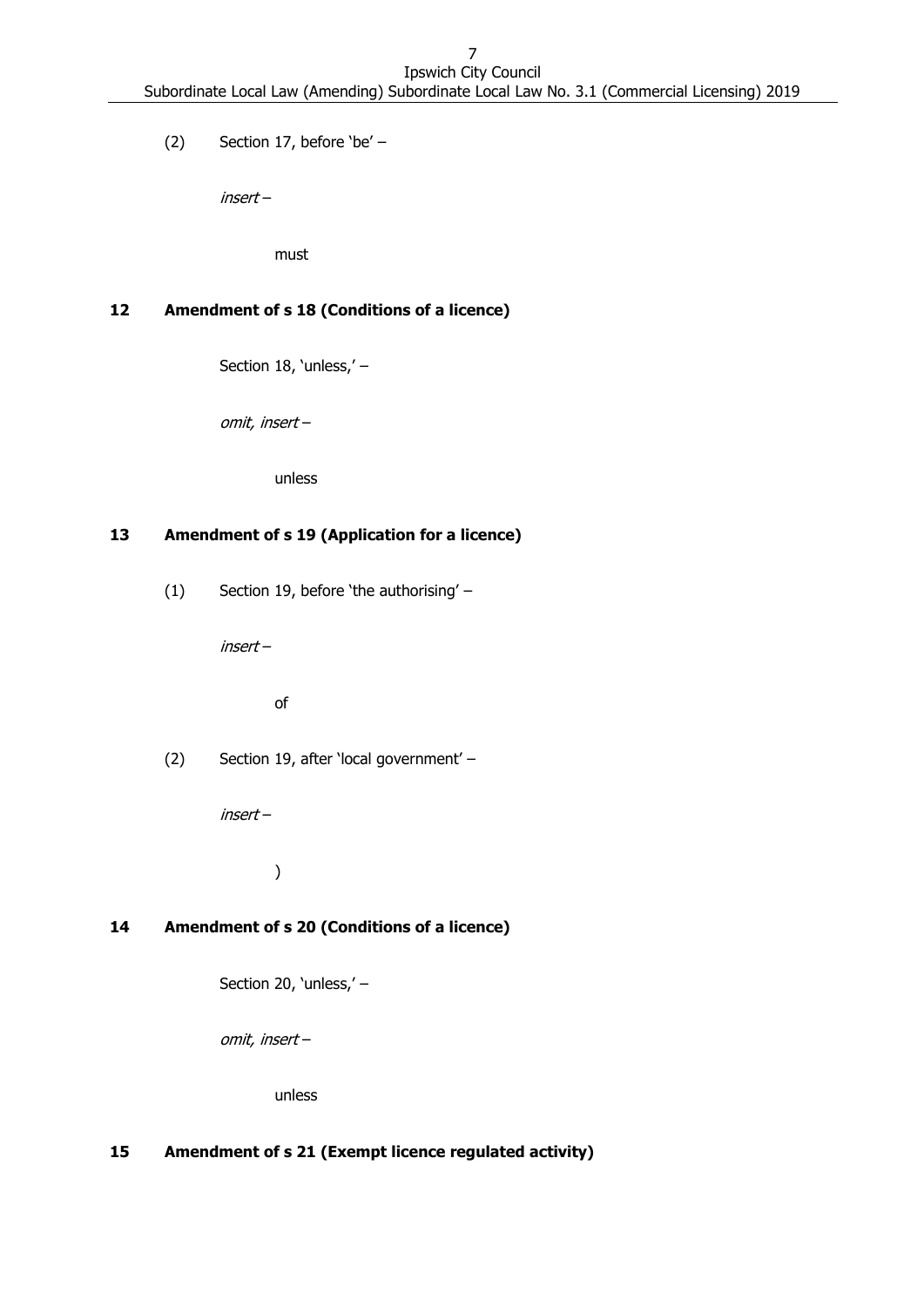Section 21, '(Requirement for a licence)' –

omit, insert –

(Offence to operate licence regulated activity without a licence)

## <span id="page-7-0"></span>**16 Amendment of s 22 (Minimum standards)**

(1) Section 22, 'section 5(4) (Requirements for a licence)' –

omit, insert –

section 5A (Minimum standards for licence regulated activity)

(2) Section 22, before 'schedule 5' –

insert –

in

<span id="page-7-1"></span>**17 Amendment of pt 9, hdg (Commercial activities on local government controlled roads and areas)**

Part 9, heading, 'roads and areas' –

omit, insert –

areas and roads

#### <span id="page-7-2"></span>**18 Amendment of s 23 (Requirements for a licence)**

(1) Section 23, '(Requirements for a licence)' –

omit, insert –

(Offence to operate licence regulated activity without a licence)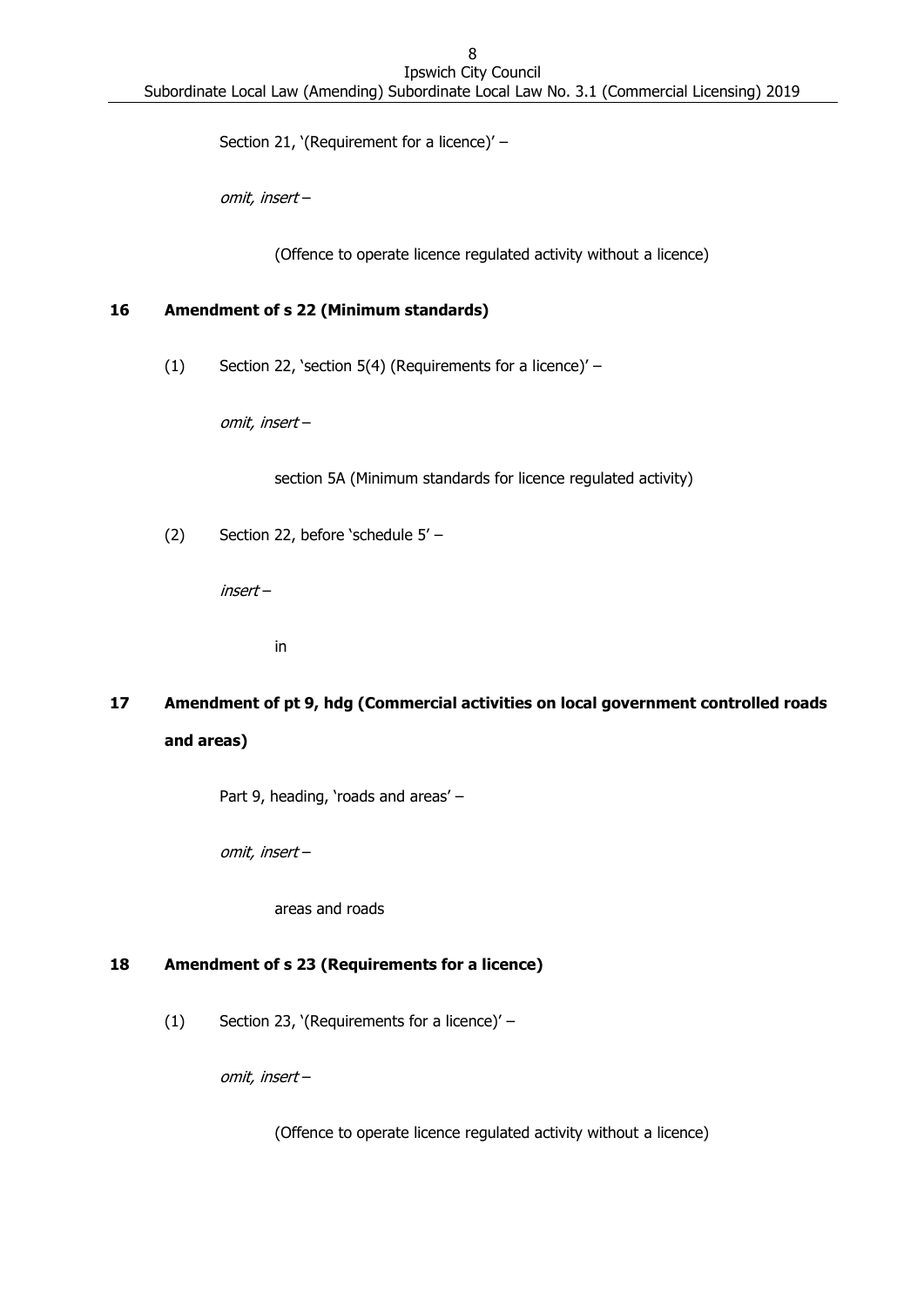(2) Section 23, 'schedule 5' –

omit, insert –

schedule 4

# <span id="page-8-0"></span>**19 Amendment of s 24 (Application for a licence)**

Section 24, before 'be accompanied' –

insert –

must

# <span id="page-8-1"></span>**20 Amendment of s 25 (Conditions of a licence)**

Section 25, 'unless,' –

omit, insert –

unless

# <span id="page-8-2"></span>**21 Amendment of s 26 (Application for a licence)**

(1) Section 26, before 'commercial activity' –

insert –

a

(2) Section 26, before 'be accompanied' –

insert –

must

#### <span id="page-8-3"></span>**22 Amendment of s 27 (Conditions of a licence)**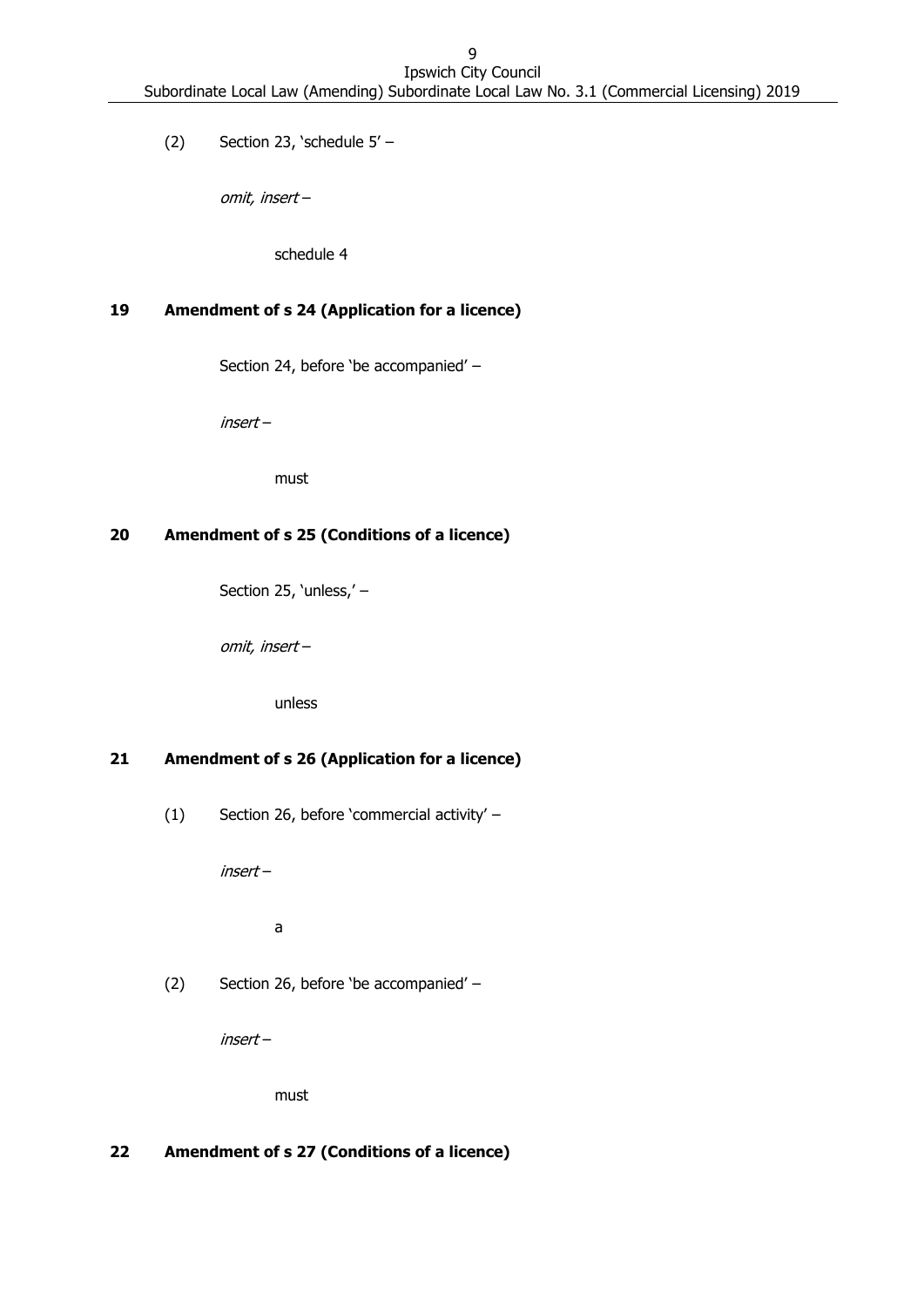Ipswich City Council Subordinate Local Law (Amending) Subordinate Local Law No. 3.1 (Commercial Licensing) 2019

(1) Section 27, before 'the authorising law' –

insert –

of

(2) Section 27, before 'commercial activity' –

insert –

a

(3) Section 27, 'unless,' –

omit, insert –

unless

# <span id="page-9-0"></span>**23 Amendment of s 28 (Application for a licence)**

Section 28, before 'be accompanied' –

insert –

must

# <span id="page-9-1"></span>**24 Amendment of s 29 (Conditions of a licence)**

Section 29, 'unless,' –

omit, insert –

unless

## <span id="page-9-2"></span>**25 Insertion of new s 29A**

Before section 30 –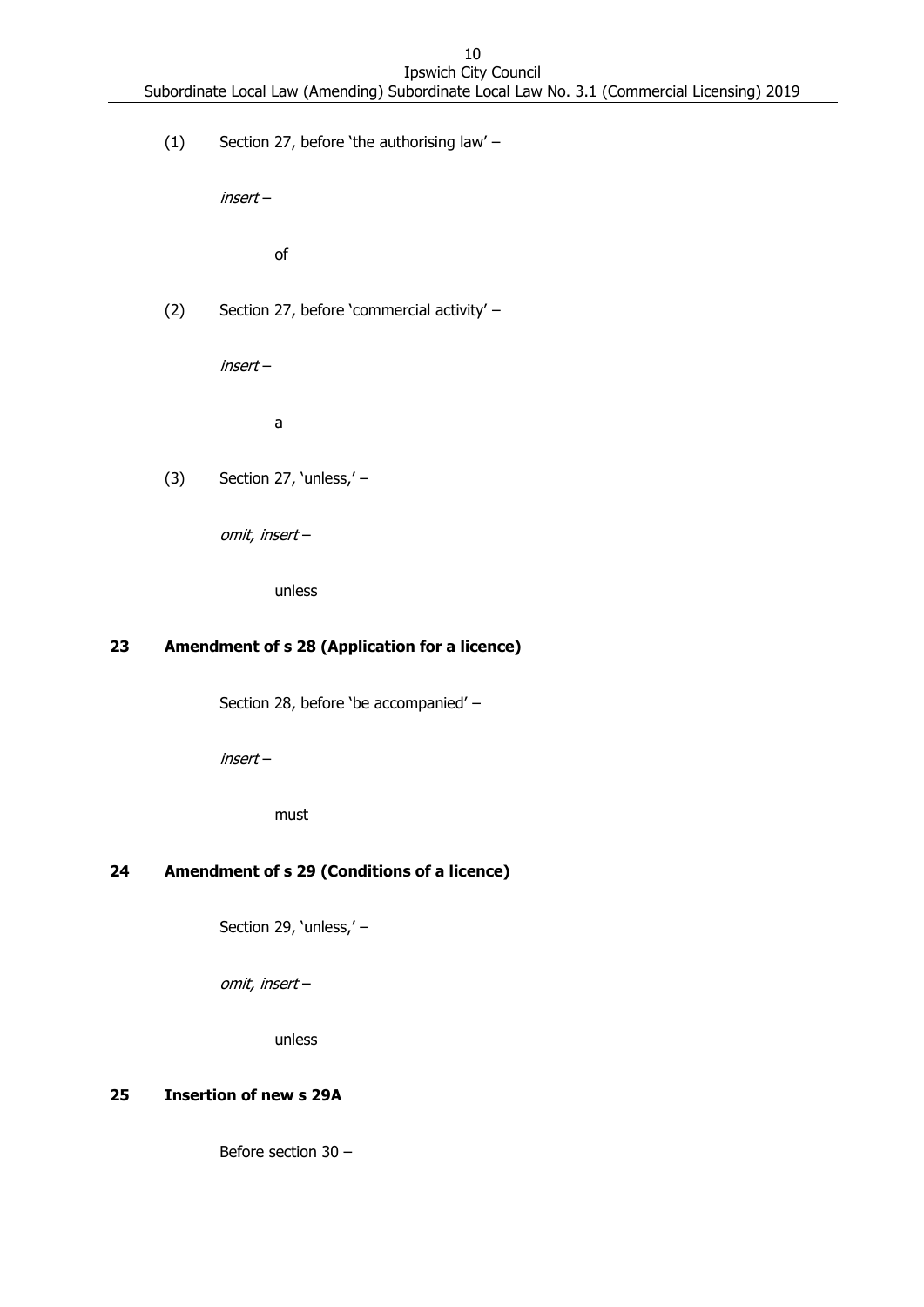insert –

#### **29A Requirement for a licence**

For the purposes of Schedule (Dictionary), definition temporary entertainment event, of the authorising law, the events listed in part 1 of schedule 6 require a licence.

#### <span id="page-10-0"></span>**26 Replacement of s 30 (Application for a licence)**

Section 30 –

omit, insert –

#### **30 Application for a licence**

- (1) For the purposes of section 5(3) (Offence to operate licence regulated activity without a licence) of the authorising law, a licence is not required for a temporary entertainment event of the category specified in column 1 of schedule 4 in the circumstances specified in column 2 of schedule 4.
- <span id="page-10-2"></span>(2) For the purposes of section  $6(1)(c)(iv)$  (Application for a licence) of the authorising law, an application for a licence for the operation of a temporary entertainment event (unless otherwise required by the local government) must be accompanied by the information, material and documents set out in column 2 of schedule 6, part 2.

#### <span id="page-10-1"></span>**27 Amendment of s 31 (Conditions of a licence)**

(1) Section 31, 'schedule  $3'$  –

omit, insert –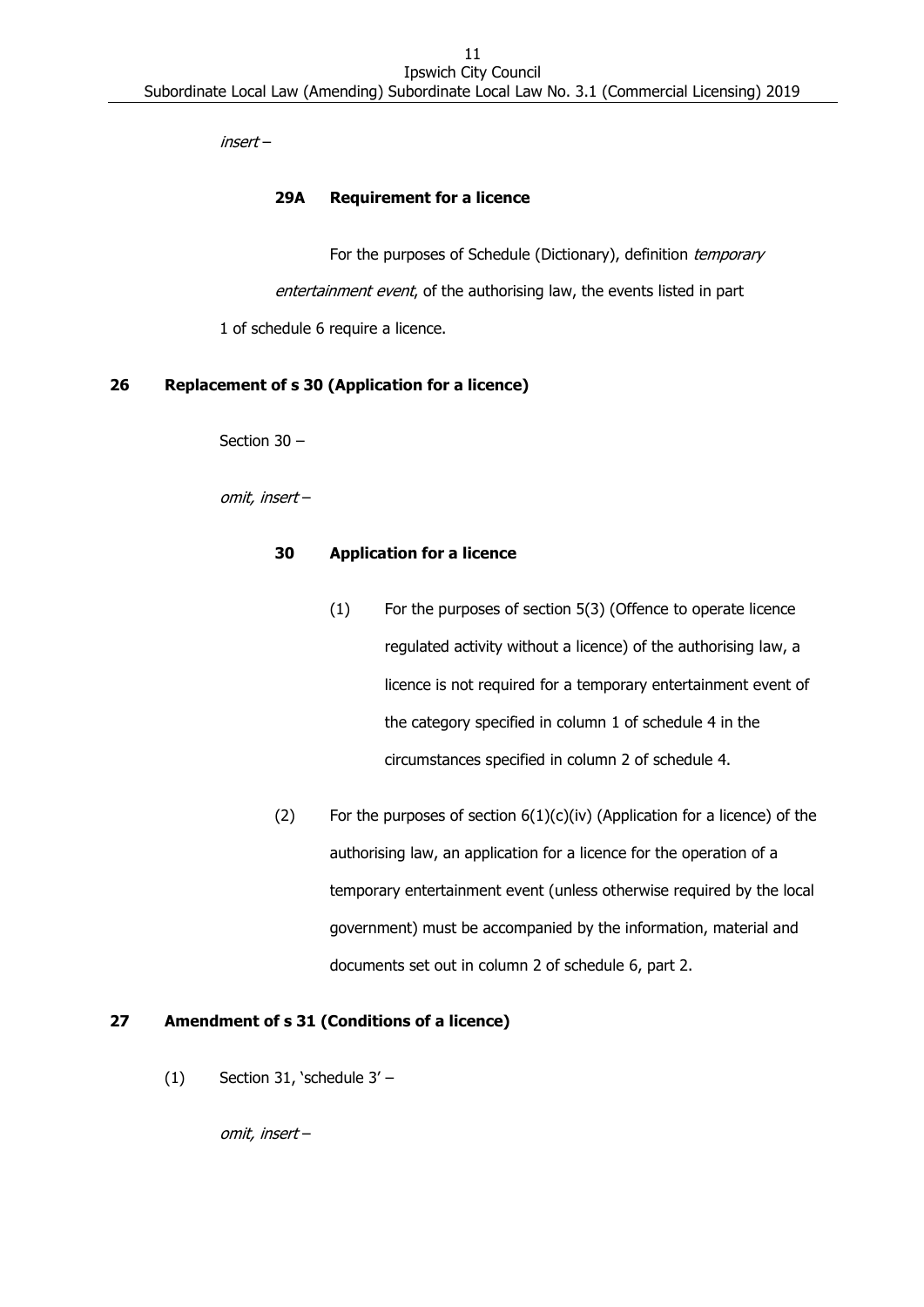schedule 6, part 2

(2) Section 31, 'unless,' –

omit, insert –

unless

#### <span id="page-11-0"></span>**28 Insertion of new s 31A**

Before section 32 –

insert –

#### **31A Requirement for a licence**

- (1) For the purposes of section 5(3) (Offence to operate licence regulated activity without a licence) of the authorising law, a licence is not required for an entertainment venue of the category specified in column 1 of schedule 4 in the circumstances specified in column 2 of schedule 4.
- (2) For the purposes of Schedule 1 (Dictionary), definition entertainment venue, of the authorising law, the venues listed in part 1 of schedule 7 require a licence.

#### <span id="page-11-1"></span>**29 Amendment of s 32 (Application for a licence)**

Section 32, 'of schedule 3' –

omit, insert –

of schedule 7, part 2

#### <span id="page-11-2"></span>**30 Amendment of s 33 (Conditions of a licence)**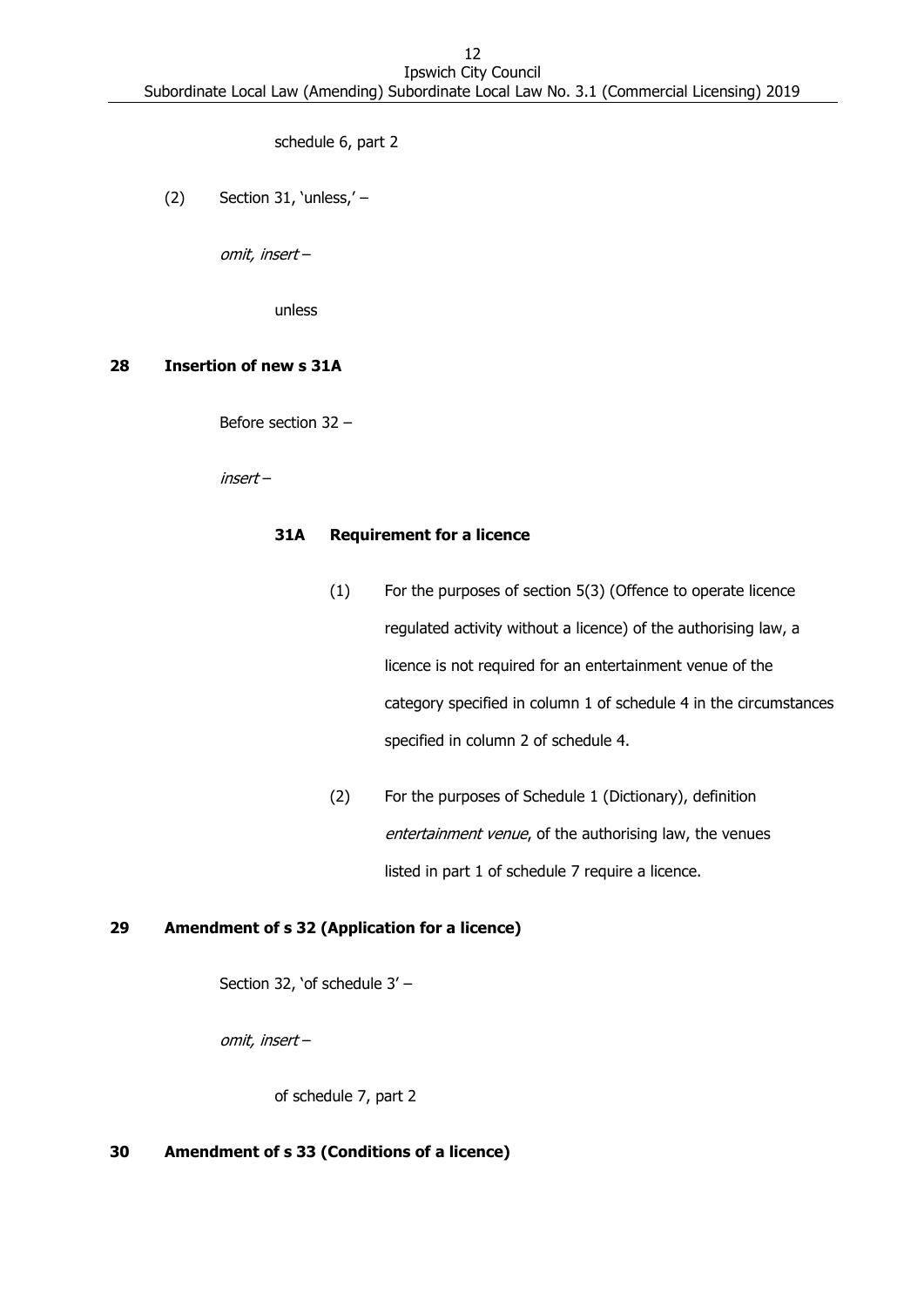(1) Section 33, 'schedule  $3'$  –

omit, insert –

schedule 7, part 2

(2) Section 33, 'unless,' –

omit, insert –

unless

#### <span id="page-12-0"></span>**31 Amendment of sch 1 (Dictionary)**

 $(1)$  Schedule  $1 -$ 

insert –

**Planning Act** means the Planning Act 2016 (Qld) and includes the predecessor legislation to that Act.

**Guide dog** has the meaning given to that term under the Guide, Hearing and Assistance Dogs Act 2009 (Qld), Schedule 4.

Low risk means, for the purposes of an entertainment venue, a venue where amplified music is not the primary activity inside the building or other circumstances where an authorised person believes there is no risk to the surrounding environment as a result of the venue.

#### Examples –

- A small band playing while guests eat dinner at the venue.
- A band playing irregularly in a licensed bar area at the venue where dining does not occur in the same area when the band is playing (e.g. a hotel that has bands/entertainment on weekends).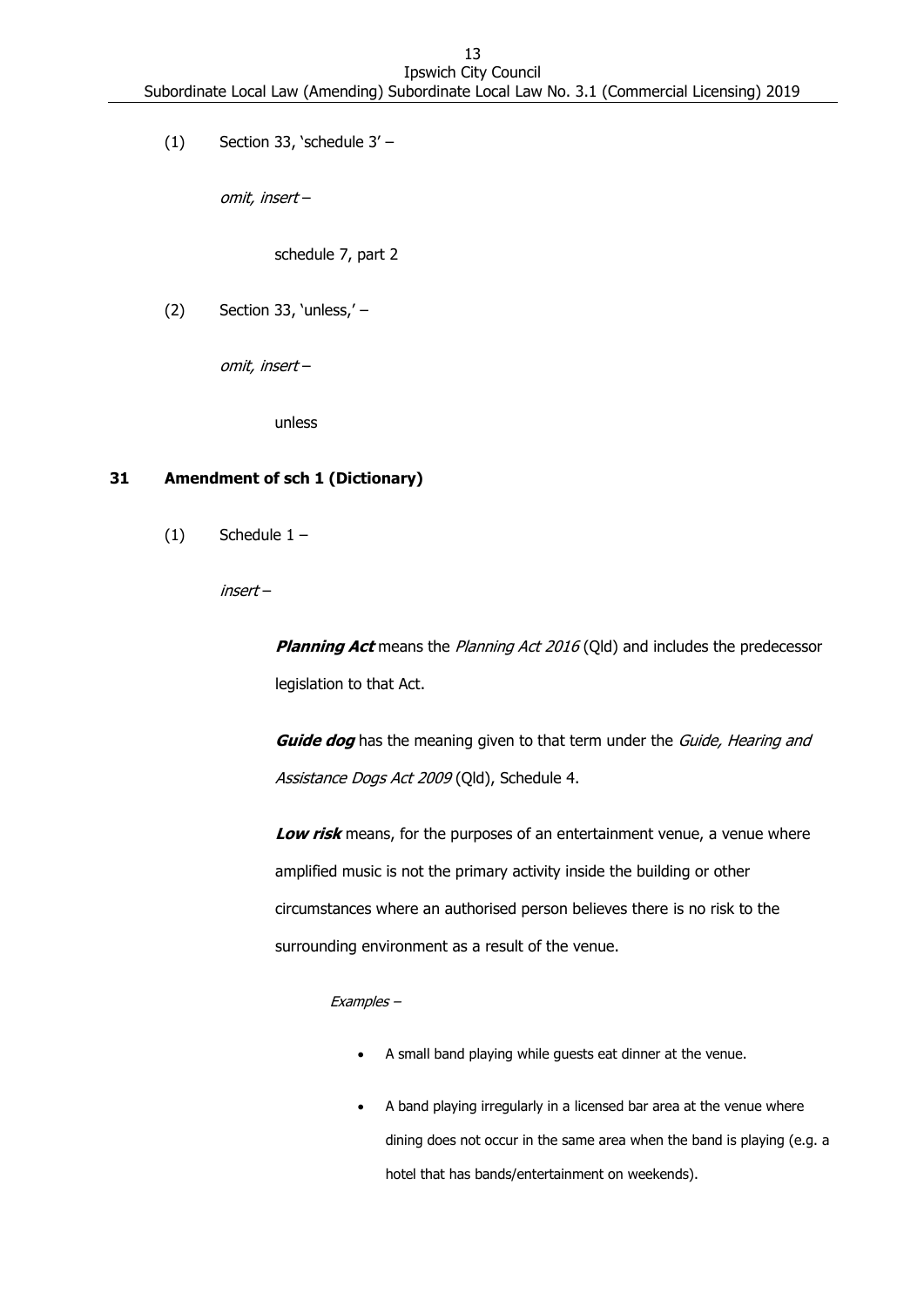**street pole banners** means a light weight, vertical, promotional sign attached

to a rate 3 light pole located in a local government area or road.

**temporary advertising device** means a device listed in column 1 of schedule 2, part 1.

(2) Schedule 1, definition *approved advertising device* -

omit.

(3) Schedule 1, definition business, after 'advertisement; and' -

omit, insert –

- (i) the exhibition of a sign; and
- (j) film production.
- (3A) Schedule 1, definition *commercial basis*, 'an business .' -

omit, insert –

a business.

(4) Schedule 1, definition entertainment, after 'amusement' -

insert –

.

(5) Schedule 1, definition *film production*, 'residential' -

omit.

(6) Schedule 1, definition planning scheme –

omit, insert –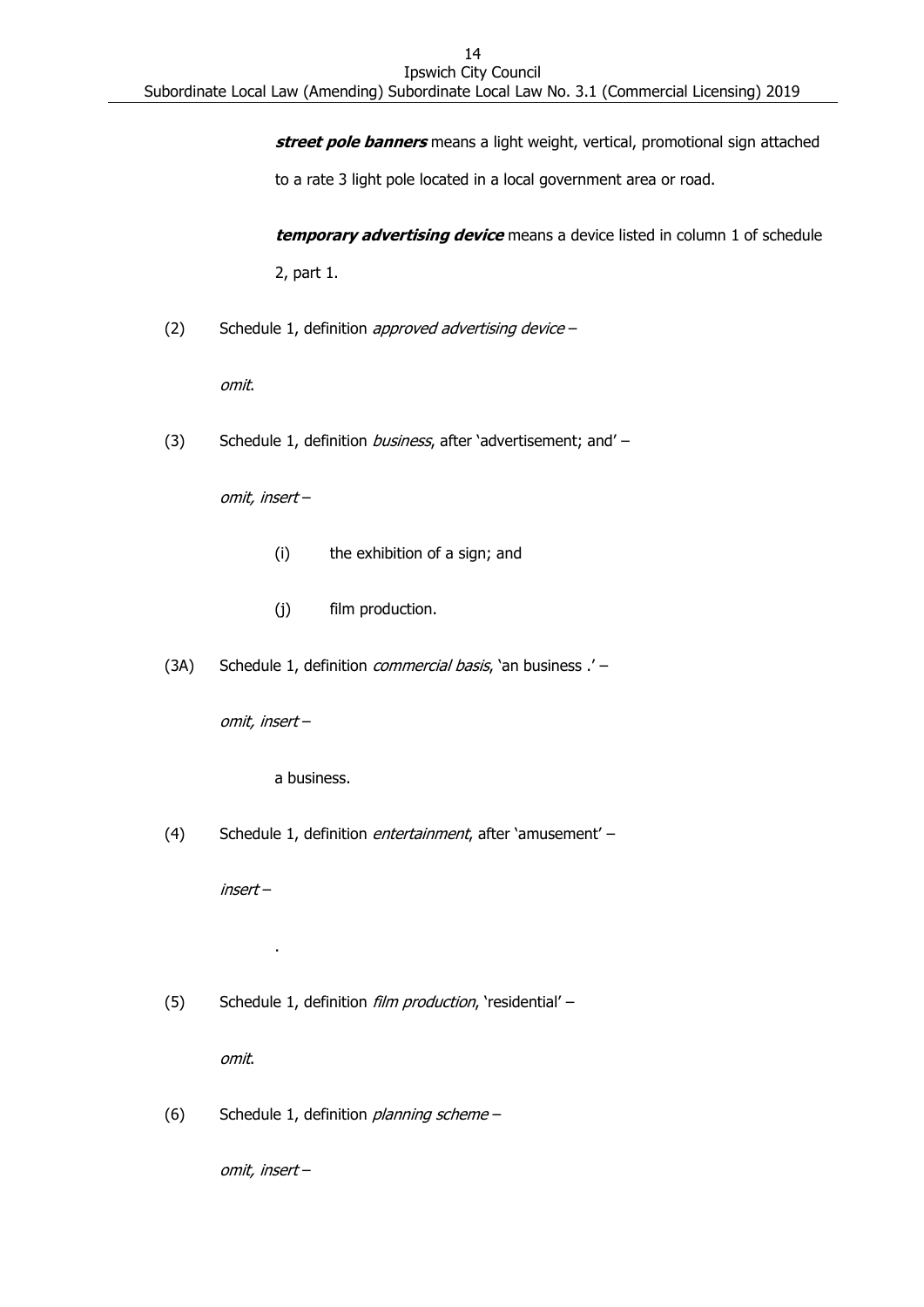**planning scheme** means the planning scheme made or amended from time-to-

time under the Planning Act.

(7) Schedule 1, definition residential area, subparagraph (a), 'Locality' –

omit, insert –

Areas

(8) Schedule 1, definition *residential area*, subparagraph (b), 'Locality' –

omit, insert –

Area

(9) Schedule 1, definition residential area, '(iv) Special Uses Zone;' -

omit, insert –

- (v) Special Uses Zone;
- (10) Schedule 1, definition residential area, subparagraph (c), 'Locality' –

omit.

(11) Schedule 1, definition *residential area*, subparagraph (d), 'Locality' –

omit, insert –

Areas

(12) Schedule 1, definition *residential area*, subparagraph  $(d)(iv)$  –

omit.

(13) Schedule 1, definition *residential area*, subparagraph  $(v)$  –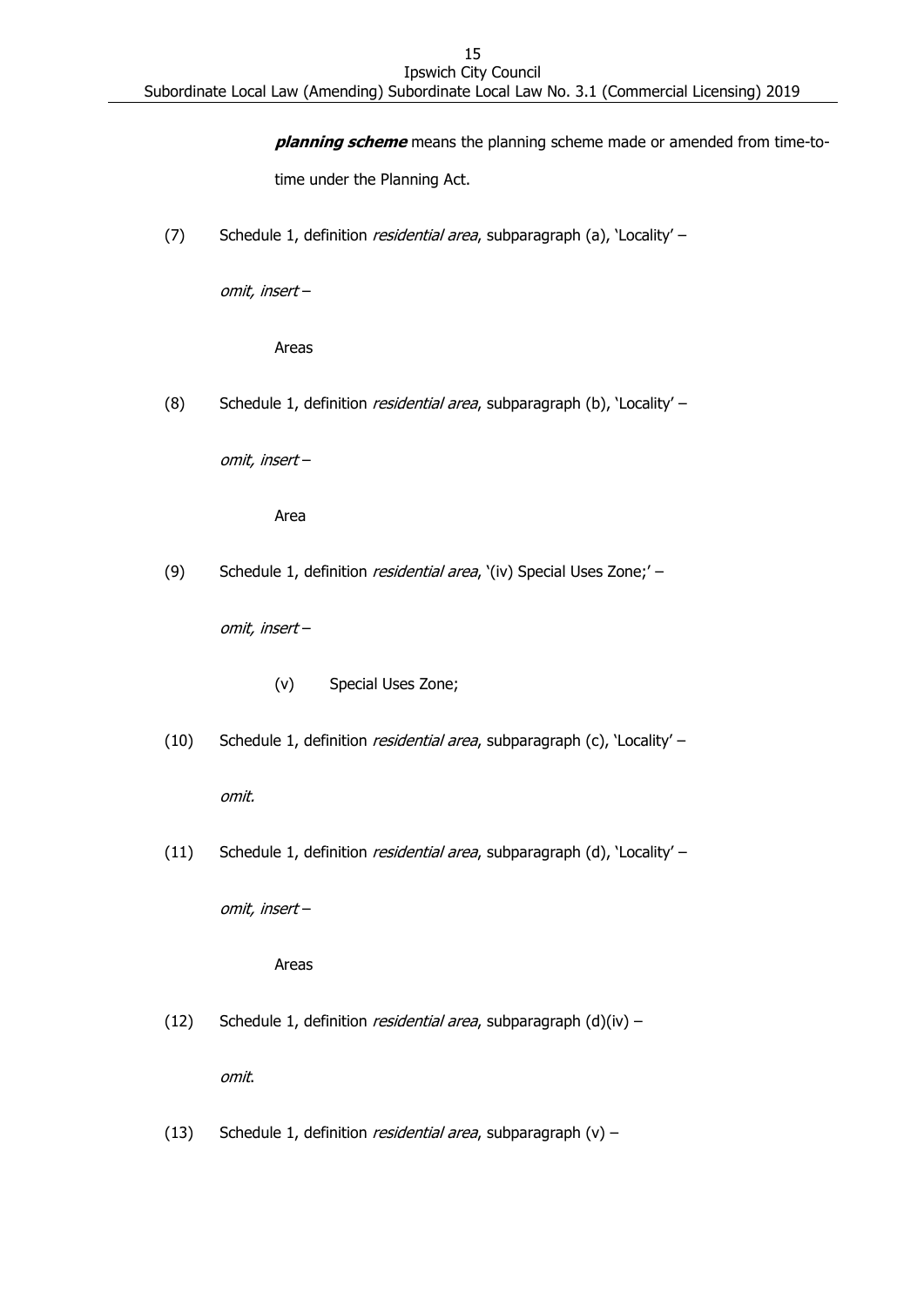renumber as (iv).

(14) Schedule 1, definition residential area, subparagraph (f), 'Locality' –

omit, insert –

Areas

(15) Schedule 1, definition *residential area*, subparagraph  $(f)(i)$  –

omit, insert –

(i) Rural C (Rural Living) Zone.

(16) Schedule 1, definition residential area, after '1997' -

omit, insert –

, section 391 of the Sustainable Planning Act 2009 or section 89 of the Planning Act 2016.

(17) Schedule 1, definition swimming pool,  $\dot{y}'$  –

omit, insert –

.

# <span id="page-15-0"></span>**32 Amendment of sch 2 (Minimum standards for temporary advertising devices and election signs)**

(1) Schedule 2, Part 1, item 4 (Horizontal Banner Event Signs), column 2, subparagraph (a), after 'the site' –

insert –

to which the advertisement relates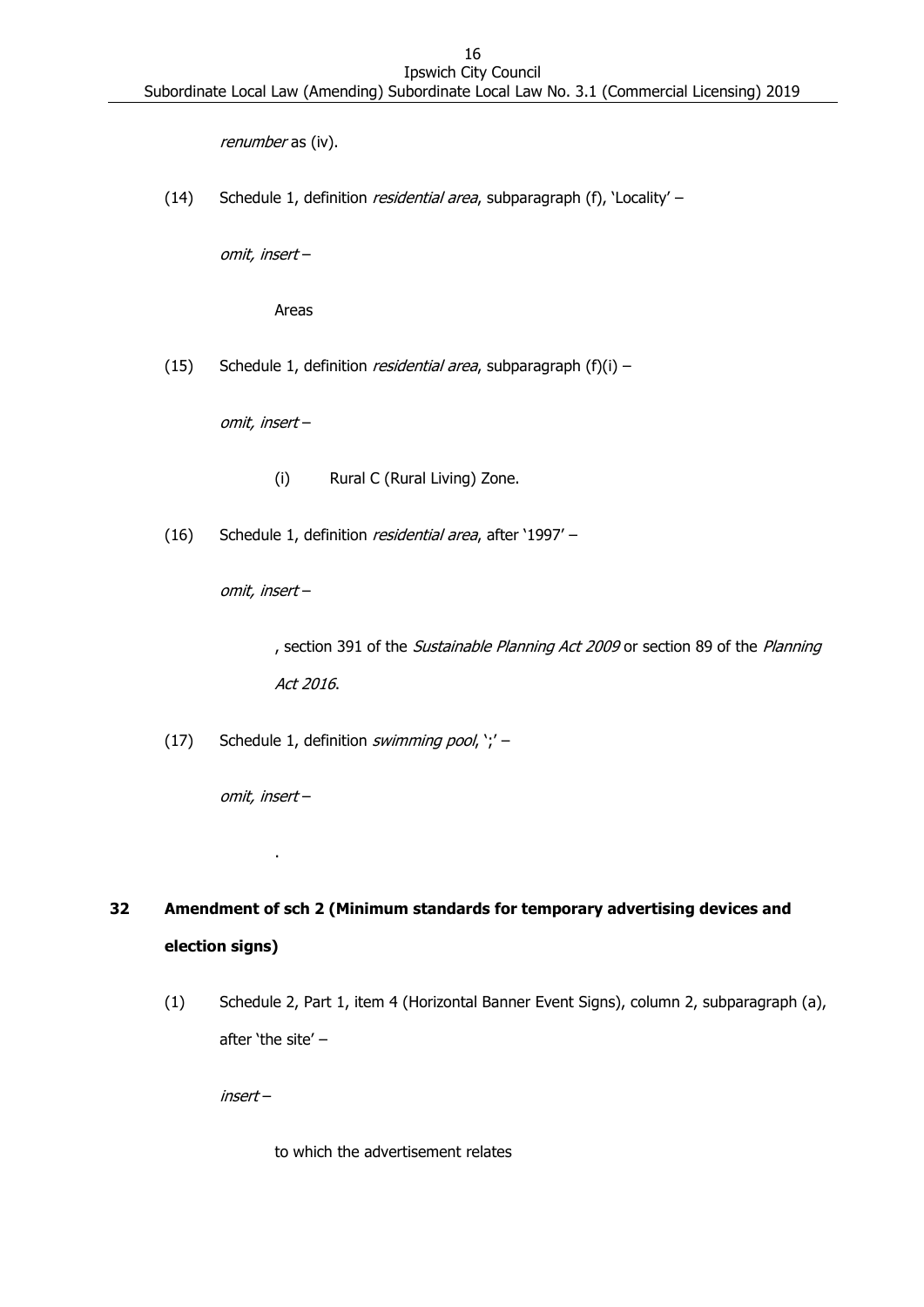(2) Schedule 2, Part 1, item 7 (Real Estate Signs), subparagraph (c), '.' –

omit, insert –

; and

(3) Schedule 2, Part 1, item 7 (Real Estate Signs), after subparagraph (c) –

insert –

- (d) be removed from the site within 14 days of the property reaching settlement or being leased.
- (4) Schedule 2, Part 1, after item 7 (Real Estate Signs) –

insert –

| <b>Street Pole Banner</b> | $Must -$ |                                                                                                            |
|---------------------------|----------|------------------------------------------------------------------------------------------------------------|
|                           | (a)      | be located in a local government controlled area or<br>road;                                               |
|                           | (b)      | support the local government's strategic direction for<br>events, branding, place-making and urban design; |
|                           | (c)      | be structurally sound and capable of withholding any<br>weather;                                           |
|                           | (d)      | not have a detrimental effect on the amenity of the<br>surrounding area;                                   |
|                           | (e)      | not cause significant obstruction or distraction to<br>vehicular or pedestrian traffic;                    |
|                           | (f)      | be of a size approved by the local government; and                                                         |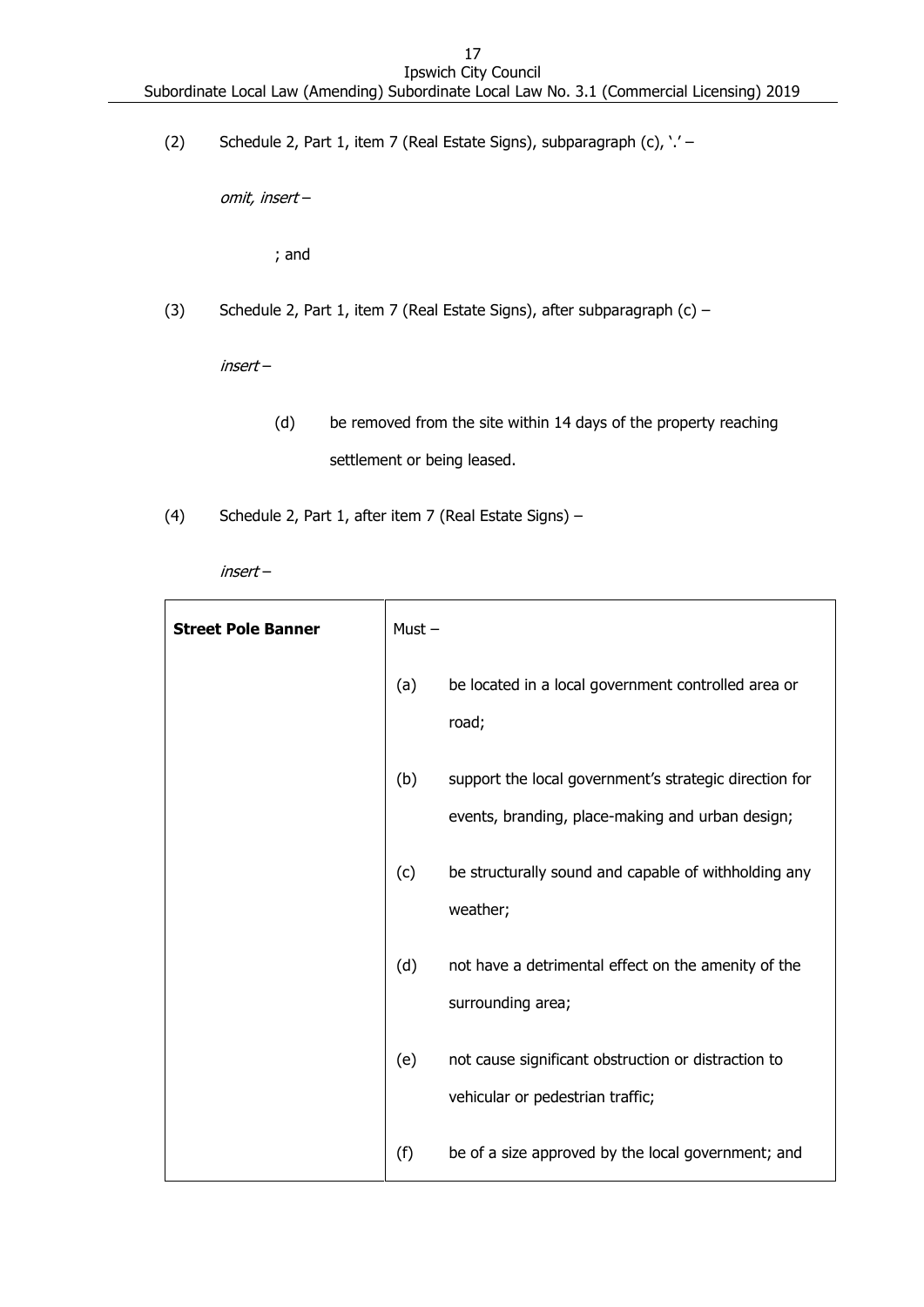18 Ipswich City Council

Subordinate Local Law (Amending) Subordinate Local Law No. 3.1 (Commercial Licensing) 2019

| (g) | not be erected for longer than 30 days in a 90 day |  |  |
|-----|----------------------------------------------------|--|--|
|     | period.                                            |  |  |

(5) Schedule 2, Part 1, item 8 (Vertical Banner Event Signs), column 2, subparagraph (a), after 'the site' –

insert –

to which the advertisement relates

(6) Schedule 2, Part 1, item 9 (For temporary advertising devices other than those temporary advertising devices for which a specific category above is prescribed), column 2, subparagraph (e)(i) –

omit, insert –

- (i) its surroundings, including buildings, allotments and natural features of the environment, including in relation to size, dimension, colour and appearance, so that –
	- (A) its presence is not unduly dominating or oppressive; and
	- (B) it does not unreasonably obstruct existing views;
- (7) Schedule 2, Part 1, item 9 (For temporary advertising devices other than those temporary advertising devices for which a specific category above is prescribed), column 2, subparagraph (e)(ii) –

omit.

(8) Schedule 2, Part 1, item 9 (For temporary advertising devices other than those temporary advertising devices for which a specific category above is prescribed), column 2, subparagraphs (e)(iii) to (iv)  $-$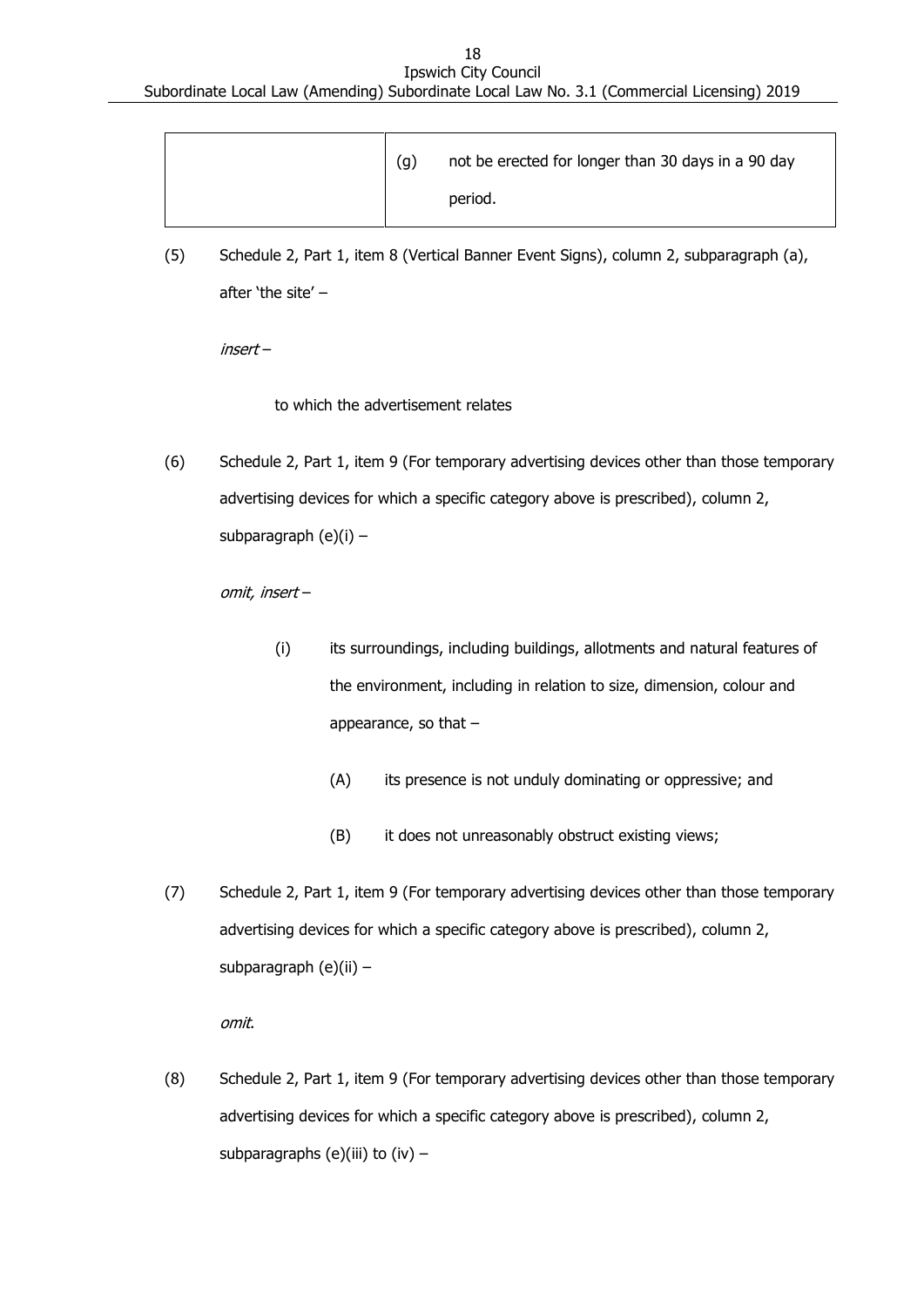renumber as subparagraphs (ii) to (iii), respectively

(9) Schedule 2, Part 1, item 9 (For temporary advertising devices other than those temporary advertising devices for which a specific category above is prescribed), column 2, subparagraph (h) to  $(i)$  –

omit.

(10) Schedule 2, Part 1, item 9 (For temporary advertising devices other than those temporary advertising devices for which a specific category above is prescribed), column 2, subparagraph (o), 'or' –

omit, insert –

of

(11) Schedule 2, Part 1, item 9 (For temporary advertising devices other than those temporary advertising devices for which a specific category above is prescribed), column 2, subparagraph (r) –

omit.

(12) Schedule 2, Part 1, item 9 (For temporary advertising devices other than those temporary advertising devices for which a specific category above is prescribed), column 2, subparagraph  $(s)$  –

omit.

(13) Schedule 2, Part 1 item 9 (For temporary advertising devices other than those temporary advertising devices for which a specific category above is prescribed), column 2, subparagraphs (j) to  $(u)$  –

renumber as subparagraphs (h) to (q), respectively.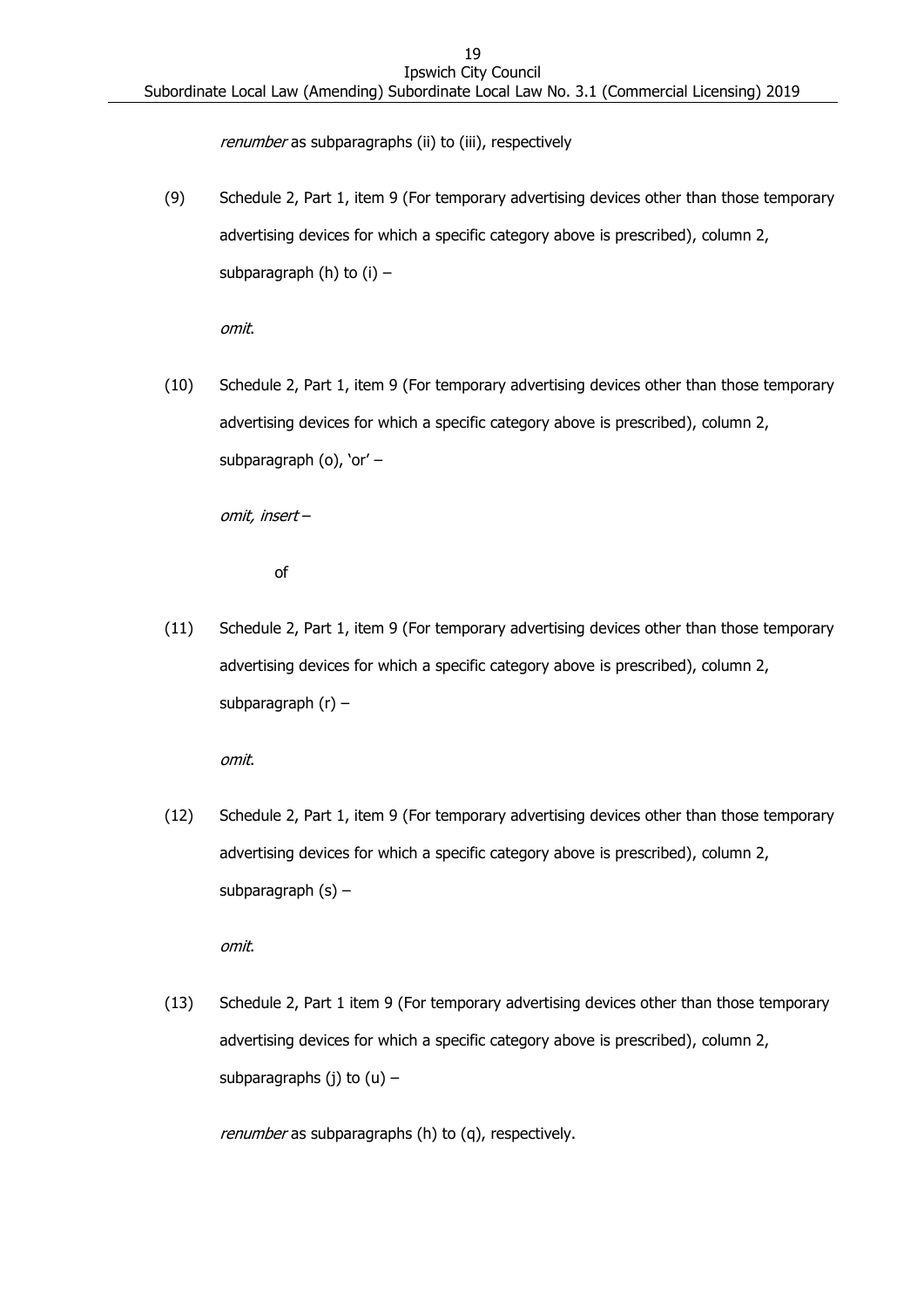(14) Schedule 2, Part 1, after item 9 (For temporary advertising devices other than those temporary advertising devices for which a specific category above is prescribed) –

insert –

| <b>Election signs</b> | $Must -$ |                                                                                                                                                                                                                 |
|-----------------------|----------|-----------------------------------------------------------------------------------------------------------------------------------------------------------------------------------------------------------------|
|                       | (a)      | not be erected or displayed until the election has been<br>officially announced;                                                                                                                                |
|                       | (b)      | be removed within 7 days of the election polling day<br>(or less if required by the relevant local government);                                                                                                 |
|                       | (c)      | be no greater than $0.6m^2$ in size;                                                                                                                                                                            |
|                       | (d)      | be made of a material that is designed to be easily<br>broken;                                                                                                                                                  |
|                       | (e)      | in relation to the timber stake or frame on which the<br>sign is fastened, be made of a material that is<br>designed to be easily broken, and have a cross section<br>measurement of not more than 55mm x 25mm; |
|                       | (f)      | not rotate or be illuminated;                                                                                                                                                                                   |
|                       | (g)      | not use reflective or fluorescent materials;                                                                                                                                                                    |
|                       | (h)      | be located so as not to distract motorists, restrict sight                                                                                                                                                      |
|                       |          | distances on approaches to intersections, obstruct the<br>view of road traffic signs, or otherwise impact on                                                                                                    |
|                       |          | safety;                                                                                                                                                                                                         |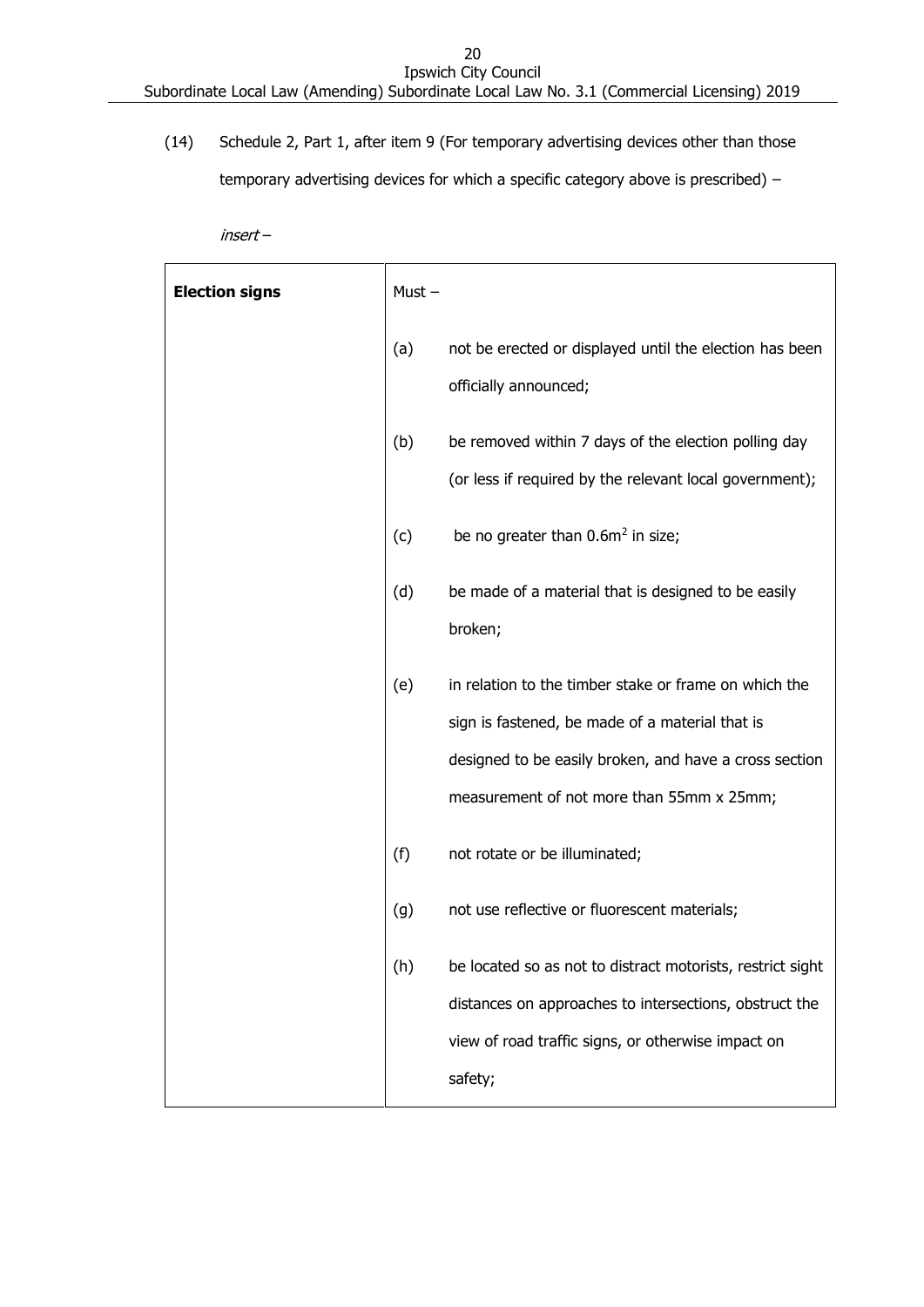#### 21 Ipswich City Council Subordinate Local Law (Amending) Subordinate Local Law No. 3.1 (Commercial Licensing) 2019

| (i) | not be located on a motorway, freeway or roads of a<br>similar standard;                                                                                             |
|-----|----------------------------------------------------------------------------------------------------------------------------------------------------------------------|
| (j) | be located at least three and a half metres from the<br>edge of the nearest traffic lane on roads where the<br>speed limit is 80km/hr or less;                       |
| (k) | be located at least six metres from the edge of the<br>nearest traffic lane on roads where the speed limit is<br>over 80km/hr;                                       |
| (1) | not be located on centre medians or roundabouts;                                                                                                                     |
| (m) | not be attached to trees/vegetation or local<br>government infrastructure (for example, road signs,<br>guard rails, etc);                                            |
| (n) | be located as close as practicable to the property<br>boundary;                                                                                                      |
| (o) | not hinder the flow of traffic, protrude over the road or<br>interfere with the road's operation (this includes a<br>person holding or waving an election sign); and |
| (p) | not obstruct pedestrians and cyclists (including people<br>using a mobility device).                                                                                 |

(15) Schedule 2, Part 2, subparagraph  $(b)$  –

omit.

(16) Schedule 2, Part 2, subparagraphs (c) to  $(d)$  –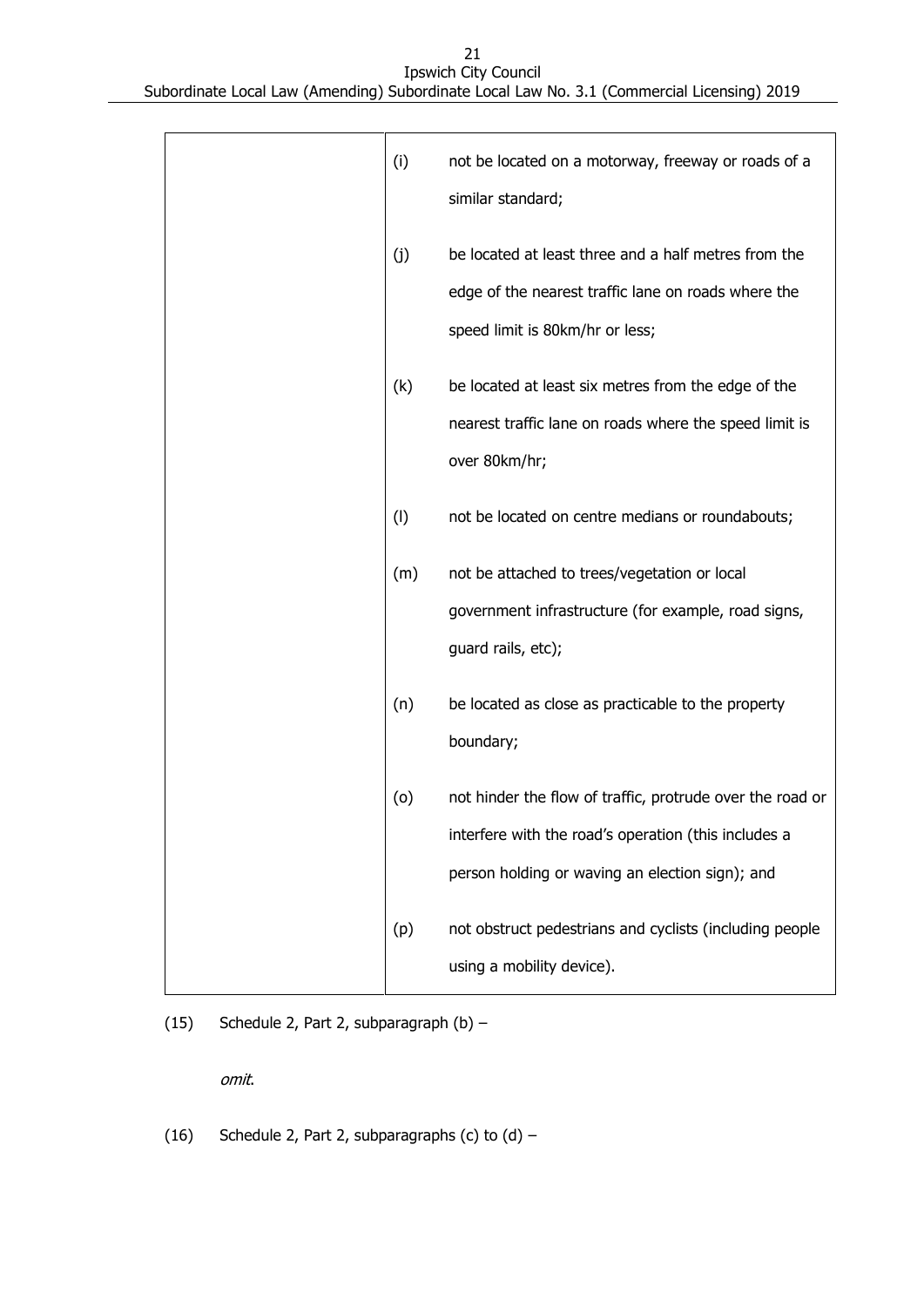renumber as subparagraphs (b) to (c), respectively

#### <span id="page-21-0"></span>**33 Amendment of sch 3 (Matters affecting certain licences)**

(1) Schedule 3, item 1 (Election signs) –

omit.

(2) Schedule 3, item 2 (Camping grounds), column 2, subparagraph (a), 'Address' –

omit, insert –

The location and real property description

(3) Schedule 3, item 2 (Camping grounds), column 3, subparagraph (h) –

omit, insert –

- (h) all buildings, structures and fixtures allowed within the camping ground are located in accordance with design approval documents for the licence, or any approved plan associated with the licence, or if no provision for their location is included in either of these documents, in accordance with the layout plan that accompanied the application for a licence;
- (3A) Schedule 3, item 2 (Camping grounds), column 3, subparagraph (i)(i), after ';' –

insert –

or

(3B) Schedule 3, item 2 (Camping grounds), column 3, subparagraph (i)(ii), ';' –

omit, insert –

,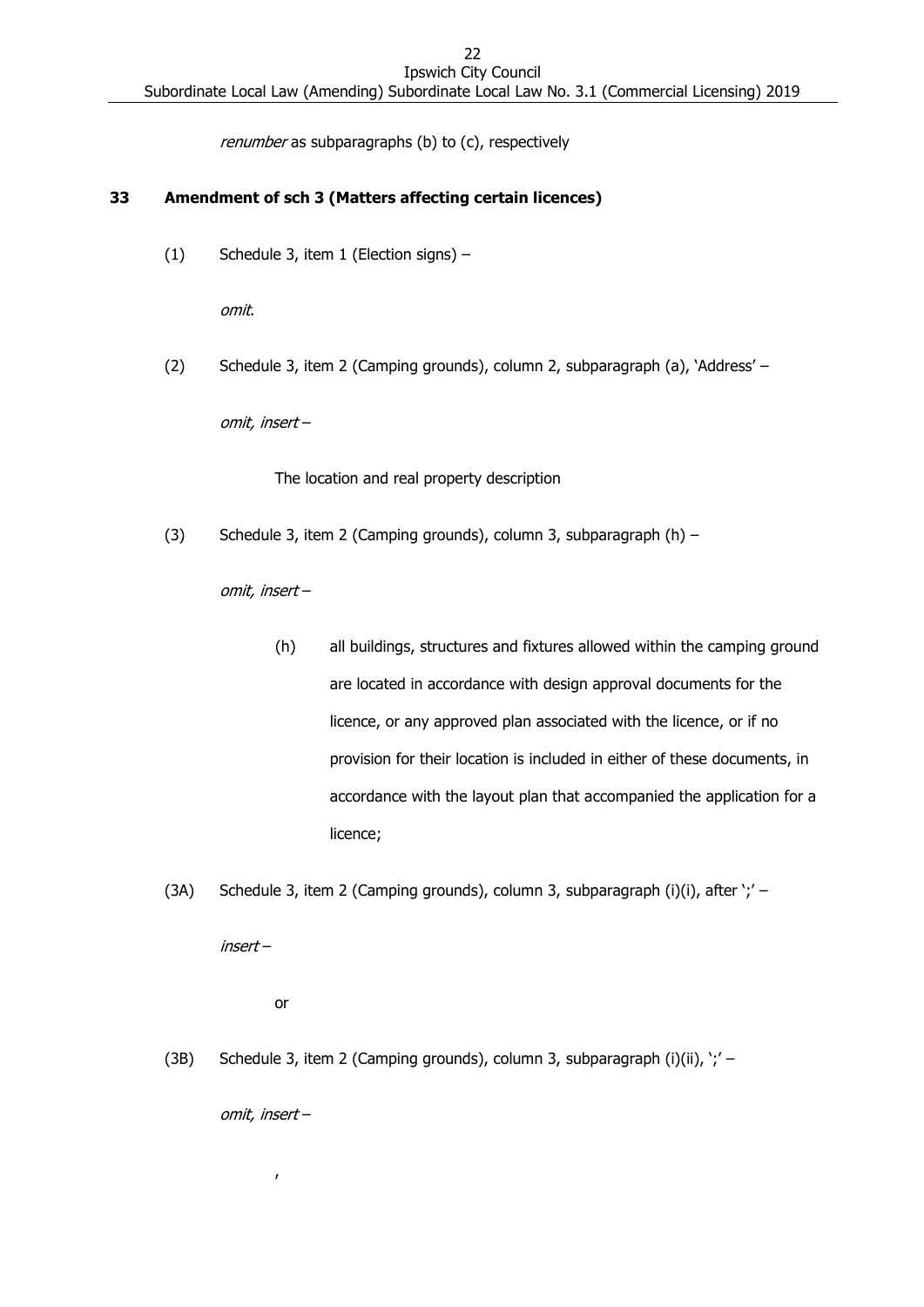(3C) Schedule 3, item 2 (Camping grounds), column 3, subparagraph (j), '.' –

omit, insert –

;

(3D) Schedule 3, item 2 (Camping grounds), column 3, subparagraph (k), '.' –

omit, insert –

;

(4) Schedule 3, item 2 (Camping grounds), column 3, after subparagraph (k) –

insert –

- (l) all related licence fees are paid within stipulated timeframes.
- (5) Schedule 3, item 3 (Caravan parks), column 2, subparagraph (a), 'address' –

omit, insert –

location and real property description

(5A) Schedule 3, item 3 (Caravan parks), column 2, subparagraph (f) –

renumber as subsection (f)

(6) Schedule 3, item 3 (Caravan parks), column 2, after subparagraph (f) –

insert –

- (f) Details of water quality, reticulation and drainage;
- (g) Details of the facilities for sanitation, washing, laundry, cooking and recreation to be provided for occupants;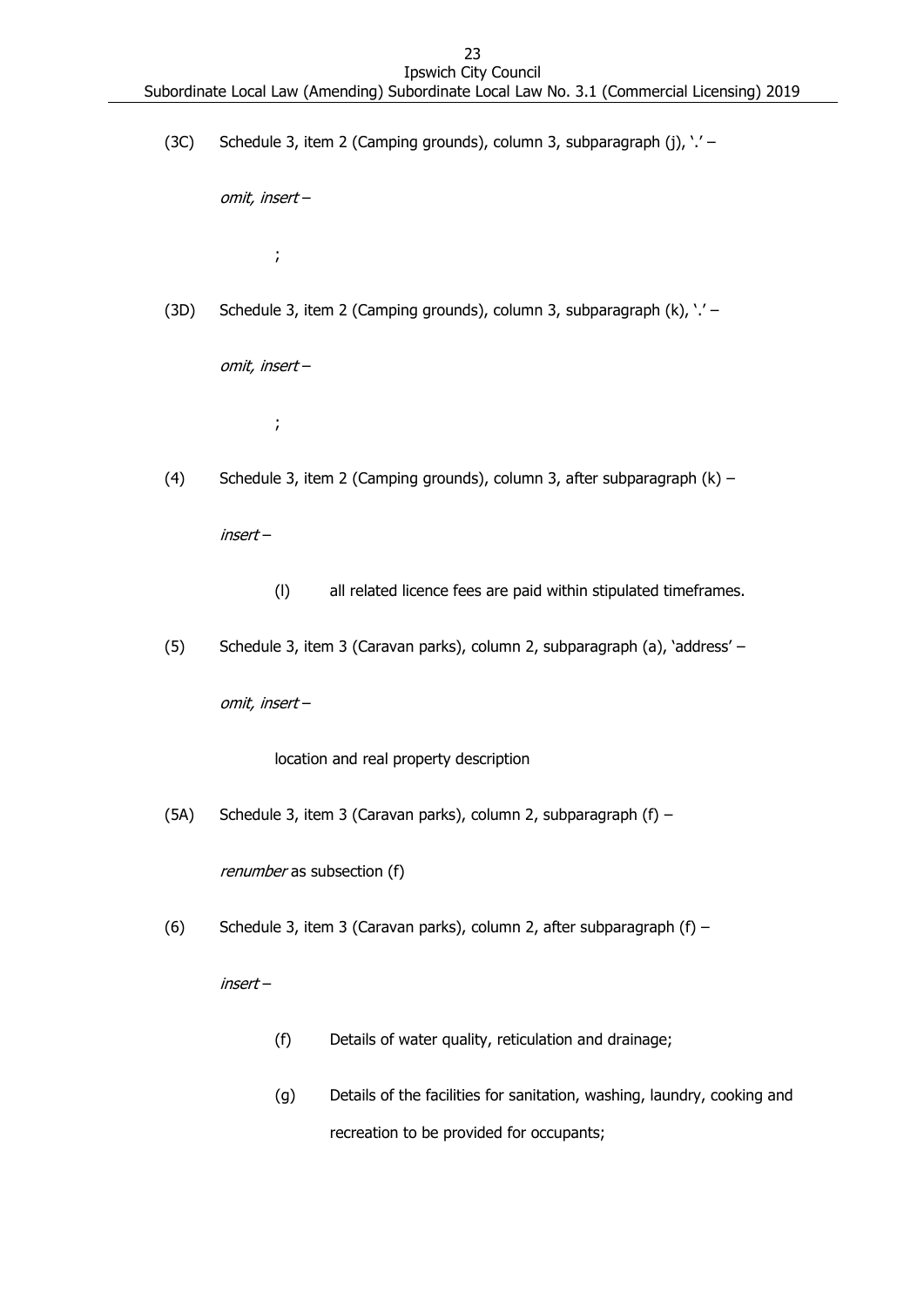- (h) an emergency and evacuation plan for the site.
- (7) Schedule 3, item 3 (Caravan parks), column 3 –

omit, insert –

#### **1 Sites**

- (a) all sites (including size of the sites), buildings, structures and fixtures must be located and maintained in accordance with the design approval documents for the licence, or approved plan associated with the licence, or if no provision for their size and location is included in either of these documents, in accordance with the layout plan that accompanied the application for a licence.
- (b) site numbers must be clearly displayed at each site in accordance with the approved plan of the caravan park.
- (c) a person must not camp or sleep in a place within the caravan park that is not a site nominated in the approved plan of the caravan park.

#### **2 Caravan Park Maintenance**

- (a) the caravan park (including all sites) are kept clean and tidy.
- (b) all buildings, structures and facilities provided for the operation of the caravan park are kept and maintained in good and serviceable condition.
- (c) the caravan park (including all fixtures, fittings, equipment and furniture) must be maintained –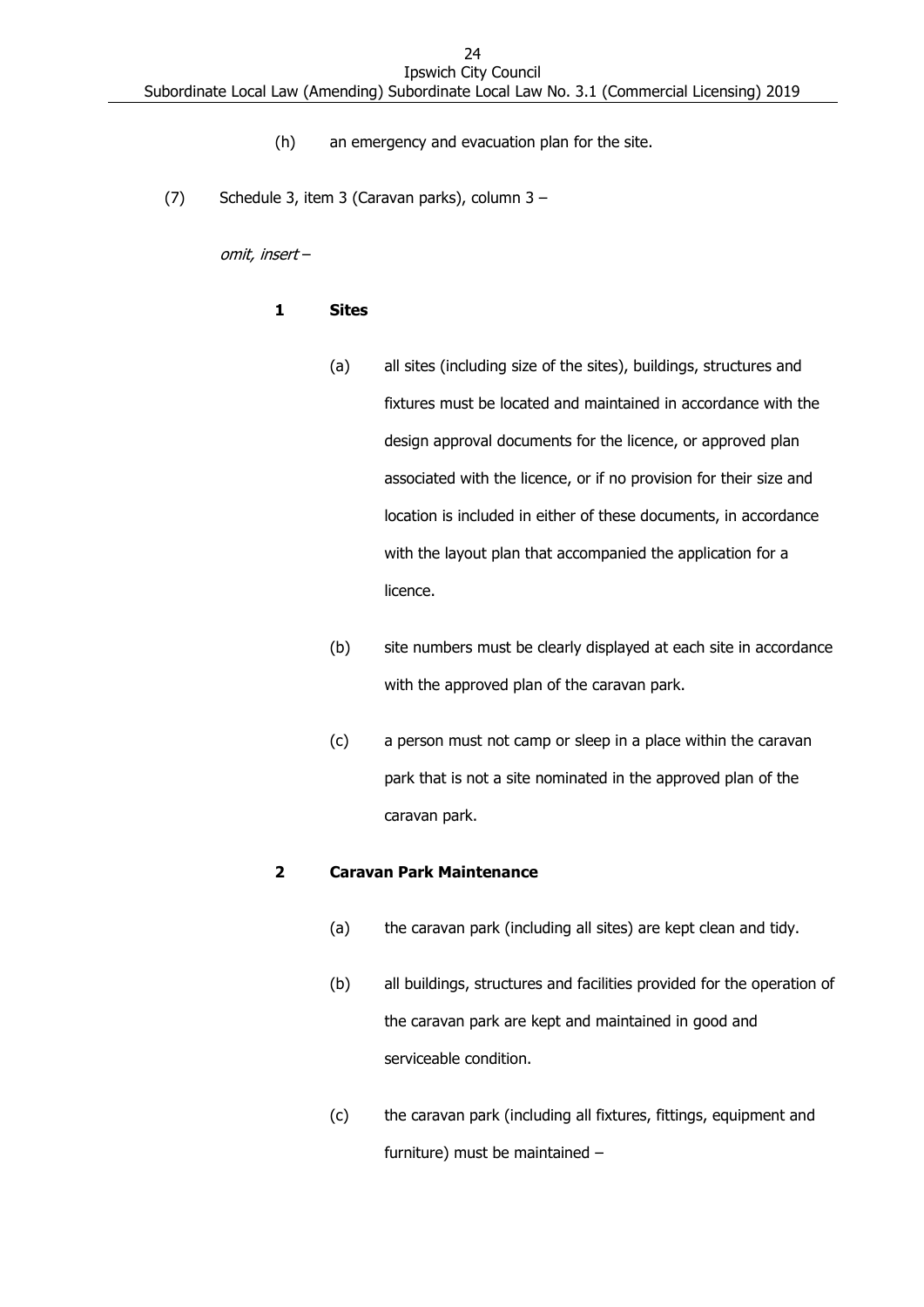- (i) in good working order; and
- (ii) in a good state of repair; and
- (iii) in a clean, tidy, sanitary and hygienic condition.

#### **3 Waste**

- (a) waste containers sufficient to accommodate the collection and storage of all waste generated as part of the operation of the caravan park must be provided and maintained in good order.
- (b) each site that is part of the operation of the caravan park must be approved and maintained in good order.
- (c) all waste generated as part of the operation of the caravan park must be removed and disposed of in a sanitary manner.
- (d) waste containers that are provided as part of the operation of the caravan park must be –
	- (i) provided with close fitting lids; and
	- (ii) regularly serviced and maintained in a clean, tidy, sanitary and hygienic condition; and
	- (iii) designed and constructed to prevent access to pests; and
	- (iv) designed and constructed to be easily and effectively cleaned and disinfected; and
	- (v) kept closed when not in use.
- (e) all waste generated as part of the operation of the caravan park must be –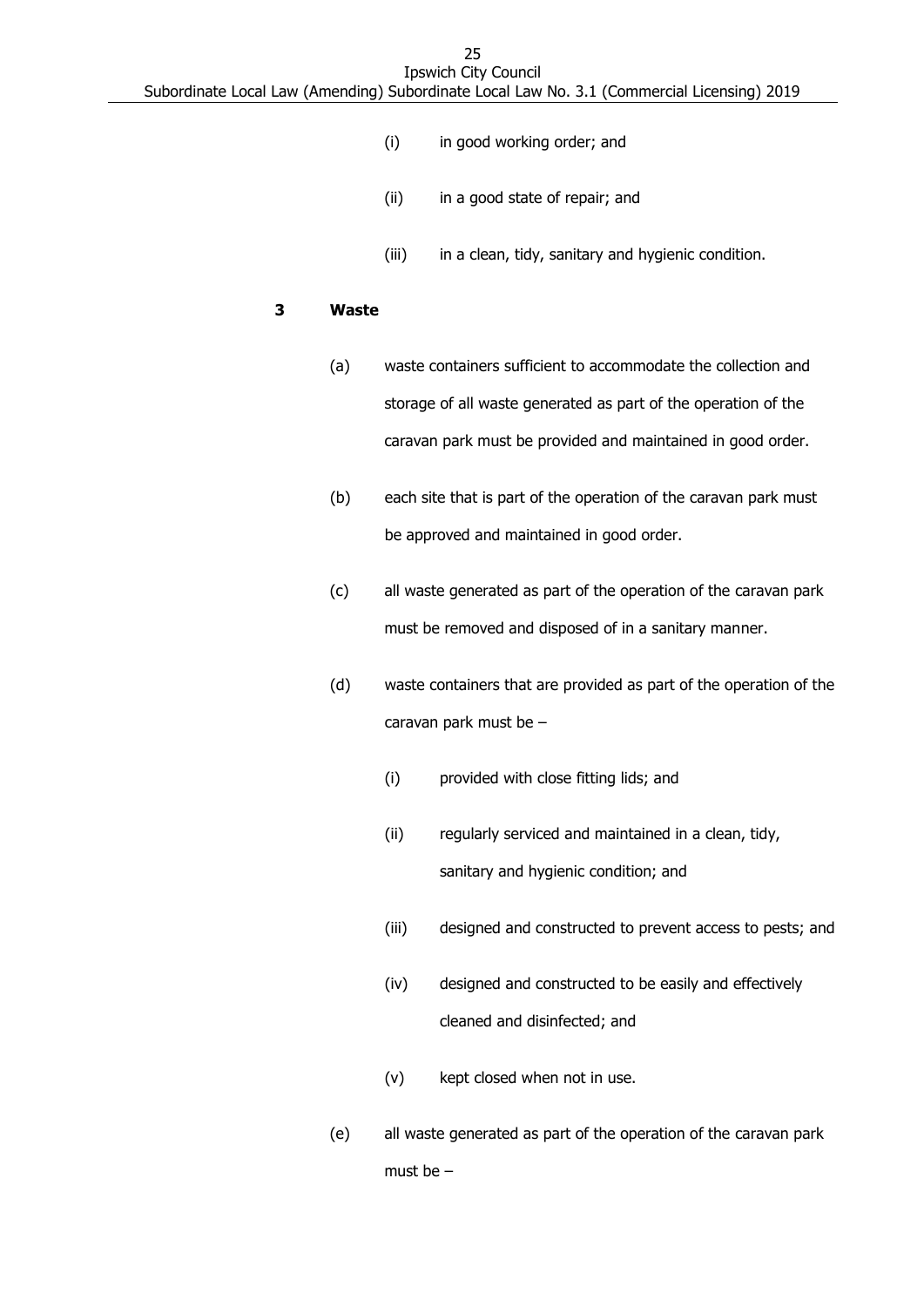- (i) kept so as not to attract pests; and
- (ii) disposed of in a manner which maintains the caravan park in a clean, tidy, sanitary and hygienic condition.

#### **4 Toilets and Ablution Facilities**

- (a) the licensee must ensure that the toilets and ablution facilities are provided for the use of residents in accordance with the approved plan of the caravan park, unless written approval to vary the toilets and ablution facilities has been granted by the local government.
- (b) an adequate number of laundry tubs, washing machines, mechanical clothes driers, ironing boards and clothes lines of a suitable length must be provided for the use of occupants.

#### **5 Water Supply**

- (a) an adequate and continuous supply of water must be maintained to all toilet, bathroom, kitchen, laundry and drinking water facilities that form part of the caravan park.
- (b) an adequate and continuous supply of hot water must be maintained to all bathroom, kitchen and laundry facilities that form part of the operation of the caravan park.
- (c) the water supply for drinking and ablutionary purposes must be potable water.
- (d) the licensee must notify the local government of any modifications to the water supply system.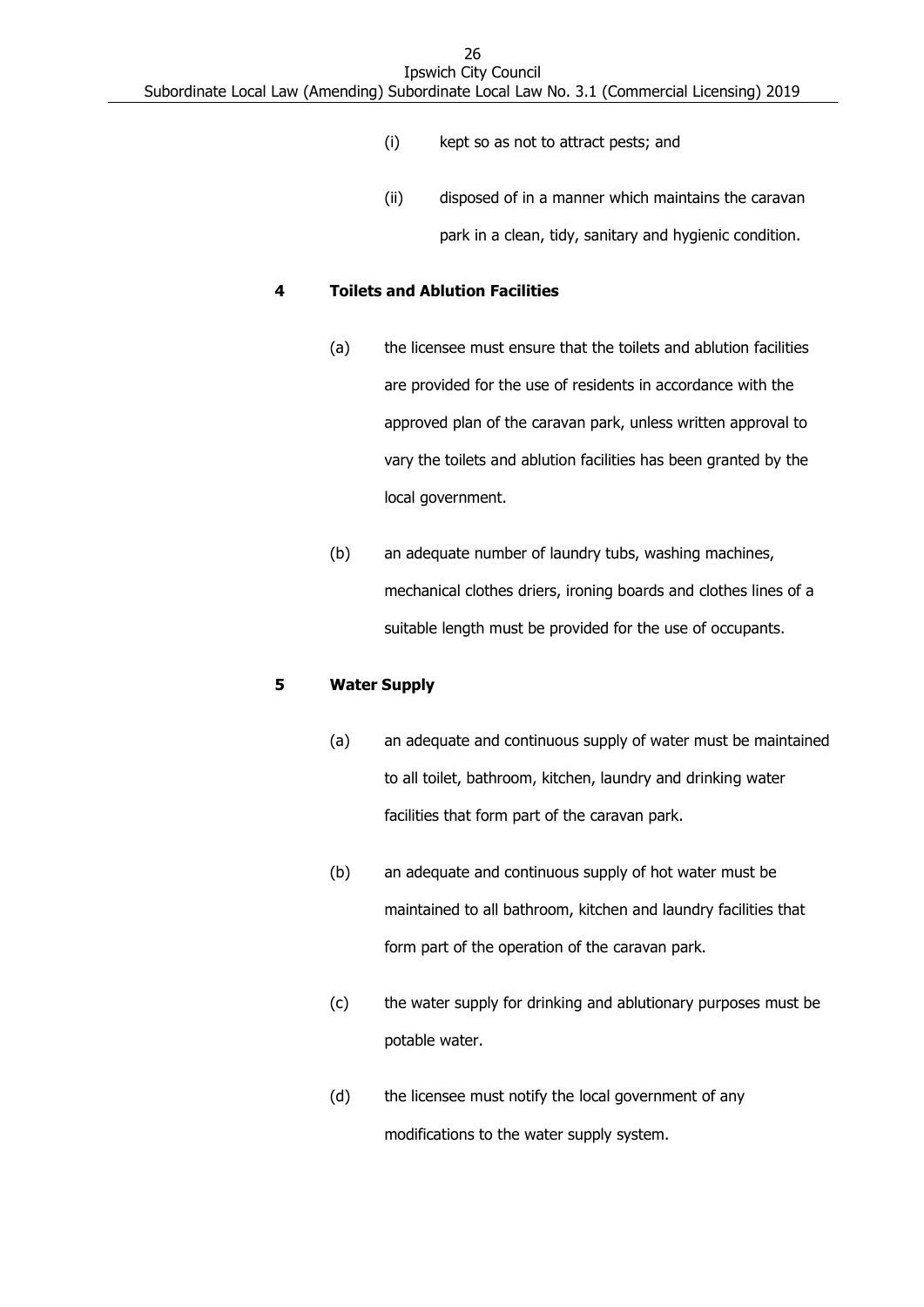Ipswich City Council Subordinate Local Law (Amending) Subordinate Local Law No. 3.1 (Commercial Licensing) 2019

> (e) any water supply outlet for non-potable water must be clearly labelled with the words, "Unsuitable For Drinking".

#### **6 Sewage and Wastewater**

- (a) all sewage and waste water must be discharged safely to the sewerage system or an on-site sewerage facility.
- (b) waste water must not be discharged on the ground.

#### **7 Pest Control**

- (a) the caravan park  $-$ 
	- (i) must be kept free of pests; and
	- (ii) must be kept free of conditions offering harbourage for pests; and
	- (iii) must not attract fly breeding
- (b) the licensee must ensure that a documented pest control program is in place to control and eliminate pests within the premises.

#### **8 Residential Park Operation**

- (a) the licensee must ensure that a cleaning and maintenance schedule is in place, which specifies the frequency with which caravan park facilities are to be cleaned and maintained.
- (b) the licensee must keep a register, available for inspection at any time by an authorised person, containing –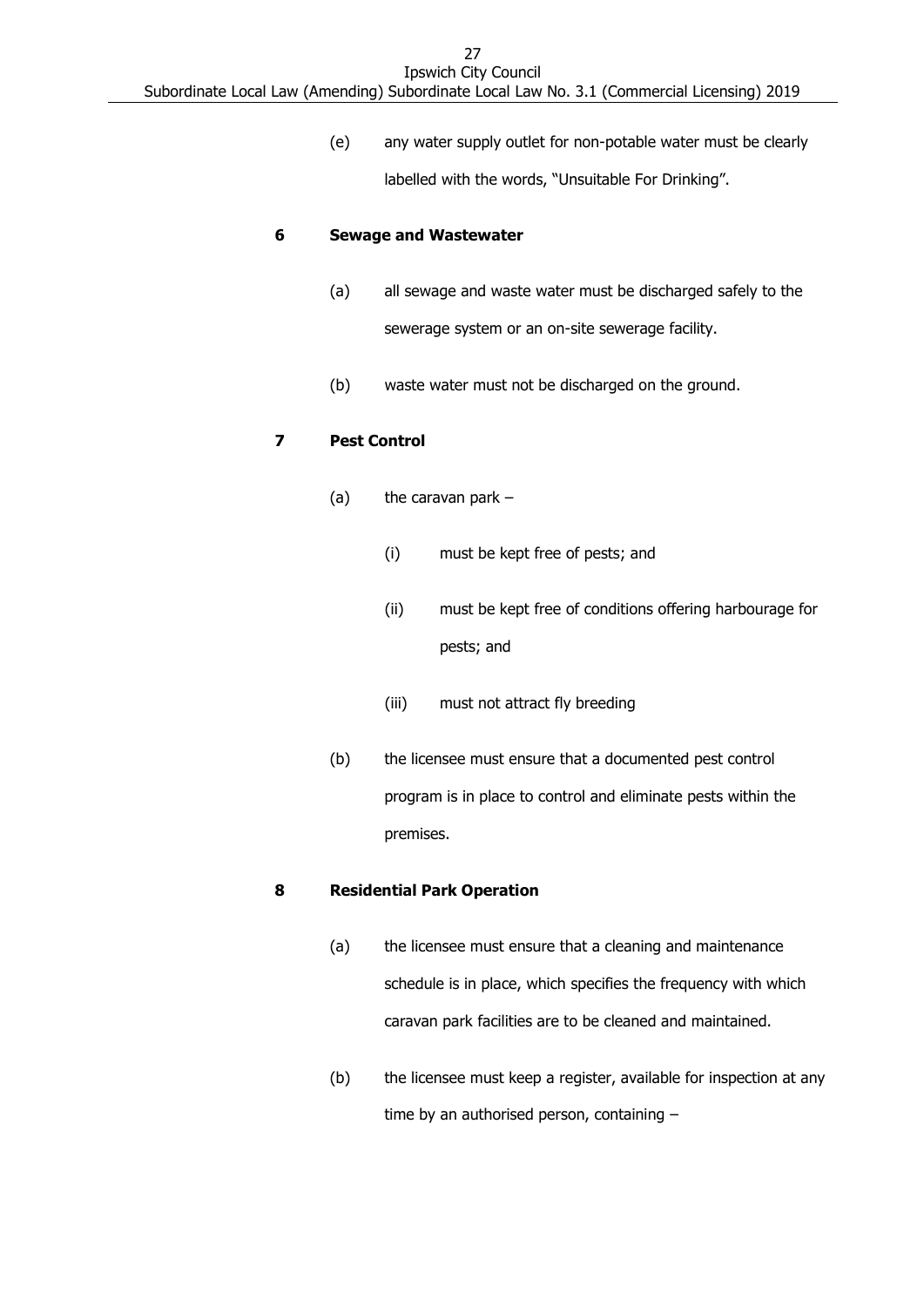- (i) the names and addresses of each person who hires a relocatable home, caravan, tent, or a site in the caravan park; and
- (ii) an identifying number for the accommodation or site; and
- (iii) if a caravan is brought onto the site, the registration number of the caravan and (if applicable) the vehicle towing it; and
- (iv) the dates when the hiring of the accommodation or site begins and ends.
- (c) the caravan park is managed and supervised by an individual (the "resident manager") who is resident on or near the caravan park.
- (d) the resident manager, or a representative of the resident manager, is present or available at all reasonable times to ensure the property operation of the caravan park.
- (e) no part of the caravan park is hired out or leased for separate occupation, unless permitted by the licence.
- (f) a person is not permitted to bring onto a site a caravan or other type of accommodation that is not fit for human habitation.
- (g) any supplied bedding is kept in a clean and sanitary condition and changed whenever the occupier changes.
- (h) adequate telephone and postal services must be provided within the caravan park.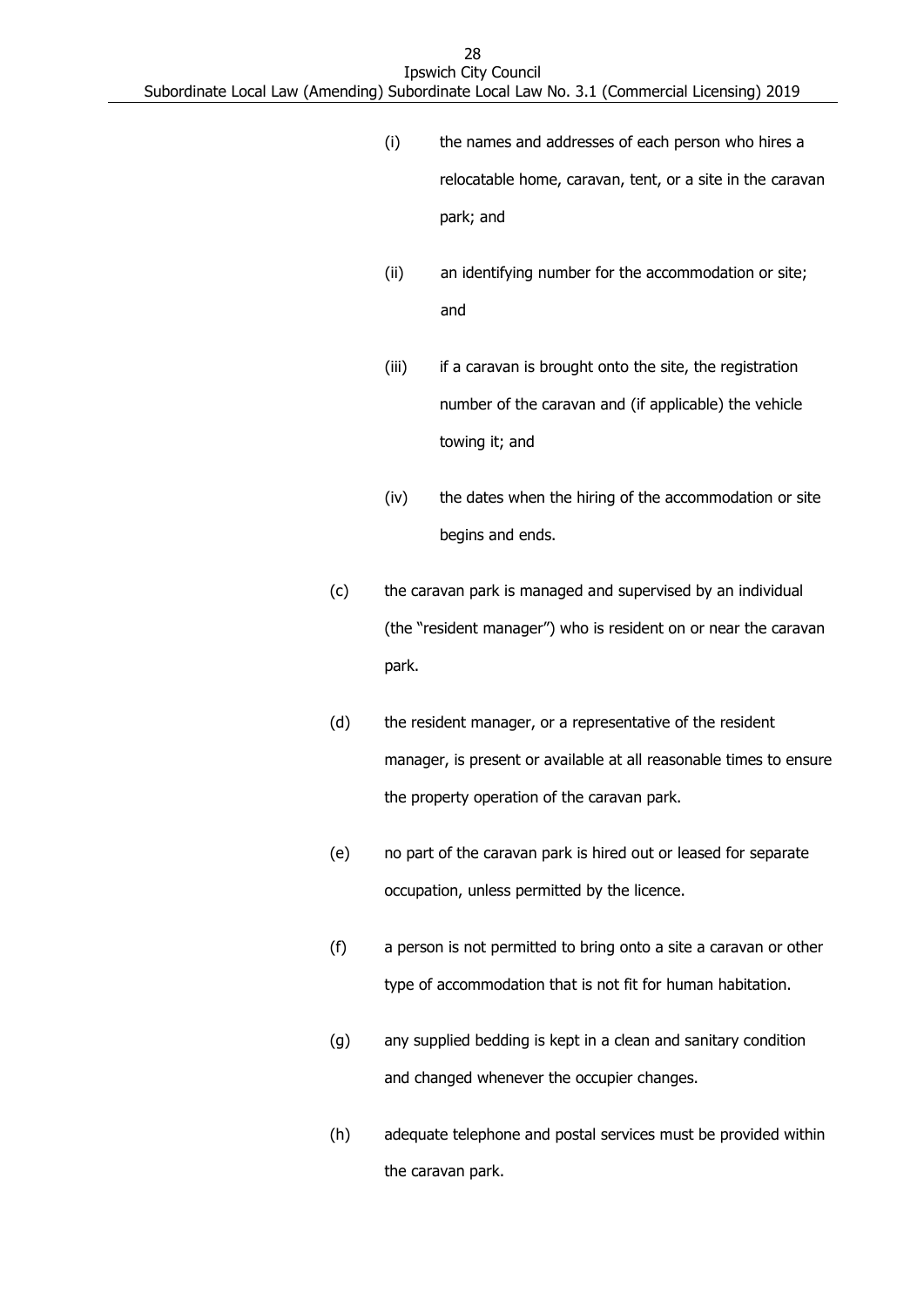- (i) the operation of the caravan park must not detrimentally affect the amenity of neighbouring premises.
- (j) adequate water and electricity must be available for use of residents of the caravan park.
- (k) swimming pools must be fenced to meet the standards imposed by the Building Act 1975 and the Building Regulations 2006 as if the swimming pool were an outdoor swimming pool on residential land for the purposes of the Act or Regulation.
- (l) unless the licence holder requests a change in the conditions of the licence and the local government grants the request, there is no change to the sites in a caravan park by  $-$ 
	- (i) adding to the existing sites; or
	- (ii) changing the position or boundaries of a site.
- (m) unless the licence holder requests a change in conditions of the licence and the local government grants the request, there is no change to the structures or facilities in a caravan park by  $-$ 
	- (i) adding new structures or facilities; or
	- (ii) removing existing structures or facilities; or
	- (iii) changing the position of structures or facilities in the caravan park.
- (n) the standard condition referred to in subparagraphs (l) and (m) do not apply if the proposed change constitutes development under the Planning Scheme or Planning Act.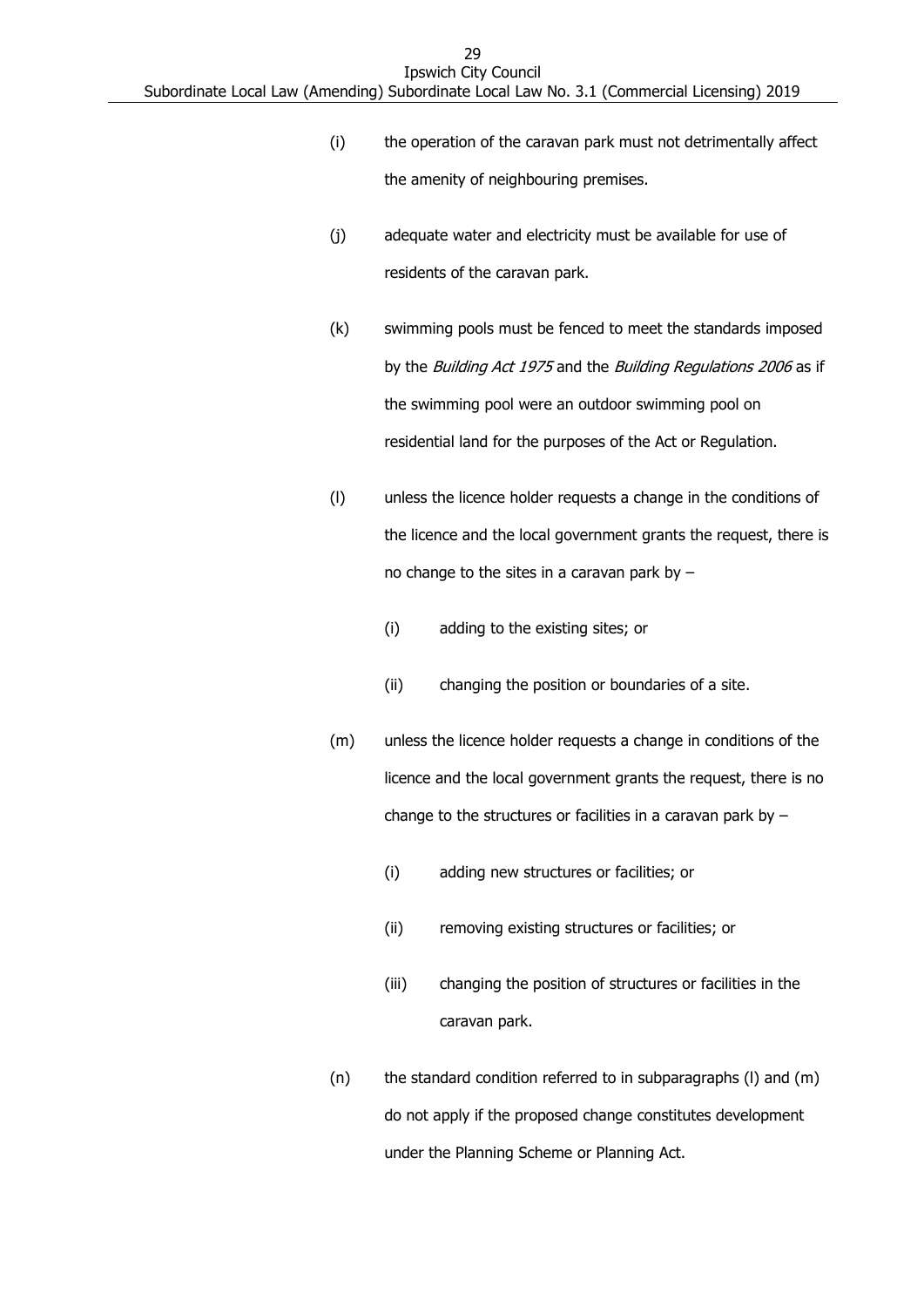- (o) if the licence holder is an individual the licence holder may be the manager of the caravan park.
- (p) if the local government is not satisfied that a person nominated to be resident manager of a caravan park is a suitable person to be the resident manager –
	- (i) the local government may, by notice given to the licence holder, require the licence holder to nominate a resident manager acceptable to the local governments within a time stated in the notice; and
	- (ii) the licence holder must comply with the notice within the time specified in the notice.
- (q) The licence holder must ensure that the emergency and evacuation plan is appropriately displayed or publicly available, and is maintained and implemented. All records in relation to the emergency and evacuation plan must be provided to an authorised person upon request.
- 9 The licensee must ensure that all related licence fees are paid within stipulated timeframes.
- (8) Schedule 3, item 4 (Public swimming pool), column 2, subparagraph (a), 'address' –

omit, insert –

location and real property description

(9) Schedule 3, item 4 (Public swimming pool), column 3 –

omit, insert –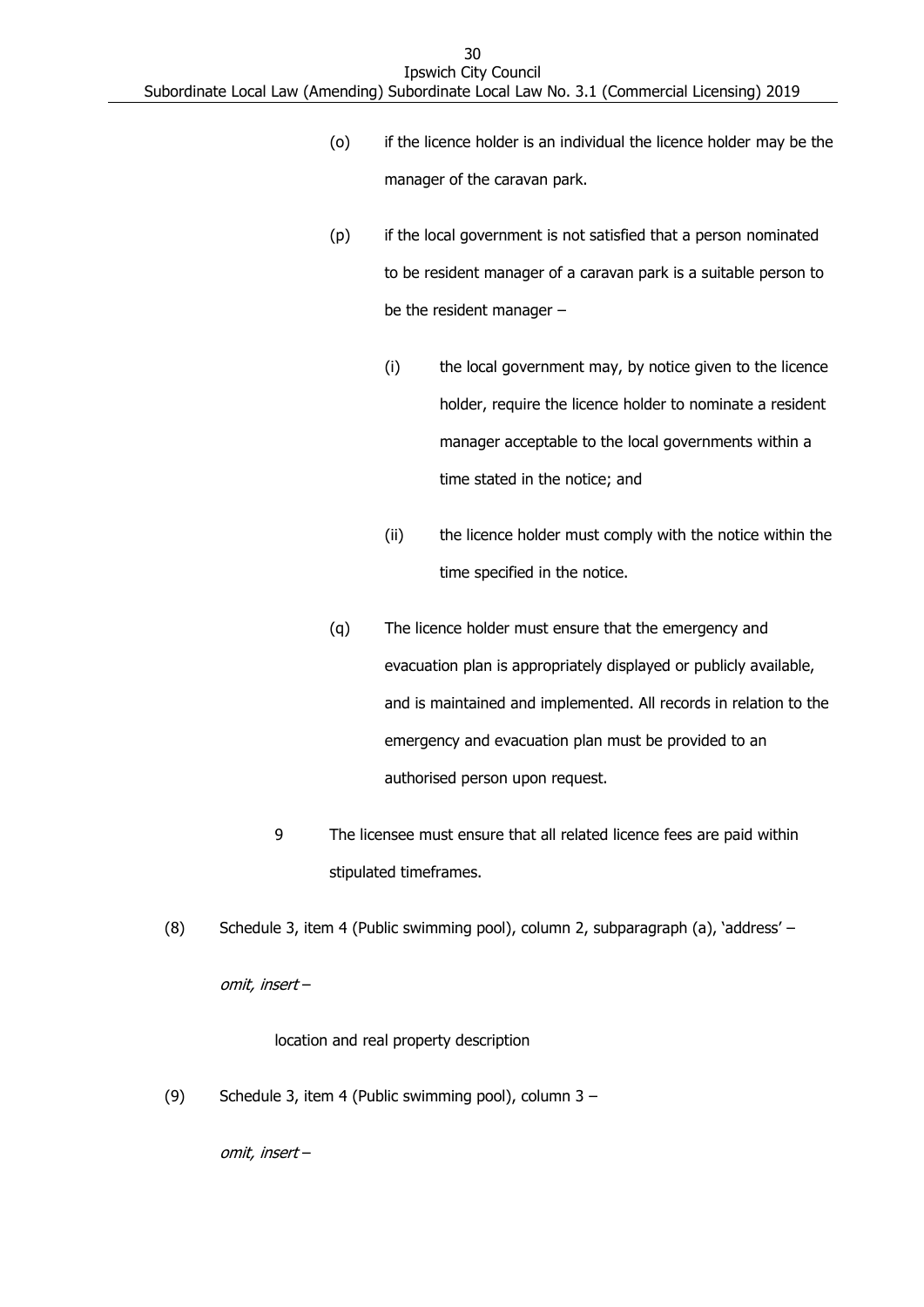31

Ipswich City Council Subordinate Local Law (Amending) Subordinate Local Law No. 3.1 (Commercial Licensing) 2019

1 Ensure that the water in the public swimming pool is at all times

maintained in accordance with the chemical parameters and

microbiological criteria specified below.

#### **Chemical Parameters Table**

|                                                          | <b>Indoor Pool</b>                                        | <b>Heated</b><br><b>Indoor Pool</b>                       | <b>Outdoor Pool</b>                                       | <b>Heated</b><br><b>Outdoor Pool</b>                      | <b>Spa</b>                                      |
|----------------------------------------------------------|-----------------------------------------------------------|-----------------------------------------------------------|-----------------------------------------------------------|-----------------------------------------------------------|-------------------------------------------------|
| <b>Water</b><br>temperature                              |                                                           | $>26^{\circ}C$                                            |                                                           | $>26^{\circ}C$                                            | $35^{\circ} - 37^{\circ}C$<br>ideal<br>40°C max |
| <b>Free chlorine</b><br>(mg/l, ppm)<br>minimum           | 1.5                                                       | $\overline{2}$                                            | 1.5                                                       | 3                                                         | 3                                               |
| <b>Free chlorine</b><br>(mg/l ppm) with<br>cyanuric acid | N/A                                                       | N/A                                                       | 3                                                         | 4                                                         | N/A                                             |
| <b>Total chlorine</b><br>$(mg/l$ ppm $)$                 | <b>Free chlorine</b><br>$level + 1$<br>$(10 \text{ max})$ | <b>Free chlorine</b><br>$level + 1$<br>$(10 \text{ max})$ | <b>Free chlorine</b><br>$level + 1$<br>$(10 \text{ max})$ | <b>Free chlorine</b><br>$level + 1$<br>$(10 \text{ max})$ | 10.0                                            |
| <b>Bromine</b><br>$(mg/l$ ppm $)$<br>minimum             | 3.0                                                       | 4.0                                                       | 3.0                                                       | 4.0                                                       | $4 - 6$                                         |
| Ozone (for<br>chlorine level see<br>above)               | 0 residual                                                | 0 residual                                                | 0 residual                                                | 0 residual                                                | 0 residual                                      |
| рH                                                       | $7.2 - 7.8$                                               | $7.2 - 7.8$                                               | $7.2 - 7.8$                                               | $7.2 - 7.8$                                               | $7.2 - 7.8$                                     |
| <b>Total alkalinity</b><br>mg/l ppm                      | $80 - 200$                                                | $80 - 200$                                                | $80 - 200$                                                | $80 - 200$                                                | $80 - 200$                                      |
| <b>Cyanuric Acid</b>                                     | 0*                                                        | 0*                                                        | $30 - 50$                                                 | $30 - 50$                                                 | $0*$                                            |

\*As indoor pools are protected from direct sunlight, cyaruric acid must not be

used as the effectiveness of chlorine is reduced.

#### **Note:**

Combined chlorine shall not exceed half the total chlorine concentration with a maximum of 1.0 parts per million ("ppm").

The level of one chemical parameter can adversely affect another, for example, if the pH is too high or too low the disinfectant properties of chlorine are decreased.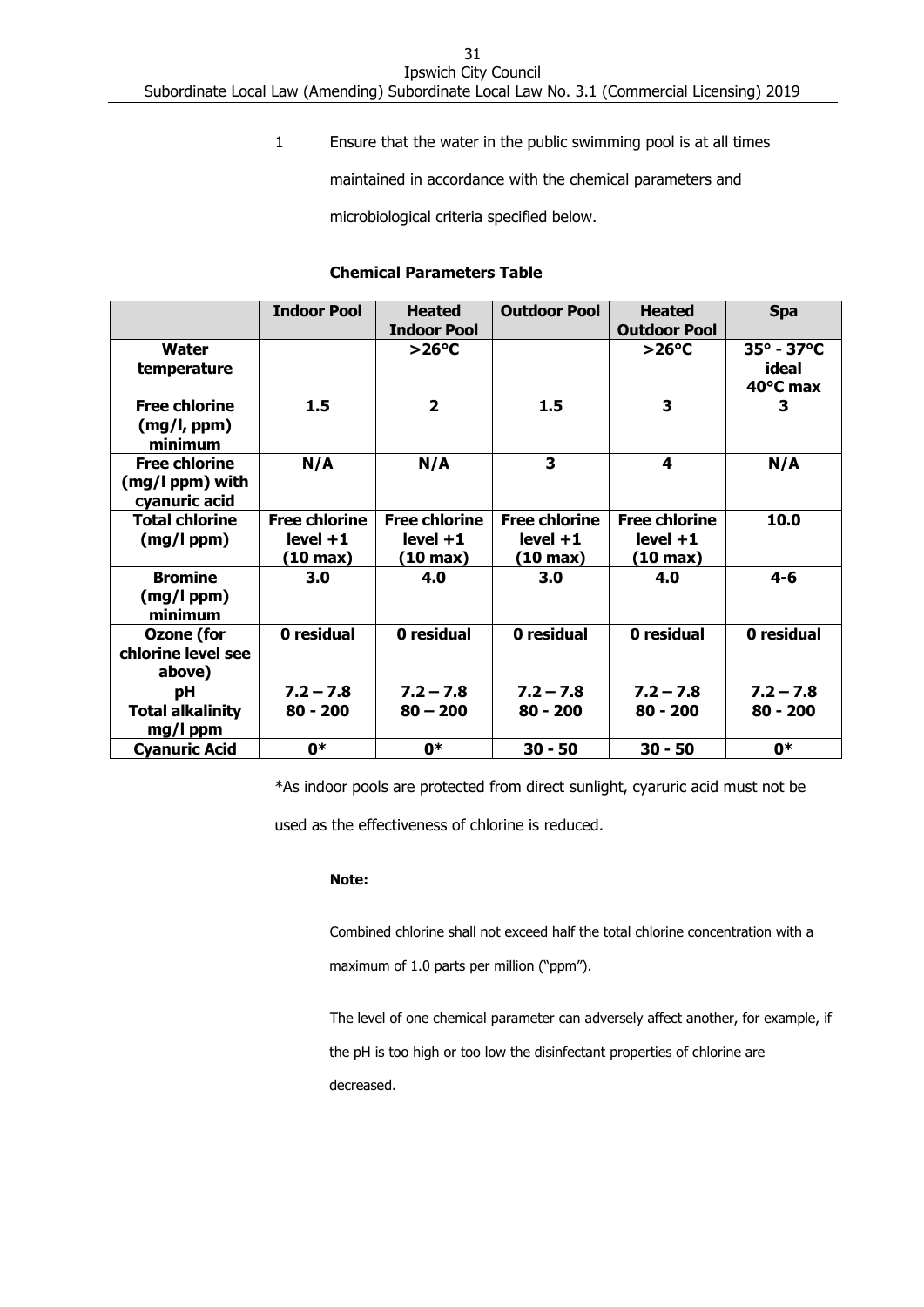- 2 Unless otherwise directed by an authorised person, ensure pool water quality is regularly monitored and recorded in accordance with the levels as specified in condition 1.
- 3 Public swimming pool water chemical parameters, bacterial standards and frequency of water testing and methods of recording must comply with the Queensland Health Swimming & Spa Pool Water Quality and Operational Guidelines.
- 4 The records of results required by condition 1, above, plus any backwashing, chemical adjustments or dose setting are to be kept for a minimum period of 12 months at the premises and be available for inspection by an authorised person at all times.
- 5 An authorised person may require the testing of public swimming pool water for compliance with bacteriological criteria as detailed in the Queensland Health Swimming & Pool Water Quality and Operational Guidelines. If testing is required, it is to be carried out by a National Association Testing Authorities or equivalent registered analyst.
- 6 An animal, other than a guide dog, must not be allowed within the enclosed area of premises on which the public swimming pool is situated.
- 7 The licensee must not operate a public swimming pool that is classified as a high use (Category 1) pool as defined in the *Queensland Health* Swimming & Pool Water Quality and Operational Guidelines unless there is a person in attendance at the public swimming pool who has obtained and kept current the qualifications of pool lifeguard (as per the Guidelines for Safe Pool Operations - Aquatic Supervision by Royal Life Saving Society Australia) or other qualification to the satisfaction of an authorised person.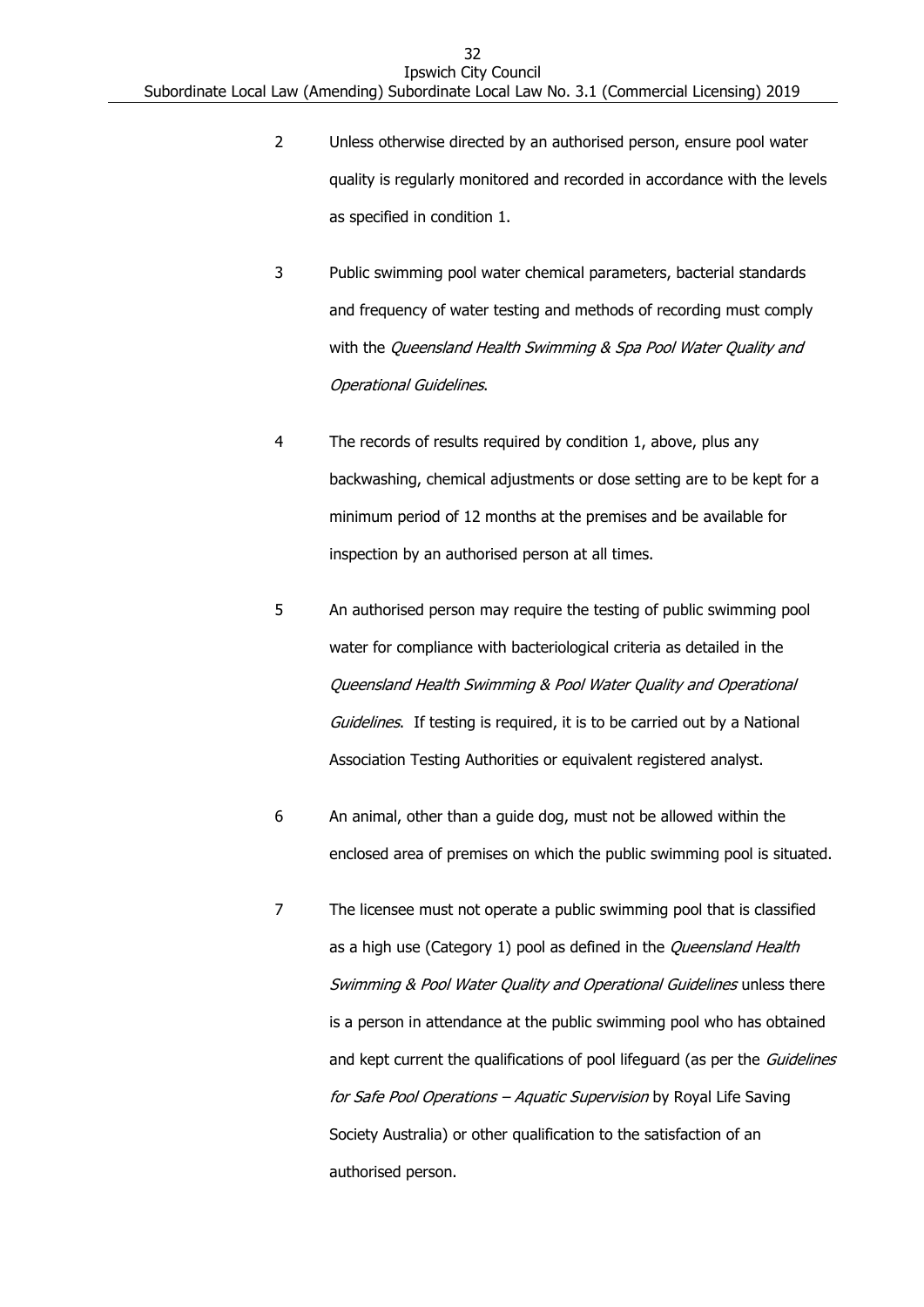8 The licensee must manage and supervise the swimming pool to protect public safety and prevent nuisances.

9The holder of this licence must provide specified equipment for -

- (a) Rescue;
- (b) First aid and safety; and
- (c) Other aspects of public health and safety (as per the *Guidelines* for Safe Pool Operations - Safety Equipment by Royal Life Saving Society).
- 10 The licensee must ensure that equipment, to the satisfaction of an authorised person, for the purposes stated in condition 10 are readily available for use. Equipment includes but is not limited to: Rescue Boards, Throw Ropes, Reach Poles, Rescue Tubes, Radios, Helmets and medical equipment including Oxygen Resuscitation units, resuscitation devices (airways, masks etc.) and Defibrillation units.
- 11 The licensee must not allow a person who appears to be suffering from any type of infectious or contagious disease or skin complaint to enter the water.
- 12Ensure that all facilities provided at the public swimming pool, such as toilets and change rooms, are maintained in a clean and sanitary condition at all times.
- 13 The public swimming pool must be fenced and the fence must be a permanent structure and maintained in a good condition.
- 14 Any gate or door giving access to the public swimming pool is to be kept securely closed at all times when the gate or door is not in use.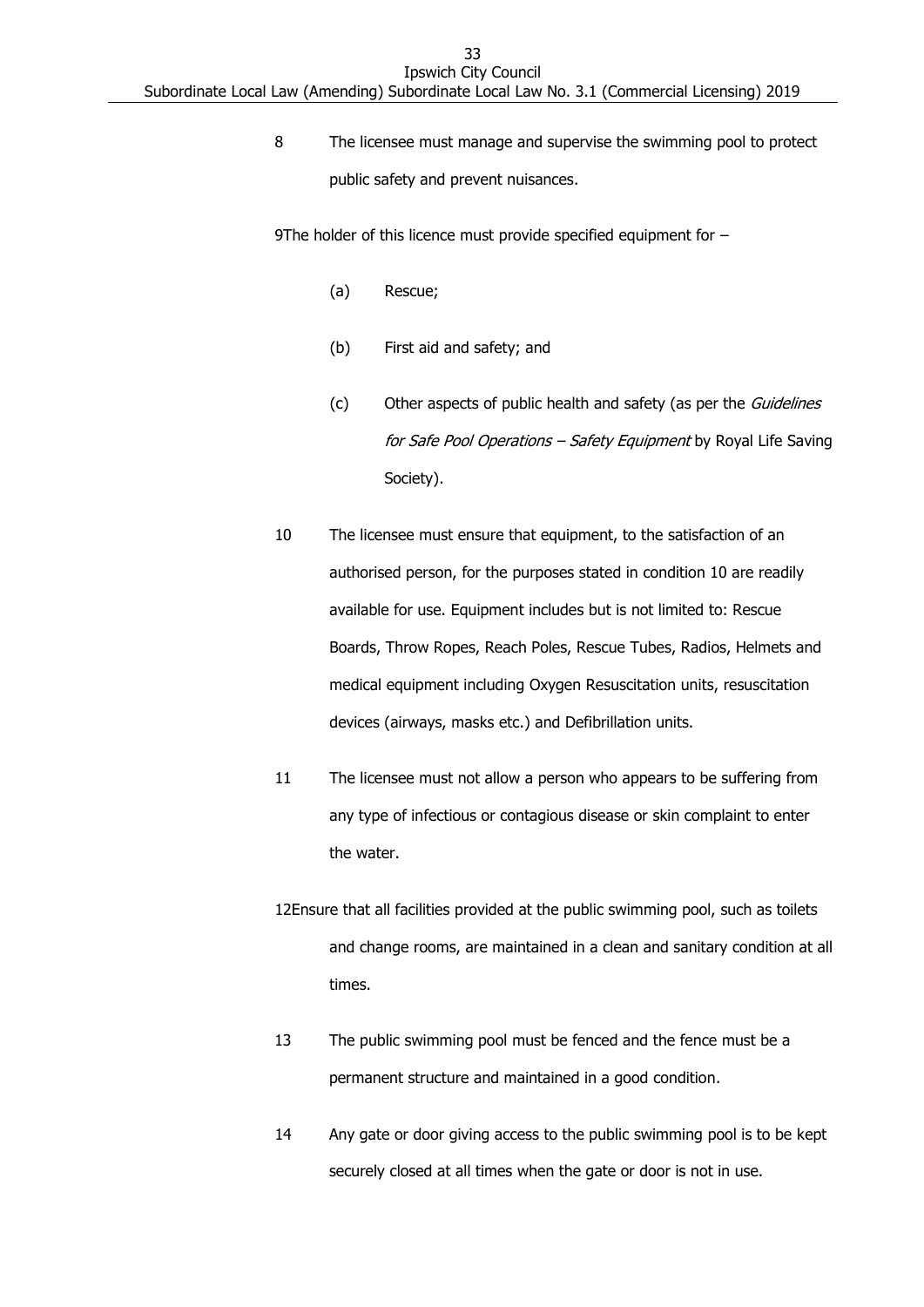- 15 Facilities, fittings and equipment provided at the public swimming pool are to be maintained in a good state of repair and working order and condition.
- 16 If applicable, a notice advising of the dangers of immersion in hot spas is to be prominently displayed near the spa pool.
- 17 The surrounds of the public pool are to be maintained in good repair at all times.
- 18 A notice explaining mouth-to-mouth resuscitation must be prominently displayed.
- 19 If the licensee intends to empty the pool, written notification must be given to the local government at least 24 hours prior. The licensee must comply with directions given by an authorised person about when and how the swimming pool is to be emptied.
- 20 The licensee must ensure that all related licence fees are paid within stipulated timeframes.
- (10) Schedule 3, item 5 (Catteries), column 2, subparagraph (a), 'address' –

omit, insert –

location and real property description

(11) Schedule 3, item 5 (Catteries), column 2, subparagraph (e), from 'confirmation' to 'be kept has' –

omit, insert –

details of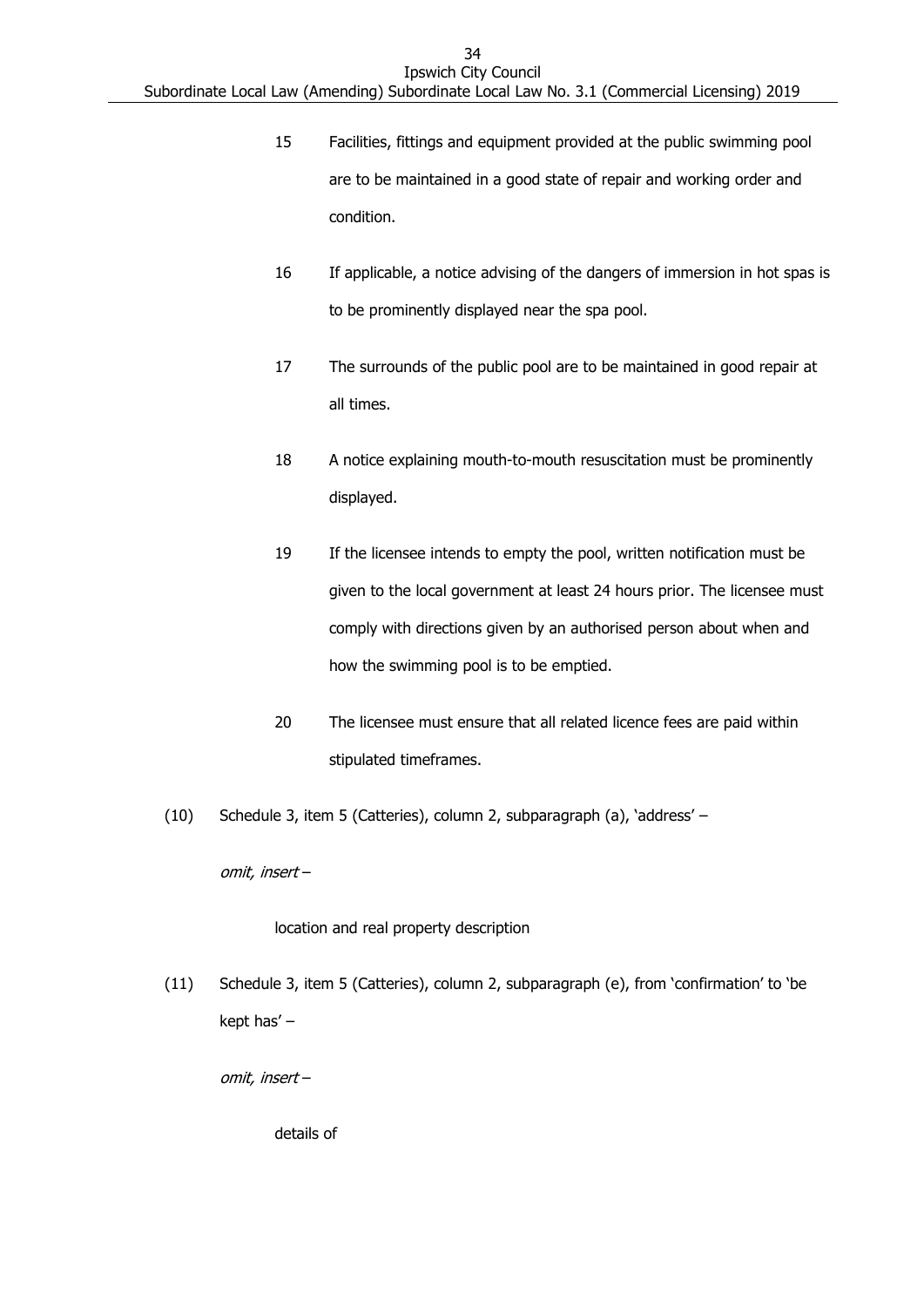(12) Schedule 3, item 5 (Catteries), column 3 –

omit, insert –

- 1 The licensee must ensure that all necessary approvals are obtained from the local government.
- 2 The licensee must ensure that the local government is advised of any amendments to the premises and licence details. Amendments must be applied for by submitting to the local government the completed approved forms with design plans if required and any relevant fees if required.
- 3 The cats are adequately identified so that the keeper's name, address and telephone number is readily ascertainable.
- 4 An adequate supply of food and water is provided.
- 5 Water containers are kept free from mosquitoes and flies.
- 6 All faeces, urine, food scrapes, and other waste are disposed of so as not to cause a nuisance.
- 7 Cats are kept in a manner so as not to be injurious to the health of a person.
- 8 Cats are kept in a manner so as not to cause a nuisance including to the occupiers of adjoining premises or premises in the immediate vicinity of the place where the animal is kept.
- 9 All pet food to be stored in vermin proof containers.
- 10 The cats have adequate freedom to exercise having due regard to the species, breed, size and nature of the animal.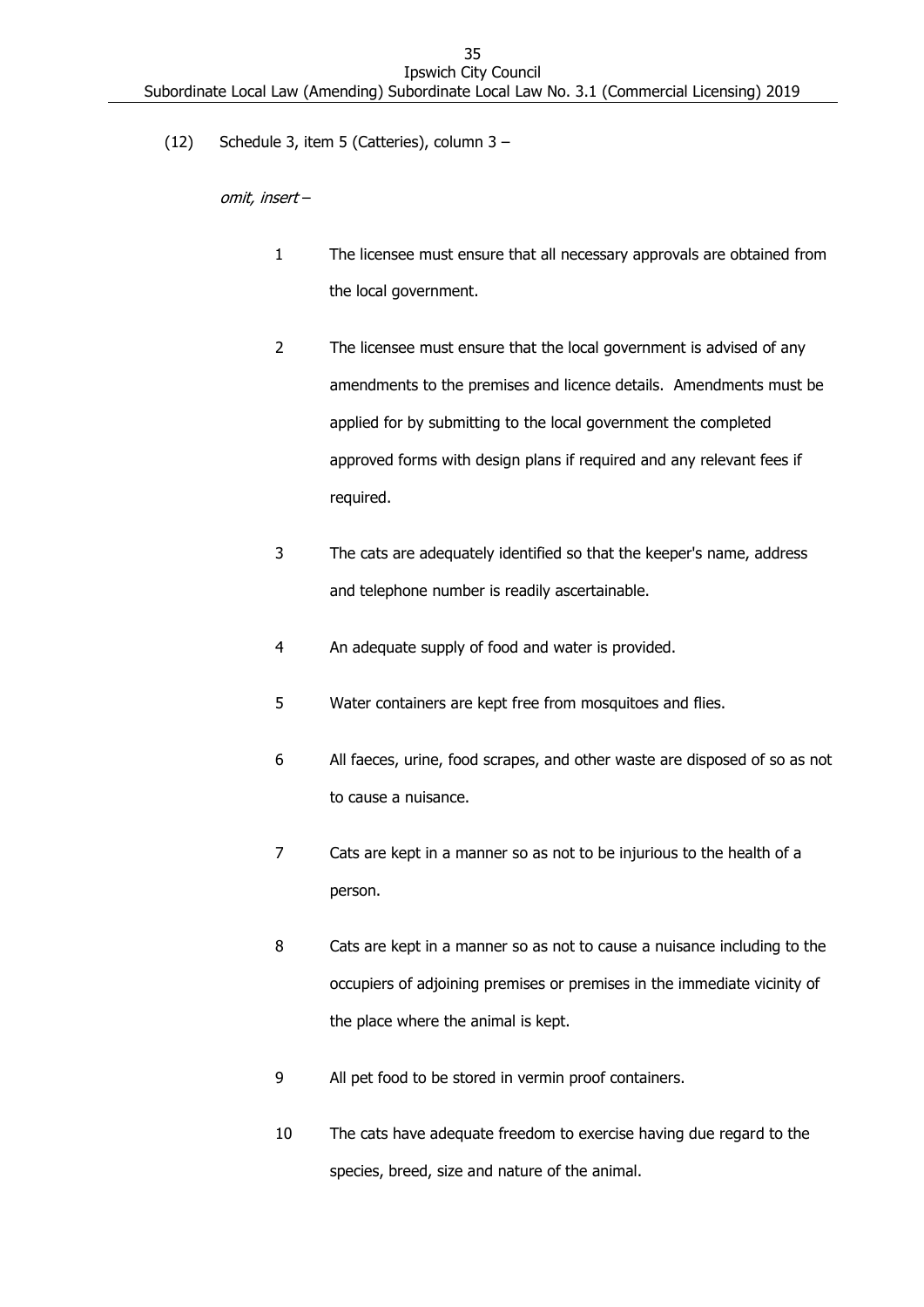- 11 all cats kept on the premises, sold, given away or otherwise disposed of must be microchipped and vaccinated appropriate to the age of the animal.
- 12 Any cat suffering from a transmissible or communicable disease is prevented from interacting with other vector animals.
- 13 The cats do not create excessive noise. Cat noise is considered excessive  $if -$ 
	- (a) it is made or can be heard within a residential area for more than a total of 6 minutes whether continually or intermittently in an hour from 7.00 am to 10.00 pm on any day; or
	- (b) it is made or can be heard in a residential area for more than a total of 3 minutes whether continually or intermittently in any 30 minute period on any day after 10.00 pm but before 7.00 am; and
	- (c) in the opinion of an authorised person it unreasonably disrupts or inhibits an activity ordinarily carried out on residential premises.
- 14 The cats are provided with a suitable shelter from the elements having regards to the breed, size and nature of the animals.
- 15 Any shelter is
	- (a) constructed and maintained so as to prevent the harbourage of vermin; and
	- (b) maintained and kept at all times in a clean and sanitary condition.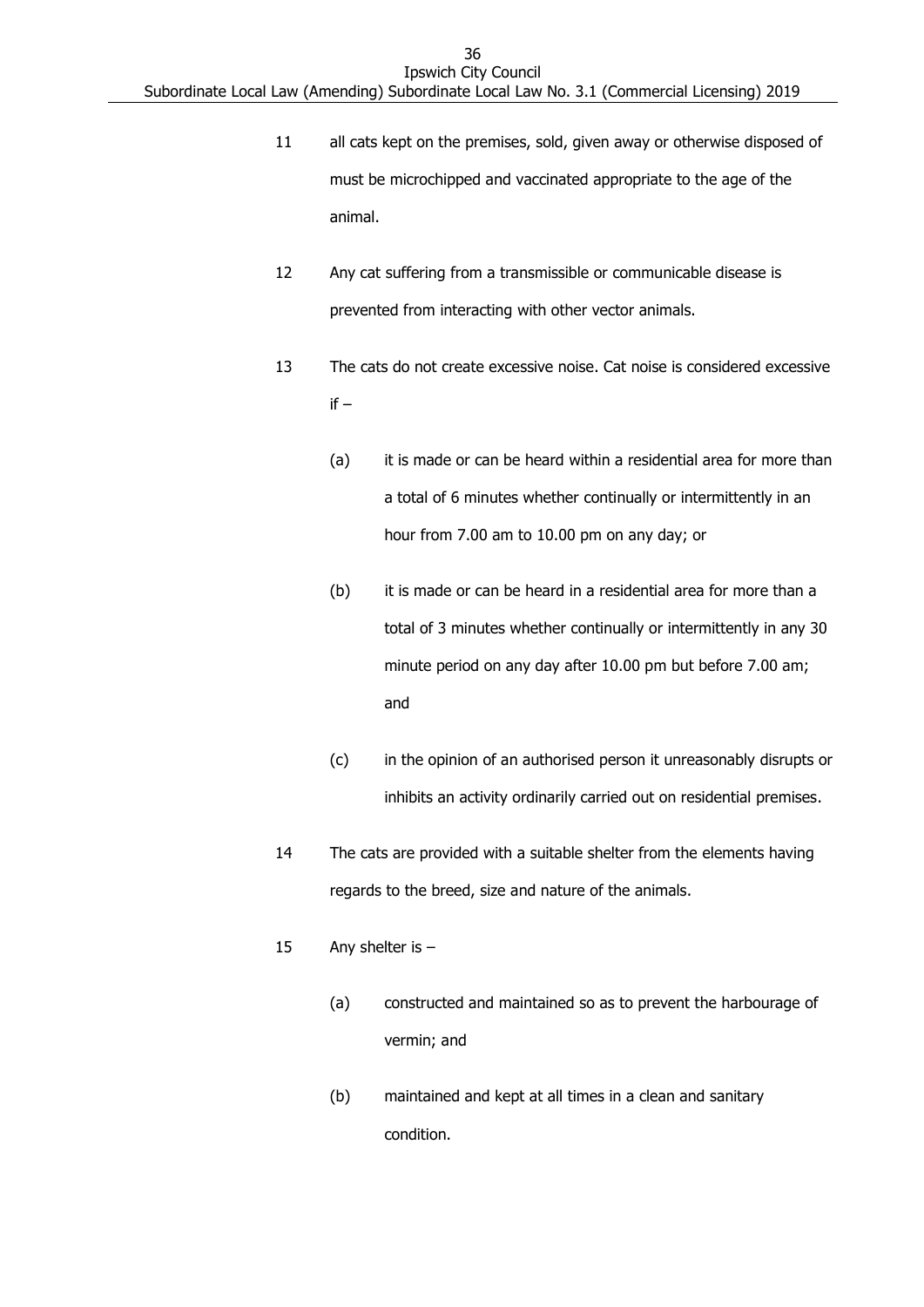- 16 Records of all cats kept on the premises, sold, given away or otherwise disposed of must be kept, including vaccination certificates, microchipping information and the new owner's name and address.
- 17 Any cat that is found to be suffering from a transmissible or communicable disease must be placed in isolation. The holder of the licence must have facilities to effectively isolate diseased cats when necessary.
- 18 All waste and refuse generated from the keeping of cats under this licence must be disposed of in a manner so as not to cause a nuisance.
- 19 All cages or enclosures to be thoroughly cleansed and disinfected on a daily basis to avoid the spread of disease.
- 20 adequate enclosures must be provided to prevent the egress of housed cats and the ingress of other cats.
- 21 All cats must be kept in a manner so as not to cause a nuisance.
- 22 All cats are to be confined to the premises at all times.
- 23 The maximum number of cats to be kept on the premises shall be determined by the local government giving regards to all relevant circumstances.
- 24 The licensee must ensure that all related licence fees are paid within stipulated timeframes.
- 25 All sewage and waste water must be discharged safely to the sewerage system or an on-site sewerage facility. Waste water must not be discharged on the ground.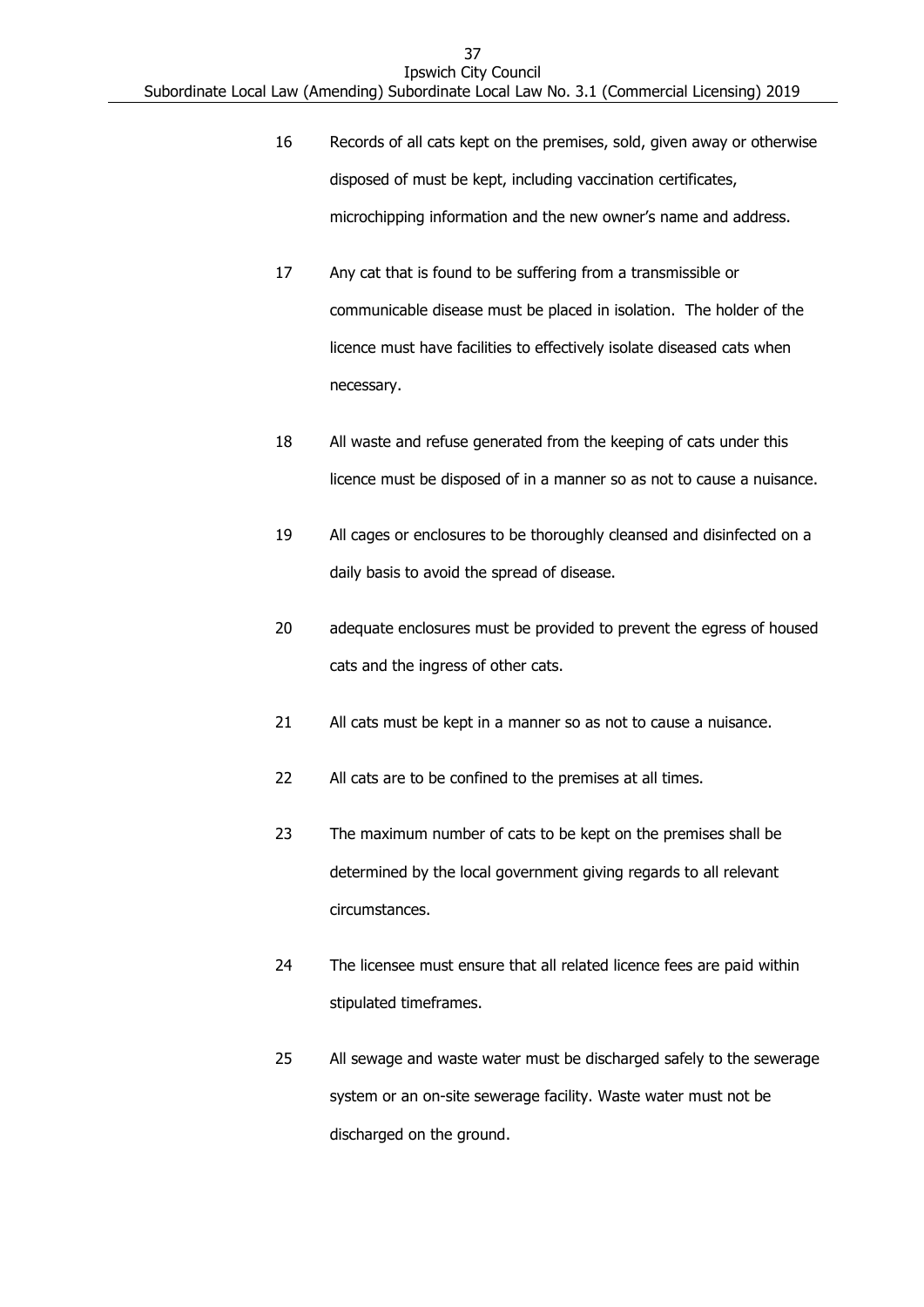(13) Schedule 3, item 6 (Kennels), column 2, subparagraph (a), 'address' –

omit, insert –

location and real property description

(14) Schedule 3, item 6 (Kennels), column 2, subparagraph (e), from 'confirmation' to 'be kept has' –

omit, insert –

details of

(15) Schedule 3, item 6 (Kennels), column 3 –

- 1 The licensee must ensure that all necessary approvals are obtained from the local government.
- 2 The licensee must ensure that the local government is advised of any amendments to the premises and licence details. Amendments must be applied for by submitting to the local government the completed approved forms with design plans if required and any relevant fees if required.
- 3 The dogs are adequately identified so that the keeper's name, address and telephone number is readily ascertainable.
- 4 An adequate supply of food and water is provided.
- 5 Water containers are kept free from mosquitoes and flies.
- 6 All faeces, urine, food scrapes, and other waste are disposed of so as not to cause a nuisance.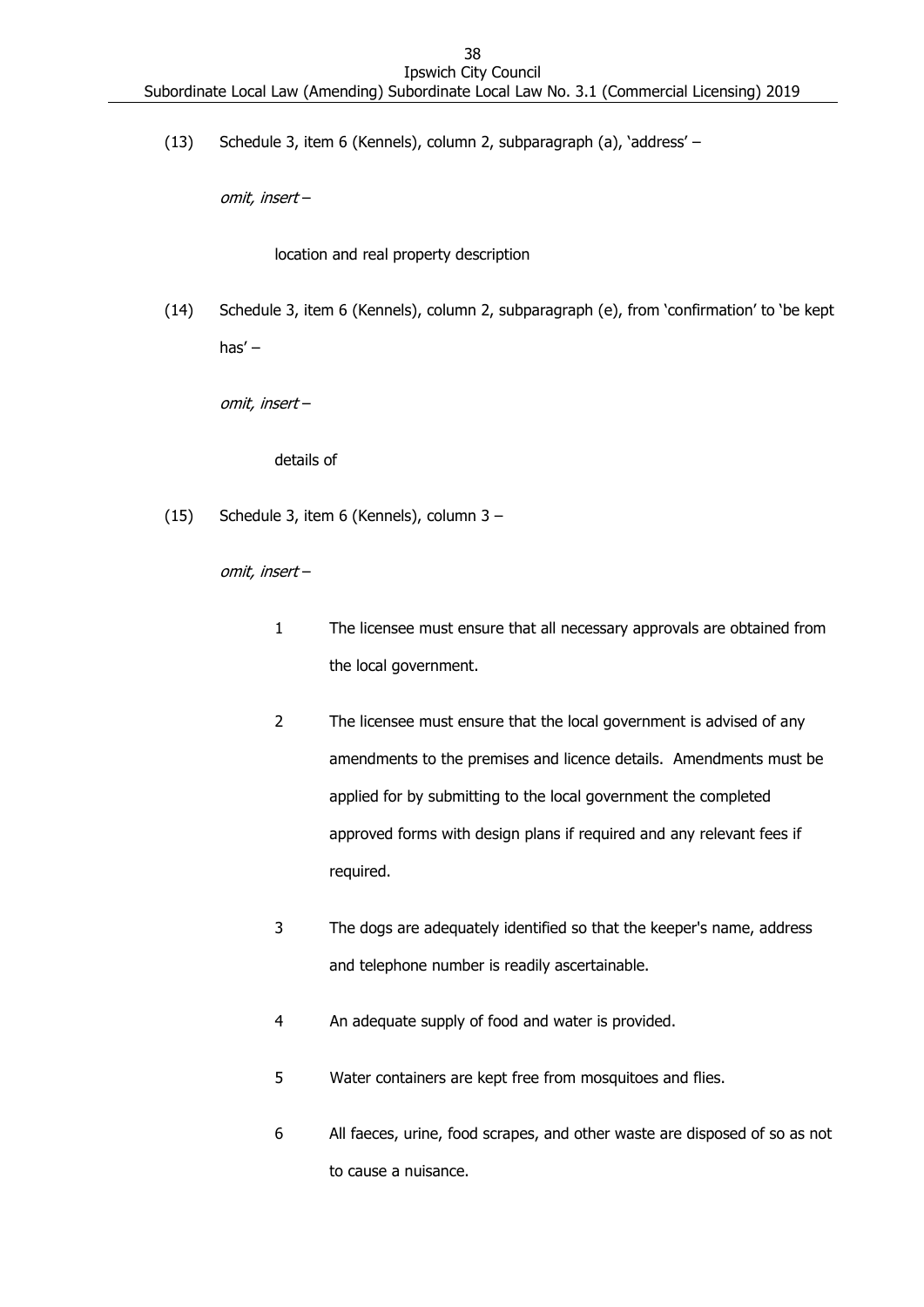- 7 Dogs are kept in a manner so as not to be injurious to the health of a person.
- 8 Dogs are kept in a manner so as not to cause a nuisance including to the occupiers of adjoining premises or premises in the immediate vicinity of the place where the animal is kept.
- 9 All pet food to be stored in vermin proof containers.
- 10 The dogs have adequate freedom to exercise having due regard to the species, breed, size and nature of the animal.
- 11 all dogs kept on the premises, sold, given away or otherwise disposed of must be microchipped and vaccinated appropriate to the age of the animal.
- 12 Any dog suffering from a transmissible or communicable disease is prevented from interacting with other vector animals.
- 13 The dogs do not create excessive noise. Dog noise is considered excessive if –
	- (a) it is made or can be heard within a residential area for more than a total of 6 minutes whether continually or intermittently in an hour from 7.00 am to 10.00 pm on any day; or
	- (b) it is made or can be heard in a residential area for more than a total of 3 minutes whether continually or intermittently in any 30 minute period on any day after 10.00 pm but before 7.00 am; and
	- (c) in the opinion of an authorised person it unreasonably disrupts or inhibits an activity ordinarily carried out on residential premises.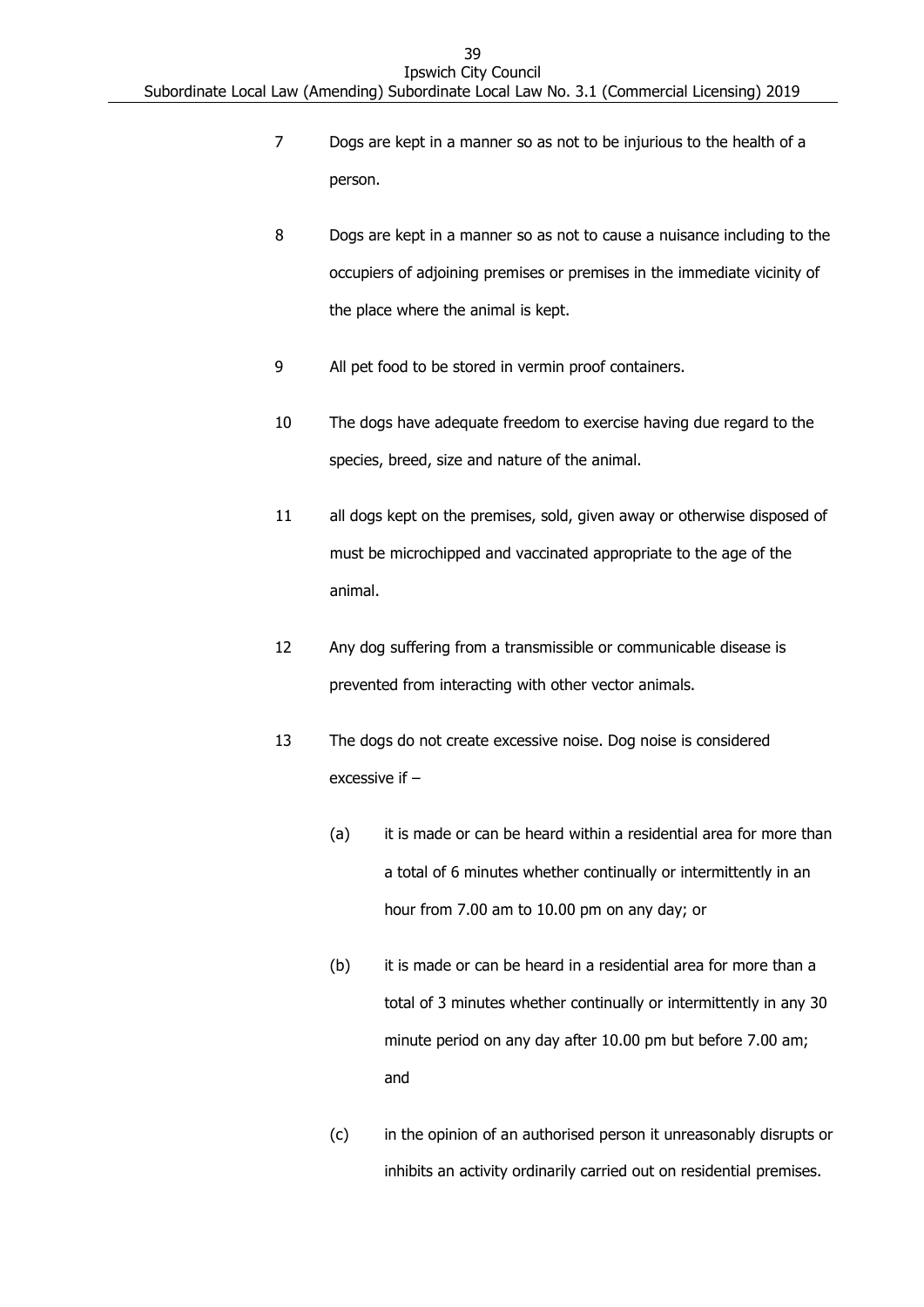- 14 The dogs are provided with a suitable shelter from the elements having regards to the breed, size and nature of the animals.
- 15 Any shelter is
	- (a) constructed and maintained so as to prevent the harbourage of vermin; and
	- (b) is maintained and kept at all times in a clean and sanitary condition.
- 16 Records of all dogs kept on the premises, sold, given away or otherwise disposed of must be kept, including vaccination certificates, microchipping information and the new owner's name and address.
- 17 Any dog that is found to be suffering from a transmissible or communicable disease must be placed in isolation. The holder of the licence must have facilities to effectively isolate diseased dogs when necessary.
- 18 All waste and refuse generated from the keeping of dogs under this licence must be disposed of in a manner so as not to cause a nuisance.
- 19 All cages or enclosures to be thoroughly cleansed and disinfected on a daily basis to avoid the spread of disease.
- 20 adequate enclosure are provided to prevent the egress of housed dogs and the ingress of other dogs.
- 21 All dogs must be kept in a manner so as not to cause a nuisance.
- 22 All dogs to be confined to the premises at all times.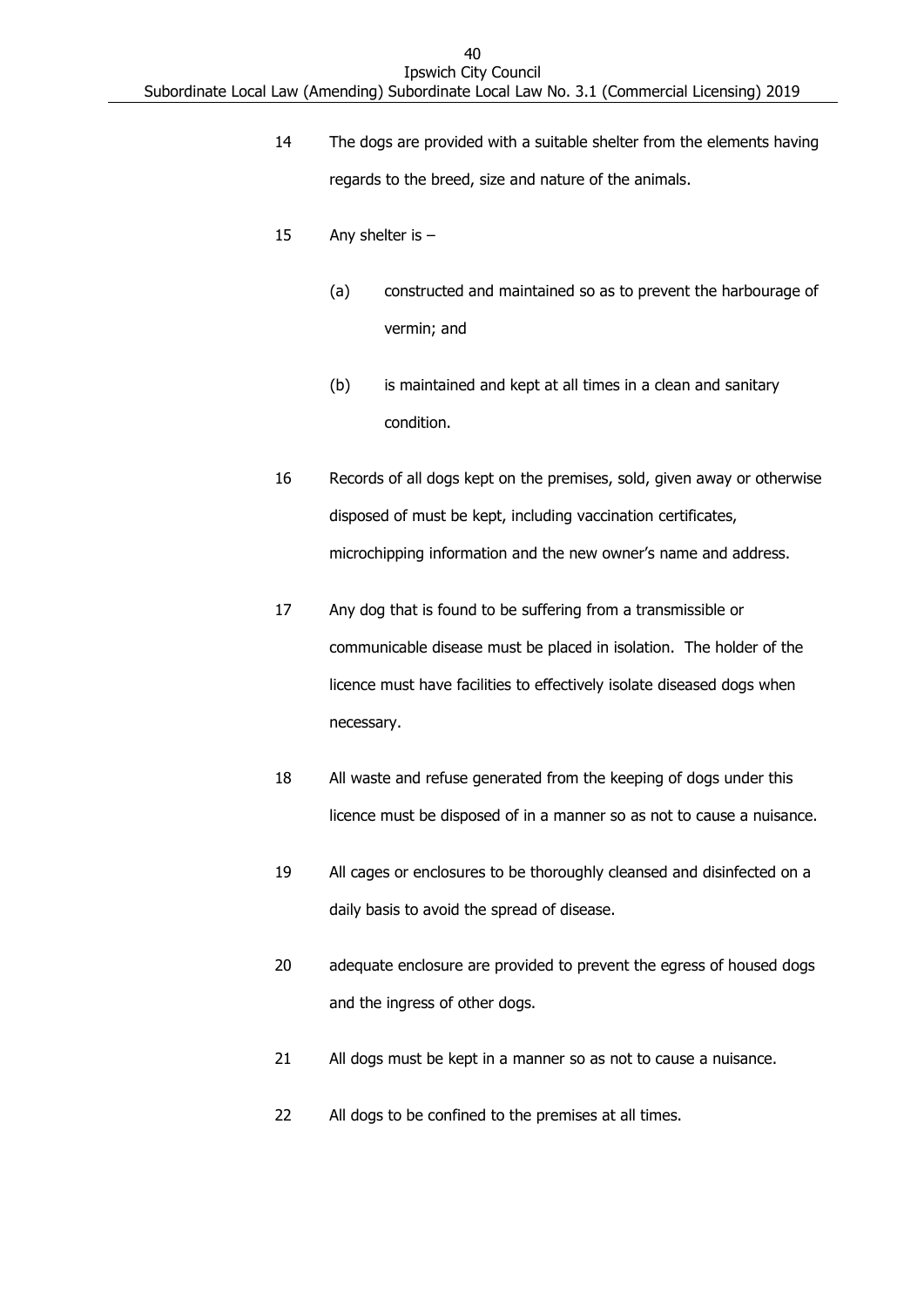- 23 The maximum number of dogs to be kept on the premises shall be determined by the local government giving regards to all relevant circumstances.
- 24 The licensee must ensure that all related licence fees are paid within stipulated timeframes.
- 25 All sewage and waste water must be discharged safely to the sewerage system or an on-site sewerage facility. Waste water must not be discharged on the ground.
- (16) Schedule 3, item 7 (Pet shops), column 2, subparagraph (a), 'address' –

omit, insert –

location and real property description

(17) Schedule 3, item 7 (Pet shops), column 2, subparagraph (e), from 'confirmation' to 'to be kept has' –

omit, insert –

details of

(18) Schedule 3, item 7 (Pet shops), column 3 –

- 1 The licensee must ensure that all necessary approvals are obtained from the local government.
- 2 The licensee must ensure that the local government is advised of any amendments to the premises and licence details. Amendments must be applied for by submitting to the local government the completed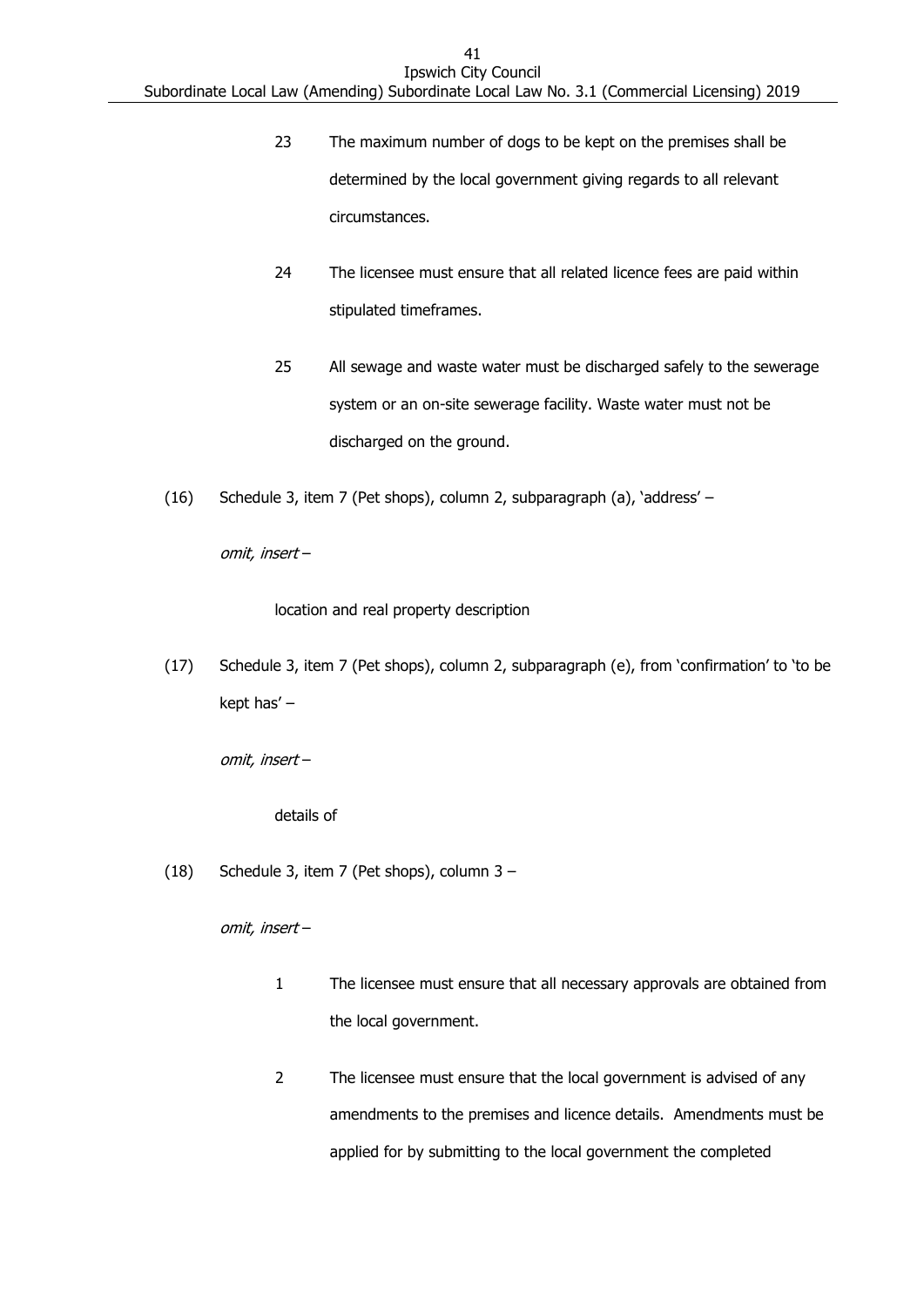approved forms with design plans if required and any relevant fees if required.

- 3 Operation of the pet shop is carried out so as not to cause a nuisance or disturbance to adjoining properties or properties in the immediate vicinity of the pet shop.
- 4 All animals are provided with appropriate accommodation and equipment suitable for the physical and behavioural requirements of the animals having regard to their species and breed.
- 5 All animals are protected from the adverse impacts of natural and artificial origins, environmental conditions, other animals and interference from humans.
- 6 Sufficient space is provided for the animal to prevent overcrowding and to allow them to stand and move around freely.
- 7 Sufficient quantities of appropriate food and water are provided to maintain the animals in good health.
- 8 The animals are protected from disease, distress, injury and excess heat or cold.
- 9 The animals are provided with prompt veterinary or other appropriate treatment in the event of disease, distress or injury.
- 10 The premises are kept clean and hygienic, including vermin and pest control of the premises.
- 11 The keeping of the animals on the premises does not cause a public health nuisance.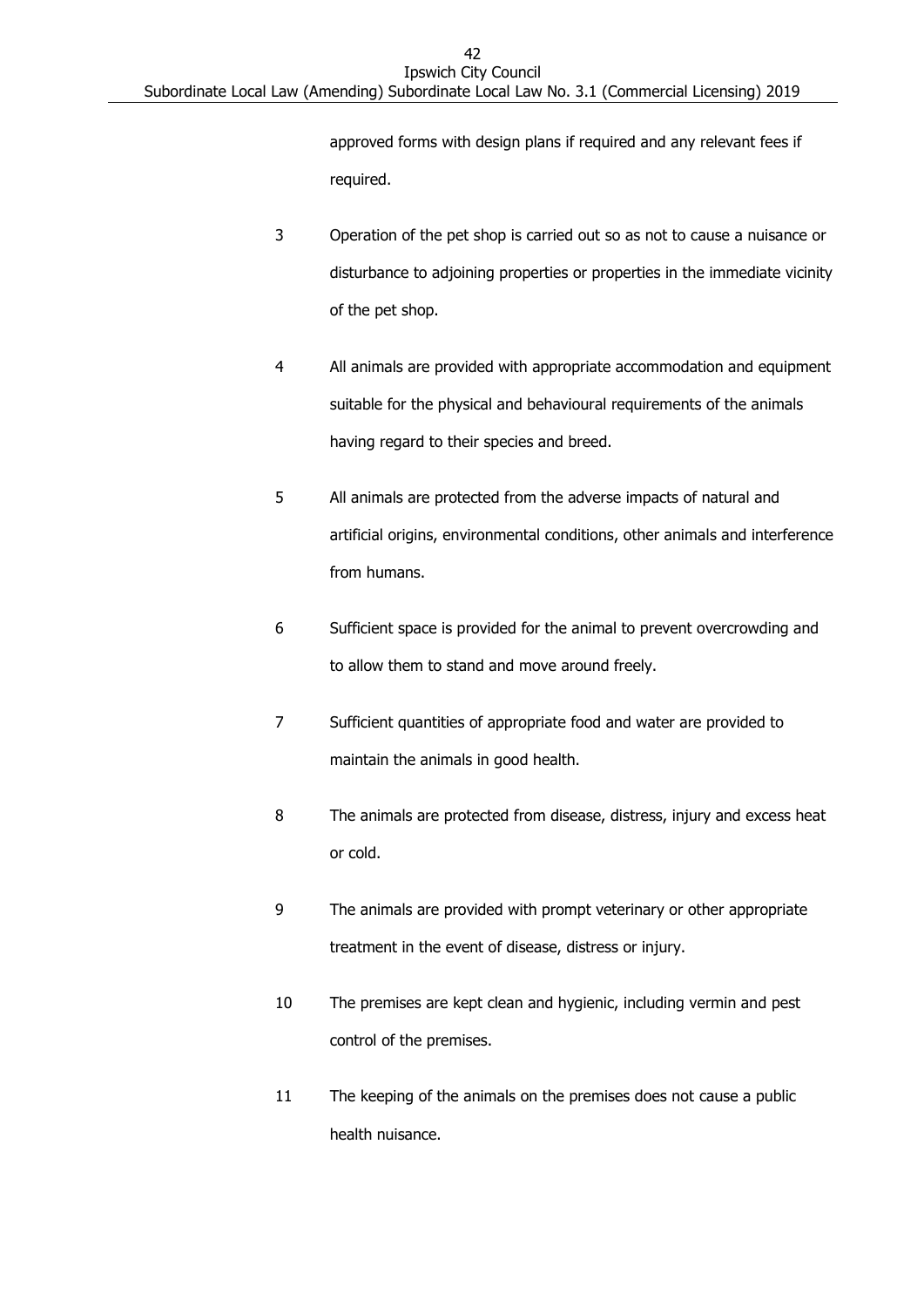- 12 The animals are adequately fed, watered and inspected daily to ensure their wellbeing.
- 13 All structures and enclosures for the animals must
	- (a) prevent the escape of any animal from the premises;
	- (b) allow for regular cleaning of all internal and external surfaces and regular checking of the animals;
	- (c) be impervious and able to be easily and readily cleaned and effectively disinfected;
	- (d) ensure the comfort of the animals and prevent the spread of disease; and
	- (e) maintain the health of the animals and limit the spread of disease
- 14 All structures and enclosures are treated, sprayed or dusted with insecticide or disinfectant, to the manufacturer's instructions, for the purpose of fly, insect and disease control.
- 15 All animals are removed from any structure or enclosure before the structure or enclosure, as the case may be, is treated sprayed or dusted in accordance with Minimum Standards.
- 16 All cases or enclosures for animals are thoroughly cleaned and disinfected on a daily basis.
- 17 All sewage and waste water must be discharged safely to the sewerage system or an on-site sewerage facility. Waste water must not be discharged on the ground.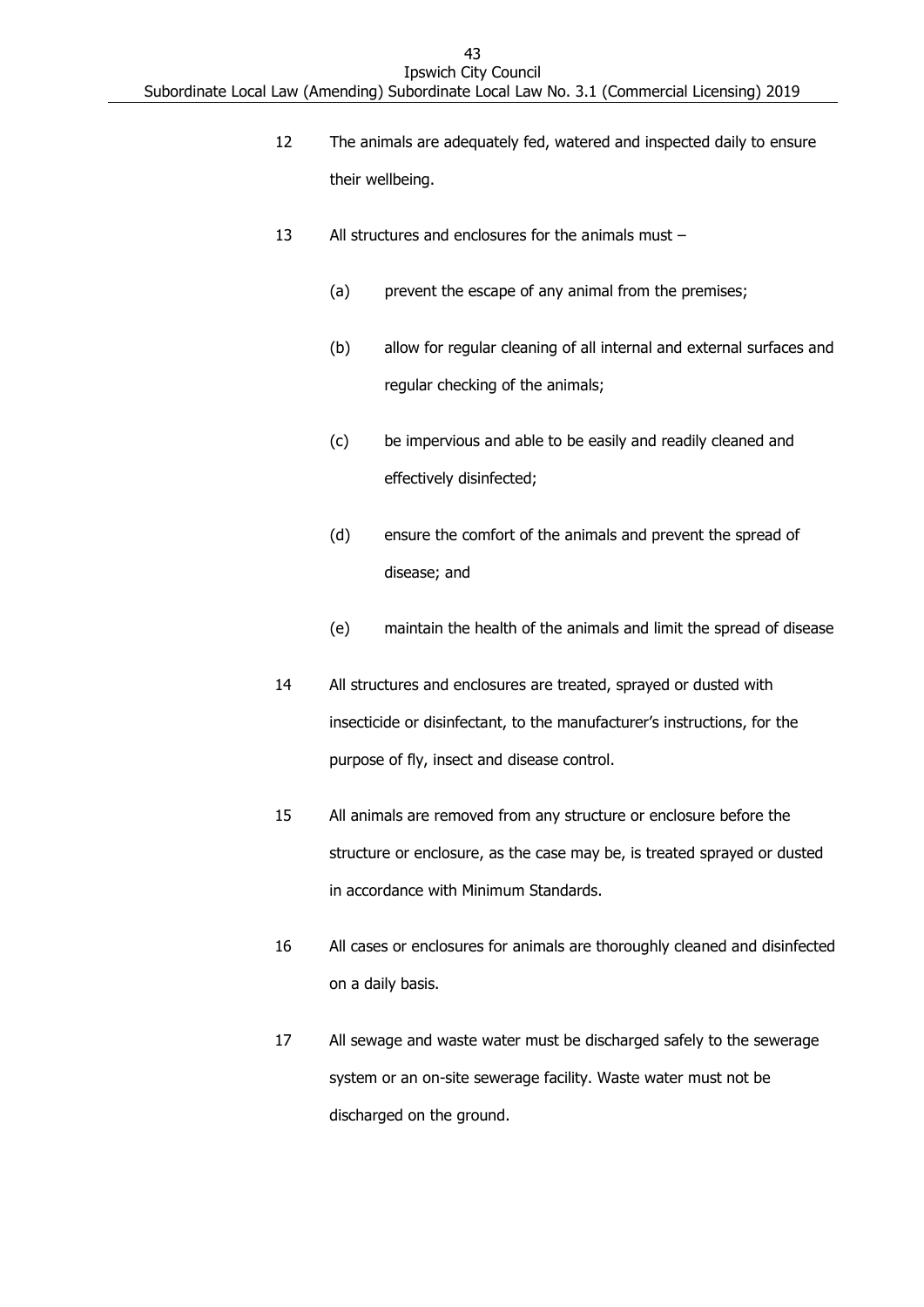- 18 All manure and offensive matter is cleaned up at least daily, wrapped in newspaper and then placed into a fly proof covered receptacle, collected from the premises daily and the contents disposed of so as not to adversely affect public health or safety.
- 19 The premises are kept free of flies and vermin at all times and all feed is stored in fly and vermin proof receptacles.
- 20 All animals offered for sale must be vaccinated as appropriate to the age of the animal prior to the completion of any sale.
- 21 All provisions contained in any other local law concerning the keeping or sale of animals are complied with.
- 22 The licensee must ensure that all related licence fees are paid within stipulated timeframes.
- (19) Schedule 3, item 8 (Cemeteries) –

omit.

(20) Schedule 3, item 9 (Stables), column 2, subparagraph (a), 'address' –

omit, insert –

location and real property description

- (21) Schedule 3, item 9 (Stables), column 2, subparagraph (b), 'or their authorised agent' omit.
- (22) Schedule 3, item 9 (Stables), column 2, subparagraph (e), from 'confirmation' to 'be kept has $'$  –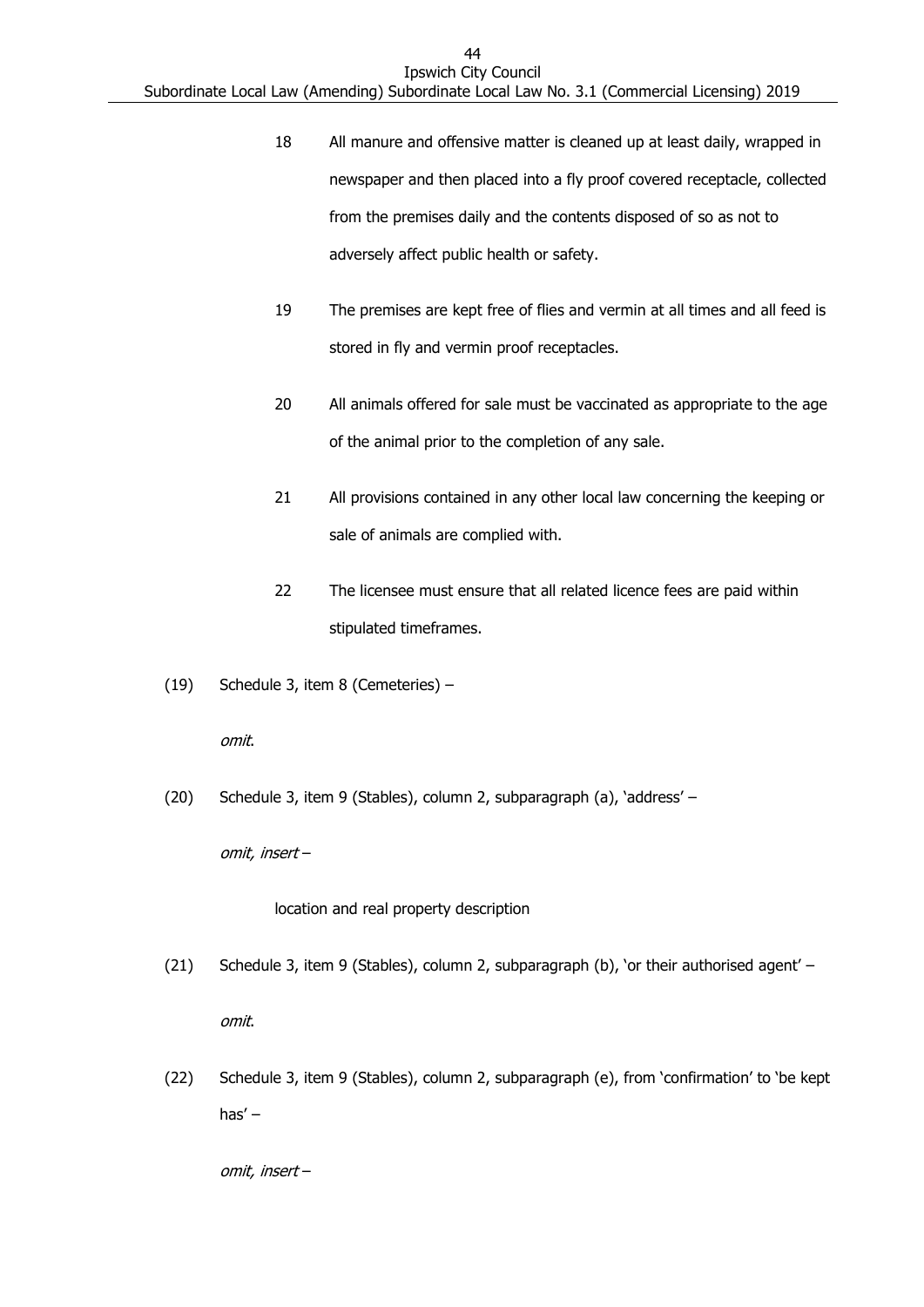### details of

(23) Schedule 3, item 9 (Stables), column 3 –

insert –

- 1 The licensee must ensure that all necessary approvals are obtained from the local government.
- 2 The licensee must ensure that the local government is advised of any amendments to the premises and licence details. Amendments must be applied for by submitting to the local government the completed approved forms with design plans if required and any relevant fees if required.
- 3 It is prohibited to keep a horse on an allotment less than 2000m<sup>2</sup> other than in the Bundamba Racecourse Stables Zone in the Planning Scheme.
- 4 The animal is adequately identified so that the keeper's name, address and telephone number are readily ascertainable.
- 5 An adequate supply of food and water is provided.
- 6 Water containers are kept free from mosquitoes and flies.
- 7 All faeces, urine, food scraps, and other waste are disposed of so as not to cause a nuisance.
- 8 Animals are kept in a manner so as not to be injurious to the health of a person.
- 9 Animals are kept in a manner so as not to cause a nuisance including to the occupiers of adjoining premises or premises in the immediate vicinity of the place where the animal is kept.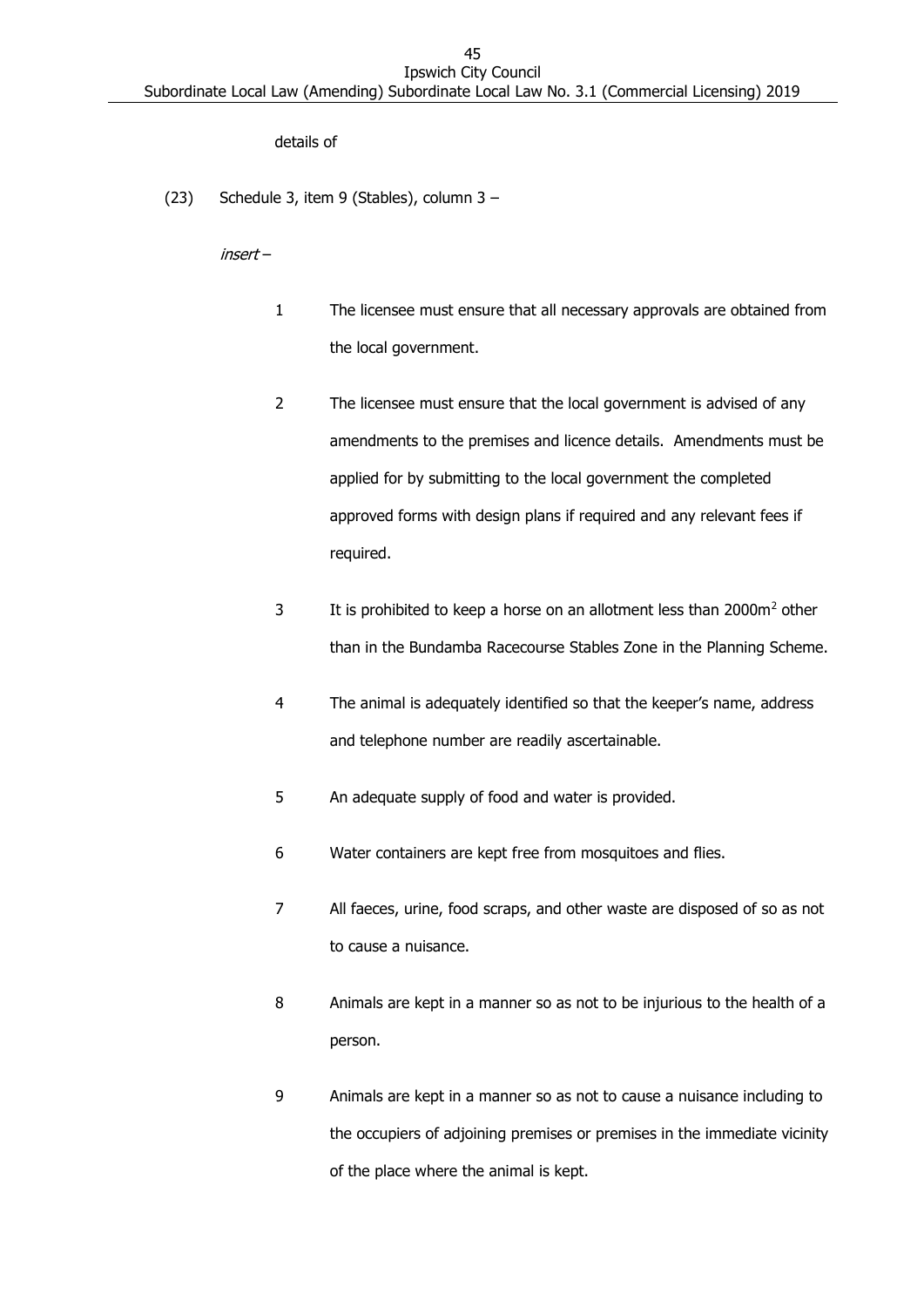- 10 All feed is kept in a vermin and fly proof container or facility.
- 11 The owner or responsible person must ensure that
	- (a) A minimum of 800m² of open land, unencumbered by buildings, is available for each horse kept on the premises, other than in the Bundamba Racecourse Stables Zone in the Planning Scheme; and
	- (b) Where the grazing behaviour of horses kept on land is causing or is likely to cause damage to neighbouring property, the keeper must take all reasonable measures to effectively isolate the horses from the property at risk, to the satisfaction of an authorised person. "Reasonable measures" may include the construction of a fence to the satisfaction of an authorised person to achieve 3 metre set-back from affected property boundaries.
- 12 The animal has adequate freedom to exercise having due regard to the species, breed, size and nature of the animal.
- 13 Any animal kept, sold, given away or otherwise disposed of is vaccinated and inoculated having regard to the age of the animal.
- 14 Any animal suffering from a transmissible or communicable disease is prevented from interacting with other vector animals.
- 15 An animal does not create excessive noise. Horse noise is considered excessive if –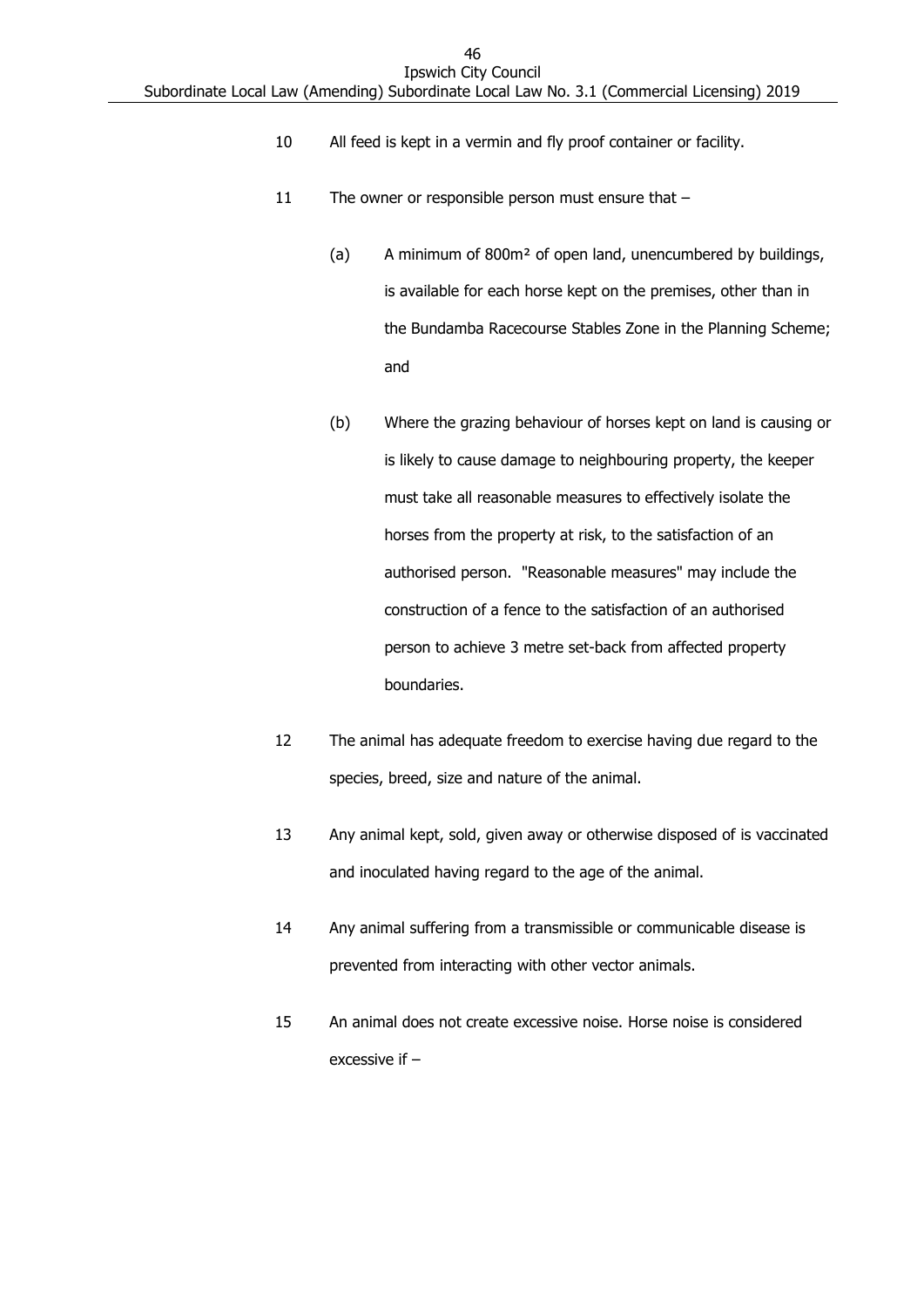- (a) it is made or can be heard within a residential area for more than a total of 6 minutes whether continually or intermittently in an hour from 7.00 am to 10.00 pm on any day; or
- (b) it is made or can be heard in a residential area for more than a total of 3 minutes whether continually or intermittently in any 30 minute period on any day after 10.00 pm but before 7.00 am; and
- (c) in the opinion of an authorised person it unreasonably disrupts or inhibits an activity ordinarily carried out on residential premises.
- 16 The animal is provided with a suitable shelter from the elements having regard to the breed, size and nature of the animal
- 17 Any shelter is
	- (a) constructed and maintained so as to prevent the harbourage of vermin; and
	- (b) is maintained and kept at all times in a clean and sanitary condition.
- 18 If a law requires registration of an animal then the person selling the animal must register the animal offering it for sale or alternatively keep a register giving full details of –
	- (a) all horses sold or otherwise disposed of including the name and address of the new keeper of the horse; and
	- (b) a full description of each horse sold or otherwise disposed of; and
	- (c) the date of sale or disposal of each horse.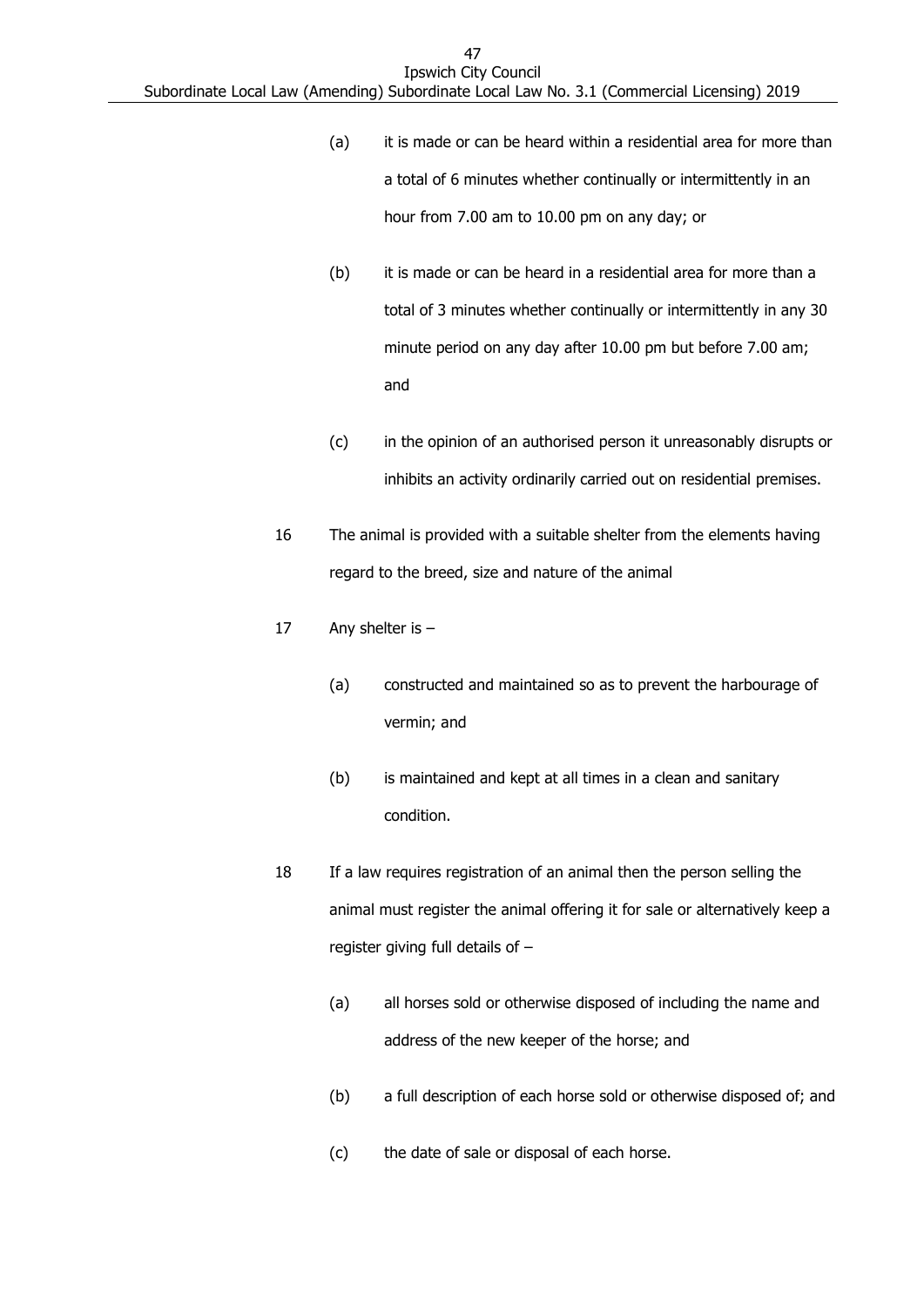- 19 A person who offers for sale any animal suffering from a transmissible or communicable disease must provide a person intending to buy the horse with a report from a qualified veterinarian indicating the horse's present condition.
- 20 The licensee must ensure that all other relevant State and Federal Legislation regarding keeping of and/or moving horses is adhered to and be able to provide proof of compliance to an authorised officer upon request.
- 21 The licensee must ensure that all related licence fees are paid within stipulated timeframes.
- 22 All sewage and waste water must be discharged safely to the sewerage system or an on-site sewerage facility. Waste water must not be discharged on the ground.
- (24) Schedule 3, item 10 (Commercial activity on a local government controlled area or road other than footpath dining), column 2 –

insert –

- (a) A plan outlining the area proposed to be used (drawn to scale) showing:
	- (i) the boundary of the area to be used;
	- (ii) the kerb setback;
	- (iii) any adjacent or nearby buildings and details of the use of those buildings;
	- (iv) any trees, gardens, fire hydrants, transformers, telephone booths, mail boxes, tables and chairs, shelters, screens and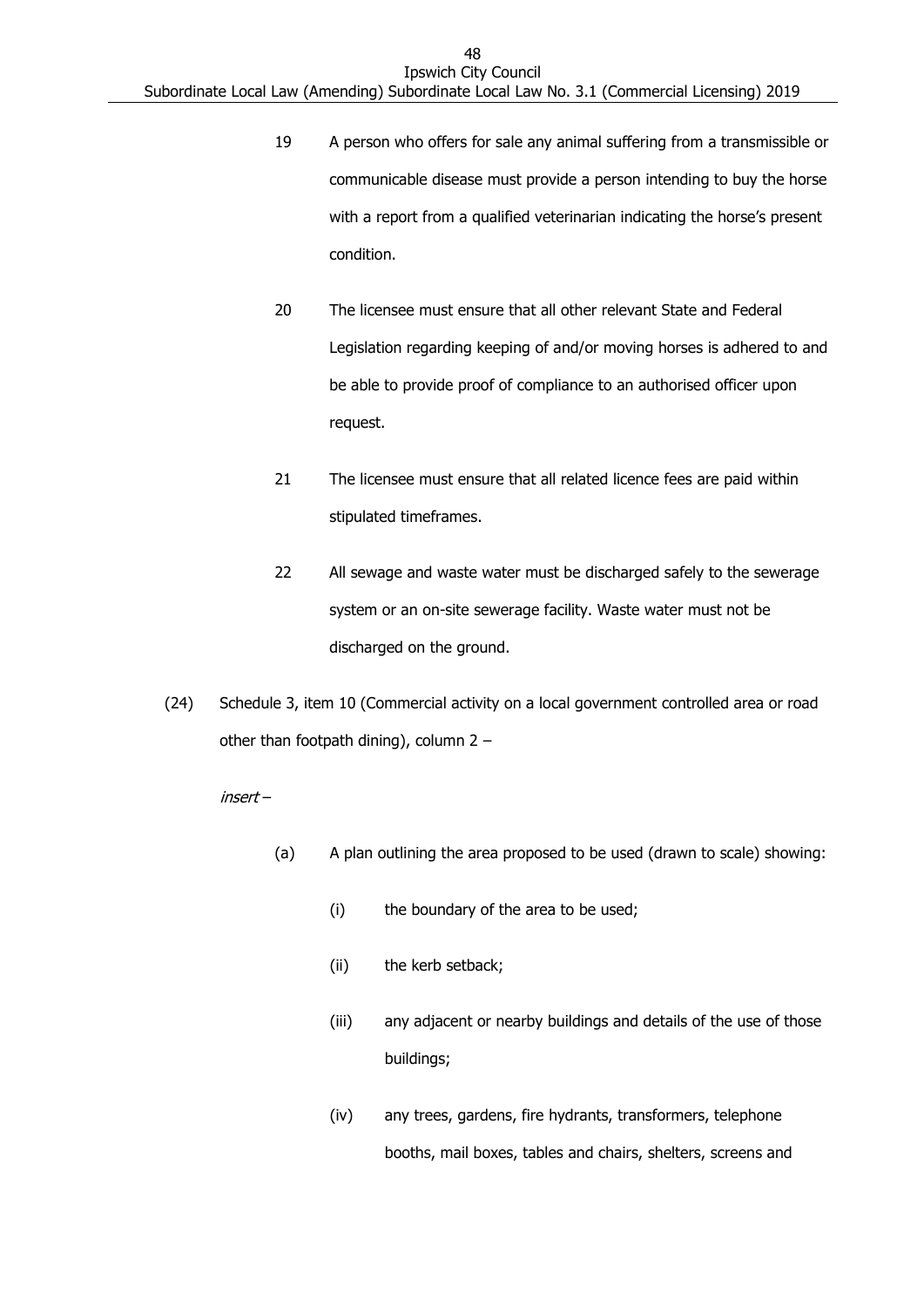windbreaks, traffic signal boxes, fixed rubbish bins, pillars and

posts, menu board and A-frame signs and manhole covers;

- (v) any nearby parking or loading zones; and
- (vi) any other obstructions.
- (b) Photographs of the proposed area.
- (c) Copy of current food business licence if the activity involves the sale of food.
- (d) Copy of a current Public Liability Certificate.
- (25) Schedule 3, item 10 (Commercial activity on local government controlled area or road other than footpath dining), column  $3 -$

omit, insert –

### **Roadside Vending**

- 1 The approved activity is for a suitably equipped and registered mobile premises to be situated out the front of <<Insert Street>> from <<insert day/s and times>>.
- 2 This licence may be suspended, cancelled or varied at any time in accordance with Local Law No. 3 (Commercial Licensing) 2013 should any matter arise at any time which warrants, in the opinion of the local government, the suspension, cancellation or variation of the licence or conditions including a legitimate complaint from the public.
- 3 This licence does not give the licence holder or operator any rights to erect a permanent structure or sign on or over the road reserve or to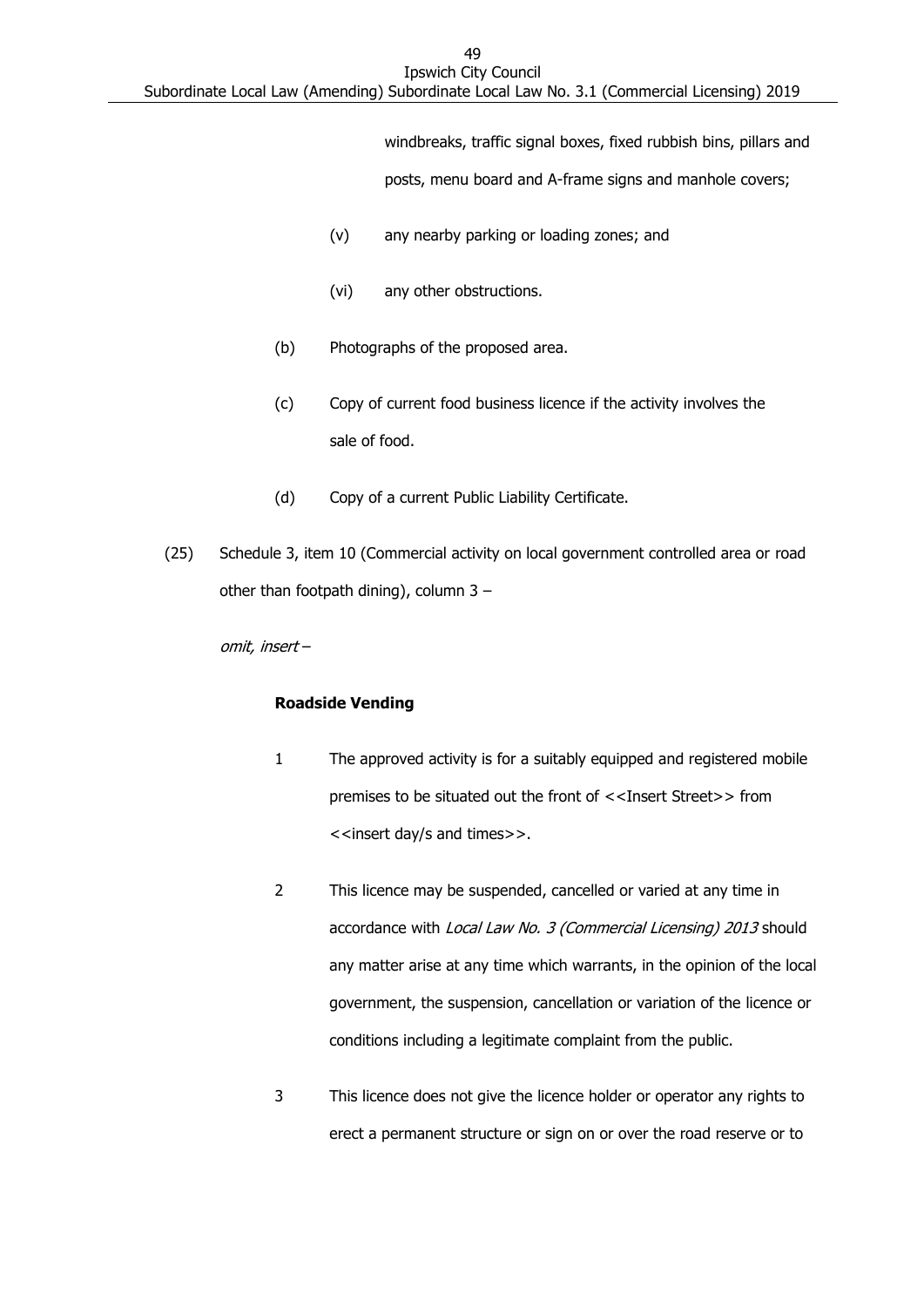make any structural changes to the road reserve including the footpath and verge areas.

- 4 This licence shall be kept on site at all times and must be produced when required.
- 5 The licence holder shall take all necessary actions to protect the public from injury or loss and reasonable direction given by a police officer or an authorised person shall be followed.
- 6 Whilst acting under the authority of this licence, the licence holder and operator is to hold public liability insurance for a minimum of \$20 million for the period of the licence to the satisfaction of the local government. Proof of such insurance is to be provided to the local government prior to exercising this licence and must be renewed prior to its expiry.
- 7 The licence holder agrees to indemnify and save harmless the local government from any loss, damage, injury or death, or any claim for any loss, damage, injury or death, whatsoever or howsoever arising, either directly or indirectly, from the exercise of the powers and rights granted by this licence.
- 8 No compensation shall be payable by the local government if the licence is not renewed for a further period of time, or in the event of this licence being suspended, cancelled or varied during the term of this licence.
- 9 The licence holder will be responsible for the payment of reasonable costs incurred by the local government in repairing and maintaining the road, including the footpath, nature strip or shoulder of the road, to a safe condition if the General Manager (Planning and Regulatory Services) determines the damage to be attributable to the exercise of the licence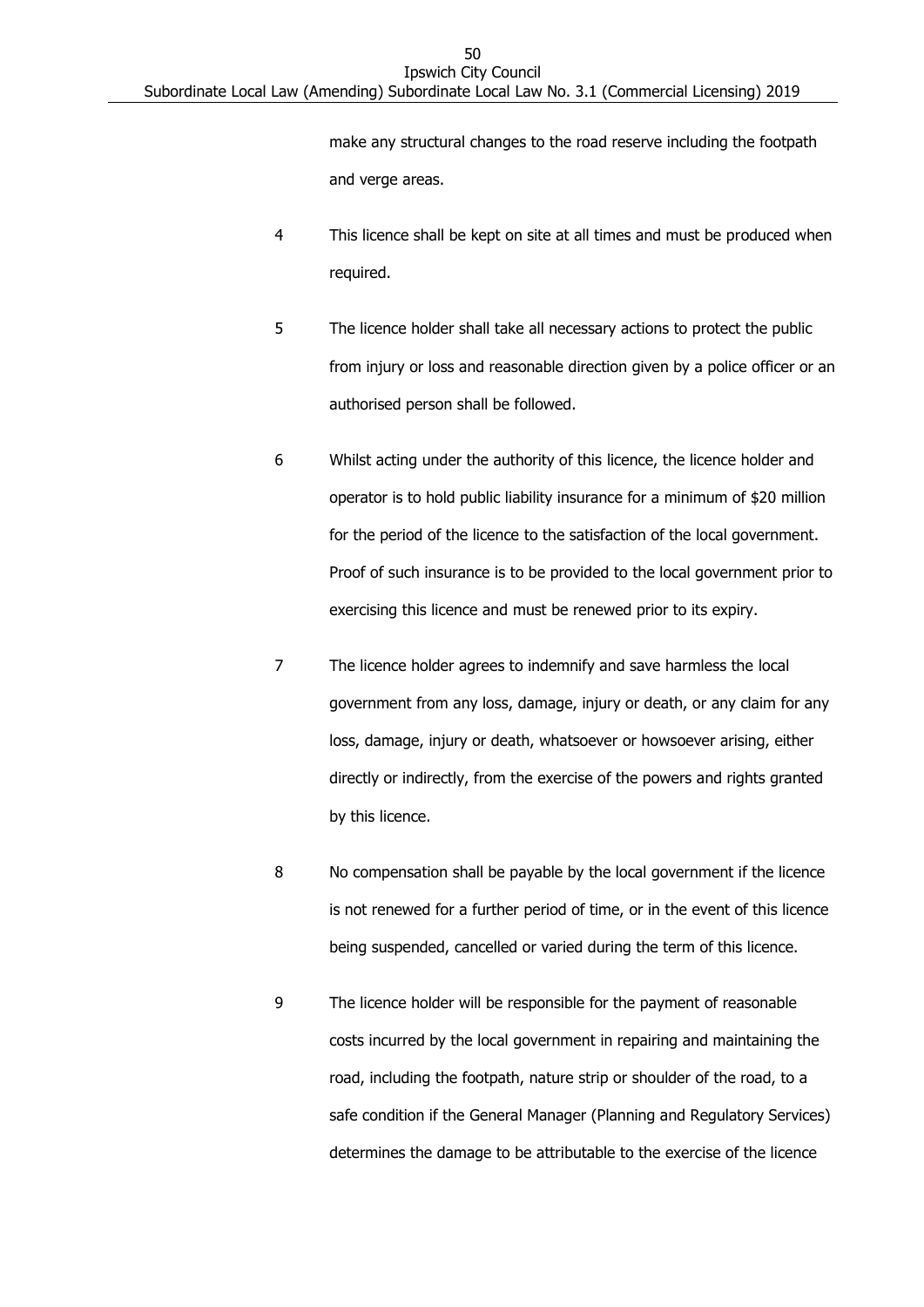by the licence holder. Such payment will be under reasonable terms set by the local government and shall be a debt due and owing.

- 10 The applicant is to keep aware via the local government's website of any upcoming events or proposed roadworks/maintenance that may result in the activity being suspended for the duration of that event.
- 11 The licensee must ensure that all related licence fees are paid within stipulated timeframes.
- 12 The goods or services to be sold, displayed, offered or solicited are limited to those generally described in the application for the licence.
- 13 Exercise of the licence must not cause nuisance to motorists, pedestrians or residents.
- 14 Adequate rubbish receptacles must be provided and the area must be kept clean at all times.
- 15 All goods must be displayed and stored within a vehicle or stall.
- 16 The licence holder is to prevent any obstruction or nuisance to motorists and pedestrians, motorists, residents and businesses.
- 17 The exercise of the licence must not impede pedestrians such that tables, chairs, goods or other items or structures must be kept clear of any exits or doorways to buildings, and a minimum unobstructed envelope 1.5 m wide and 2.1 m high, or other appropriate distances depending on location or circumstances, must be maintained.
- 18 No tables, chairs, structures or goods are to be placed on the footway within 1m of the kerb.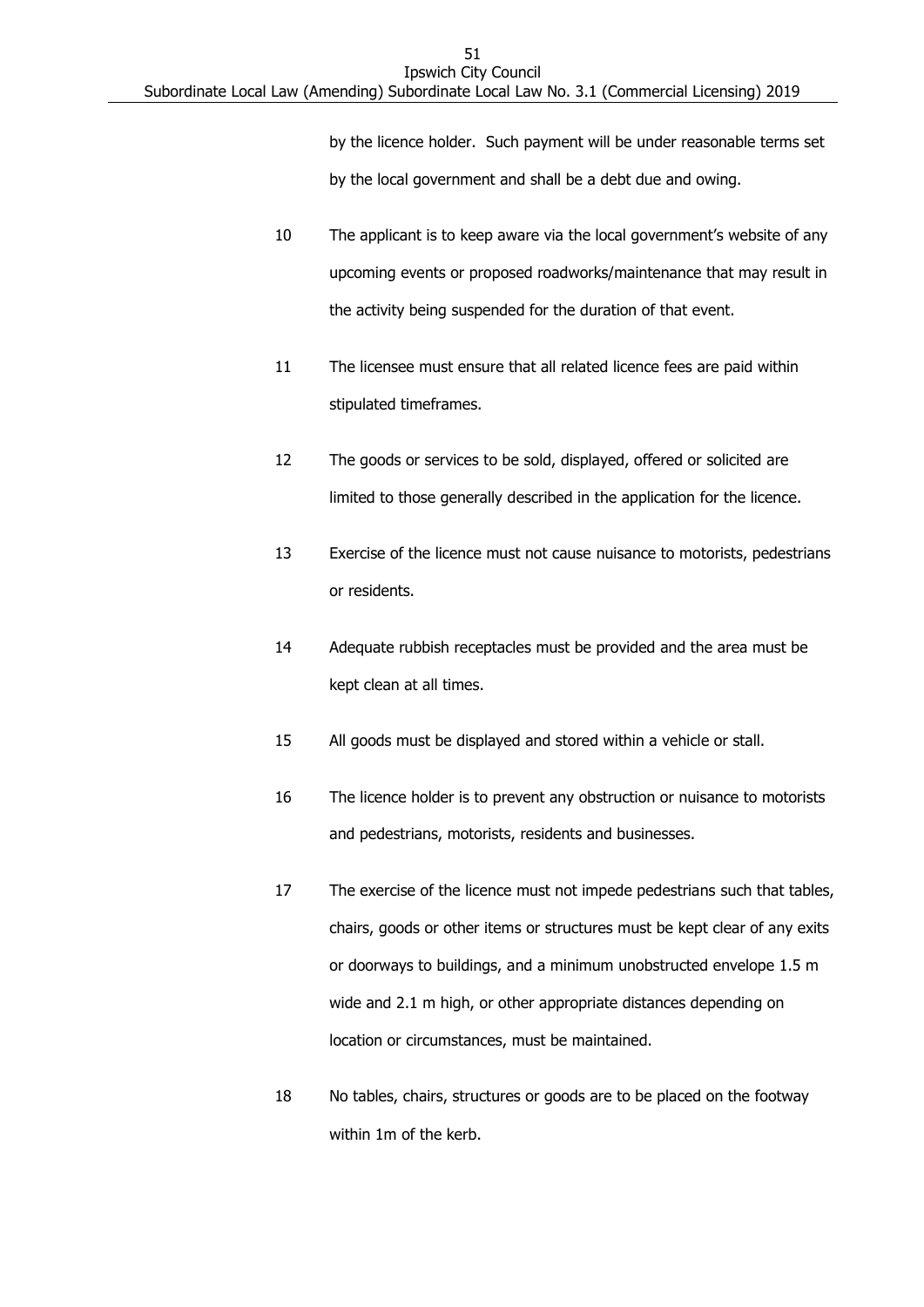19 Any vehicle used for the sale of food is to meet the requirements of the Food Act 2006 (Qld) and is to be maintained in a satisfactory condition.

### **Touting/Hawking**

- 1 The approved activity is for <<insert type of activity>> to be conducted on <<insert street>> <<insert day and time activity approved>>.
- 2 The activity is limited to <<insert times>>.
- 3 This licence may be suspended, cancelled or varied at any time in accordance with Local Law No. 3 (Commercial Licensing) 2013 should any matter arise at any time which warrants, in the opinion of the local government, the suspension, cancellation or variation of the licence or conditions including a legitimate complaint from the public.
- 4 This approval licence shall be kept on site at all times and must be produced when required.
- 5 Whilst acting under the authority of this licence, the licence holder and operator is to hold public liability insurance for a minimum of \$20 million for the period of the licence to the satisfaction of the local government.
- 6 Proof of such insurance is to be provided to the local government prior to exercising this licence and must be renewed prior to its expiry.
- 7 The licence holder shall take all necessary actions to protect the public from injury or loss and reasonable direction given by a police officer or an authorised person shall be followed.
- 8 The licence holder agrees to indemnify and save harmless the local government from any loss, damage, injury or death, or any claim for any loss, damage, injury or death, whatsoever or howsoever arising, either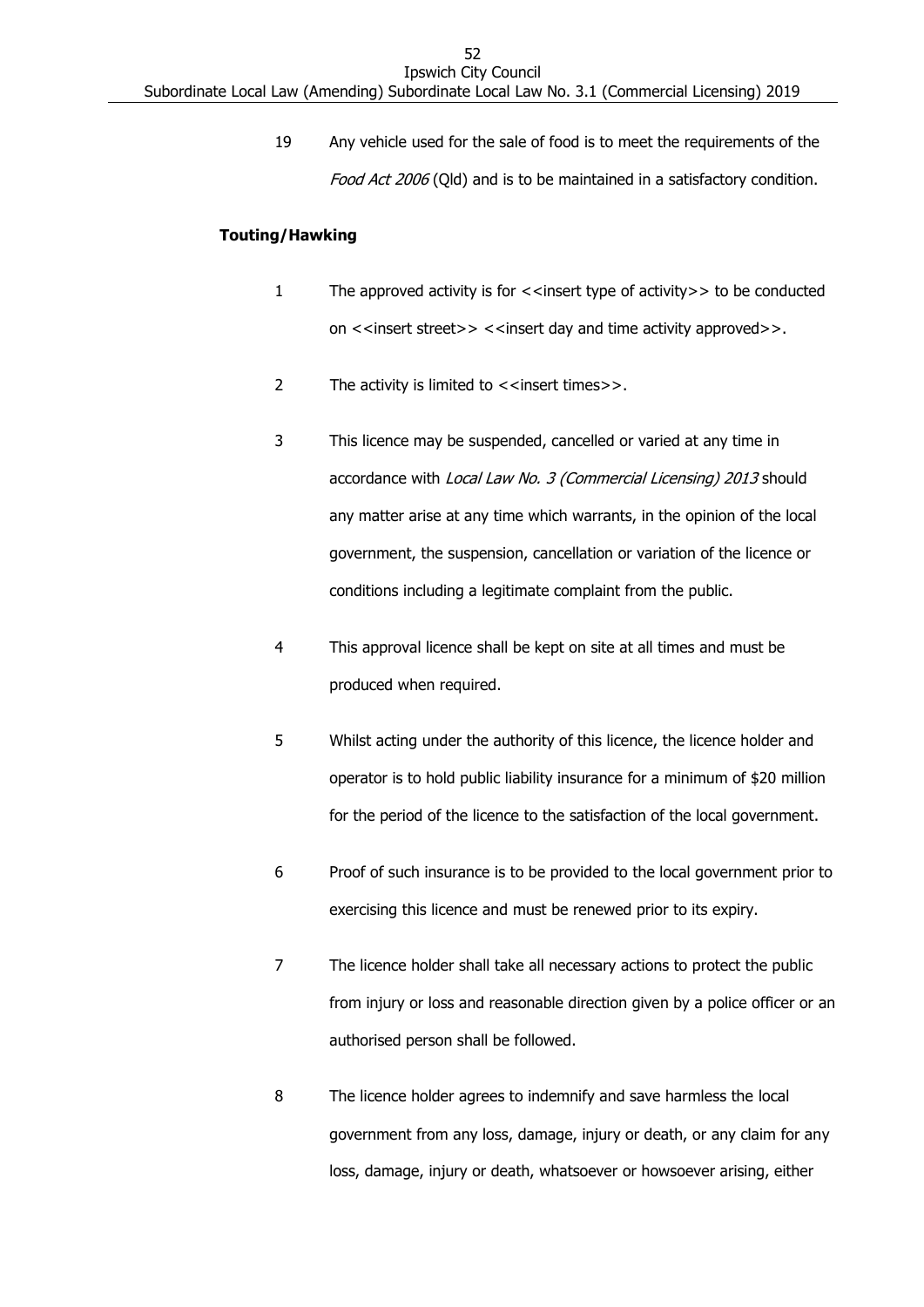directly or indirectly, from the exercise of the powers and rights granted by this licence.

- 9 Limit the goods or services to be sold, displayed, offered or solicited to those generally described in the application for the licence.
- 10 This licence does not give the licence holder or operator any rights to erect a permanent structure or sign on or over the road reserve or to make any structural changes to the road reserve including the footpath and verge areas.
- 11 Provide for adequate rubbish receptacles and that the area be kept clean at all times.
- 12 The licence holder is to prevent any obstruction or nuisance to motorists and pedestrians, motorists, residents and businesses.
- 13 Provide for the free flow of pedestrians on footways such that tables, chairs, goods or other items or structures must be kept clear of any exits or doorways to buildings, and must leave a minimum unobstructed envelope 1.5 metre wide and 2.1 metre high, or other appropriate distance depending on location or circumstances.
- 14 Ensure that no tables, chairs, structures or goods be placed on the footway within 1 metre from the kerb.
- 15 No compensation shall be payable by the local government if the licence is not renewed for a further period of time, or in the event of this licence being suspended, cancelled or varied during the term of this licence.
- 16 The licence holder will be responsible for the payment of reasonable costs incurred by the local government in repairing and maintaining the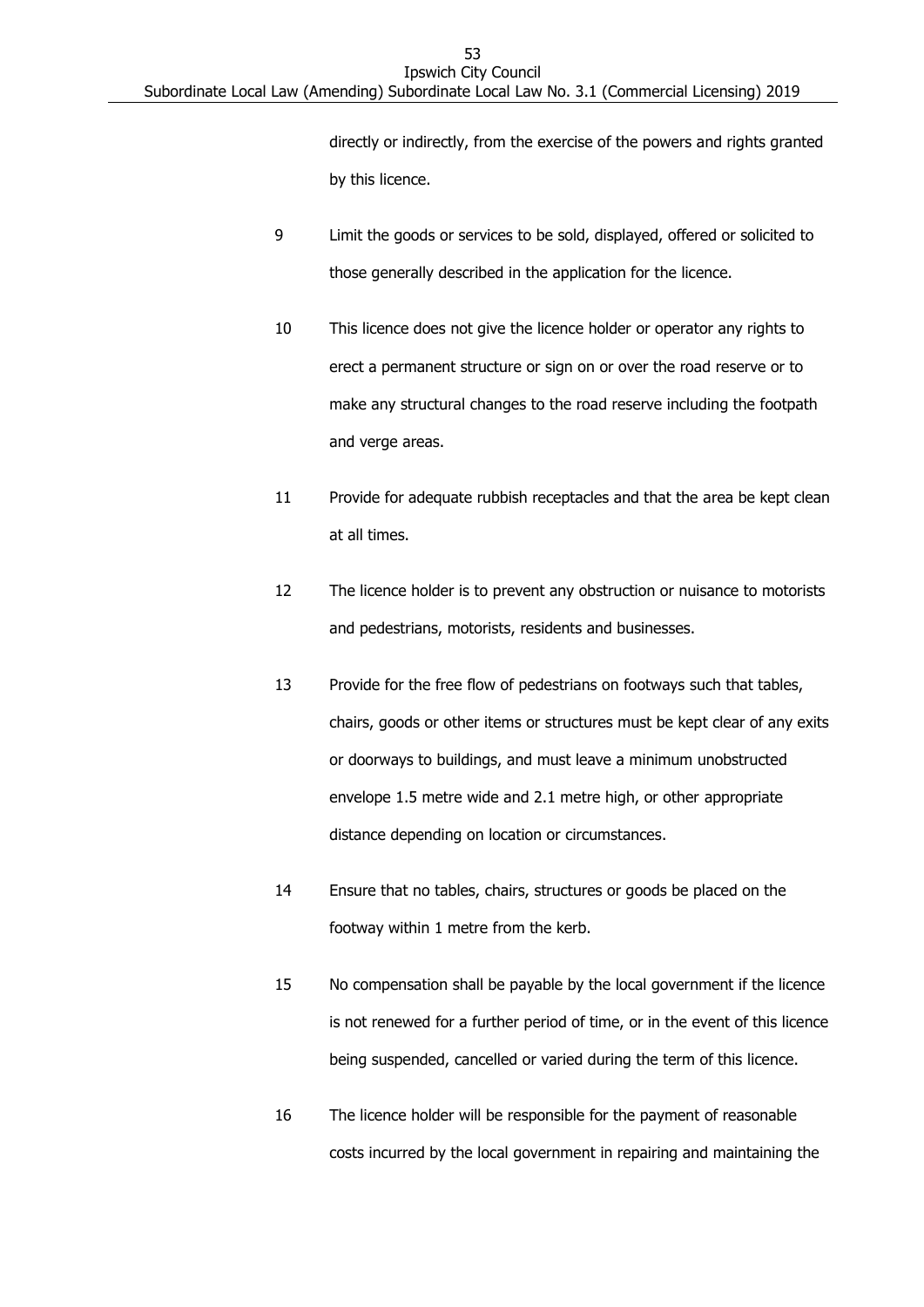road, including the footpath, nature strip or shoulder of the road, to a safe condition if the General Manager (Planning and Regulatory Services) determines the damage to be attributable to the exercise of the licence by the licence holder. Such payment will be under reasonable terms set by the local government and shall be a debt due and owing.

- 17 Compliance with all State Acts, Local Laws and Subordinate Locals Laws of the local government.
- 18 The licence holder is to keep aware via the local government's website of any upcoming events or road maintenance works that may result in this activity being suspended for a period of time.

### **Busking**

- 1 Performers will not be able to perform within 30 metres of another performer and will be restricted to zones having regard to the appropriateness for the area.
- 2 Busking will only occur between the hours of 9.00am and 5.00pm Saturday to Wednesday and 9.00am to 9.00pm Thursday and Friday.
- 3 Performances must not contain nudity or offensive, derogatory, sexual, racist, or generally discriminatory material or inference;.
- 4 Performers are prohibited from using animals, amplification, dangerous materials or implements (unless otherwise approved by the local government).
- 5 Group acts must not have more than four artists. Holders of a 'group licence' are not permitted to perform as individual acts.
- 6 If a performer(s) fails to comply with terms of the licence or the local laws the local government may withdraw, amend or cancel a licence as determined by the General Manager (Planning and Regulatory Services).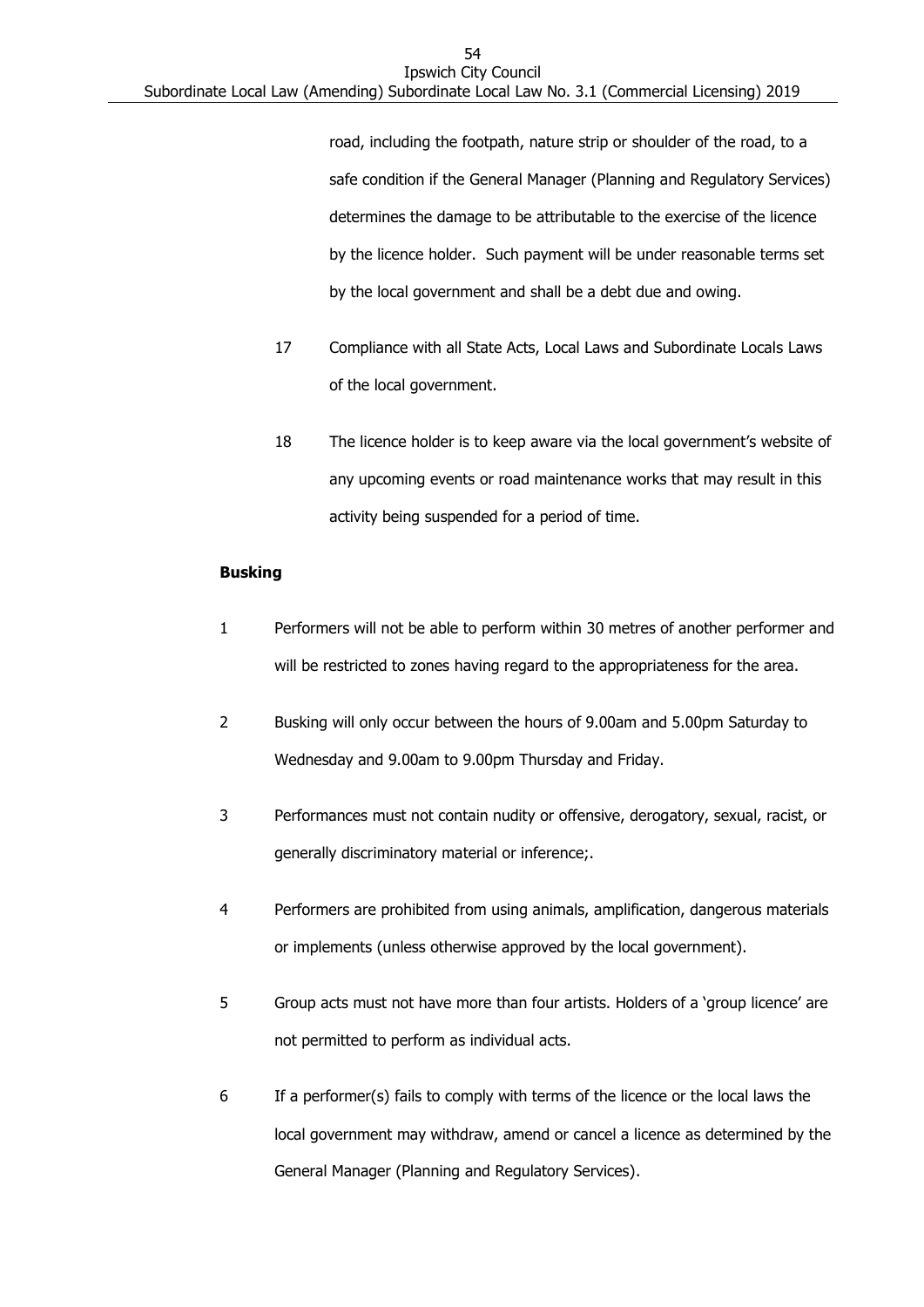- 7 A designated street performance location may be unavailable owing to, but not limited to –
	- (a) Landscaping or other works in the area;
	- (b) A special event which is approved by the local government taking place at or around the location;
	- (c) Complaints that are being investigated;
	- (d) Health and safety concerns; or
	- (e) The site has been withdrawn due to unsuitability.
- 8 The licence must be displayed in a prominent, highly visible position so it can be seen at all times during performance.
- 9 The performer(s) must perform in a safe manner so that the artist does not endanger themselves, the community, or any property in the area including vehicles, street furniture etc.
- 10 The performer(s) can accept voluntary donations from the audience, but may not harass or intimidate spectators and passers-by by overt solicitation or touting for contributions.
- 11 The performer(s) must reinstate the site to original conditions after the performance.
- 12 Performers are not to sell or offer products and are not to advertise any product service or sponsorship.
- 13 The performer(s) must not interfere with another approved entertainment or activity.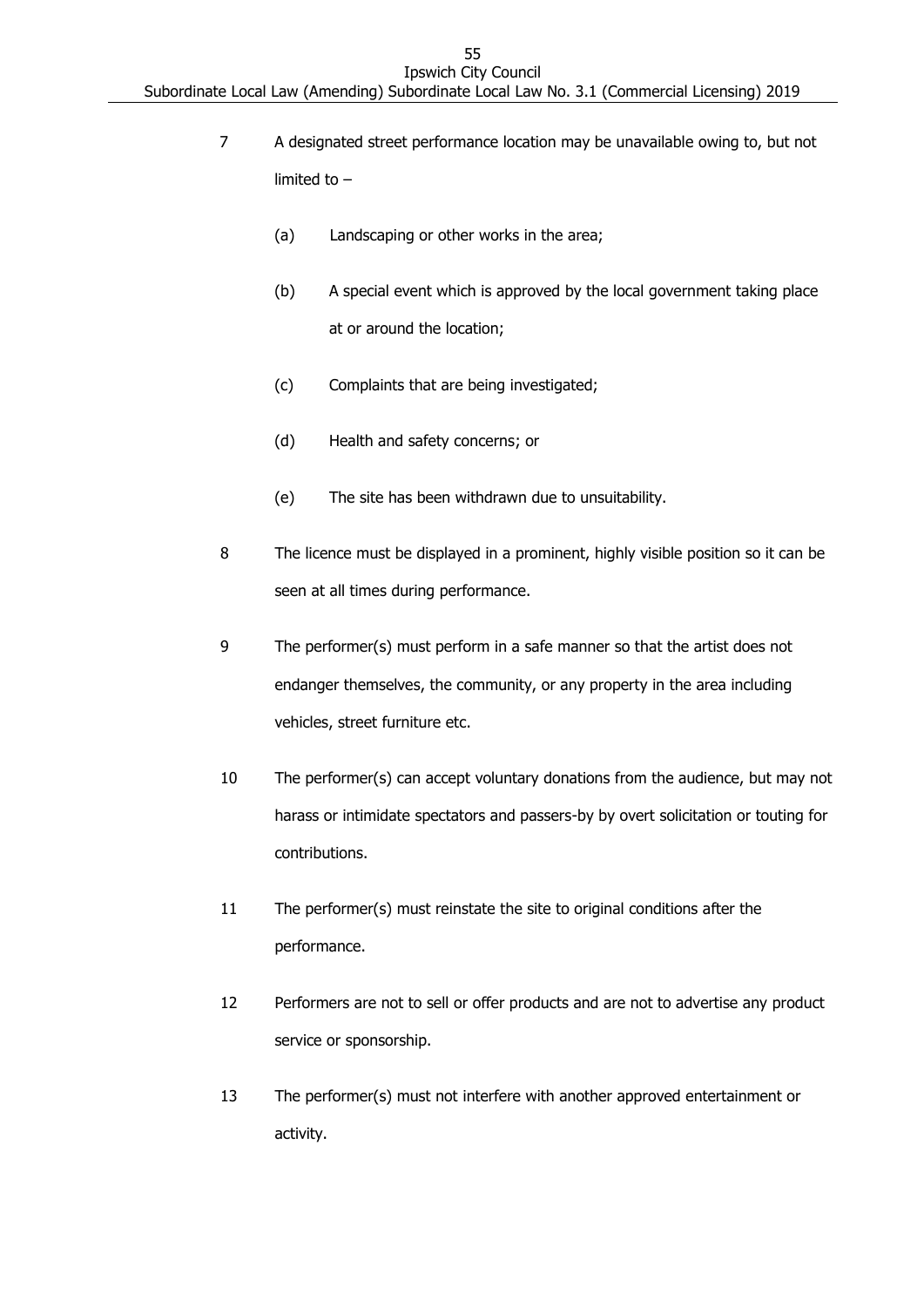- 14 The performer(s) must hold a valid certificate of Public Liability Insurance.
- (26) Schedule 3, item 11 (Commercial activity on a local government controlled area or road footpath dining), column 2 –

insert –

- (a) A plan outlining the area proposed to be used (drawn to scale) showing:
	- (i) the boundary of the area to be used;
	- (ii) the kerb setback;
	- (iii) any adjacent or nearby buildings and details of the use of those buildings;
	- (iv) any trees, gardens, fire hydrants, transformers, telephone booths, mail boxes, tables and chairs, shelters, screens and windbreaks, traffic signal boxes, fixed rubbish bins, pillars and posts, menu board and A-frame signs and manhole covers;
	- (v) any nearby parking or loading zones; and
	- (vi) any other obstructions.
- (b) Photographs of the proposed area.
- (c) Copy of current food business licence if the activity involves the sale of food.
- (d) Copy of a current Public Liability Certificate.
- (e) If the applicant is not the owner of the building outside which the footpath dining is proposed to be located – the written consent of the owner of the building.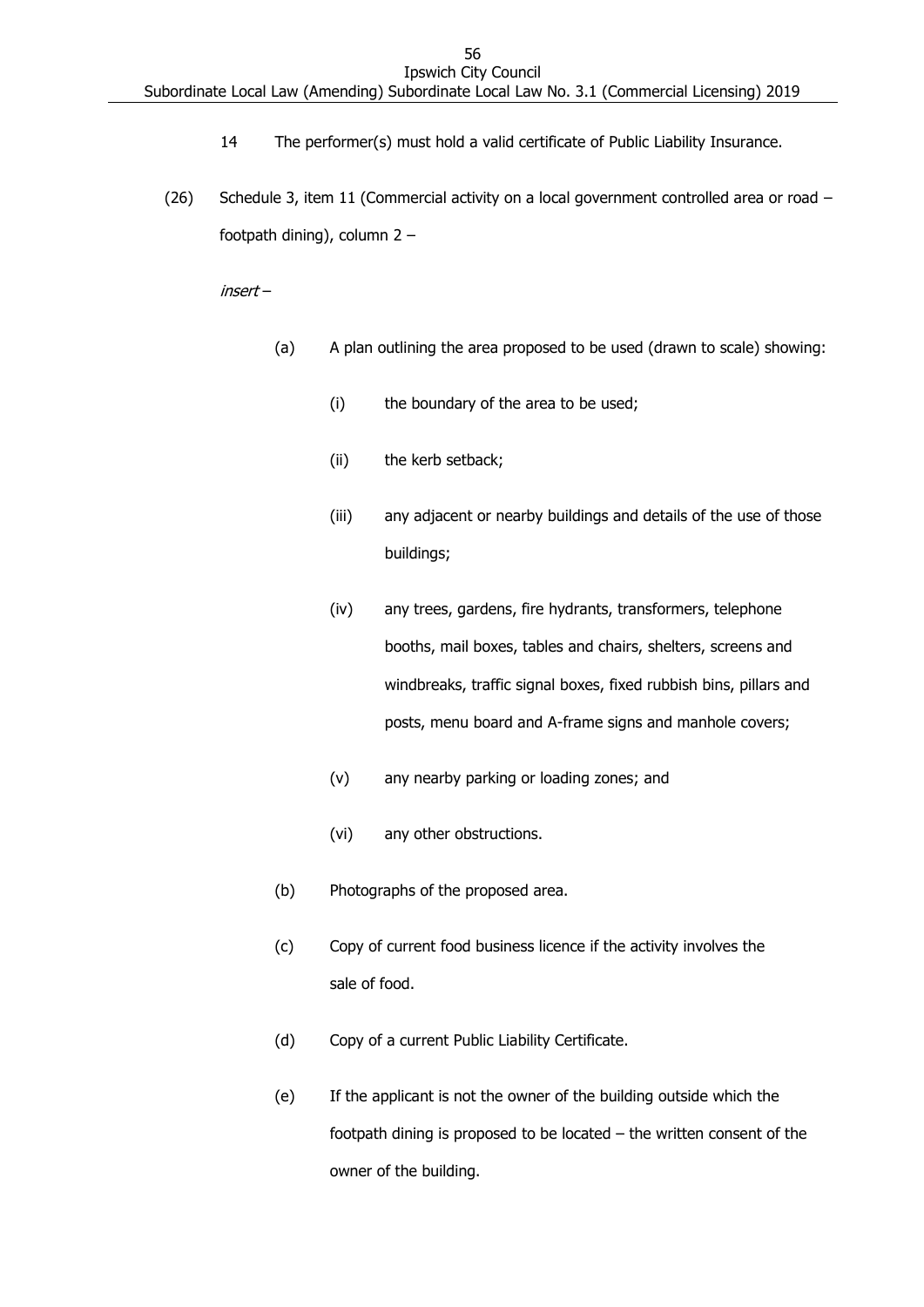(27) Schedule 3, item 11 (Commercial activity on a local government controlled area or road – footpath dining), column 3 –

- 1 The approved activity is for footpath dining outside of <<insert premises name and address>> on <<insert day and time activity approved>>
- 2 The licence is limited to the road (including the nature strip or footpath) out the front of << Insert business address>>. The area that may be used is limited to the area depicted on the plan submitted with the application. The total area to be used is  $\lt$  insert area m<sup>2</sup> >>.
- 3 This licence may be suspended, cancelled or varied at any time in accordance with *Local Law No. 3 (Commercial Licensing) 2013* should any matter arise at any time which warrants, in the opinion of the local government, the suspension, cancellation or variation of the licence or conditions including a legitimate complaint from the public
- 4 This approval licence shall be kept on site at all times and must be produced when required.
- 5 Whilst acting under the authority of this licence, the licence holder and operator is to hold public liability insurance for a minimum of \$20 million for the period of the licence to the satisfaction of the local government. Proof of such insurance is to be provided to the local government prior to exercising this licence and must be renewed prior to its expiry.
- 6 The licence holder shall take all necessary actions to protect the public from injury or loss and reasonable direction given by a police officer or an authorised person shall be followed.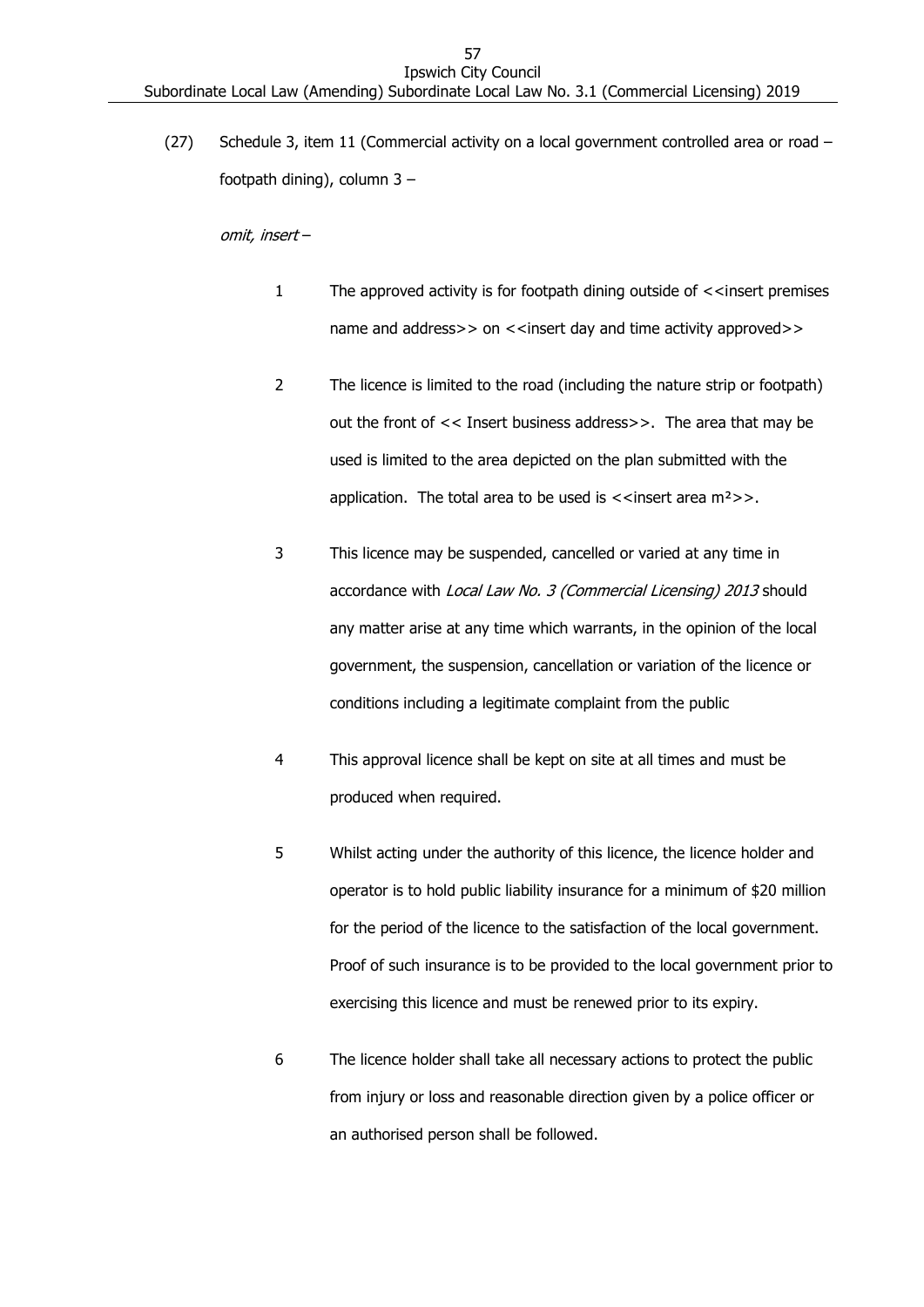- 7 The licence holder agrees to indemnify and save harmless the local government from any loss, damage, injury or death, or any claim for any loss, damage, injury or death, whatsoever or howsoever arising, either directly or indirectly, from the exercise of the powers and rights granted by this licence.
- 8 This licence does not give the licence holder or operator any rights to erect a permanent structure or sign on or over the road reserve or to make any structural changes to the road reserve including the footpath and verge areas.
- 9 The licence holder must keep the area clean and tidy at all times.
- 10 The licence holder is to prevent any obstruction or nuisance to motorists and pedestrians, motorists, residents and businesses.
- 11 The activity does not result in the obstruction of pedestrian access on the footpath to less than a minimum unobstructed envelope of 1.8 metres wide and 2.1 metres high or such other distance, depending on the location or circumstances.
- 12 The activity and any goods placed in performance of the activity occurs no closer than 1 metre of the kerb of the road.
- 13 Any goods, such as tables and chairs, placed in the area are to be temporary only and capable of being removed. All goods are to be removed from the area outside of the approved operating hours.
- 14 Any goods placed in the area must be capable of withstanding any weather, including wind.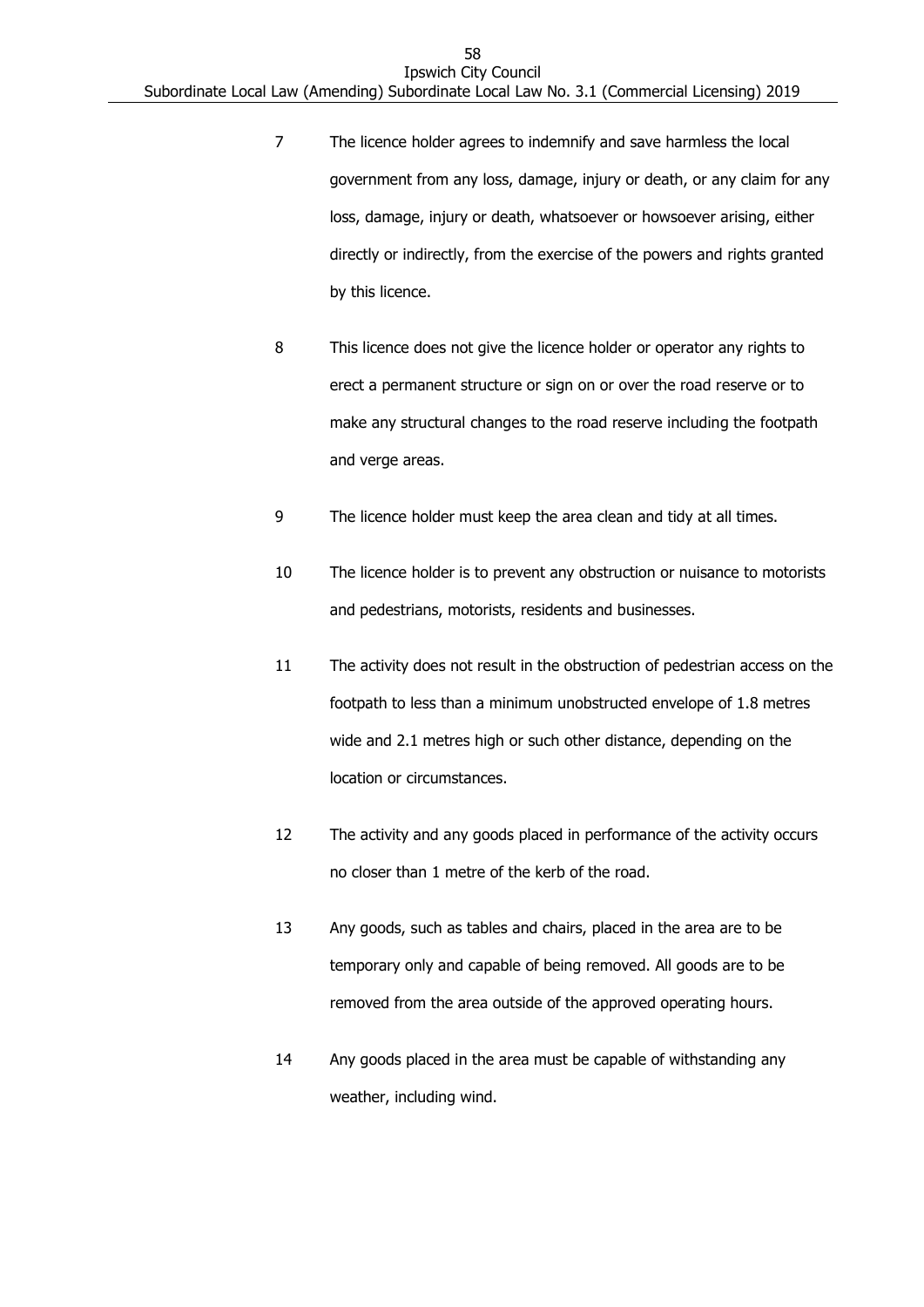- 15 If the activity is not associated with the adjoining premises that the agreement of the owner or operator of the adjoining premises has been obtained.
- 16 No compensation shall be payable by the local government if the licence is not renewed for a further period of time, or in the event of this licence being suspended, cancelled or varied during the term of this licence.
- 17 The licence holder will be responsible for the payment of reasonable costs incurred by the local government in repairing and maintaining the road, including the footpath, nature strip or shoulder of the road, to a safe condition if the General Manager (Planning and Regulatory Services) determines the damage to be attributable to the exercise of the licence by the licence holder. Such payment will be under reasonable terms set by the local government and shall be a debt due and owing.
- 18 Compliance with all State Acts, Local Laws and Subordinate Locals Laws of the local government.
- 19 The licence is subject to the applicant holding a current licence under the Food Act 2006.
- 20 Liquor may not be consumed on the footpath without first obtaining an appropriate authority under the Liquor Act 1992.
- 21 The licence holder is to keep aware via the local government's website of any upcoming events or road maintenance works that may result in this activity being suspended for a period of time.
- 22 The licensee must ensure that all related licence fees are paid within stipulated timeframes.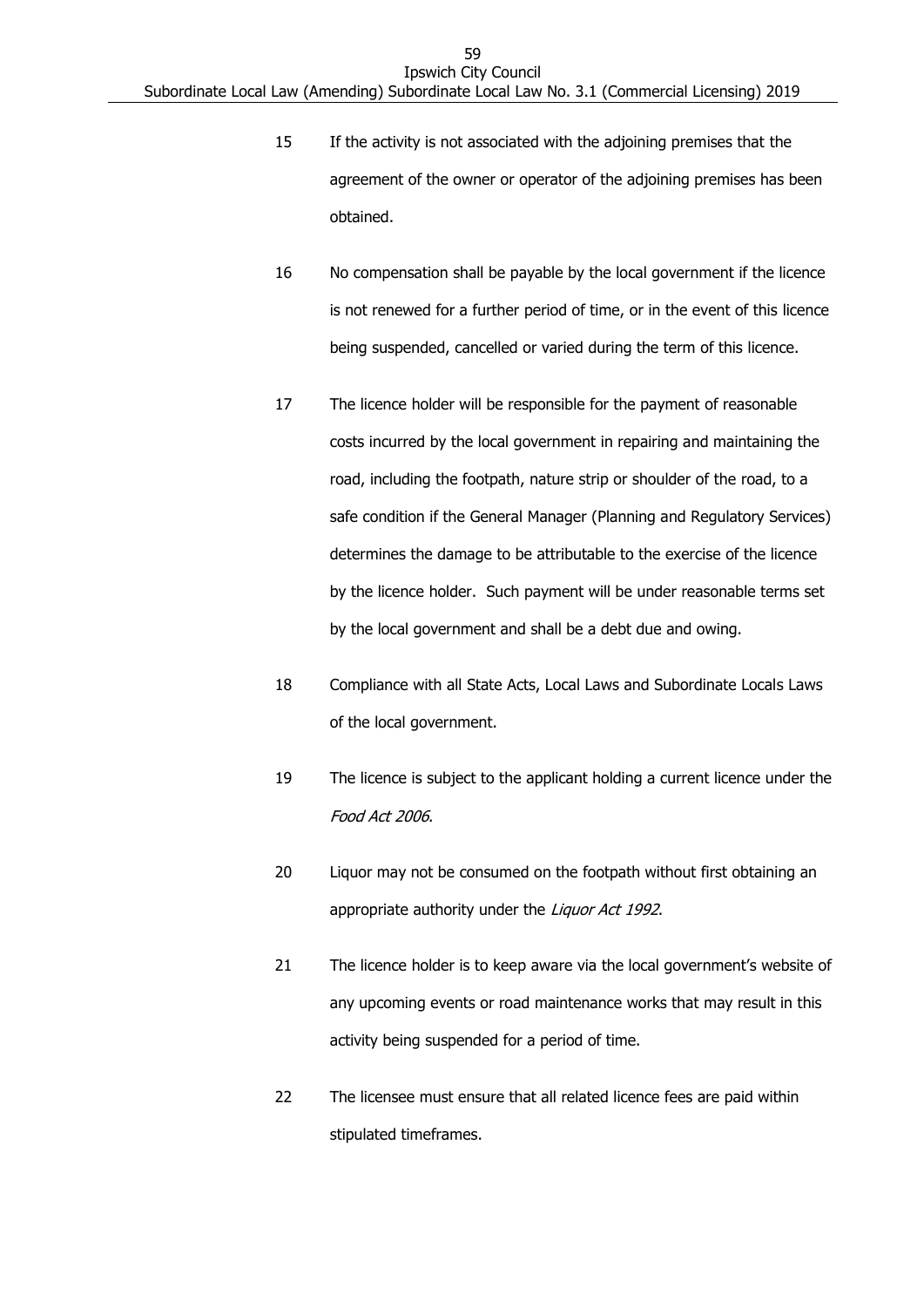- 23 Menu boards and similar items must be stable and located within the approved footpath dining area.
- 24 Where dining aligns with the kerb, for safety reasons it must be setback a minimum 1 metre from the face of the kerb.
- 25 Where footpath dining is located next to parking zones or car parks, there must be a gap in the dining area of 1.5 metres at the front of every second car space, or generally every 10.5 metres, to allow people to move to and from their vehicles. If the parking is metered, footpath dining activity must not obstruct the use of the parking meters.
- 26 Where footpath dining is located beside a loading zone, the proposed dining activities must not obstruct the loading zone. A minimum distance of 1 metre must be provided between the kerb face and the footpath dining area to provide necessary access to the loading zone.
- 27 All structures must be setback a minimum 1 metre from the face of the road kerb and 500mm from existing mature street tree trunks and main branches.
- 28 Any umbrellas used in the footpath dining area must have a minimum height of 2.1 metres from the footpath surface to the underside of the umbrella. Umbrellas must be of suitable design to ensure they do not endanger patrons, pedestrians and cyclists in any circumstances. Umbrellas must not overhang the area between the approved footpath dining area and the kerbside.
- (28) Schedule 3, item 12 (temporary entertainment events) –

omit.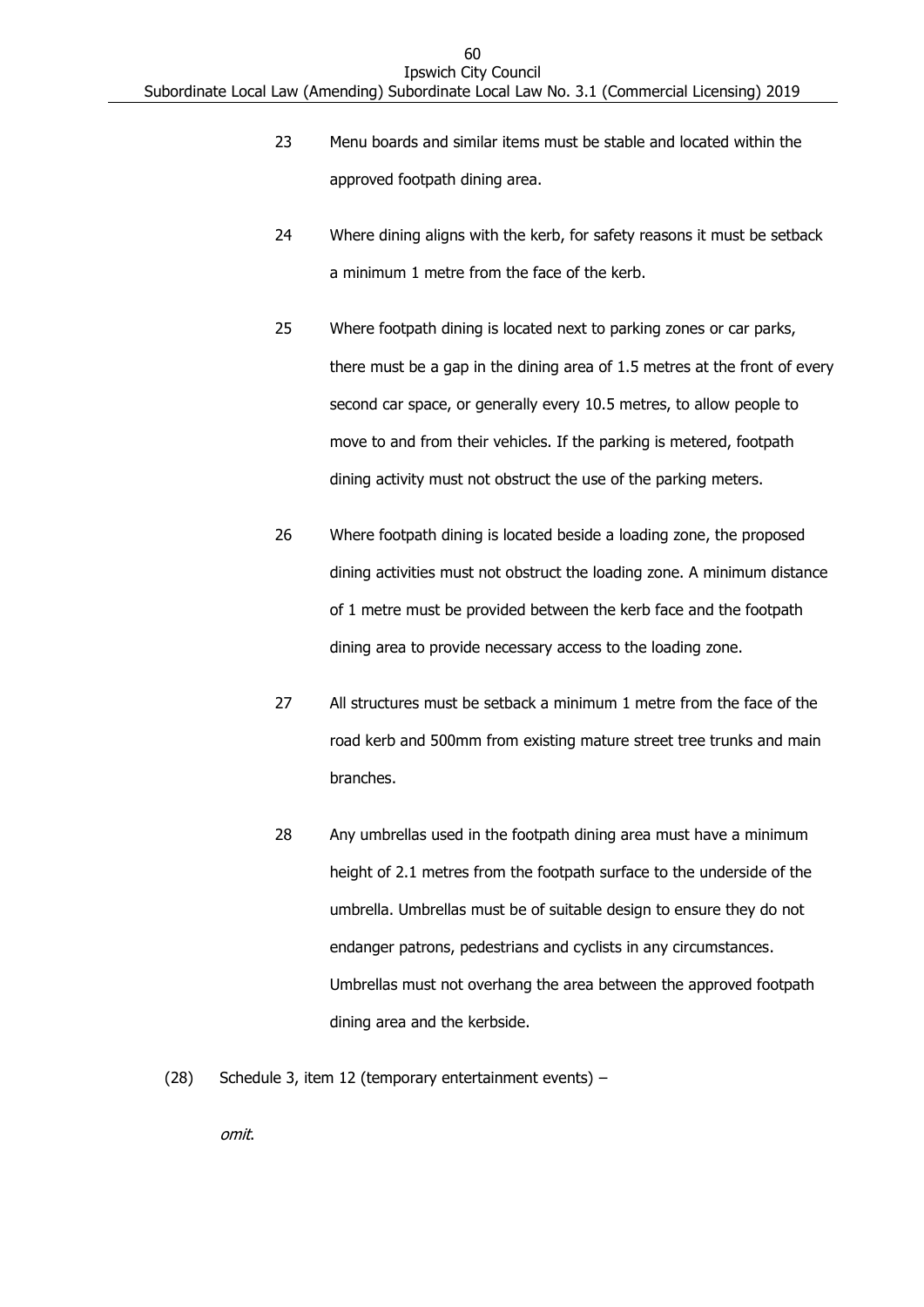(29) Schedule 3, item 13 (Entertainment venues) –

omit.

- (30) Schedule 3, after item 13 (Entertainment venue)
	- insert –

| Pet daycare | (a) |           | The location and real       | (a) | The activity must be       |
|-------------|-----|-----------|-----------------------------|-----|----------------------------|
|             |     |           | property description of     |     | carried out so as not to   |
|             |     |           | the place where the pets    |     | cause a nuisance or        |
|             |     |           | will be minded;             |     | disturbance to adjoining   |
|             |     |           |                             |     | properties or properties   |
|             | (b) |           | The maximum number of       |     | in the immediate vicinity. |
|             |     |           | pets to be minded at any    |     |                            |
|             |     | one time; |                             | (b) | all animals are provided   |
|             | (c) |           | if the applicant is not the |     | with appropriate           |
|             |     |           | owner of the land on        |     | accommodation and          |
|             |     |           |                             |     | equipment suitable for     |
|             |     |           | which the activity is to    |     | the physical and           |
|             |     | $occur -$ |                             |     | behavioural requirements   |
|             |     | (i)       | the name, postal            |     | of the animals having      |
|             |     |           | address, and                |     | regards to their species   |
|             |     |           | contact phone               |     | and breed.                 |
|             |     |           | number of the               |     |                            |
|             |     |           | owner; and                  | (c) | all animals are protected  |
|             |     |           |                             |     | from adverse impacts of    |
|             |     | (ii)      | the written                 |     | natural and artificial     |
|             |     |           | consent of the              |     | origin, environmental      |
|             |     |           | owner.                      |     | conditions, other animals  |
|             |     |           |                             |     | and interference from      |
|             |     |           |                             |     |                            |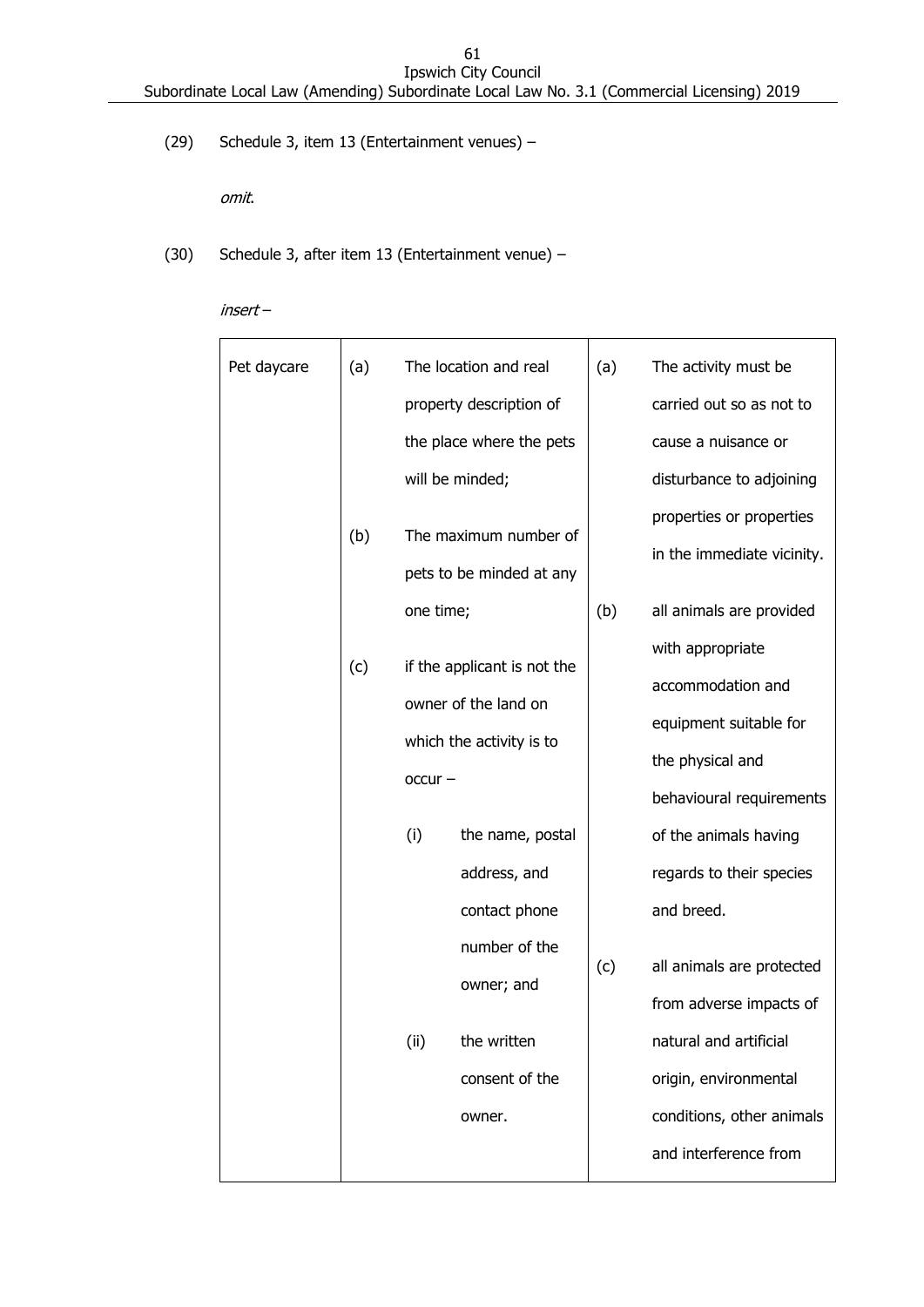| (d) | details of where the<br>animals will be kept,<br>including the type of                                            |     | humans (other than<br>those minding the<br>animals).                                                                 |
|-----|-------------------------------------------------------------------------------------------------------------------|-----|----------------------------------------------------------------------------------------------------------------------|
|     | accommodation (if being<br>used);                                                                                 | (d) | sufficient space is<br>provided for the animals                                                                      |
| (e) | details of appropriate<br>fencing to keep the<br>animals contained; and                                           |     | to prevent overcrowding<br>and to allow them to<br>stand and move around<br>freely.                                  |
| (f) | a sketch plan to scale<br>showing where the<br>animals will be kept and<br>detail of any<br>accommodation for the | (e) | sufficient quantities of<br>appropriate food and<br>water are provided to<br>maintain the animals in<br>good health. |
|     | animals, including its<br>location in relation to<br>other buildings on the<br>land, the property                 | (f) | no more than 10 animals<br>are to be minded at any<br>one time.                                                      |
|     | boundaries and all<br>buildings on adjoining<br>properties.                                                       | (g) | different breeds or<br>species of animal are to<br>be kept separately as<br>appropriate.                             |
|     |                                                                                                                   | (h) | the animals are<br>protected from disease,<br>distress, injury and<br>excess heat or cold.                           |
|     |                                                                                                                   |     |                                                                                                                      |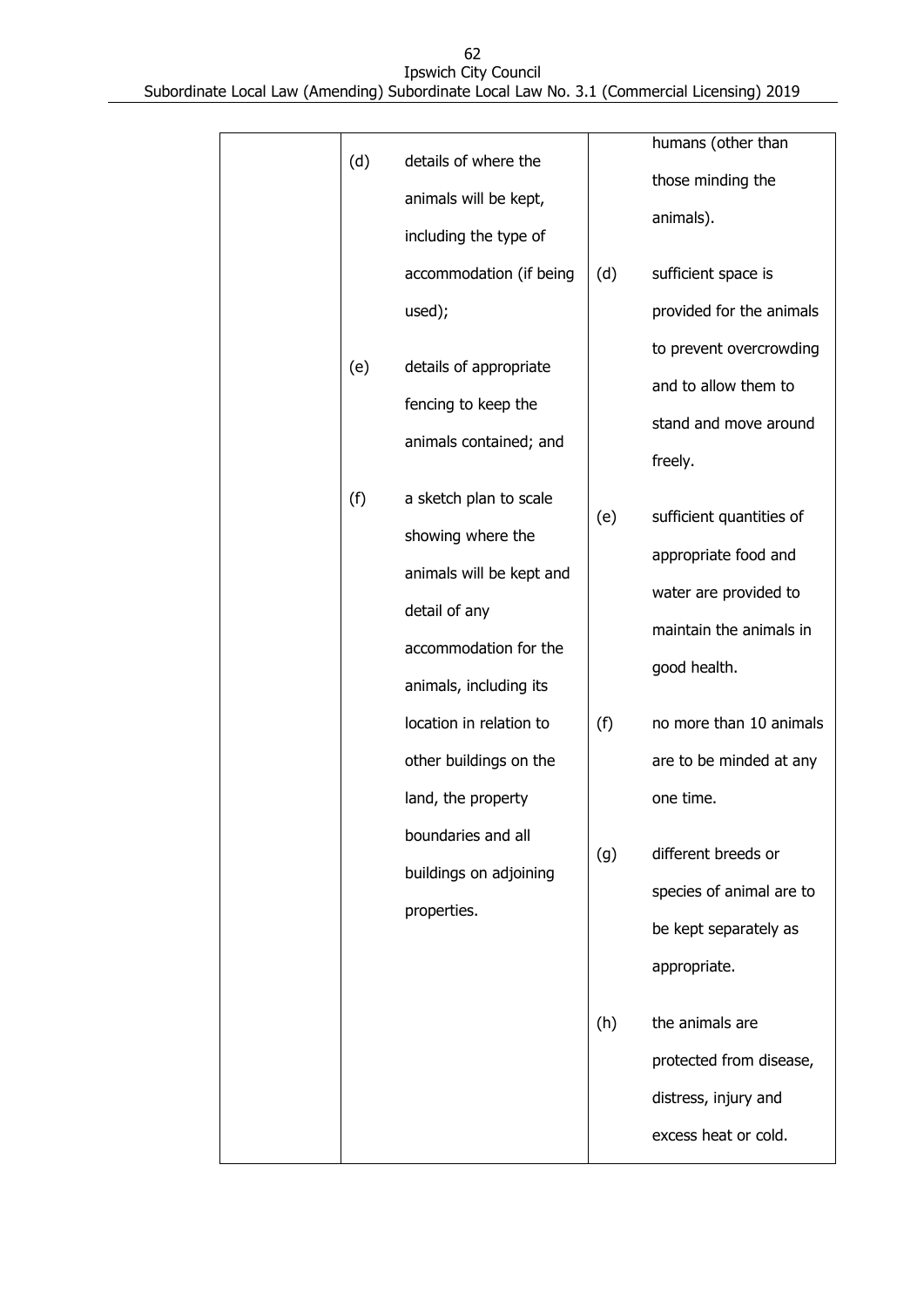|  | (i) | the animals are provided<br>with prompt veterinary<br>or other appropriate<br>treatment in the event of<br>disease, distress or<br>injury, depending on the<br>terms or conditions of<br>the pet sitting. |
|--|-----|-----------------------------------------------------------------------------------------------------------------------------------------------------------------------------------------------------------|
|  | (j) | the premises are kept<br>clean and hygienic,<br>including vermin and<br>pest control of the<br>premises.                                                                                                  |
|  | (k) | the minding of the<br>animals on the premises<br>does not cause a public<br>health nuisance.                                                                                                              |
|  | (1) | the animals are<br>adequately fed, watered<br>and inspected to ensure<br>their wellbeing.                                                                                                                 |
|  | (m) | all structures, enclosures<br>or other accommodation<br>for the animals is<br>maintained to $-$                                                                                                           |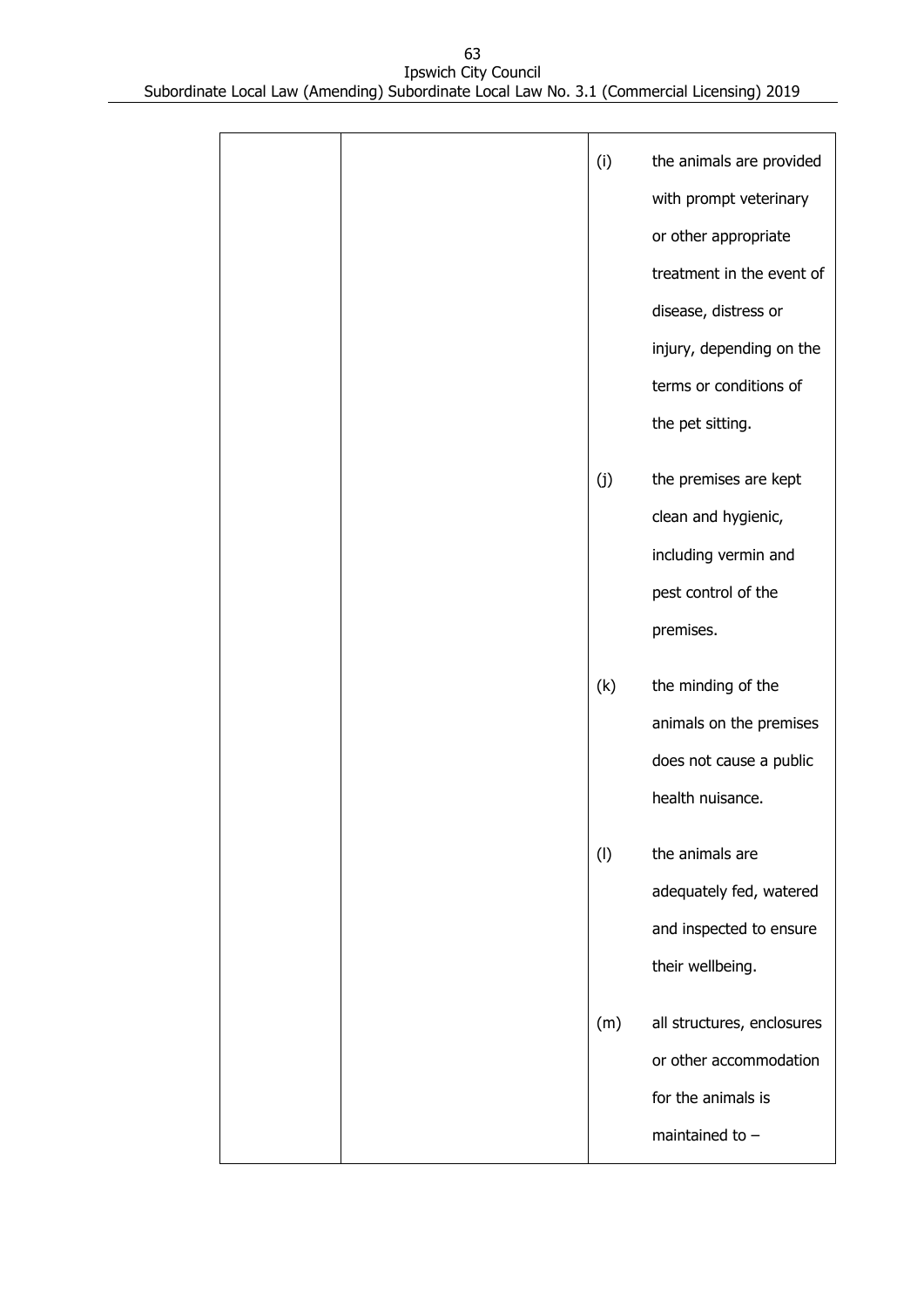|  | (i)   | prevent the        |
|--|-------|--------------------|
|  |       | escape of any      |
|  |       | animal from the    |
|  |       | premises;          |
|  |       |                    |
|  | (ii)  | allow for regular  |
|  |       | cleaning of all    |
|  |       | internal and       |
|  |       | external surfaces  |
|  |       | and regular        |
|  |       | checking of        |
|  |       | animals;           |
|  | (iii) | be impervious      |
|  |       | and able to be     |
|  |       | easily and readily |
|  |       | cleaned and        |
|  |       | effectively        |
|  |       | disinfected;       |
|  |       |                    |
|  | (iv)  | ensure the         |
|  |       | comfort of the     |
|  |       | animals and        |
|  |       | prevent the        |
|  |       | spread of          |
|  |       | disease;           |
|  | (v)   | maintain the       |
|  |       | health of the      |
|  |       |                    |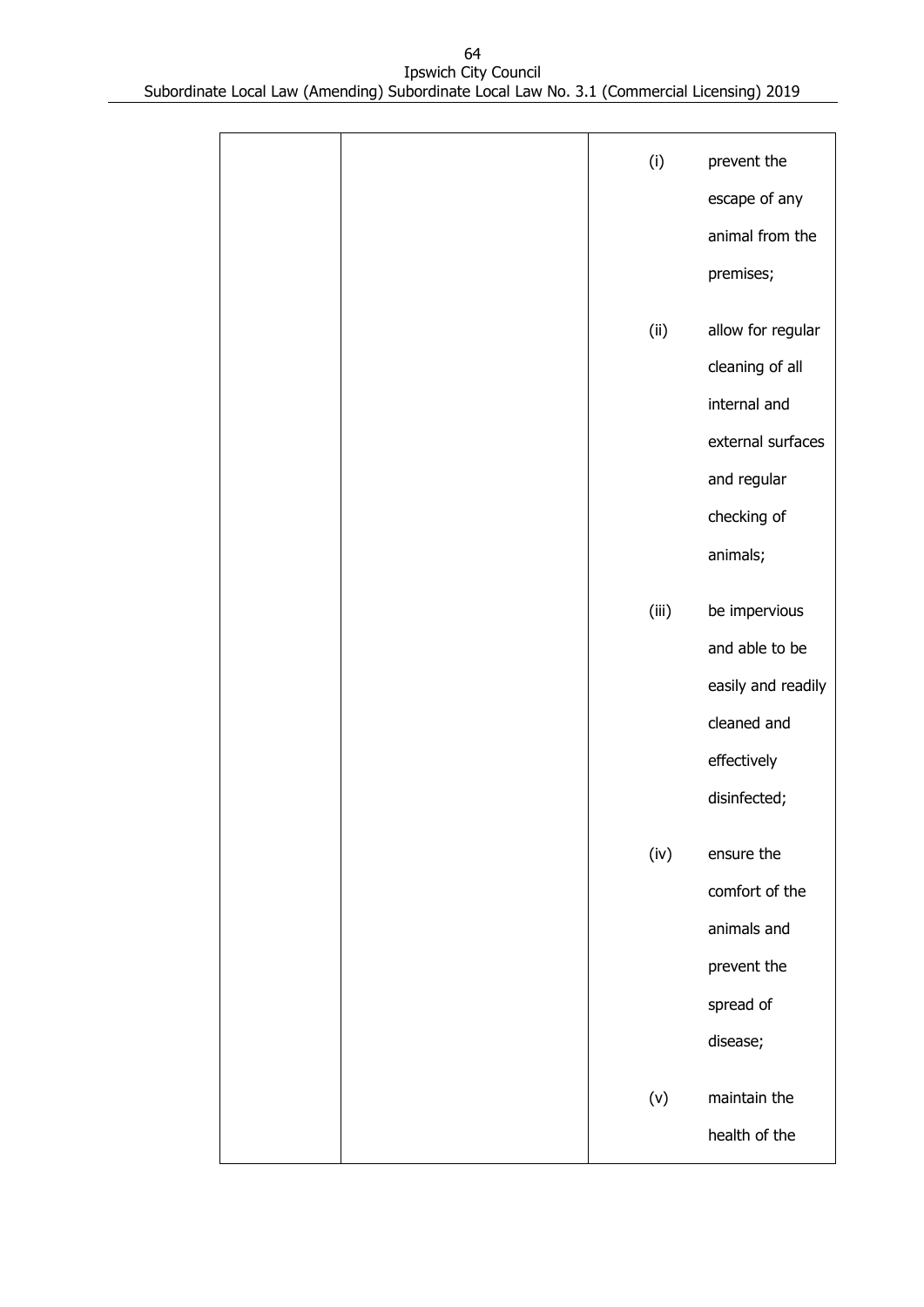|     | animals and limit          |
|-----|----------------------------|
|     | the spread of              |
|     | disease.                   |
| (n) | all structures, enclosures |
|     | or other accommodation     |
|     | are treated, sprayed and   |
|     | dusted with insecticide or |
|     | disinfectant for the       |
|     | purpose of fly, insect and |
|     | disease control.           |
| (0) | all animals are removed    |
|     | from any structure,        |
|     | enclosure or other         |
|     | accommodation before       |
|     | the structure, enclosure   |
|     | or accommodation is        |
|     | treated, sprayed or        |
|     | dusted.                    |
| (p) | all enclosures, structures |
|     | or other accommodation     |
|     | for animals are            |
|     | thoroughly cleaned and     |
|     | disinfected on a daily     |
|     | basis.                     |
| (q) | All sewage and waste       |
|     | water must be              |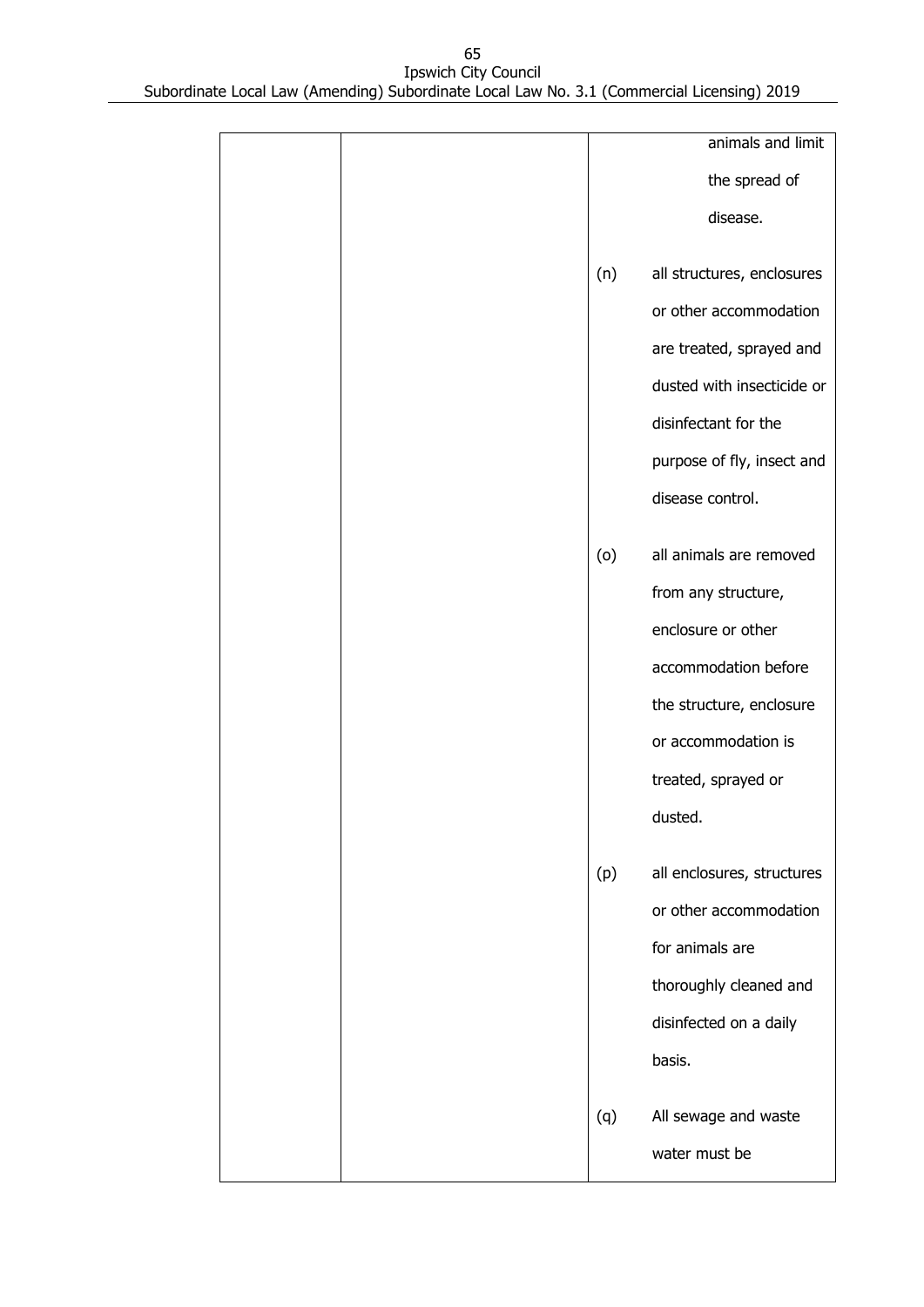|  |     | discharged safely to the   |
|--|-----|----------------------------|
|  |     | sewerage system or an      |
|  |     | on-site sewerage facility. |
|  |     | Waste water must not be    |
|  |     | discharged on the          |
|  |     | ground.                    |
|  | (r) | all effluent or other      |
|  |     | offensive material is      |
|  |     | cleaned up at least twice  |
|  |     | daily, wrapped and         |
|  |     | placed into a fly proof    |
|  |     | covered receptacle, and    |
|  |     | is collected from the      |
|  |     | premises daily and the     |
|  |     | contents disposed of so    |
|  |     | as not to adversely affect |
|  |     | public health or safety.   |
|  | (s) | the premises are kept      |
|  |     | free of flies and vermin   |
|  |     | at all times.              |
|  | (t) | all feed is stored in fly  |
|  |     | and vermin proof           |
|  |     | receptacles.               |
|  | (u) | any animals that have      |
|  |     | not been vaccinated        |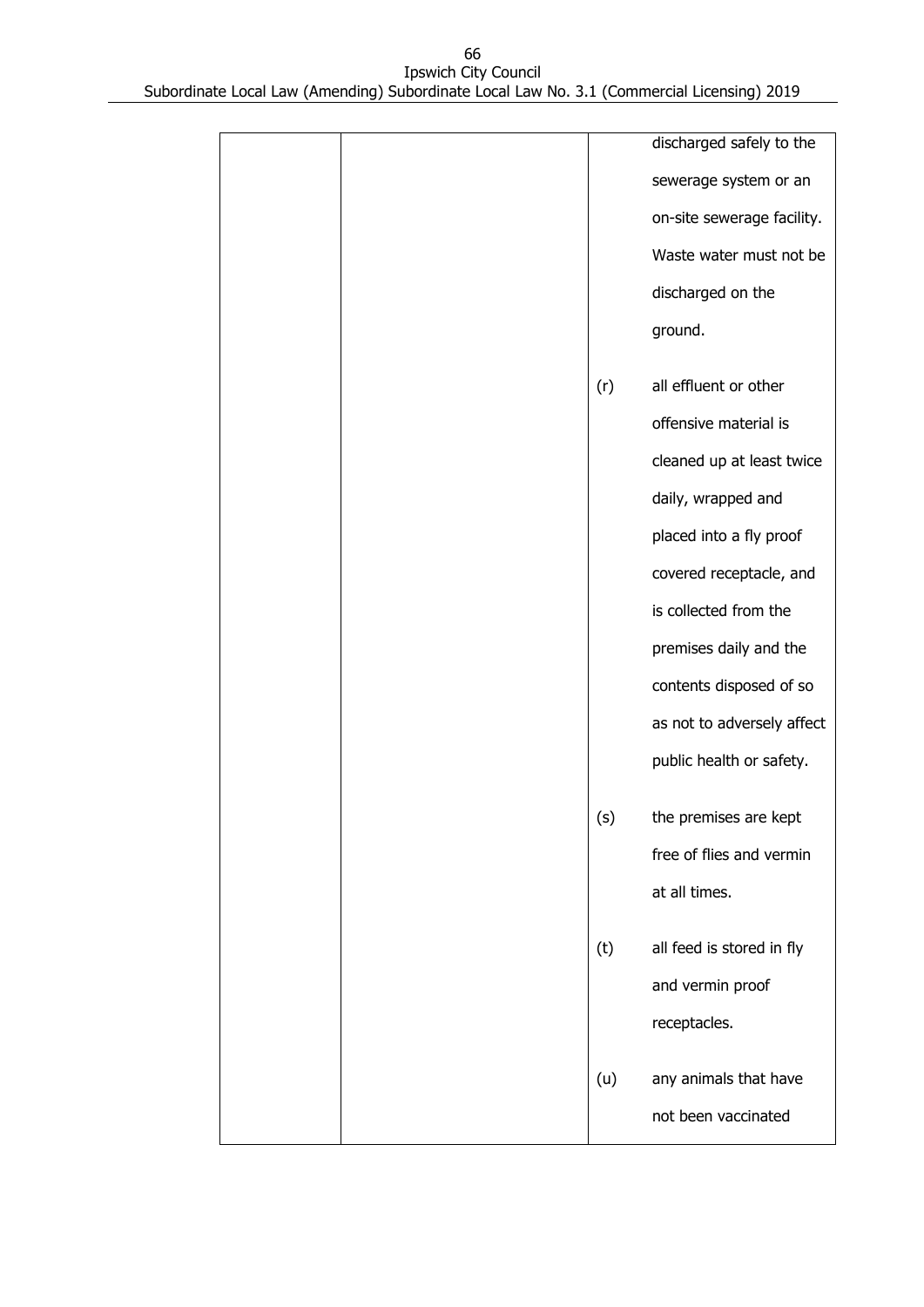|  |     | appropriate to their age |
|--|-----|--------------------------|
|  |     | must not be minded.      |
|  | (v) | all provisions contained |
|  |     | in any other local law   |
|  |     | concerning the keeping   |
|  |     | of animals are complied  |
|  |     | with, as applicable.     |
|  |     |                          |

### **34 Amendment of sch 4 (Exceptions)**

(1) Schedule 4, after item 2 (Footpath dining) –

insert –

| <b>Entertainment venue</b> | Where the entertainment venue is determined |
|----------------------------|---------------------------------------------|
|                            | by an authorised person to be Low risk.     |

(2) Schedule 4, subparagraph (a), after 'authorised' –

insert –

person,

(3) Schedule 4, subparagraph (a), 'cause,' –

omit, insert –

cause

(4) Schedule 4, subparagraph (b), 'officer' –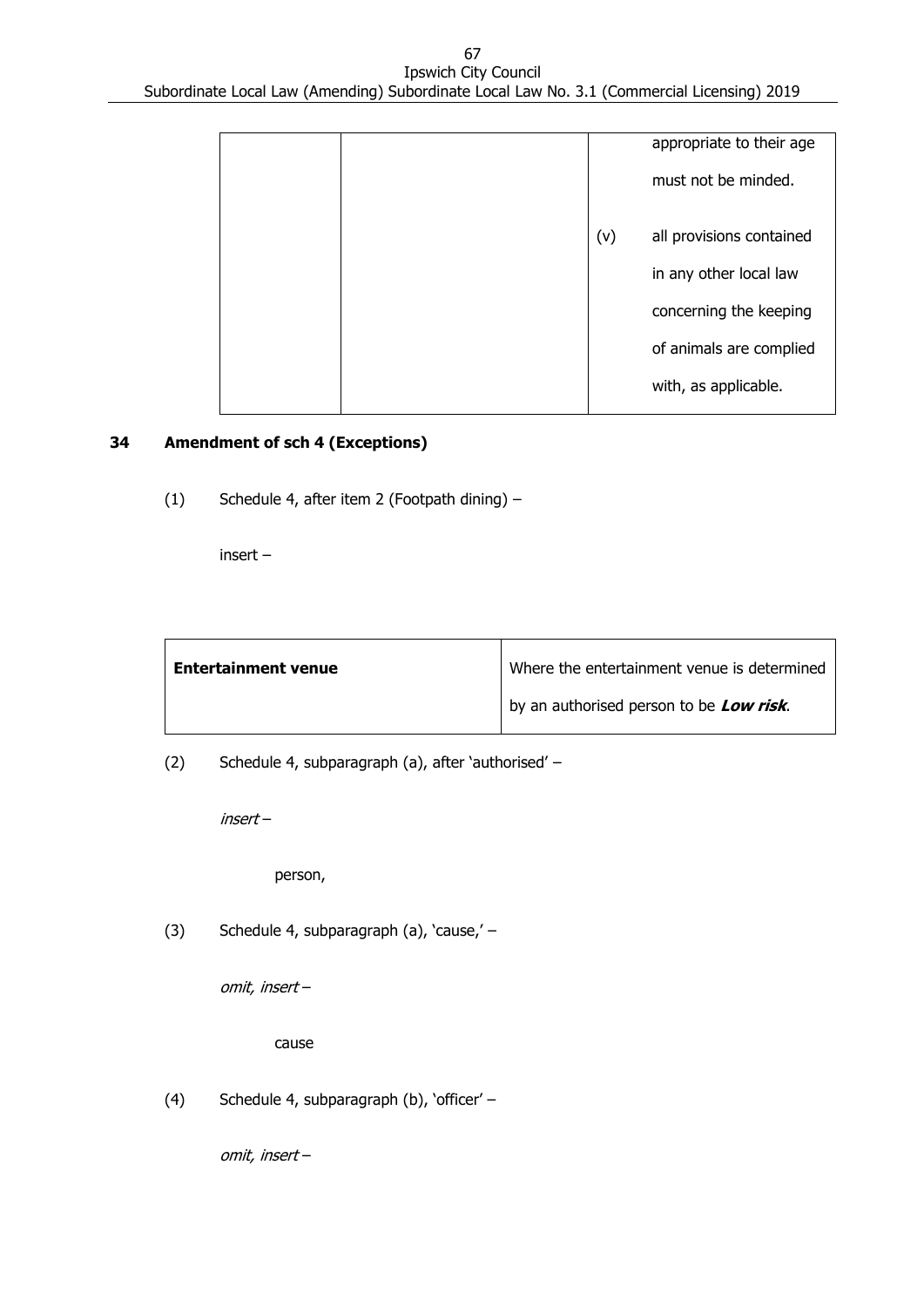person

## **35 Insertion of new sch 6**

After schedule 5 –

insert –

### **Schedule 6 Temporary entertainment events**

Chapter 2, Part 11

| <b>Event impact</b> |     | <b>Impact criteria</b>                                 | <b>Examples</b> |                                 |  |
|---------------------|-----|--------------------------------------------------------|-----------------|---------------------------------|--|
| Low                 | (a) | event is to be held between the hours of               |                 | small charity events;           |  |
|                     |     | $*8:00am - 10:00pm;$                                   | $\bullet$       | small commercial                |  |
|                     | (b) | event is to be for a maximum duration of               |                 | activities;                     |  |
|                     |     | one $(1)$ day;                                         | $\bullet$       | community                       |  |
|                     | (c) | up to two (2) food businesses and/or one               |                 | gatherings;                     |  |
|                     |     | (1) entertainment device are to be                     |                 |                                 |  |
|                     |     | provided at the event (e.g. jumping                    |                 |                                 |  |
|                     |     | castle);                                               |                 |                                 |  |
|                     | (d) | minimum/low level sound amplification**;               |                 |                                 |  |
|                     | (e) | the event is to have a maximum                         |                 |                                 |  |
|                     |     | temporary infrastructure footprint of 75m <sup>2</sup> |                 |                                 |  |
|                     |     | (e.g. marquees, jumping castles)                       |                 |                                 |  |
|                     | (f) | the operation of the event must comply<br>with $-$     |                 |                                 |  |
|                     |     |                                                        |                 | small scale sporting<br>events. |  |

## **Part 1 Temporary entertainments events requiring a licence**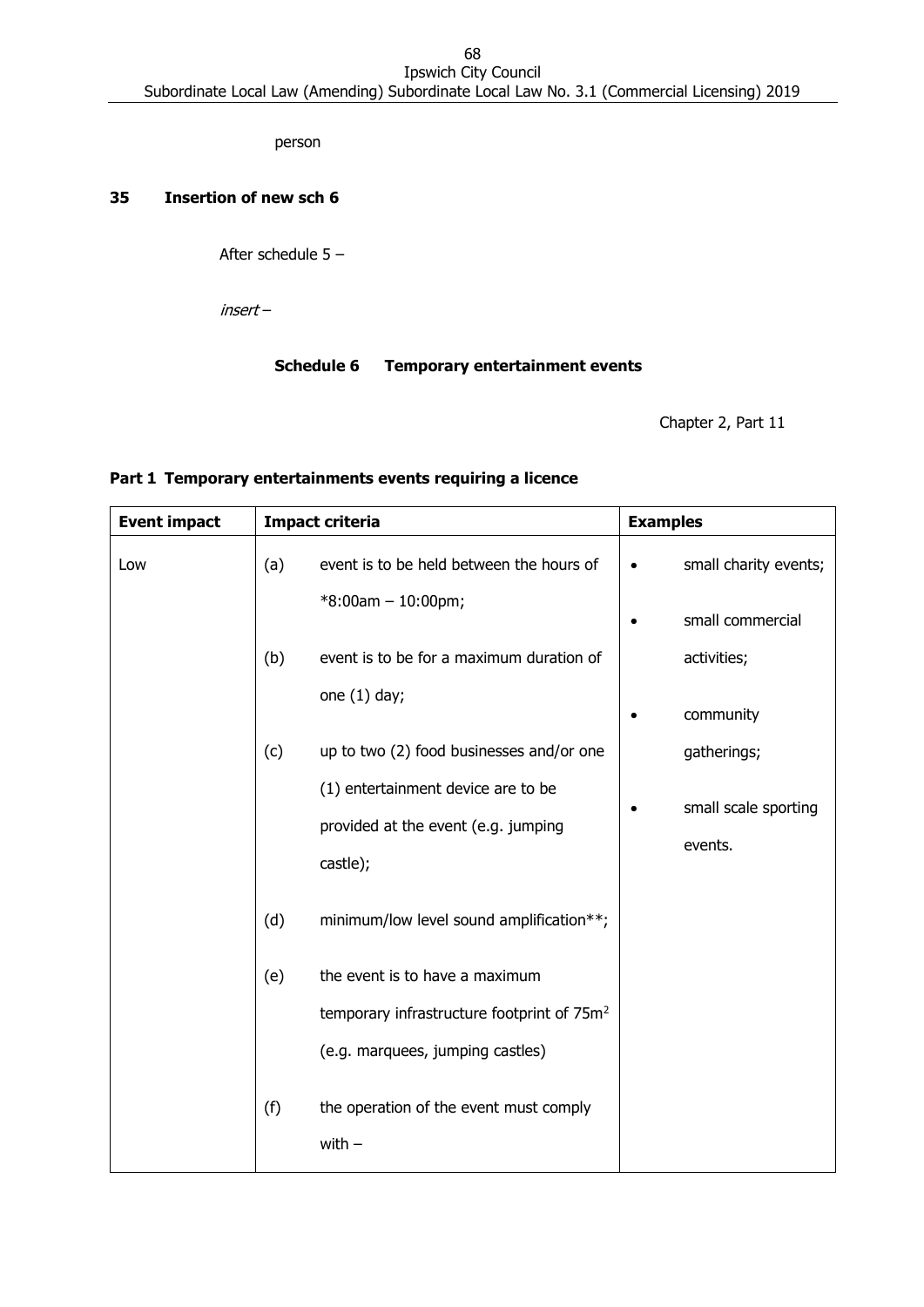|        |                                                                                                 | (i)              | any relevant development<br>approval; and                                         |  |                  |
|--------|-------------------------------------------------------------------------------------------------|------------------|-----------------------------------------------------------------------------------|--|------------------|
|        |                                                                                                 | (i)              | the provisions of the planning<br>scheme and any relevant planning                |  |                  |
|        |                                                                                                 |                  | scheme policy.                                                                    |  |                  |
|        |                                                                                                 |                  | * Event timeframes do not include set up and take<br>down within event footprint. |  |                  |
|        | **Minimal/low level amplification means to                                                      |                  |                                                                                   |  |                  |
|        | produce amplification of devices including but not                                              |                  |                                                                                   |  |                  |
|        | limited to non-commercial entertainment                                                         |                  |                                                                                   |  |                  |
|        | speakers, music, loudspeakers, PA system or<br>microphone that are inaudible at a radius of 50m |                  |                                                                                   |  |                  |
|        |                                                                                                 |                  |                                                                                   |  |                  |
|        |                                                                                                 | from the device. |                                                                                   |  |                  |
|        |                                                                                                 |                  |                                                                                   |  |                  |
| Medium | (a)                                                                                             |                  | event is to be held between the hours of                                          |  | sports events;   |
|        |                                                                                                 |                  | $*8:00am - 10:00pm;$                                                              |  | markets;         |
|        | (b)                                                                                             |                  | event is to be for a maximum duration of<br>3 consecutive days;                   |  | small carnivals; |
|        | (c)                                                                                             |                  | a maximum 10 licensable** food                                                    |  | animal           |
|        |                                                                                                 |                  | businesses and/or entertainment devices                                           |  | shows/events;    |
|        |                                                                                                 |                  | are to be provided at the event;                                                  |  | motor vehicle    |
|        | (d)                                                                                             |                  | the event will involve the sale or supply of                                      |  | displays.        |
|        |                                                                                                 |                  | alcoholic beverages;                                                              |  |                  |

69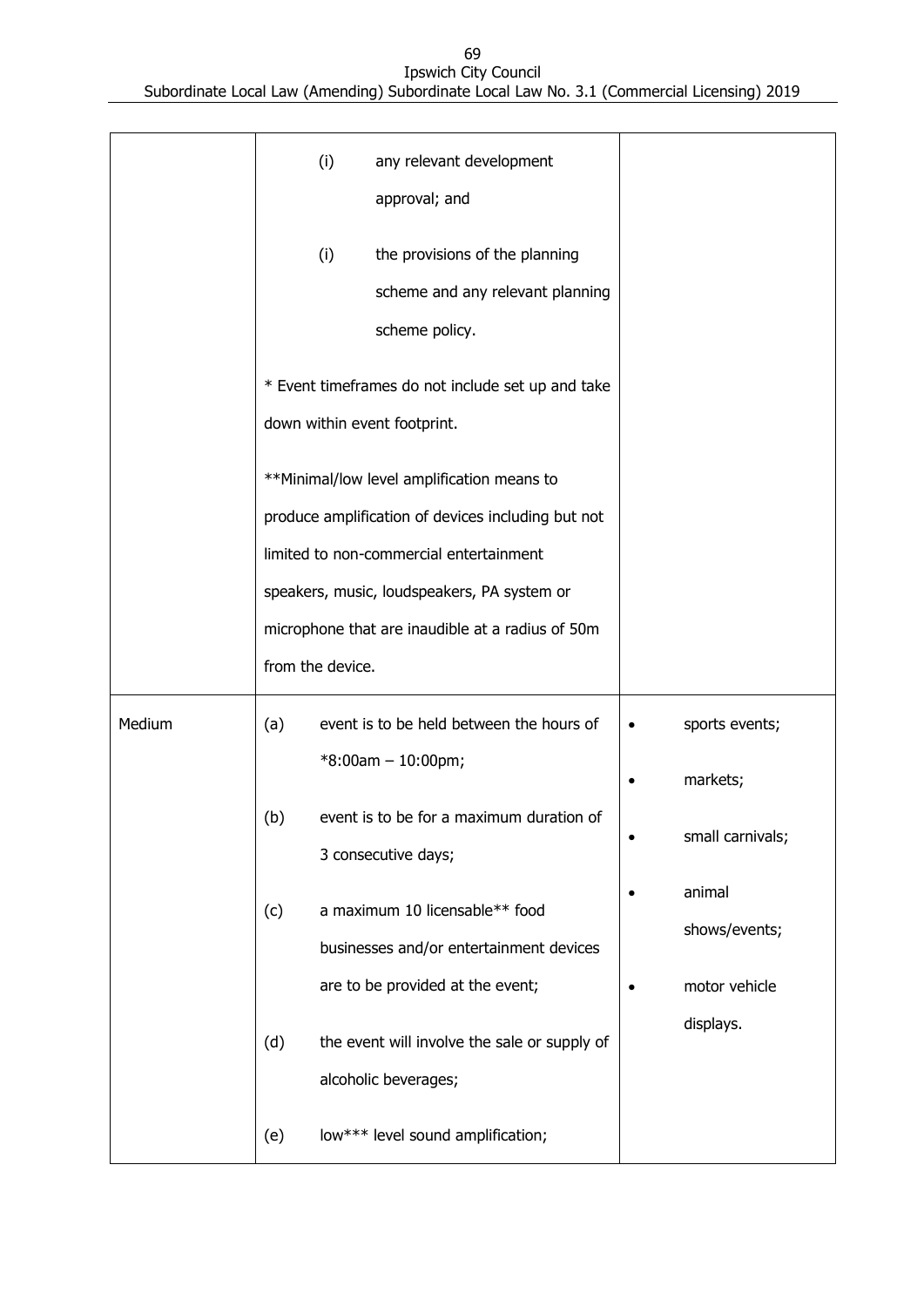|      | (f)              |                                                                                   | the event is to have a maximum<br>infrastructure footprint of 200m <sup>2</sup> ;                                                                                                                                                               |  |                                                          |
|------|------------------|-----------------------------------------------------------------------------------|-------------------------------------------------------------------------------------------------------------------------------------------------------------------------------------------------------------------------------------------------|--|----------------------------------------------------------|
|      | (g)              | with $-$                                                                          | the operation of the event must comply                                                                                                                                                                                                          |  |                                                          |
|      |                  | (i)                                                                               | any relevant development<br>approval; and                                                                                                                                                                                                       |  |                                                          |
|      |                  | (ii)                                                                              | the provisions of the planning<br>scheme and any relevant planning<br>scheme policy.                                                                                                                                                            |  |                                                          |
|      |                  | * Event timeframes do not include set up and take<br>down within event footprint. |                                                                                                                                                                                                                                                 |  |                                                          |
|      |                  | ** See the definition of licensable food business<br>under the Food Act 2006.     |                                                                                                                                                                                                                                                 |  |                                                          |
|      | from the device. |                                                                                   | ***Minimal/low level amplification means to<br>produce amplification of devices including but not<br>limited to non-commercial entertainment<br>speakers, music, loudspeakers, PA system or<br>microphone that are inaudible at a radius of 50m |  |                                                          |
| High | (a)              |                                                                                   | event may operate outside the hours of<br>$*8:00am - 10:00pm;$                                                                                                                                                                                  |  | major sporting<br>events such as<br>triathlons and grand |
|      | (b)              |                                                                                   | event is to be for up to 5 or more days;                                                                                                                                                                                                        |  | finals;                                                  |

70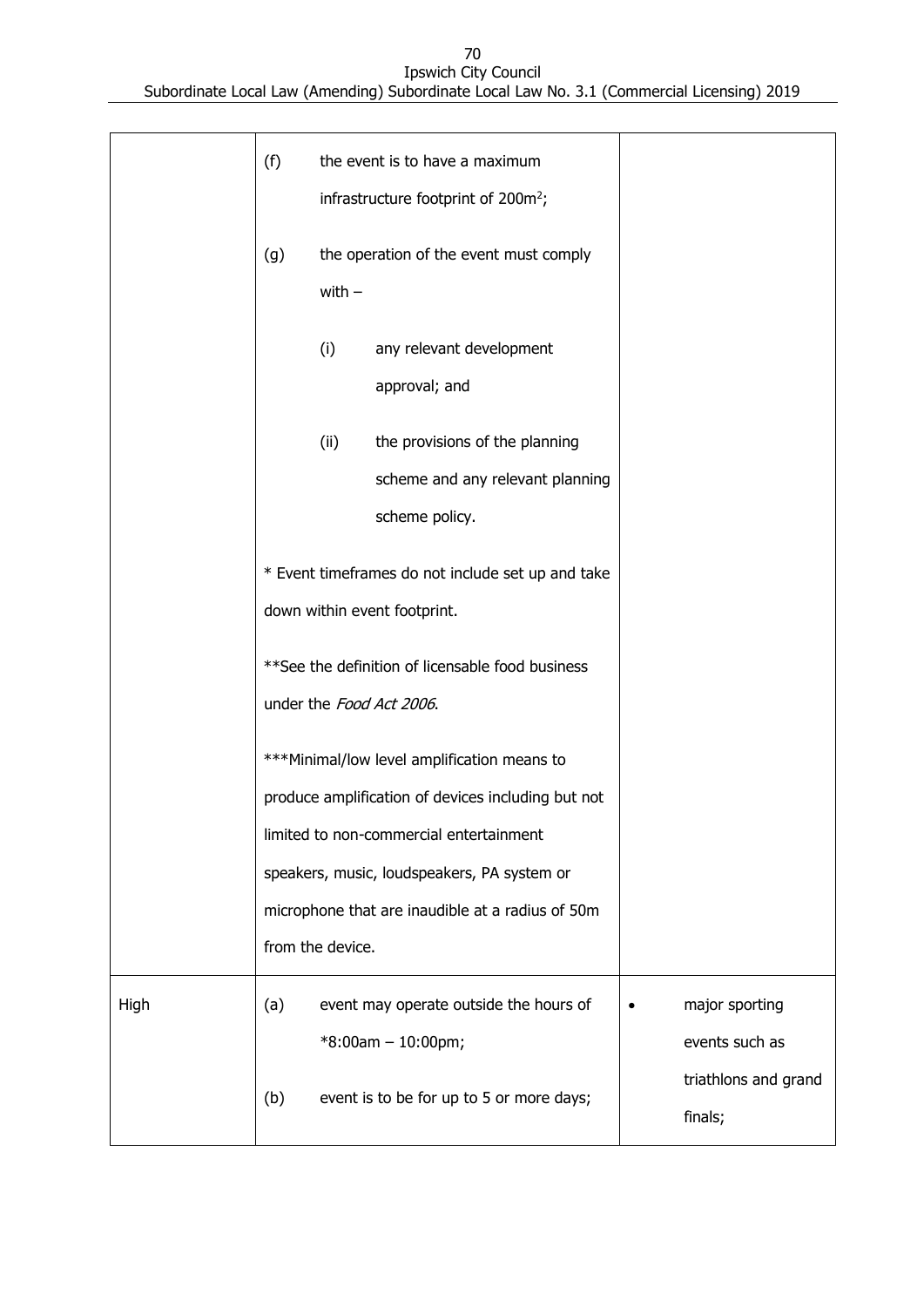| (c) |                                                   | more than 10 licensable** food                    | $\bullet$ | music festivals;   |
|-----|---------------------------------------------------|---------------------------------------------------|-----------|--------------------|
|     | businesses and/or entertainment devices           |                                                   |           |                    |
|     |                                                   | are to be provided at the event;                  | $\bullet$ | public events such |
|     |                                                   |                                                   |           | as Christmas and   |
| (d) |                                                   | the event will involve the sale or supply of      |           | New Year's Eve     |
|     |                                                   | alcoholic beverages;                              |           | events.            |
| (e) | high level sound amplification***;                |                                                   |           |                    |
| (f) |                                                   | the event will have an infrastructure             |           |                    |
|     |                                                   | footprint that exceeds 200m <sup>2</sup> ;        |           |                    |
| (g) |                                                   | the event will likely change traffic              |           |                    |
|     |                                                   | conditions on a Local or State-controlled         |           |                    |
|     | $road(s)$ .                                       |                                                   |           |                    |
|     |                                                   |                                                   |           |                    |
| (h) |                                                   | the operation of the event must comply            |           |                    |
|     | with $-$                                          |                                                   |           |                    |
|     | (i)                                               | any relevant development                          |           |                    |
|     |                                                   | approval; and                                     |           |                    |
|     |                                                   |                                                   |           |                    |
|     | (ii)                                              | the provisions of the planning                    |           |                    |
|     |                                                   | scheme and any relevant planning                  |           |                    |
|     |                                                   | scheme policy.                                    |           |                    |
|     | * Event timeframes do not include set up and take |                                                   |           |                    |
|     |                                                   | down within event footprint.                      |           |                    |
|     |                                                   |                                                   |           |                    |
|     |                                                   | ** See the definition of licensable food business |           |                    |
|     |                                                   | under the Food Act 2006.                          |           |                    |

71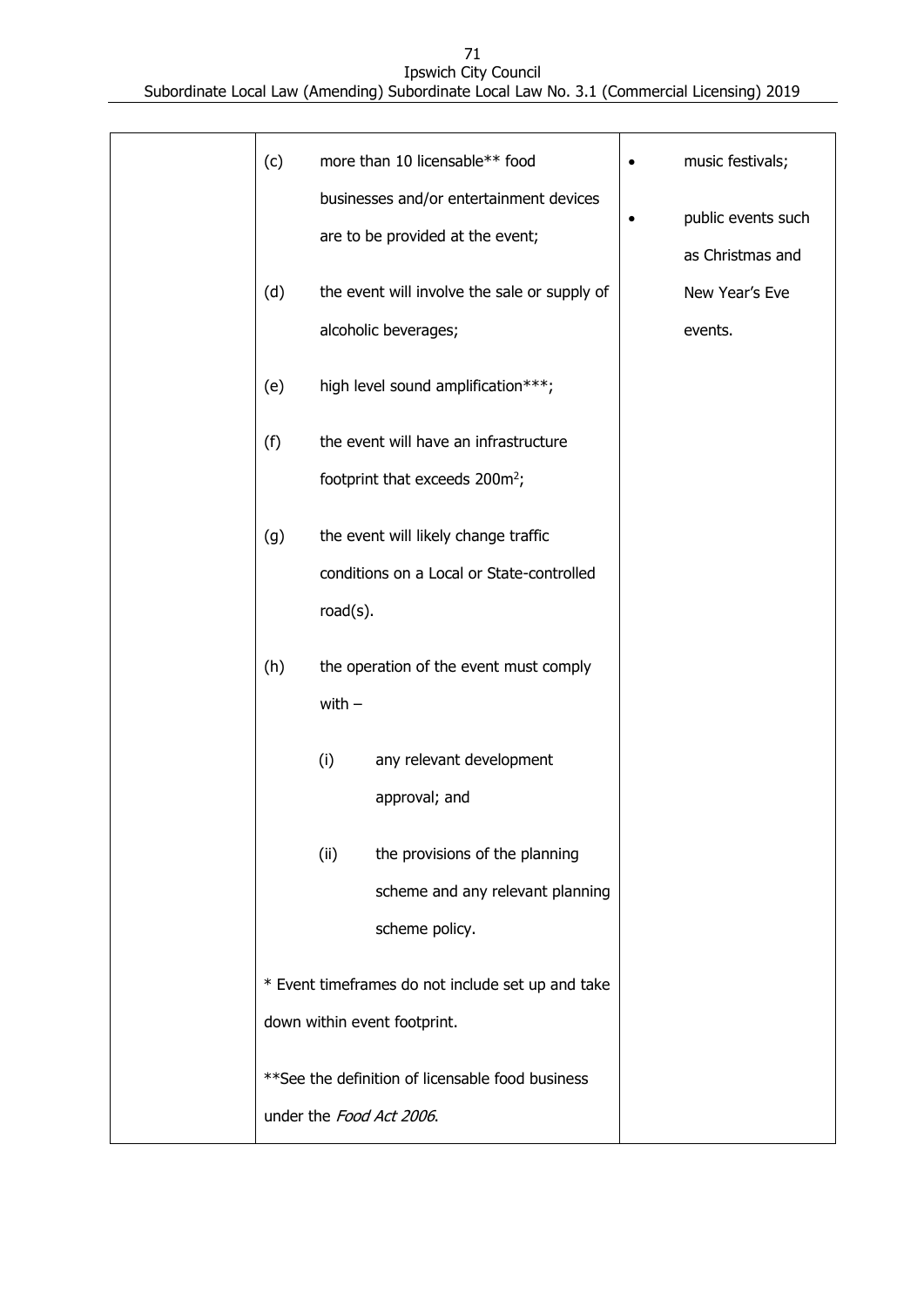### 72 Ipswich City Council

Subordinate Local Law (Amending) Subordinate Local Law No. 3.1 (Commercial Licensing) 2019

| *** Amplified noise means to produce               |  |
|----------------------------------------------------|--|
| amplification of devices including but not limited |  |
| to non-commercial entertainment speakers,          |  |
| music, loudspeakers, PA system or microphone       |  |
| that are inaudible at a radius of 50m from the     |  |
| device.                                            |  |

# **Part 2 General matters affecting licence for temporary entertainment event**

| Column 1<br><b>Licence regulated</b><br>activity | <b>Column 2</b><br>Documents, material or<br>information required to<br>accompany application for<br>licence |                                                                                                                      | <b>Column 3</b><br><b>Standard Conditions</b> |                                                                                                     |
|--------------------------------------------------|--------------------------------------------------------------------------------------------------------------|----------------------------------------------------------------------------------------------------------------------|-----------------------------------------------|-----------------------------------------------------------------------------------------------------|
| Temporary entertainment<br>event                 | (a)                                                                                                          | the location and real<br>property description of where<br>the temporary entertainment                                | (a)                                           | the operation of the<br>temporary event must<br>not detrimentally affect                            |
|                                                  | (b)                                                                                                          | event is to take place;<br>the name, street address,                                                                 |                                               | the amenity of<br>neighbouring premises.                                                            |
|                                                  |                                                                                                              | telephone number, facsimile<br>number and email address of<br>the person who will be<br>undertaking the operation of | (b)                                           | the hours of operation<br>of the temporary event<br>must not detrimentally<br>affect the amenity of |
|                                                  | (c)                                                                                                          | the event;<br>if the applicant is not the<br>owner of the venue where<br>the temporary entertainment                 | (c)                                           | neighbouring premises.<br>the operation of the<br>temporary event must,<br>unless otherwise varied  |
|                                                  |                                                                                                              | event is to be held $-$ the                                                                                          |                                               | by an authorised<br>person, be limited to                                                           |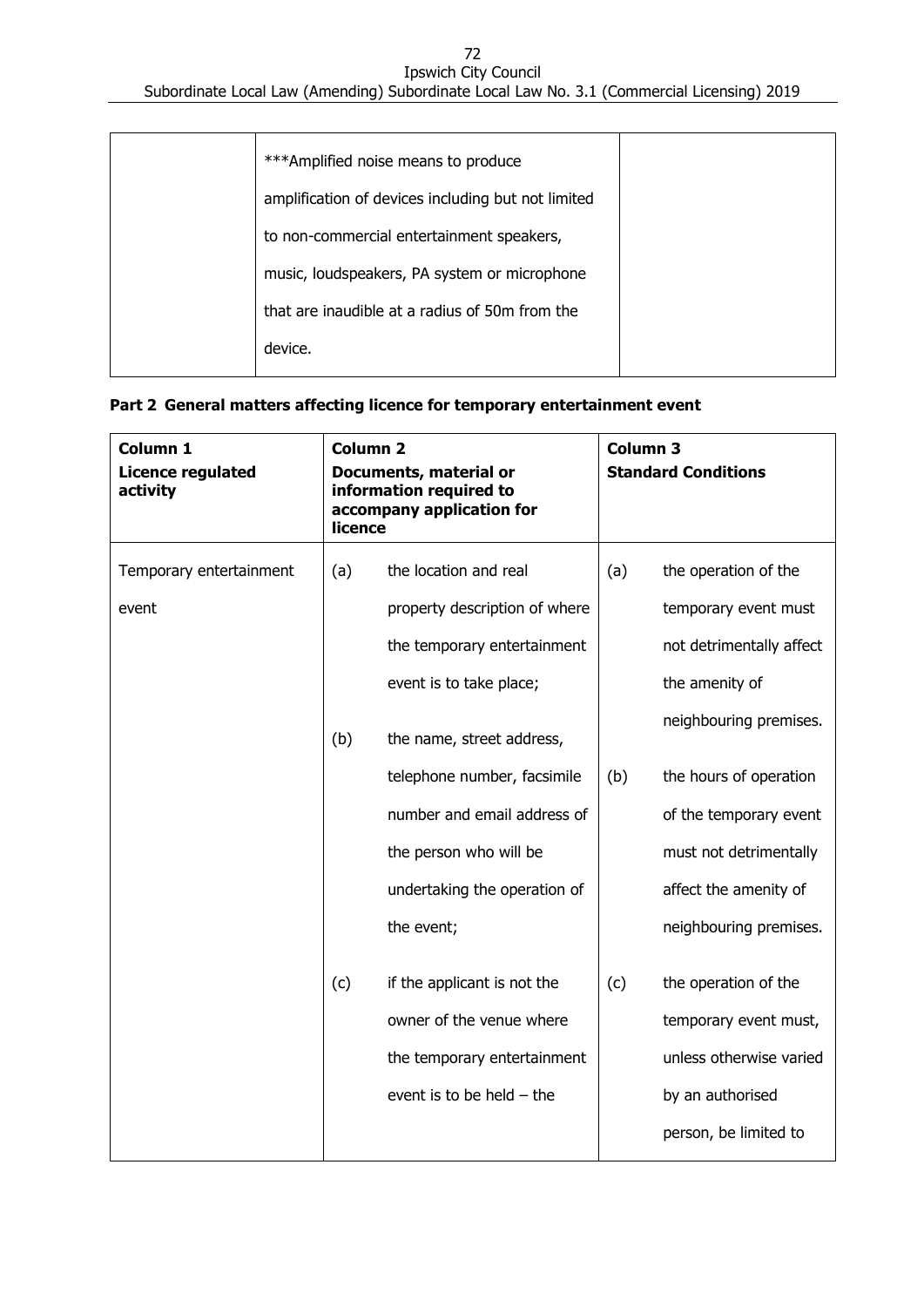|     | written consent of the          |     |             | the hours stated in the |
|-----|---------------------------------|-----|-------------|-------------------------|
|     | owner;                          |     | licence.    |                         |
|     |                                 |     |             |                         |
| (d) | the trading name, street        | (d) |             | the operation of the    |
|     | address, telephone number,      |     |             | event, including all    |
|     | facsimile number, email         |     |             | premises, buildings,    |
|     | address, registered business    |     |             | structures, vehicles,   |
|     | name and Australian             |     |             | facilities or equipment |
|     | Company Name of the             |     |             | must be maintained at   |
|     | business under which the        |     | all times - |                         |
|     | operation of the event is to    |     |             |                         |
|     | be undertaken;                  |     | (i)         | in a good               |
|     |                                 |     |             | working order;          |
| (e) | A Certificate of Currency       |     |             | and                     |
|     | must be provided with a         |     |             |                         |
|     | minimum cover of \$20           |     | (ii)        | in a good state         |
|     | million and the insurance       |     |             | of repair; and          |
|     | company must be licensed to     |     | (iii)       | in a clean and          |
|     | operate in Australia;           |     |             | sanitary                |
| (f) | If the applicant is a Bona fide |     |             | condition.              |
|     | charitable or community         | (e) |             | the operation of the    |
|     | organisation, then an           |     |             | temporary event must    |
|     | <b>Information Statement</b>    |     | $not -$     |                         |
|     | declaring the applicants        |     |             |                         |
|     | status is required;             |     | (i)         | create a traffic        |
|     |                                 |     |             | problem or              |
| (g) | If the applicant is selling or  |     |             | risk; or                |
|     | providing liquor, then a        |     |             |                         |
|     | liquor permit may be            |     |             |                         |
|     |                                 |     |             |                         |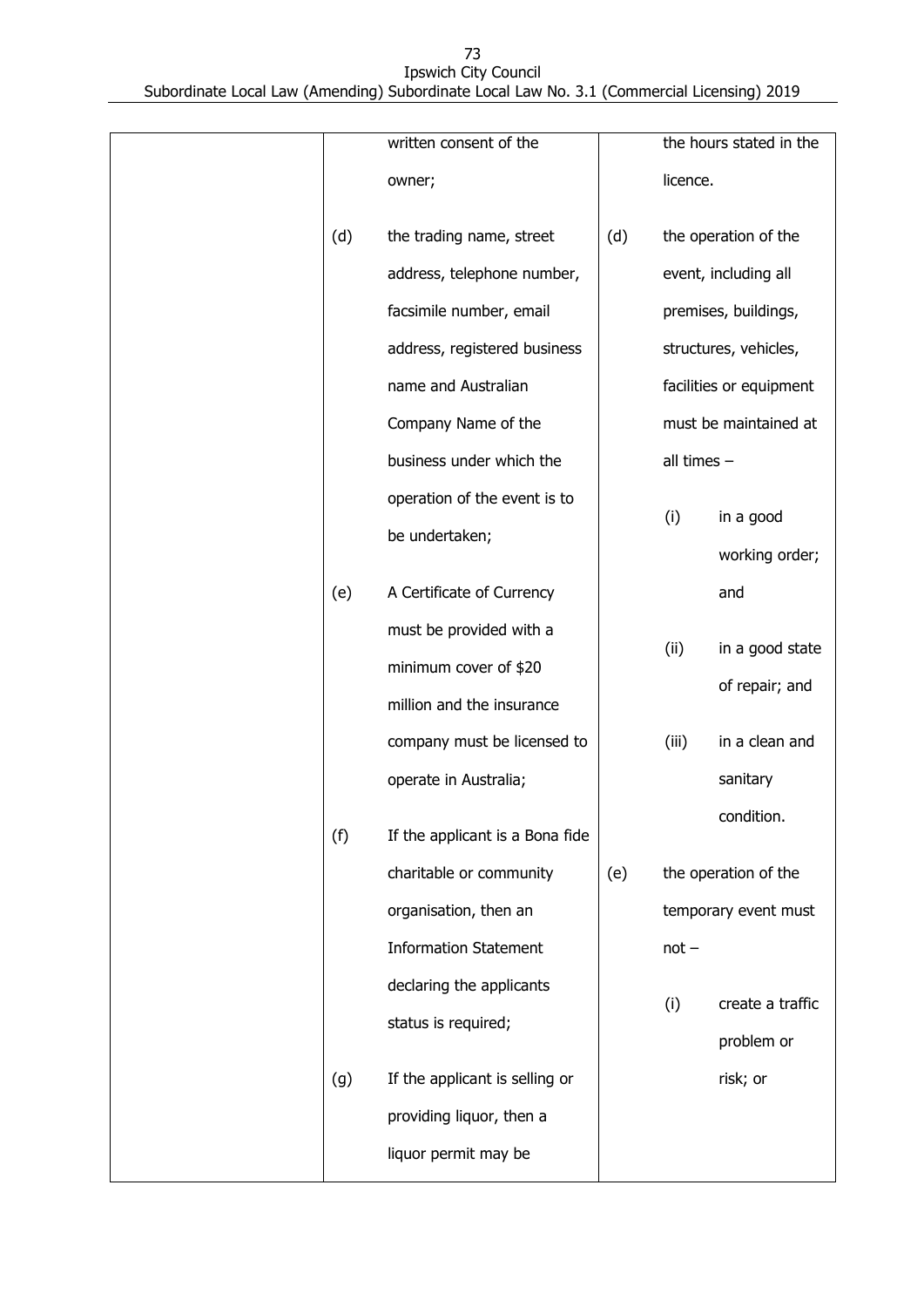| (h) | 1992; | required under the Liquor Act<br>details of the operation of<br>the event including:                                       |     | (ii)        | increase an<br>existing traffic<br>problem or<br>risk;                                                                                                    |
|-----|-------|----------------------------------------------------------------------------------------------------------------------------|-----|-------------|-----------------------------------------------------------------------------------------------------------------------------------------------------------|
|     | (i)   | the type of<br>entertainment or<br>activity involved in<br>the operation of the<br>event; and                              |     | (iii)       | detrimentally<br>affect the<br>efficiency of<br>the existing<br>road network.                                                                             |
|     | (ii)  | a noise impact<br>assessment which<br>identifies the<br>amplified and                                                      | (f) | temporary   | the operation of the<br>entertainment event<br>must comply with any                                                                                       |
|     | (iii) | other noise sources<br>and impacts on<br>surrounding<br>premises; and                                                      | (g) |             | relevant local or State<br>legislation requirements<br>and approvals.<br>the licence holder and                                                           |
|     | (iv)  | the arrangements for<br>attenuating amplified<br>noise levels and<br>managing amplified<br>and other noise<br>sources; and |     | government. | operator is to hold<br>public liability insurance<br>for a minimum of \$20<br>million for the period of<br>the permit to the<br>satisfaction of the local |
|     | (v)   | the number of<br>employees and their                                                                                       |     |             |                                                                                                                                                           |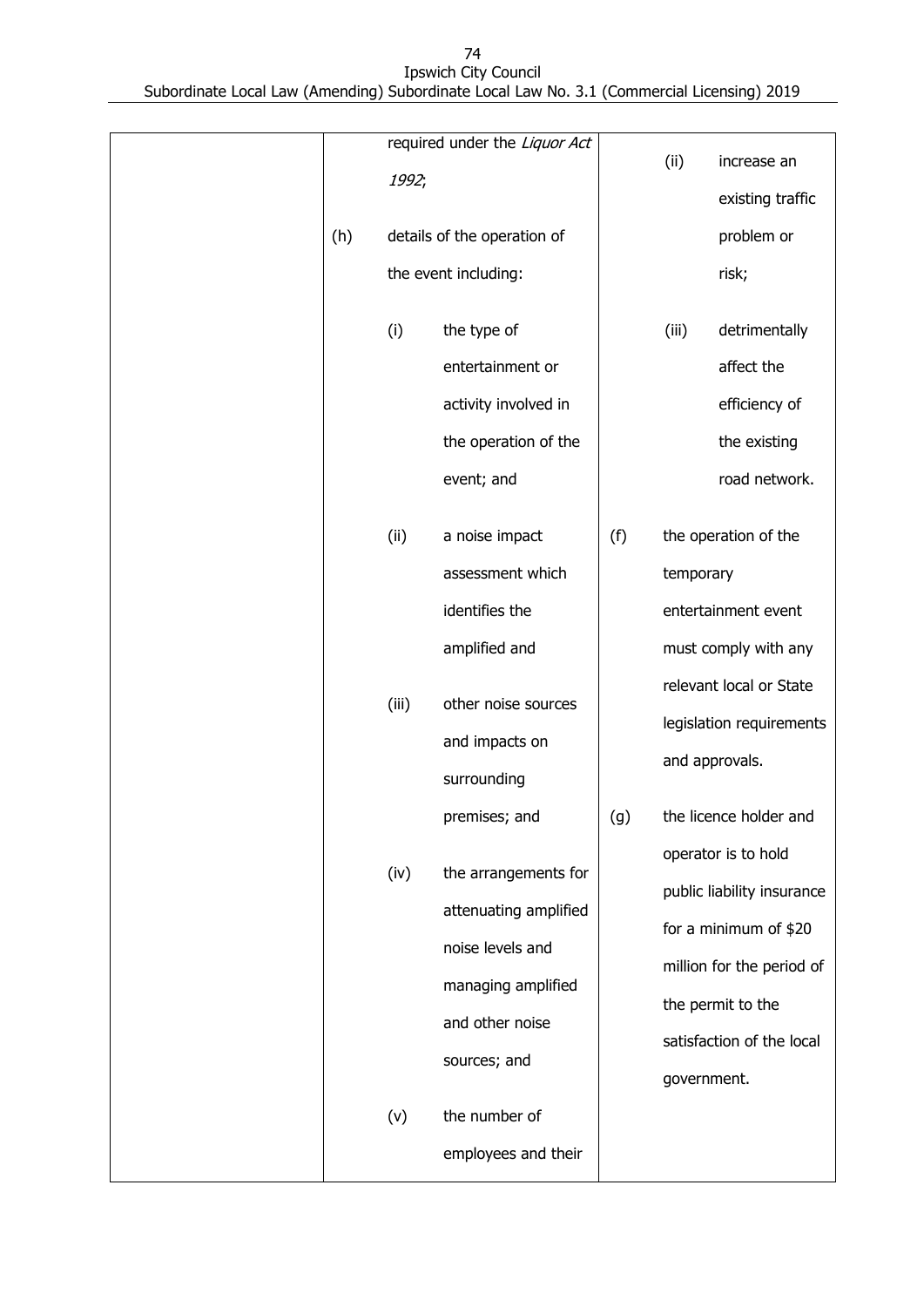|        | categories regularly | (h) | the licence holder must   |
|--------|----------------------|-----|---------------------------|
|        | engaged in the       |     | ensure there are an       |
|        | operation of the     |     | adequate number of        |
|        | event; and           |     | toilets and sanitary      |
|        | the dates and hours  |     | conveniences at           |
| (vi)   |                      |     |                           |
|        | of operation of the  |     | events, complying with    |
|        | event; and           |     | standards and             |
| (vii)  | any associated       |     | requirements, for the     |
|        | activity such as the |     | use of the public.        |
|        | supply of liquor or  | (i) | An adequate and           |
|        | food; and            |     | continuous supply of      |
|        |                      |     | water must be             |
| (viii) | the management of    |     | maintained to all toilet, |
|        | waste and            |     | bathroom, kitchen,        |
|        | wastewater including |     | laundry and drinking      |
|        | the collection and   |     | water facilities that     |
|        | disposal of waste    |     | form part of the          |
|        | and wastewater; and  |     | operation of the event.   |
| (ix)   | the estimated        |     |                           |
|        | number of attendees  | (j) | the licence holder must   |
|        | at the event; and    |     | ensure there are an       |
|        |                      |     | adequate number of        |
| (x)    | arrangements for     |     | waste containers at       |
|        | security and crowd   |     | events, complying with    |
|        | control; and         |     | standards and             |
| (xi)   | pest control         |     | requirements.             |
|        | procedures; and      |     |                           |
|        |                      |     |                           |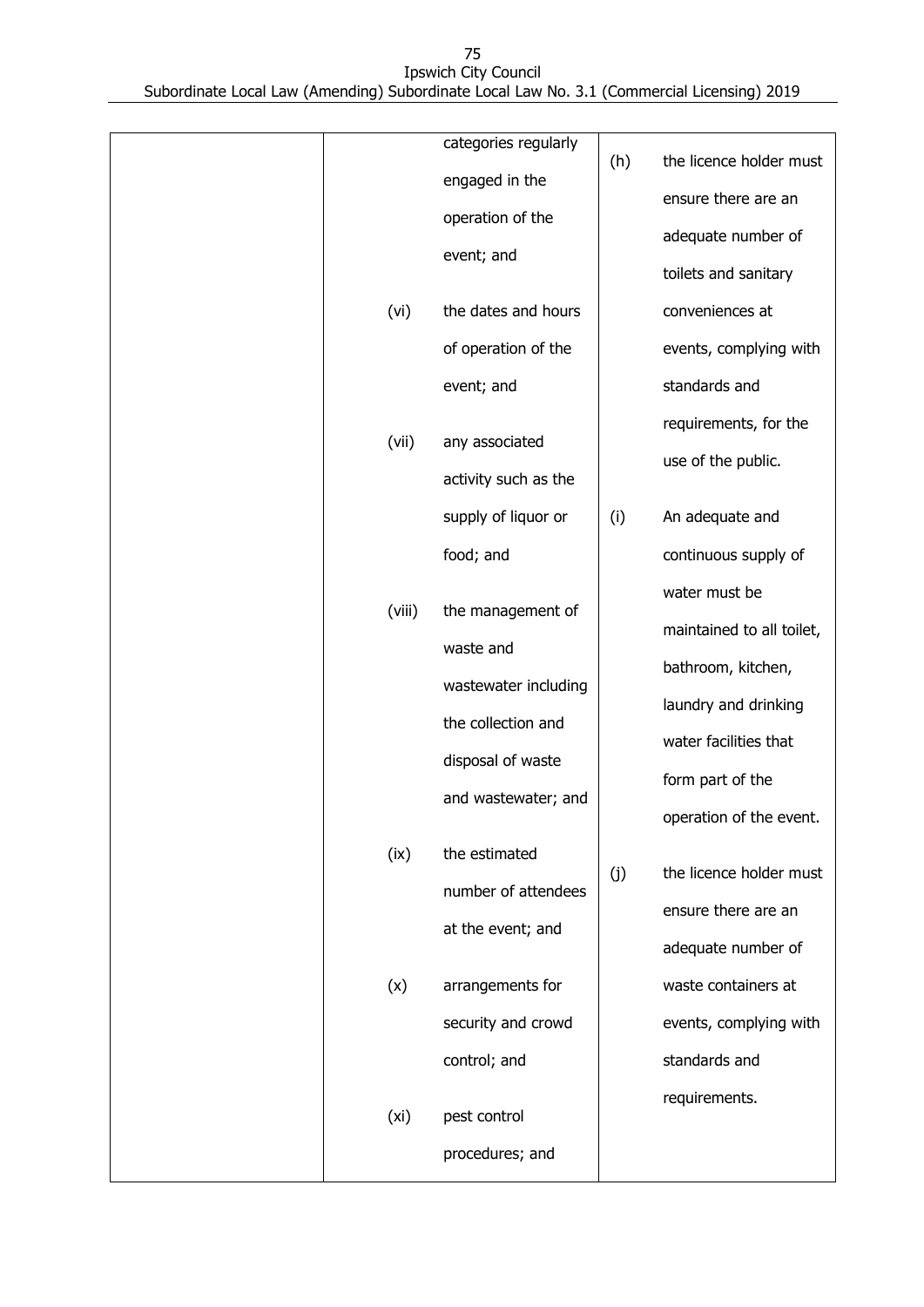|     | (xii)    |                        | in respect of the  | (k) | the operation of the      |
|-----|----------|------------------------|--------------------|-----|---------------------------|
|     |          |                        | operation of an    |     | event must not            |
|     |          | event being a          |                    |     | constitute a nuisance     |
|     |          |                        | market, details of |     | under Local Law No. 8     |
|     |          | the-                   |                    |     | (Nuisances and            |
|     |          |                        |                    |     | Community Health and      |
|     | (A)      |                        | nature of          |     | Safety).                  |
|     |          |                        | goods to be        |     |                           |
|     |          |                        | supplied at        | (1) | Adequate shower, toilet   |
|     |          |                        | each stall         |     | and ablution facilities   |
|     |          |                        | operating          |     | specified by the local    |
|     |          |                        | within the         |     | government must be        |
|     |          |                        | market; and        |     | provided as part of the   |
|     | (B)      |                        | cleaning of        |     | operation of the event.   |
|     |          |                        | the                | (m) | Adequate first aid and    |
|     |          |                        | premises;          |     | medical facilities must   |
|     |          |                        | and                |     | be provided for persons   |
|     | (C)      |                        | proposed           |     | attending the event       |
|     |          |                        | term of the        | (n) | Emergency contact         |
|     |          |                        | licence; and       |     | numbers must be           |
|     |          | a plan to scale and    |                    |     | displayed in the          |
| (i) |          |                        |                    |     | manner and locations      |
|     |          | specifications of the  |                    |     | as specified by the local |
|     |          | operation of the event |                    |     | government or             |
|     | showing- |                        |                    |     | otherwise so that it can  |
|     | (i)      |                        | a floor plan; and  |     | be viewed by members      |
|     |          |                        |                    |     | of the public.            |
|     |          |                        |                    |     |                           |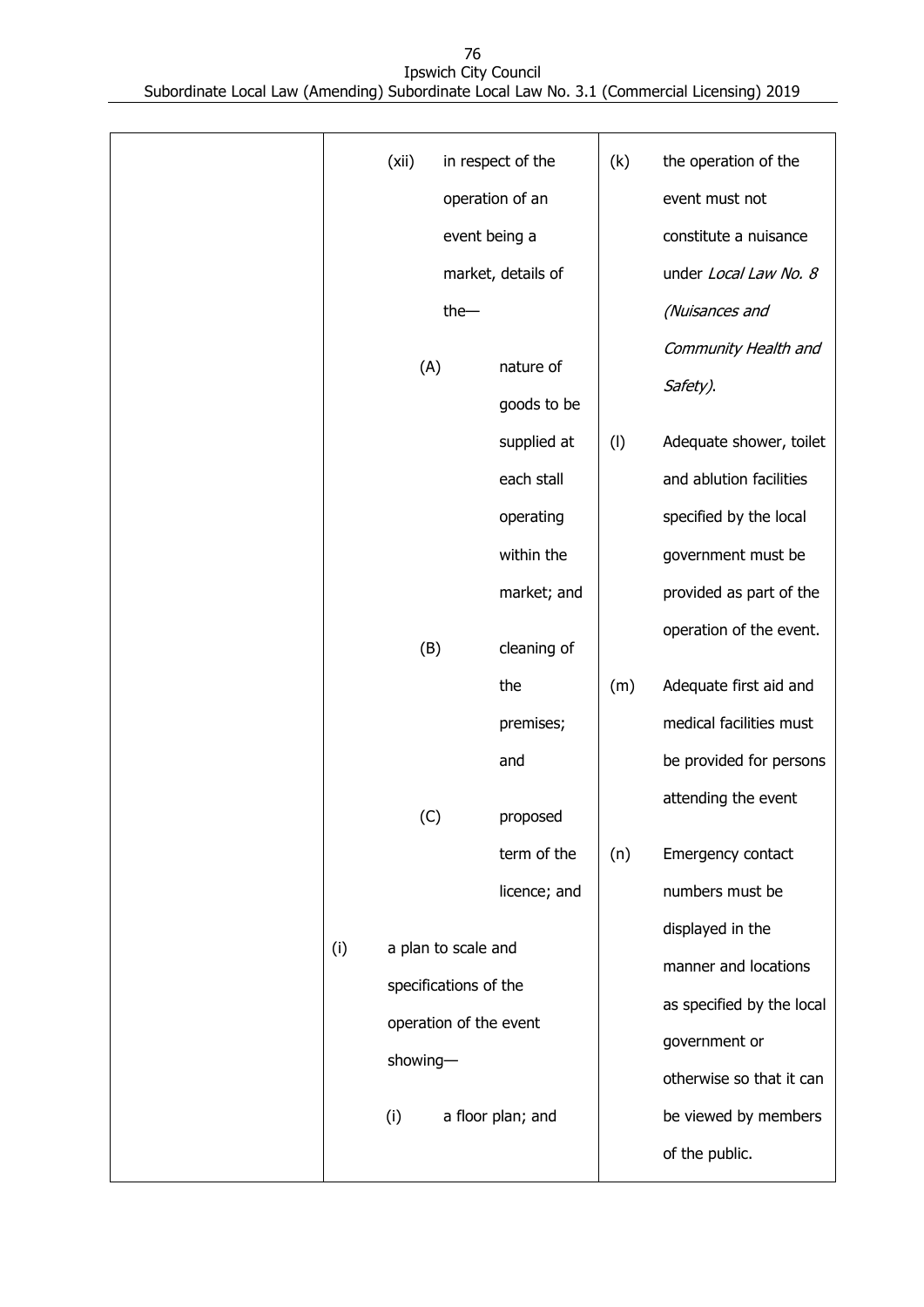| (ii)   | a site plan; and                     | (o) | The evacuation plan                                                      |
|--------|--------------------------------------|-----|--------------------------------------------------------------------------|
| (iii)  | each constituent<br>section; and     |     | and procedures for the<br>operation of the event<br>must be displayed in |
| (iv)   | the means of access                  |     | the manner and                                                           |
|        | to and egress from                   |     | locations specified by                                                   |
|        | the event and                        |     | the local government or                                                  |
|        | adjoining buildings                  |     | otherwise so that it can                                                 |
|        | including for                        |     | be viewed by members                                                     |
|        | emergency services                   |     | of the public.                                                           |
|        | and people with<br>disabilities; and | (p) | The licence may be<br>suspended, cancelled                               |
| (v)    | the accommodating                    |     | or varied at any time                                                    |
|        | capacity in each                     |     | should a matter arise at                                                 |
|        | section of the event;                |     | any time which                                                           |
|        | and                                  |     | warrants, in the opinion                                                 |
|        |                                      |     | of the local                                                             |
| (vi)   | the location and area                |     | government, the                                                          |
|        | of all access ways;                  |     | suspension,                                                              |
|        | and                                  |     | cancellation or variation                                                |
| (vii)  | the location of                      |     | of the licence or                                                        |
|        | sanitary facilities and              |     | conditions including a                                                   |
|        | sanitary                             |     | legitimate complaint                                                     |
|        | conveniences and                     |     | from the public.                                                         |
|        | their type; and                      |     |                                                                          |
| (viii) | the location of-                     |     |                                                                          |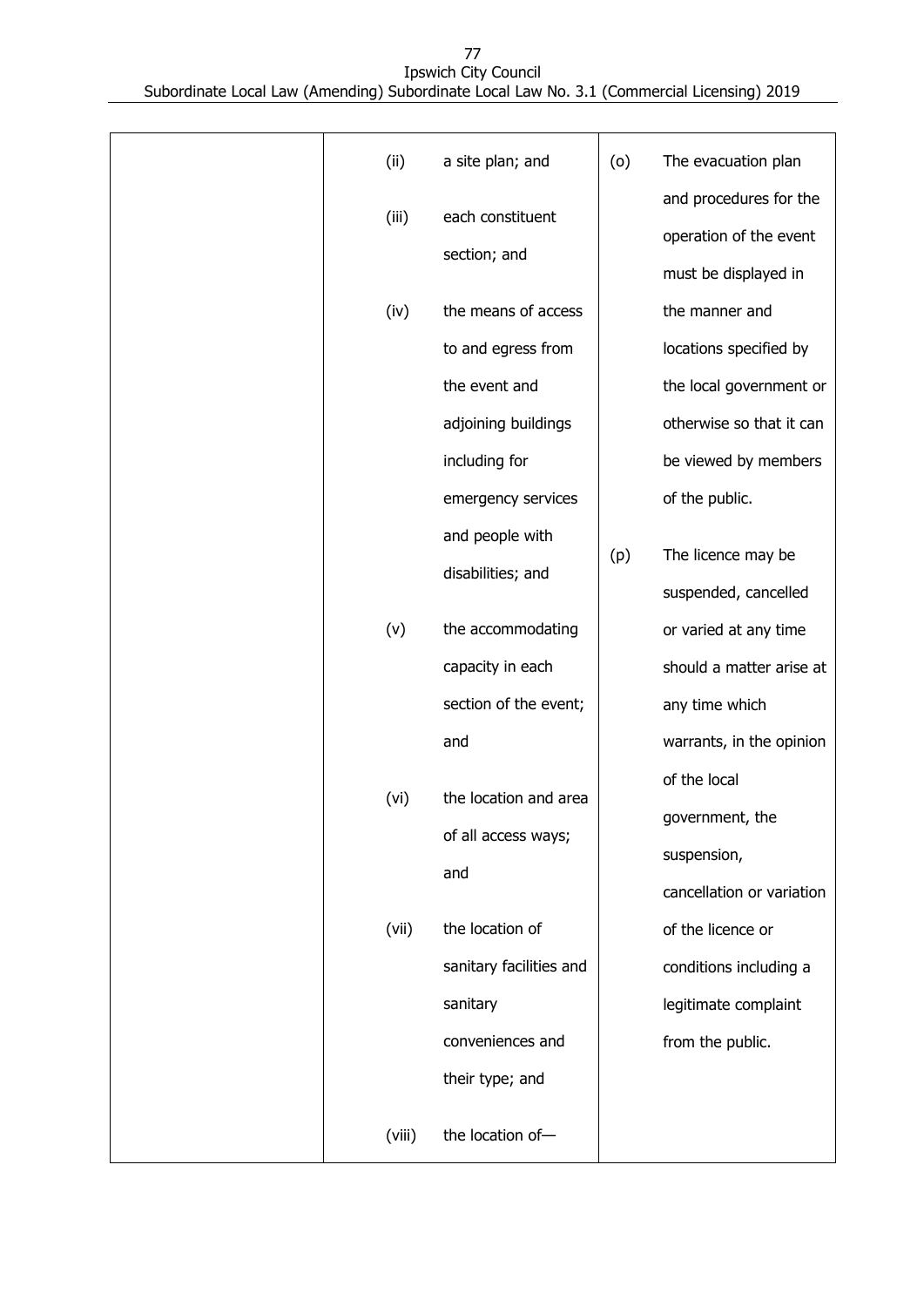| (A)                        | an             |  |
|----------------------------|----------------|--|
|                            | emergency      |  |
|                            | electricity or |  |
|                            | gas supply;    |  |
|                            | and            |  |
|                            |                |  |
| (B)                        | a potable or   |  |
|                            | recreational   |  |
|                            | water          |  |
|                            | supply; and    |  |
| (C)                        | any animals    |  |
|                            | to be kept as  |  |
|                            | part of the    |  |
|                            | operation of   |  |
|                            | the event;     |  |
|                            | and            |  |
|                            |                |  |
| $\left( \mathsf{D}\right)$ | any vehicle    |  |
|                            | parking area   |  |
|                            | pick up and    |  |
|                            | set down;      |  |
|                            | and            |  |
| (E)                        | any signage;   |  |
|                            | and            |  |
|                            |                |  |
| (F)                        | any            |  |
|                            | temporary      |  |
|                            | building or    |  |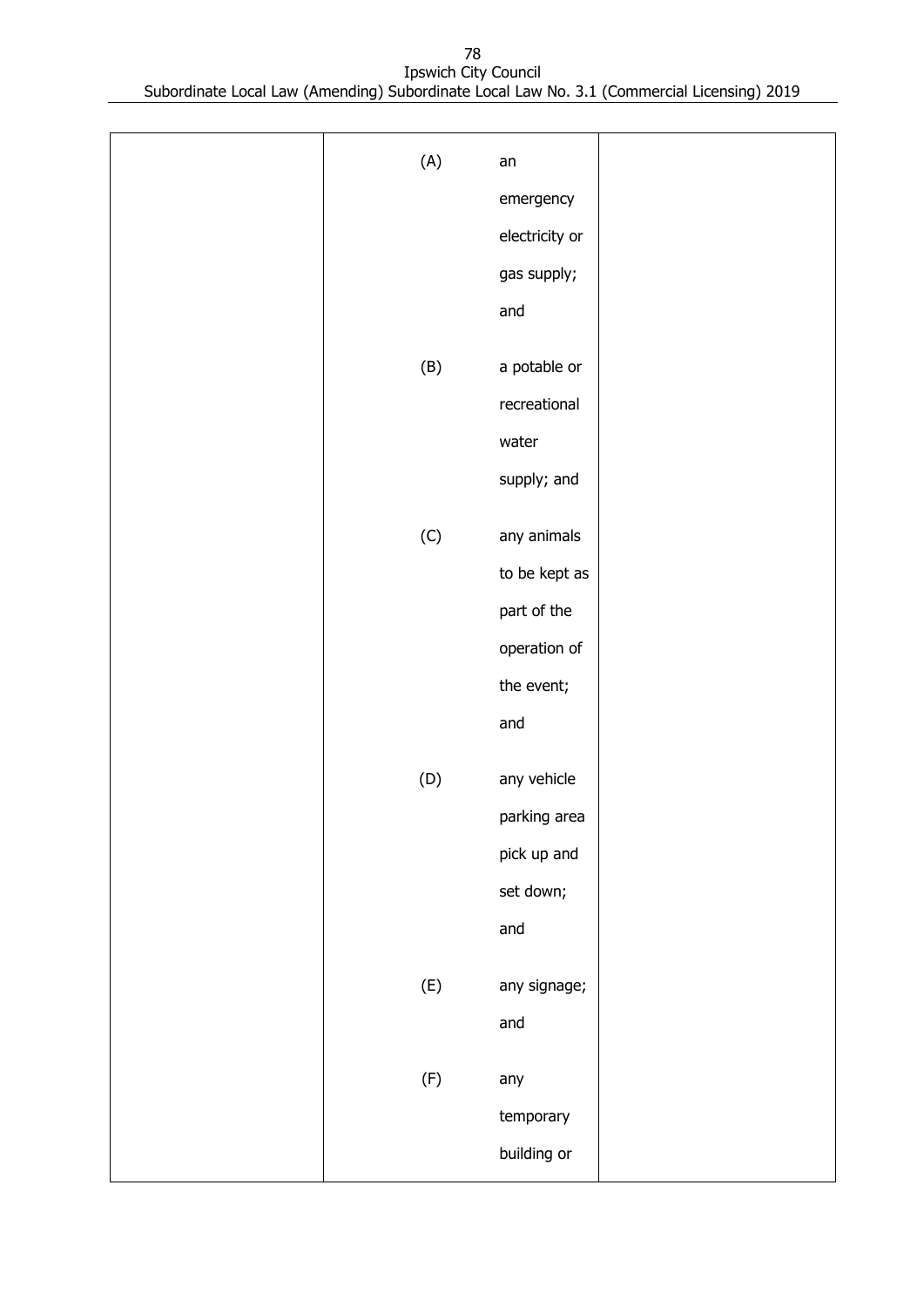|      |                | structure;             |  |
|------|----------------|------------------------|--|
|      |                | and                    |  |
|      |                |                        |  |
|      | (G)            | a first aid            |  |
|      |                | facility; and          |  |
|      |                |                        |  |
|      | (H)            | a camp site;           |  |
|      |                | and                    |  |
|      |                |                        |  |
|      | (I)            | any specific           |  |
|      |                | hazard; and            |  |
| (ix) |                | the topography and     |  |
|      |                |                        |  |
|      | other physical |                        |  |
|      |                | characteristics of the |  |
|      | site;          |                        |  |
|      |                |                        |  |
| (x)  |                | in respect of the      |  |
|      |                | operation of an        |  |
|      | event being a  |                        |  |
|      | $market-$      |                        |  |
|      |                |                        |  |
|      | (A)            | the location           |  |
|      |                | and                    |  |
|      |                | numbering              |  |
|      |                | of all stalls          |  |
|      |                | as part of             |  |
|      |                | the                    |  |
|      |                |                        |  |
|      |                | operation of           |  |
|      |                | the market;            |  |
|      |                | and                    |  |
|      |                |                        |  |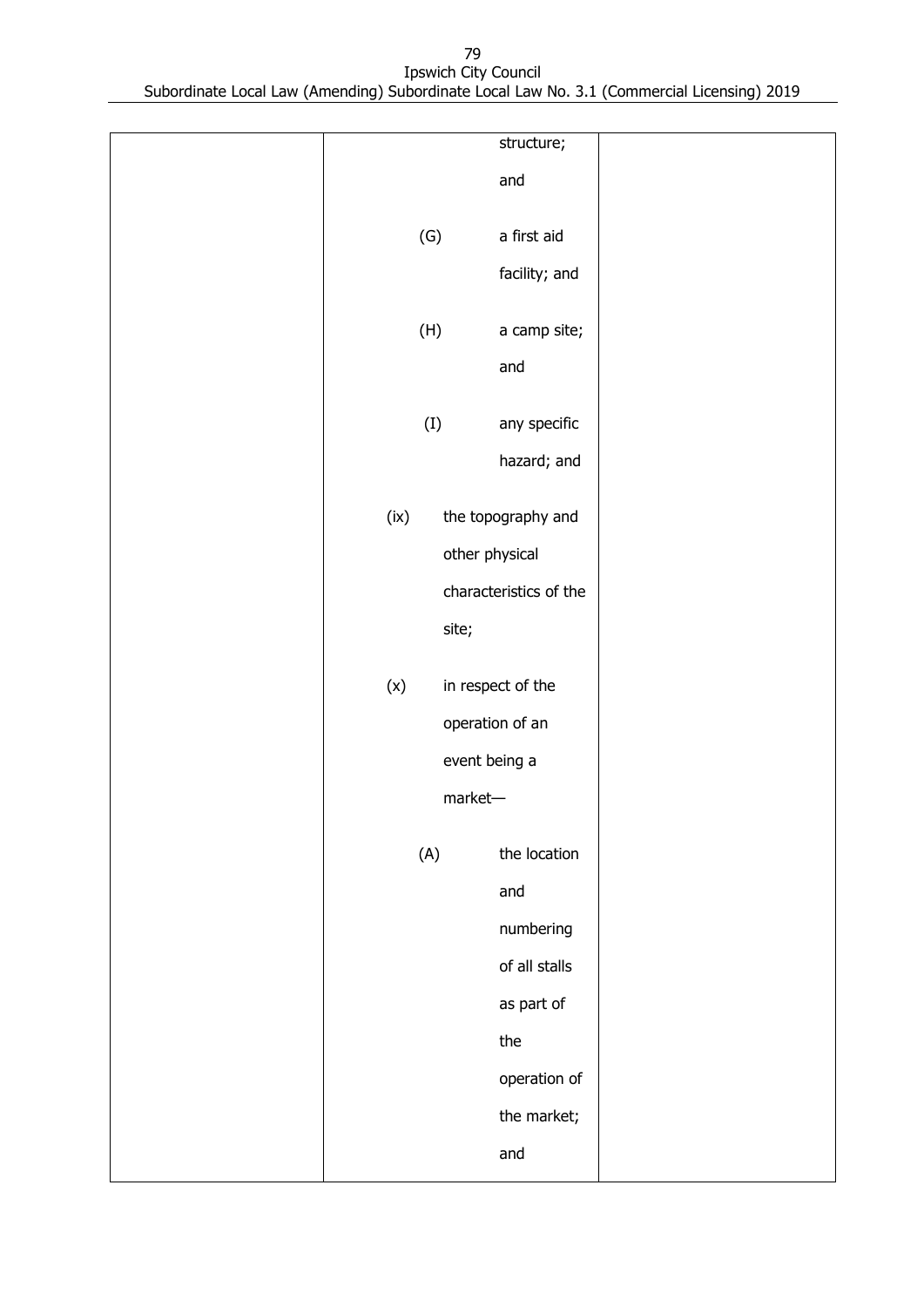|     | (B)                             | the location   |  |
|-----|---------------------------------|----------------|--|
|     |                                 | of waste       |  |
|     |                                 | containers;    |  |
|     |                                 | and            |  |
|     |                                 |                |  |
|     | (C)                             | the location   |  |
|     |                                 | and            |  |
|     |                                 | specifications |  |
|     |                                 | of all         |  |
|     |                                 | amusement      |  |
|     |                                 | rides; and     |  |
|     |                                 |                |  |
| (j) | details of the proposed         |                |  |
|     | inspection, monitoring and      |                |  |
|     | management programs; and        |                |  |
| (k) | a current certificate of        |                |  |
|     | compliance issued by the        |                |  |
|     | Queensland Fire and Rescue      |                |  |
|     | Service and an electrical       |                |  |
|     |                                 |                |  |
|     | safety certificate of           |                |  |
|     | compliance; and                 |                |  |
| (1) | details of site restoration and |                |  |
|     | clean up arrangements; and      |                |  |
|     |                                 |                |  |
| (m) | details of consultation with    |                |  |
|     | emergency services; and         |                |  |
|     |                                 |                |  |

80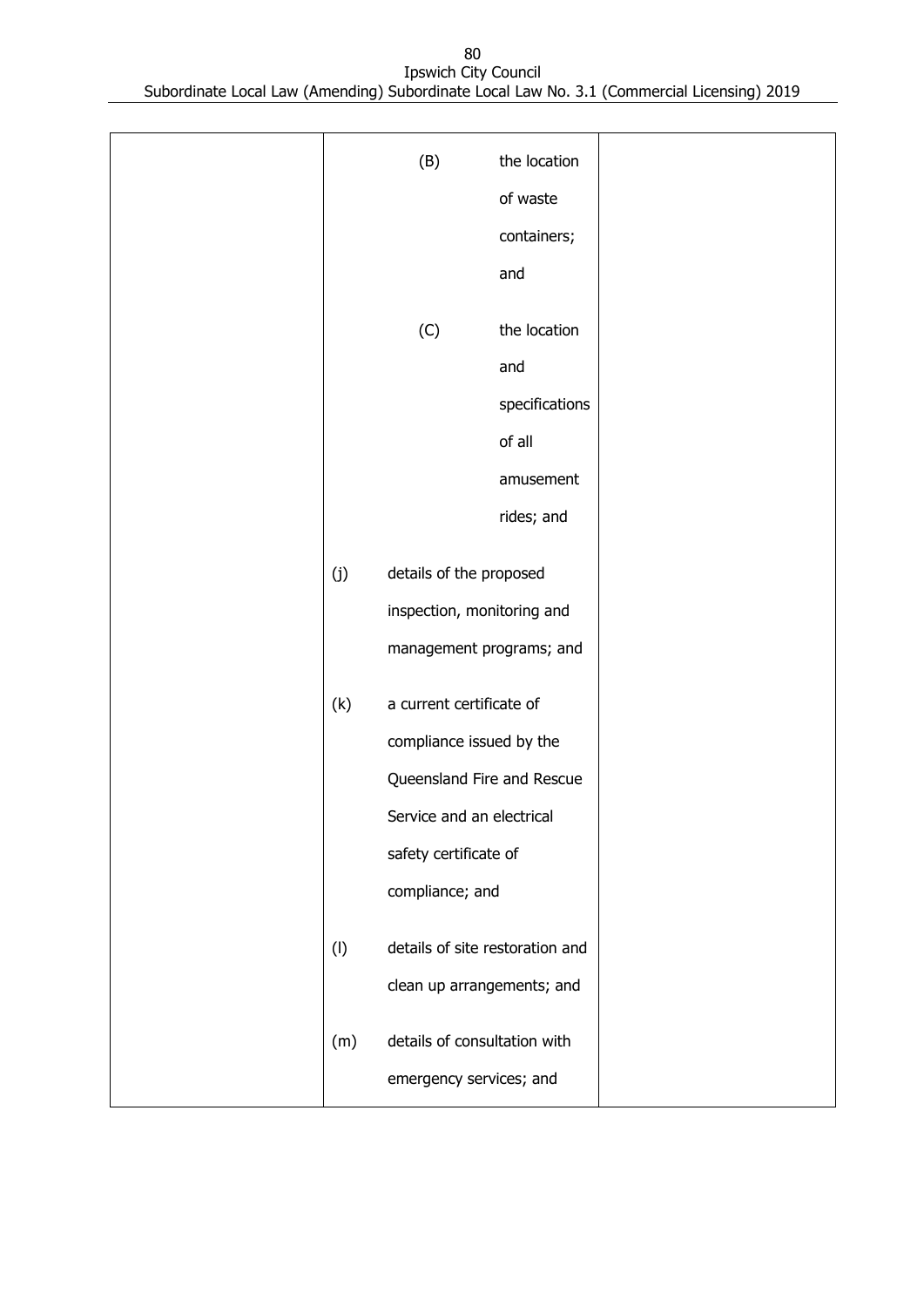| (n) |       | in respect of the operation of |  |
|-----|-------|--------------------------------|--|
|     |       | an event being a market-       |  |
|     | (i)   | all public liability           |  |
|     |       | insurance policies             |  |
|     |       | relating to the                |  |
|     |       | operation of the               |  |
|     |       | market; and                    |  |
|     |       |                                |  |
|     | (ii)  | a current certificate          |  |
|     |       | of compliance issued           |  |
|     |       | by the Division of             |  |
|     |       | Workplace Health &             |  |
|     |       | Safety for all                 |  |
|     |       | amusement rides;               |  |
|     |       | and                            |  |
|     | (iii) | a cash bond as                 |  |
|     |       | specified by the local         |  |
|     |       | government to                  |  |
|     |       | secure compliance              |  |
|     |       | with the conditions            |  |
|     |       | of the licence; and            |  |
|     |       |                                |  |
| (0) |       | The operation of the event     |  |
|     |       | must comply with-              |  |
|     | (i)   | any relevant                   |  |
|     |       | development                    |  |
|     |       | approval; and                  |  |
|     |       |                                |  |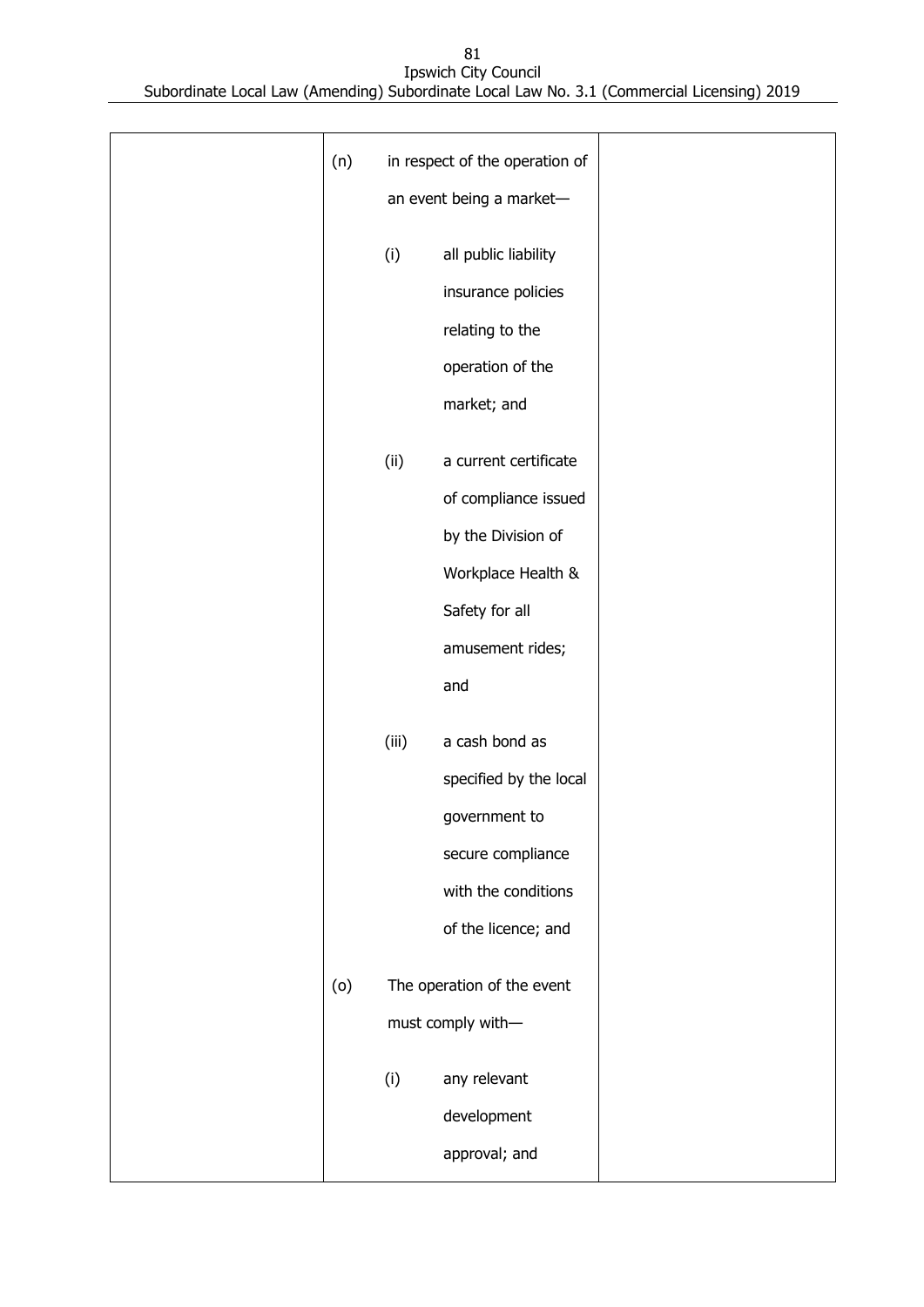| (ii) | the provisions of the<br>planning scheme and<br>any relevant |  |
|------|--------------------------------------------------------------|--|
|      | planning scheme                                              |  |
|      | policy.                                                      |  |

### **36 Insertion of new sch 7**

After new sch 6 –

insert –

#### **Schedule 7 Entertainment Venues**

Chapter 2, Part 12

## **Part 1 Circumstances and venues requiring a licence**

Any venue that has a liquor licence or intends to hold a liquor licence and has live entertainment with amplified music unless determined to be a **Low risk** by an authorised person Willowbank precinct – Willowbank Raceway Queensland Raceway Halls where entertainment is intended to end after 10:00pm Ivorys Rock Conference and Event Centre Ipswich Turf Club Showgrounds – • Ipswich;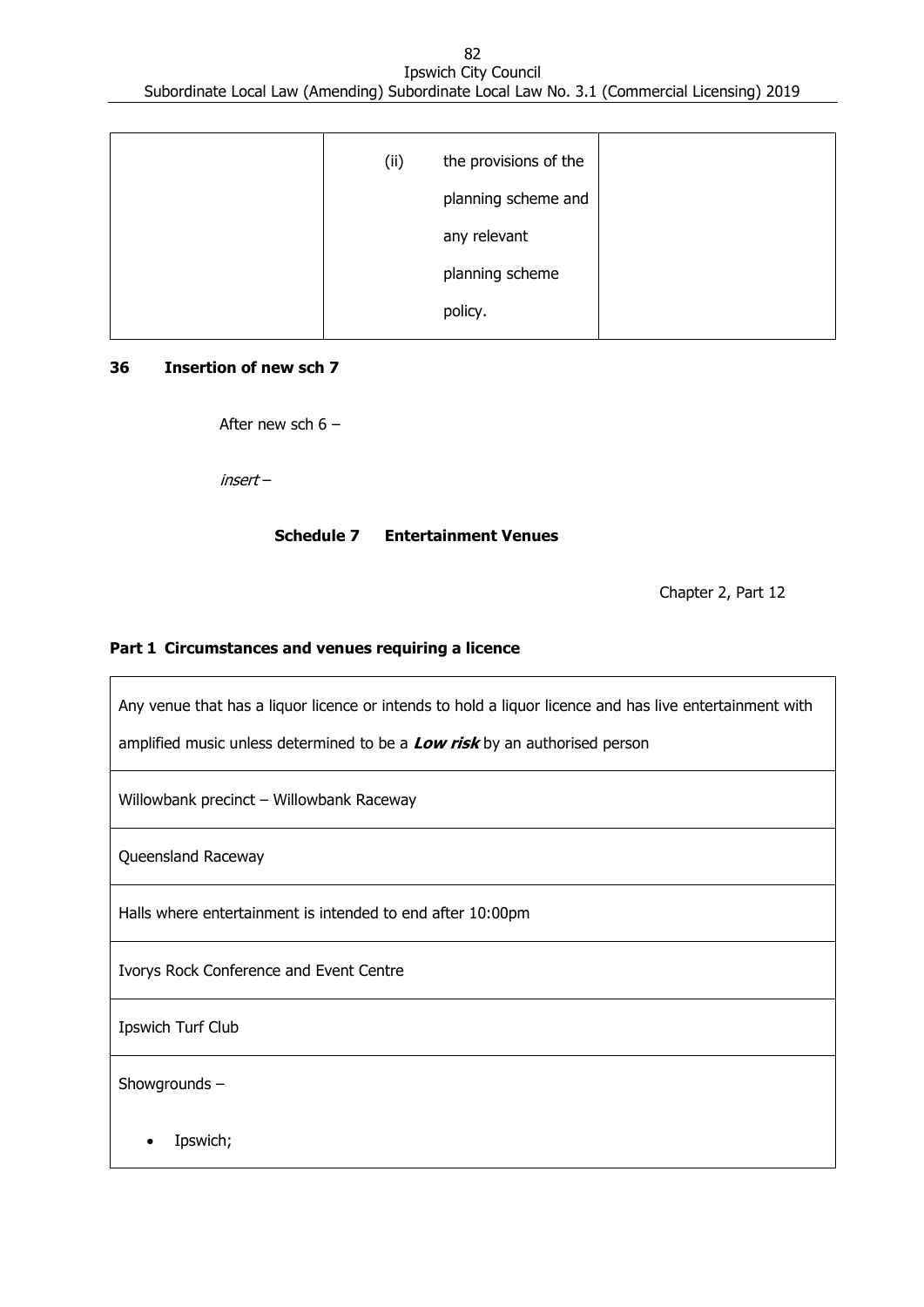- Rosewood; and
- Marburg

## **Part 2 Matters affecting licence for an entertainment venue**

| Column 1<br><b>Licence regulated activity</b> | <b>Column 2</b><br>Documents, material or<br>information required to<br>accompany application for<br>licence |                                                                                                                                                                                                                                            | <b>Column 3</b><br><b>Standard Conditions</b>                                                                                                                                                                                                                                                    |
|-----------------------------------------------|--------------------------------------------------------------------------------------------------------------|--------------------------------------------------------------------------------------------------------------------------------------------------------------------------------------------------------------------------------------------|--------------------------------------------------------------------------------------------------------------------------------------------------------------------------------------------------------------------------------------------------------------------------------------------------|
| Entertainment venue                           | (a)<br>(b)<br>(c)                                                                                            | the location and real<br>property description of<br>the entertainment<br>venue;<br>a layout plan of the<br>entertainment venue;<br>details and drawings of<br>buildings and other<br>structural elements of<br>the entertainment<br>venue; | <b>Event notifications</b><br>1<br>(1) The licence holder must<br>notify the local government<br>at least 30 days before the<br>commencement of the event<br>$if -$<br>(a) the licensee is not liable<br>for the event if a third<br>party is organising<br>and/or managing the<br>event; and/or |
|                                               | (d)                                                                                                          | a detailed statement of<br>the nature of the<br>entertainment to be<br>provided at the<br>entertainment venue<br>and when the<br>entertainment venue is                                                                                    | (b) the venue is leased for<br>any ancillary activity<br>besides the primary<br>purpose of the<br>entertainment venue<br>(the primary purpose is<br>defined in the                                                                                                                               |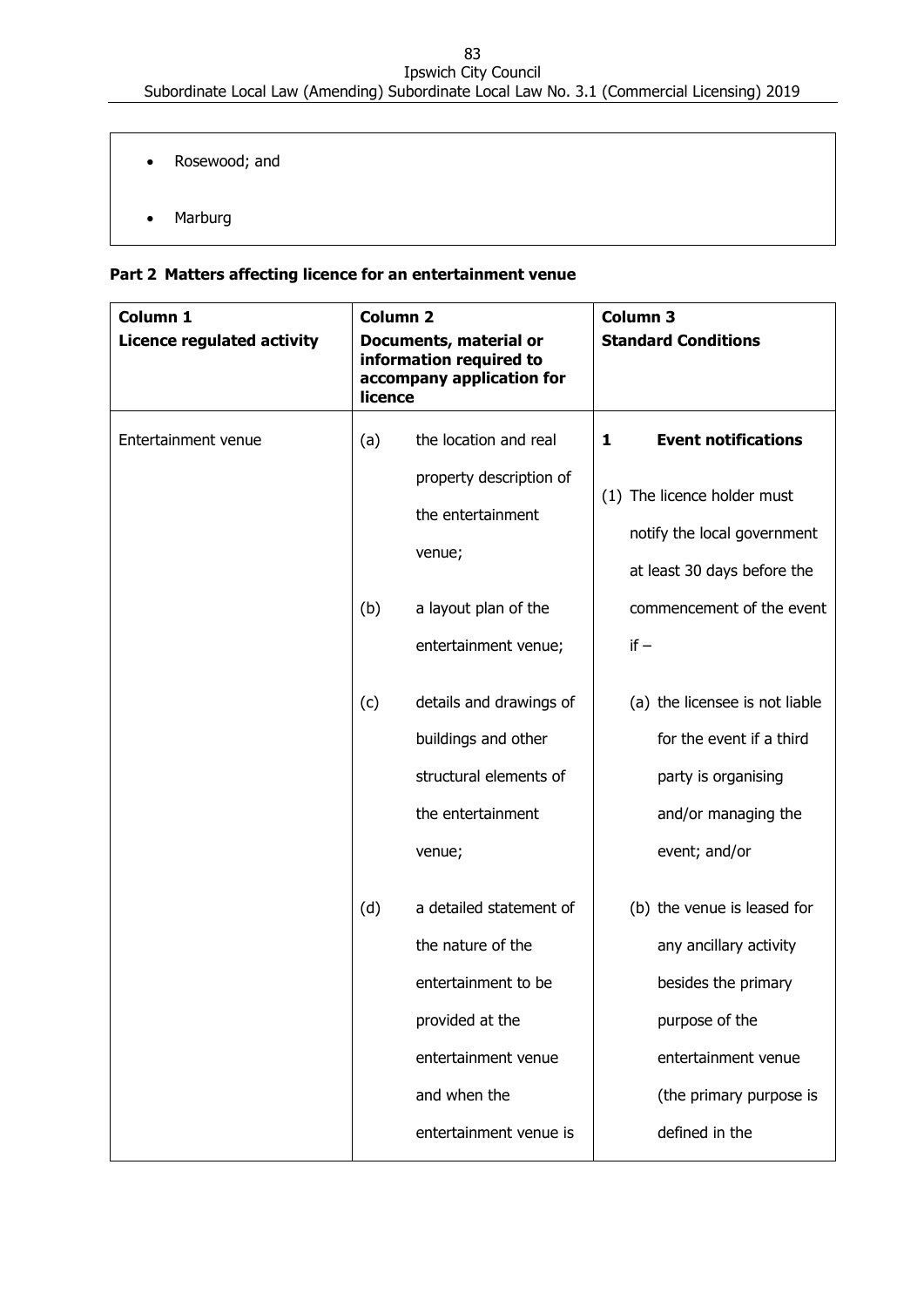|     | to be open to the                      | development approval                       |
|-----|----------------------------------------|--------------------------------------------|
|     | public;                                | for venue); and/or                         |
|     |                                        |                                            |
| (e) | if the applicant is not                | (c) if the patron numbers                  |
|     | the owner of the                       | exceed what is specified                   |
|     | entertainment venue -                  | in the development                         |
|     | the written consent of                 | approval and/or design                     |
|     | the owner;                             | approval for the venue.                    |
| (f) | if approval of anything                | (2) If an event is to occur that           |
|     | to be done under the                   | is in any of the three                     |
|     | licence is required under              | categories listed in section               |
|     | another law $-$ a certified            | (1) above then a Temporary                 |
|     | copy or other                          | <b>Entertainment Event Licence</b>         |
|     | appropriate evidence of                | application will need to be                |
|     | the approval;                          | submitted for approval a                   |
|     |                                        | minimum of 30 days prior to                |
| (g) | the expected number of                 | the event. Please note: if a               |
|     | patrons to the<br>entertainment venue; | third party is liable for the              |
|     |                                        | event then they must                       |
|     | and                                    | submit the application.                    |
| (h) | a copy of a current                    | $\overline{\mathbf{2}}$<br><b>Lighting</b> |
|     | <b>Public Liability</b>                |                                            |
|     | Certificate.                           | (1) Adequate lighting must be              |
|     |                                        | installed/available to ensure              |
|     |                                        | the safety and security of all             |
|     |                                        | patrons.                                   |
|     |                                        |                                            |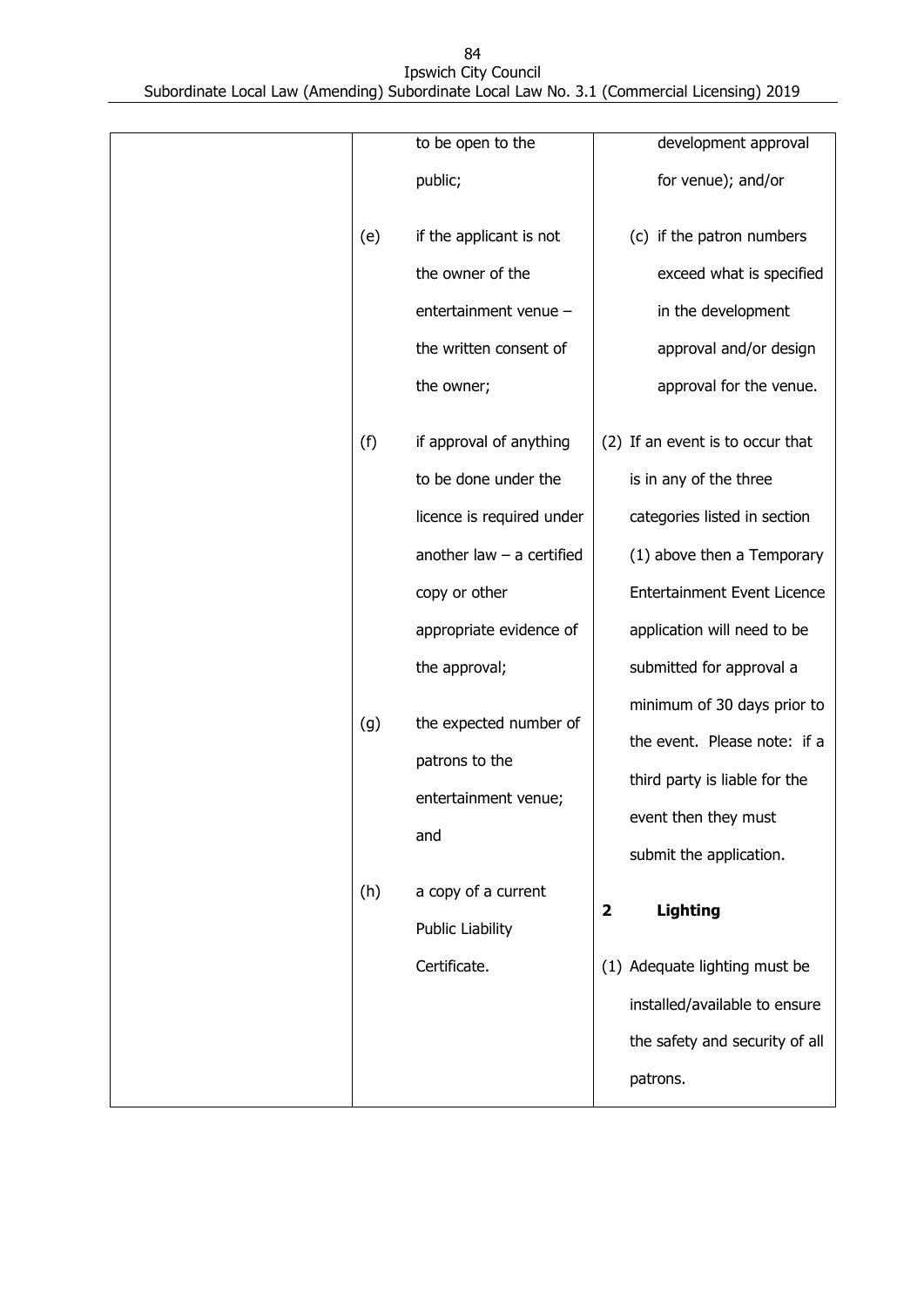|  |   | (2) Lighting must not create a  |
|--|---|---------------------------------|
|  |   | nuisance or intrude on the      |
|  |   | privacy of the occupiers of     |
|  |   | adjoining lands.                |
|  |   |                                 |
|  |   | (3) The licence holder must     |
|  |   | ensure the spillage of light    |
|  |   | from artificial illumination    |
|  |   | does not create a nuisance      |
|  |   | to adjacent residential         |
|  |   | premises as per Australian      |
|  |   | Standard 4282 (Control of       |
|  |   | the obtrusive effects of        |
|  |   | outdoor lighting).              |
|  |   |                                 |
|  |   | (4) Lighting must not create a  |
|  |   | nuisance for traffic.           |
|  | 3 | Air-conditioning units          |
|  |   |                                 |
|  |   | (1) All air conditioning units, |
|  |   | cooling towers and heating      |
|  |   | units are to be regularly       |
|  |   | serviced and maintained in      |
|  |   | accordance with relevant        |
|  |   | Australian Standards.           |
|  |   |                                 |
|  |   | (2) Units must be located in    |
|  |   | such a position as not to       |
|  |   |                                 |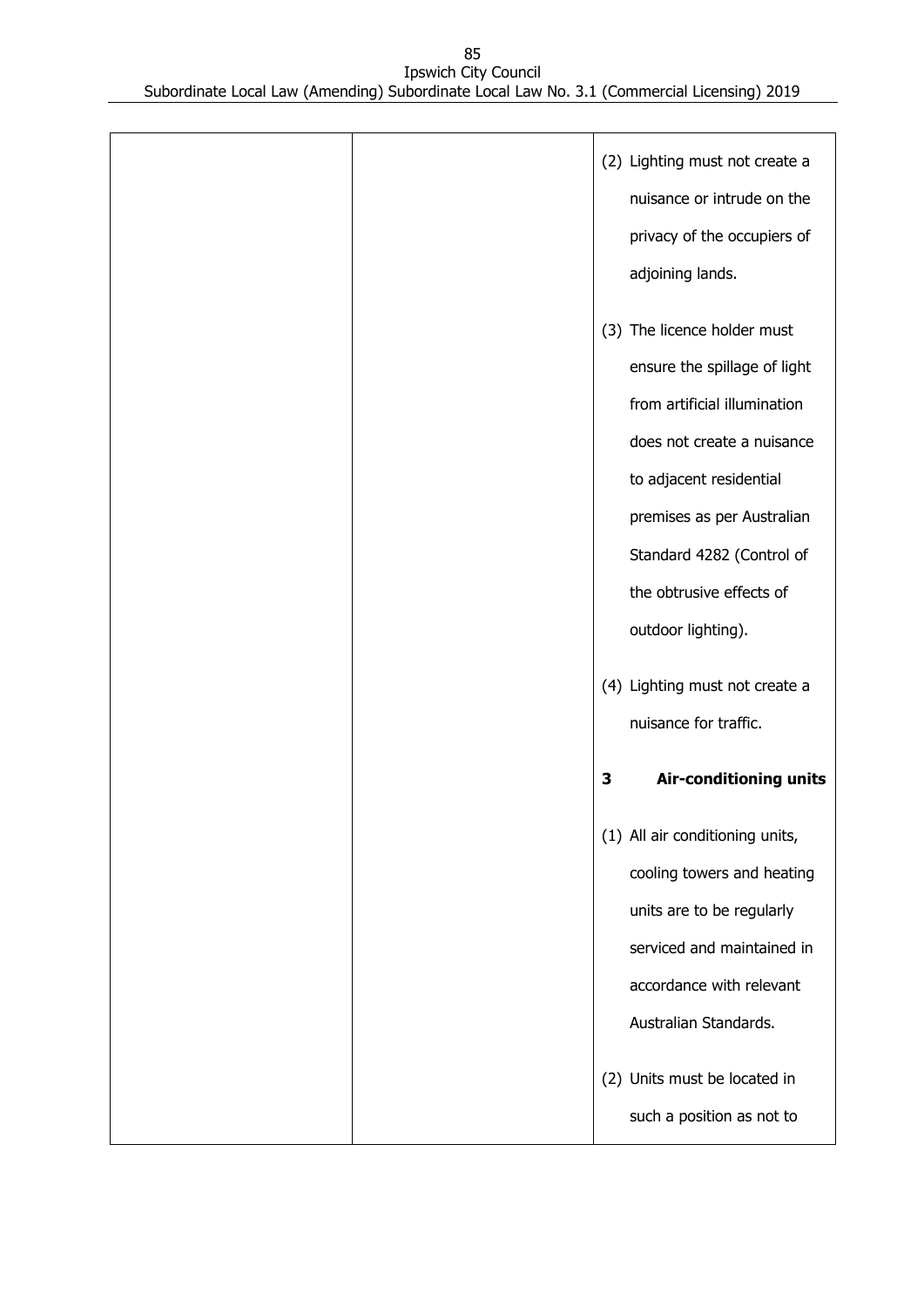|  |   | create a nuisance to           |
|--|---|--------------------------------|
|  |   | adjacent premises.             |
|  |   | (3) Units must be capable of   |
|  |   | transporting air outside the   |
|  |   | entertainment venue (eg via    |
|  |   | an exhaust) that complies      |
|  |   | with the Australian Standard   |
|  |   | AS 1668.                       |
|  | 4 | <b>Water supply</b>            |
|  |   | (1) An adequate and continuous |
|  |   | supply of water is             |
|  |   | maintained to all toilets,     |
|  |   | bathroom, kitchen, laundry     |
|  |   | and drinking water facilities  |
|  |   | at all times.                  |
|  |   | (2) Any water supply intended  |
|  |   | for drinking or cooking is     |
|  |   | potable water.                 |
|  |   | (3) A readily accessible and   |
|  |   | adequate water supply must     |
|  |   | be made available for          |
|  |   | firefighting and first-aid.    |
|  |   | (4) An adequate drinking water |
|  |   | supply is to be provided       |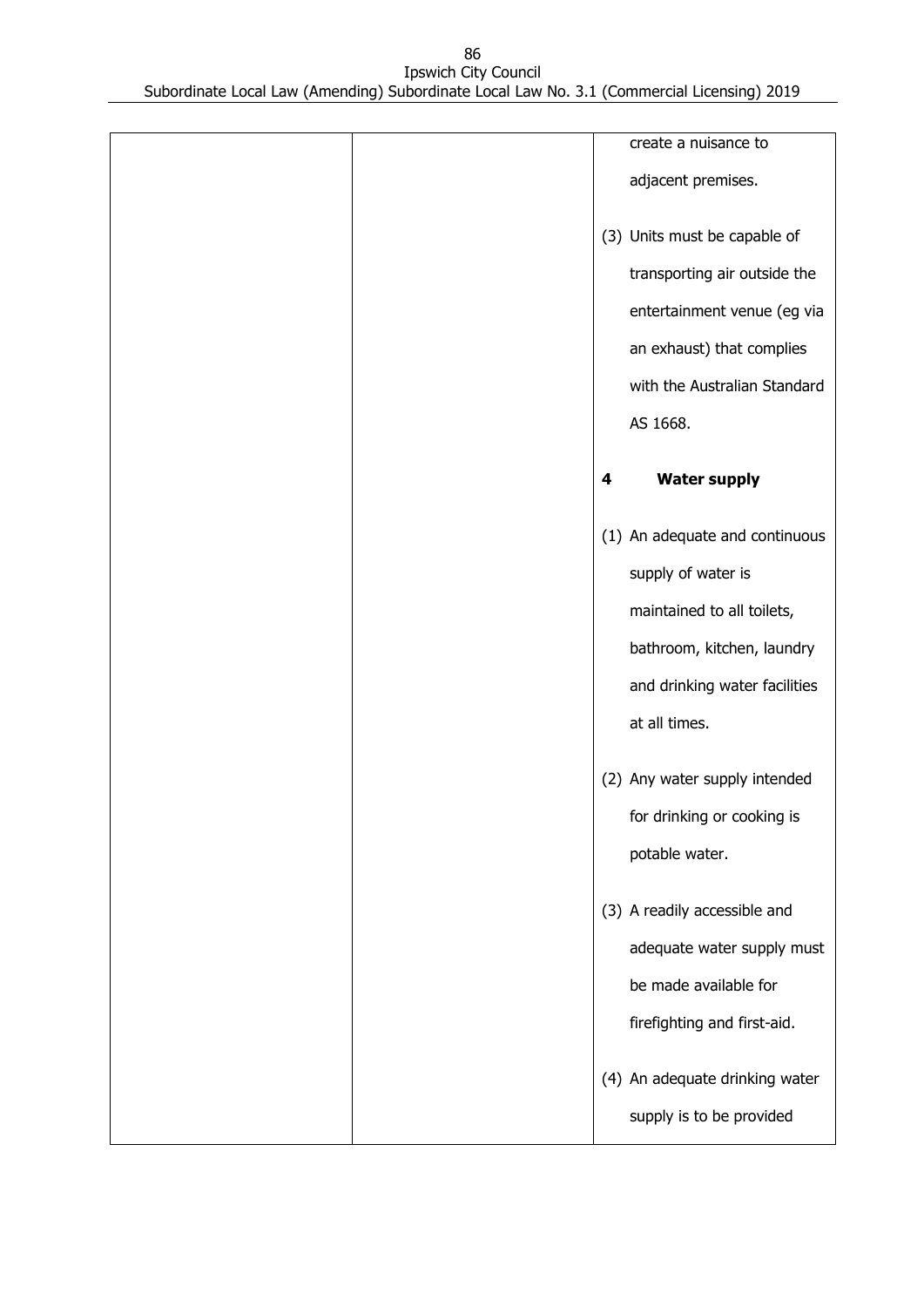|  |   | separate to sanitary           |
|--|---|--------------------------------|
|  |   | conveniences.                  |
|  |   |                                |
|  | 5 | <b>Sanitary convenience</b>    |
|  |   | (1) Sanitary conveniences must |
|  |   |                                |
|  |   | be provided -                  |
|  |   | (a) in accordance with         |
|  |   | Building Code Australia;       |
|  |   |                                |
|  |   | and                            |
|  |   | (b) in good working order;     |
|  |   | and                            |
|  |   |                                |
|  |   | (c) connected with sewer or    |
|  |   | comply with any onsite         |
|  |   | waste water treatment.         |
|  |   |                                |
|  | 6 | <b>Pest control</b>            |
|  |   |                                |
|  |   | (1) The entertainment venue    |
|  |   | must be kept free of vermin    |
|  |   | and insects with, so far as it |
|  |   | is practical, no access        |
|  |   | provided for the ingress of    |
|  |   | vermin.                        |
|  |   |                                |
|  |   | (2) The entertainment venue    |
|  |   | must be treated for vermin     |
|  |   | and insects at least annually  |
|  |   | by a licensed pest control     |
|  |   |                                |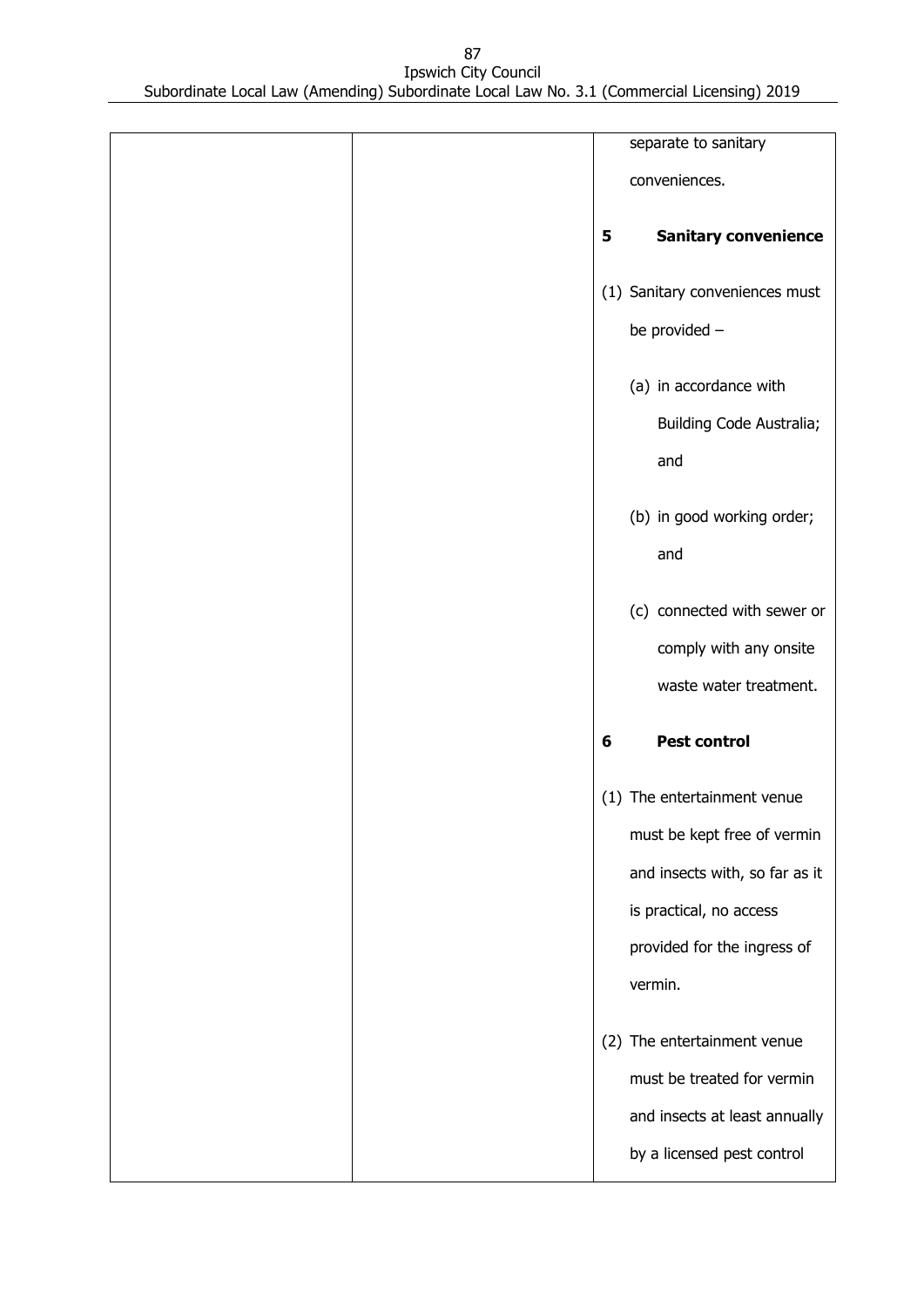| operator or more frequently       |
|-----------------------------------|
| if required by the local          |
| government.                       |
| (3) Records are to be kept of all |
| pest control treatments and       |
| provided to the local             |
| government on request.            |
| <b>Cleaning and</b><br>7          |
| maintenance                       |
| (1) Where the venue is used on    |
| a regular basis (i.e. one or      |
| more times a week, each           |
| week) $-$ the floors, furniture   |
| and fittings must be cleaned      |
| and disinfected at least once     |
|                                   |
| a week by washing or              |
| spraying them with solution       |
| of approved disinfectant.         |
| (2) Where building is used        |
| occasionally i.e. the venue is    |
| not used in consecutive           |
| weeks) $-$ the floor, furniture   |
| and fittings must be cleaned      |
| and disinfected prior to each     |
|                                   |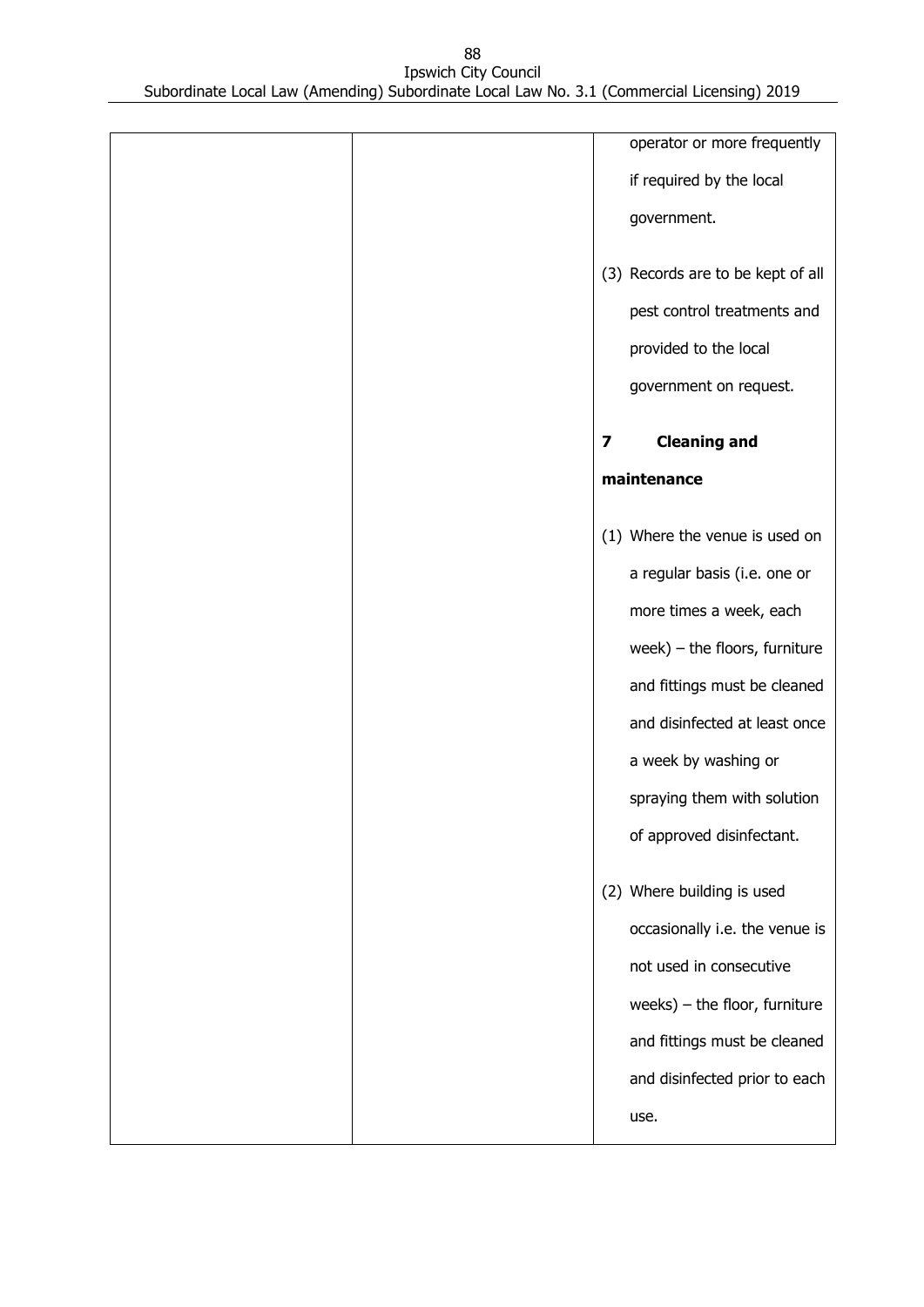|  |   | (3) All rubbish and litter must<br>be removed from the<br>premises and appropriately<br>disposed of the next day or<br>before the next event takes<br>place whichever is sooner.<br>(4) All carpets, matting or other<br>flooring (including stair |
|--|---|----------------------------------------------------------------------------------------------------------------------------------------------------------------------------------------------------------------------------------------------------|
|  |   | coverings) must be securely<br>fixed to the floor and stairs<br>in a sound condition.                                                                                                                                                              |
|  | 8 | <b>Waste management</b>                                                                                                                                                                                                                            |
|  |   | (1) Provide and maintain an<br>adequate number of refuse<br>receptacles on the premises<br>as stipulated by an<br>authorised person.                                                                                                               |
|  |   | (2) Any area that is used to<br>accommodate and clean<br>refuse receptacles is kept<br>clean and tidy at all times.                                                                                                                                |
|  |   | (3) Any solid and liquid waste<br>produced from the venue<br>must not contaminate any<br>stormwater drain.                                                                                                                                         |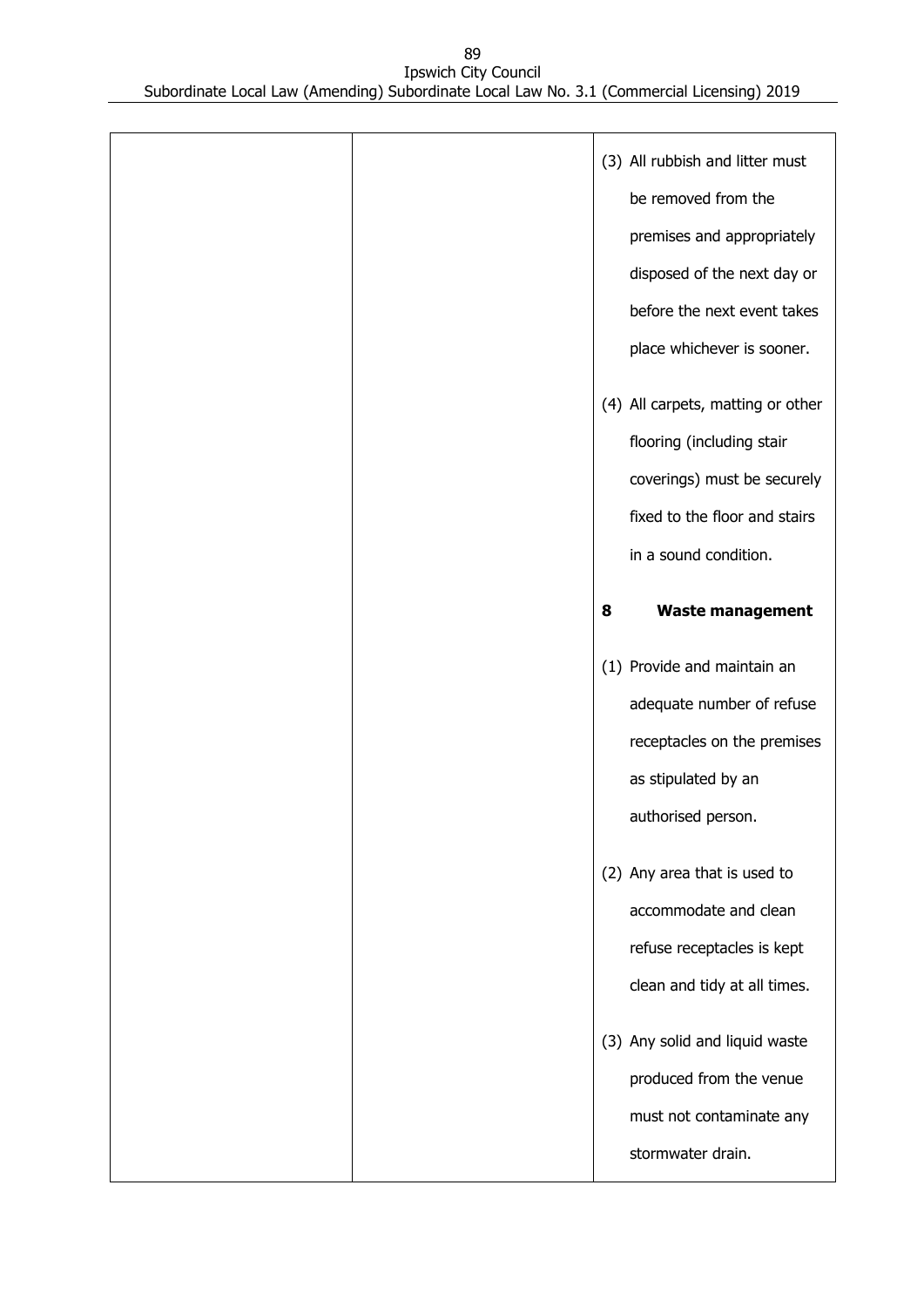|  | 9  | <b>Animals</b>                 |
|--|----|--------------------------------|
|  |    | (1) No animal/s are to be kept |
|  |    | at an entertainment venue      |
|  |    | or on an event site that       |
|  |    | creates a nuisance to the      |
|  |    | patrons or occupiers of        |
|  |    | adjoining properties.          |
|  | 10 | <b>Means of escape</b>         |
|  |    | (1) Any means of escape must   |
|  |    | be kept free from              |
|  |    | obstruction; and               |
|  |    | (2) A copy of a current        |
|  |    | certificate of inspection      |
|  |    | issued under the Fire and      |
|  |    | <b>Emergency Services Act</b>  |
|  |    | 1990 must be provided to       |
|  |    | the local government on an     |
|  |    | annual basis or as required    |
|  |    | by the authorised person.      |
|  |    | (3) The evacuation plan and    |
|  |    | procedures for the operation   |
|  |    | of the entertainment venue     |
|  |    | must be displayed in the       |
|  |    | manner and locations           |
|  |    | specified by the local         |
|  |    |                                |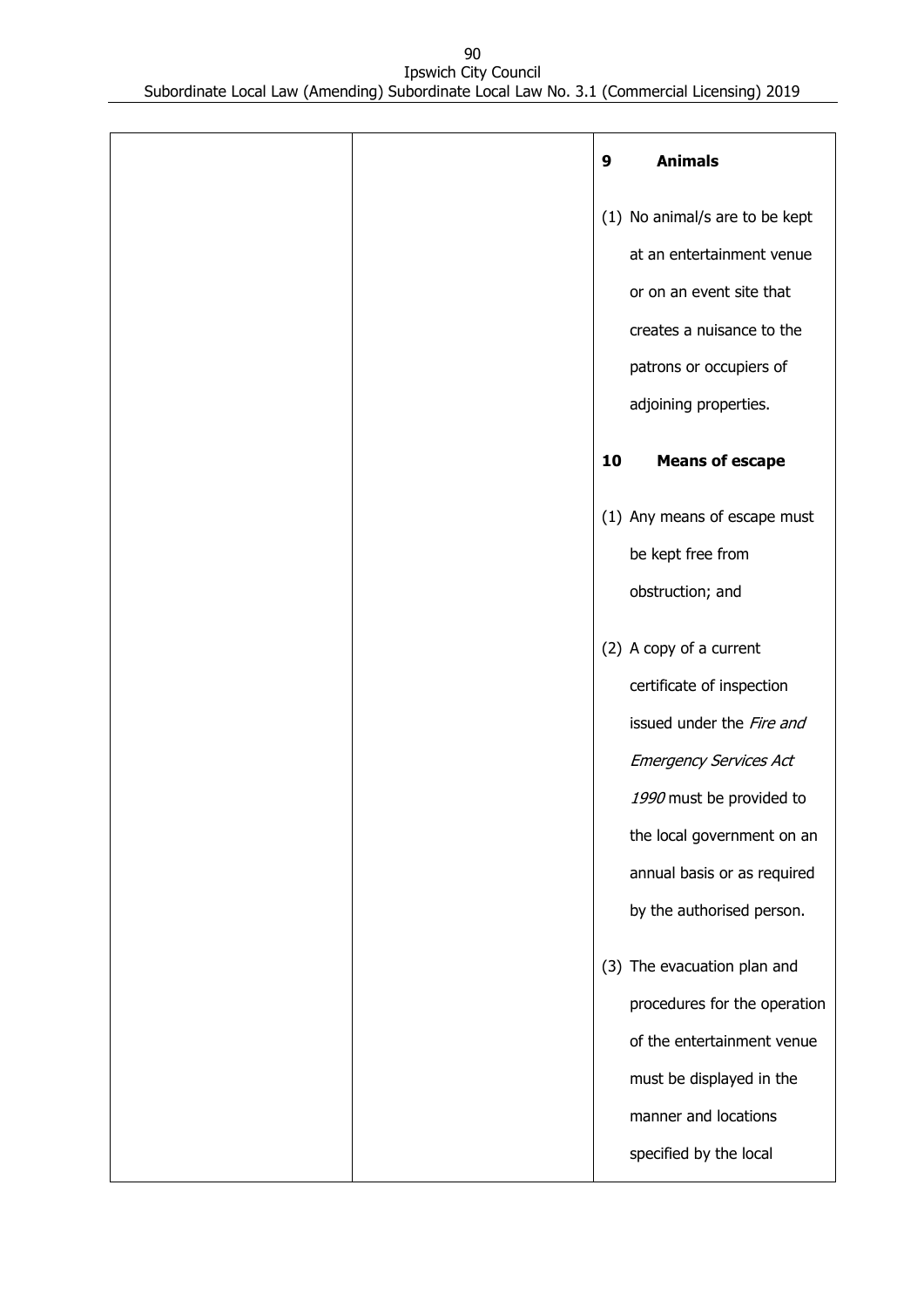|  |    | government or otherwise so     |
|--|----|--------------------------------|
|  |    | that it can be viewed by       |
|  |    | members of the public.         |
|  |    |                                |
|  | 11 | <b>Noise</b>                   |
|  |    | (1) Entertainment provided     |
|  |    | must not generate              |
|  |    | significant noise, dust or     |
|  |    | light pollution (or other      |
|  |    | significantly adverse effects) |
|  |    | on the surrounding             |
|  |    | neighbourhood.                 |
|  |    | (2) The use of amplified sound |
|  |    | is prohibited between the      |
|  |    | hours of 10:00 pm and 7:00     |
|  |    | am (except extended hours      |
|  |    | approved in your               |
|  |    | development approval or        |
|  |    | temporary events license).     |
|  |    | Whilst in operation, the use   |
|  |    | of amplified sound must at     |
|  |    | all times be kept at a level   |
|  |    | so that no nuisance or         |
|  |    | annoyance is caused to any     |
|  |    | nearby residents. The          |
|  |    | amplified sound shall be       |
|  |    | directed away from             |
|  |    |                                |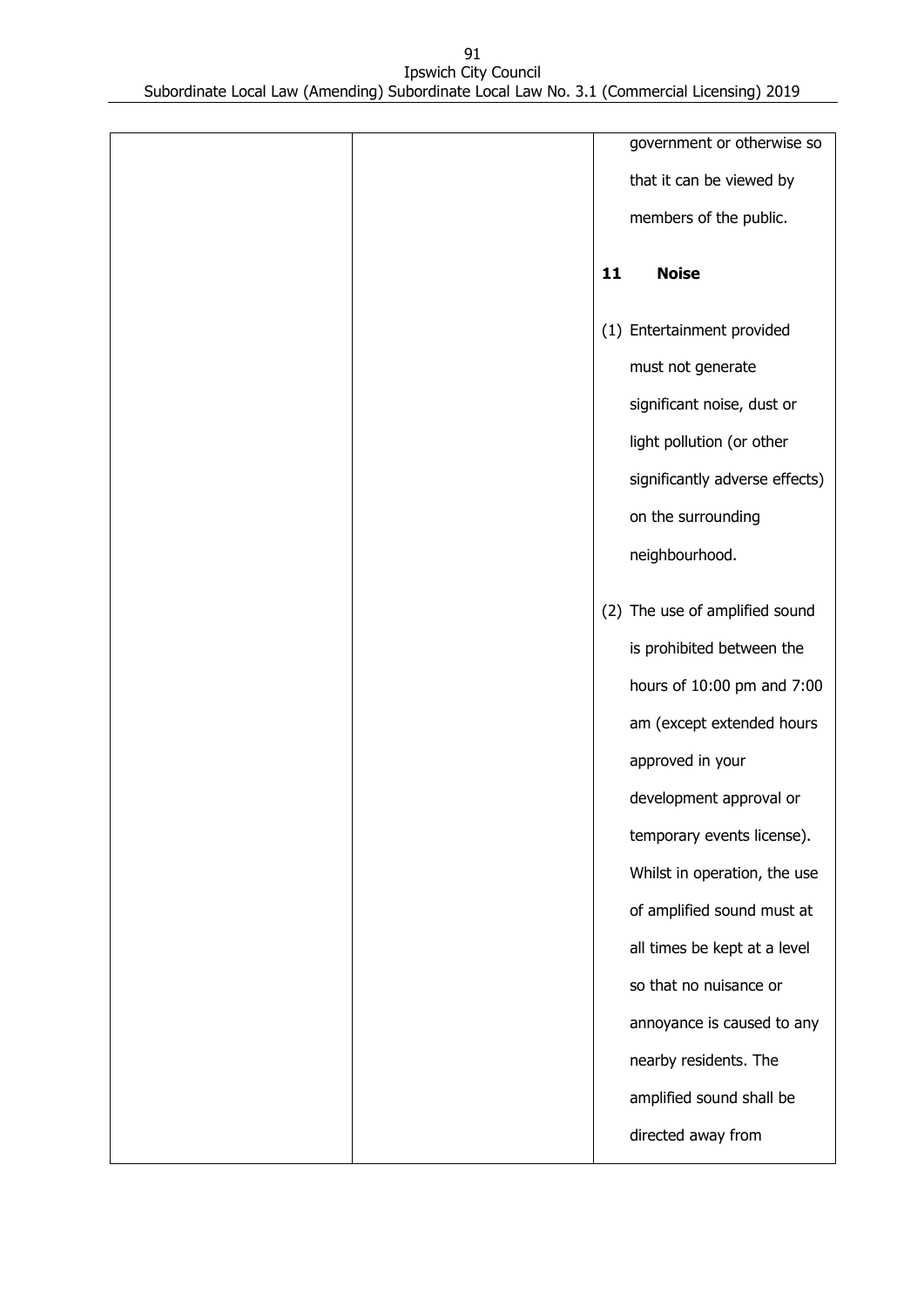|  |    | residents adjacent to the        |
|--|----|----------------------------------|
|  |    |                                  |
|  |    | site.                            |
|  |    |                                  |
|  | 12 | <b>Hazardous materials</b>       |
|  |    | (1) All hazardous materials must |
|  |    | be stored and used in a safe     |
|  |    | manner as part of the            |
|  |    | operation of the                 |
|  |    | entertainment venue.             |
|  |    | (2) Adequate storage must be     |
|  |    | provided for all hazardous       |
|  |    | materials stored or used as      |
|  |    | part of the operation of the     |
|  |    | entertainment venue.             |
|  |    | (3) All objects (including       |
|  |    | vehicles and machinery)          |
|  |    | which are dismantled as          |
|  |    | part of the operation of the     |
|  |    | entertainment venue must         |
|  |    | be dismantled undercover         |
|  |    | and on a paved impervious        |
|  |    | surface which is unaffected      |
|  |    | by storm water runoff and        |
|  |    | must not create a nuisance.      |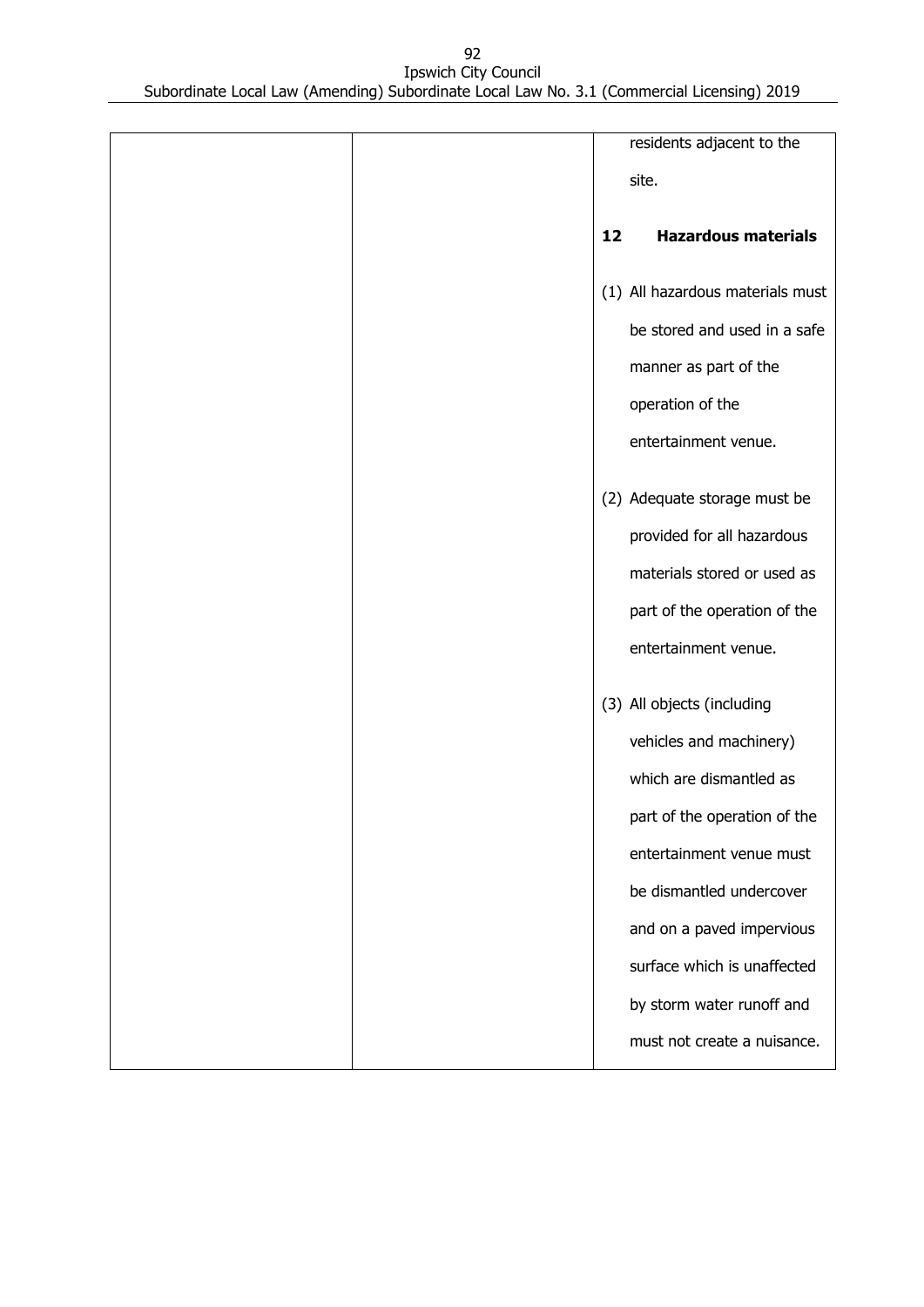|  |    | (4) A spillage of a waste,<br>contaminant or other<br>material must -            |
|--|----|----------------------------------------------------------------------------------|
|  |    | (a) be cleaned up<br>immediately; and                                            |
|  |    | (b) must not be cleaned up<br>by hosing, sweeping or<br>otherwise releasing such |
|  |    | waste, contaminant or<br>material to any storm                                   |
|  |    | water system or waters.                                                          |
|  | 13 | <b>Miscellaneous</b>                                                             |
|  |    | (1) The operation of the                                                         |
|  |    | entertainment venue<br>including all premises,                                   |
|  |    | buildings, structures,                                                           |
|  |    | vehicles, facilities or                                                          |
|  |    | equipment must be<br>maintained at all times -                                   |
|  |    | (a) in a good working<br>order; and                                              |
|  |    | (b) in a good state of<br>repair; and                                            |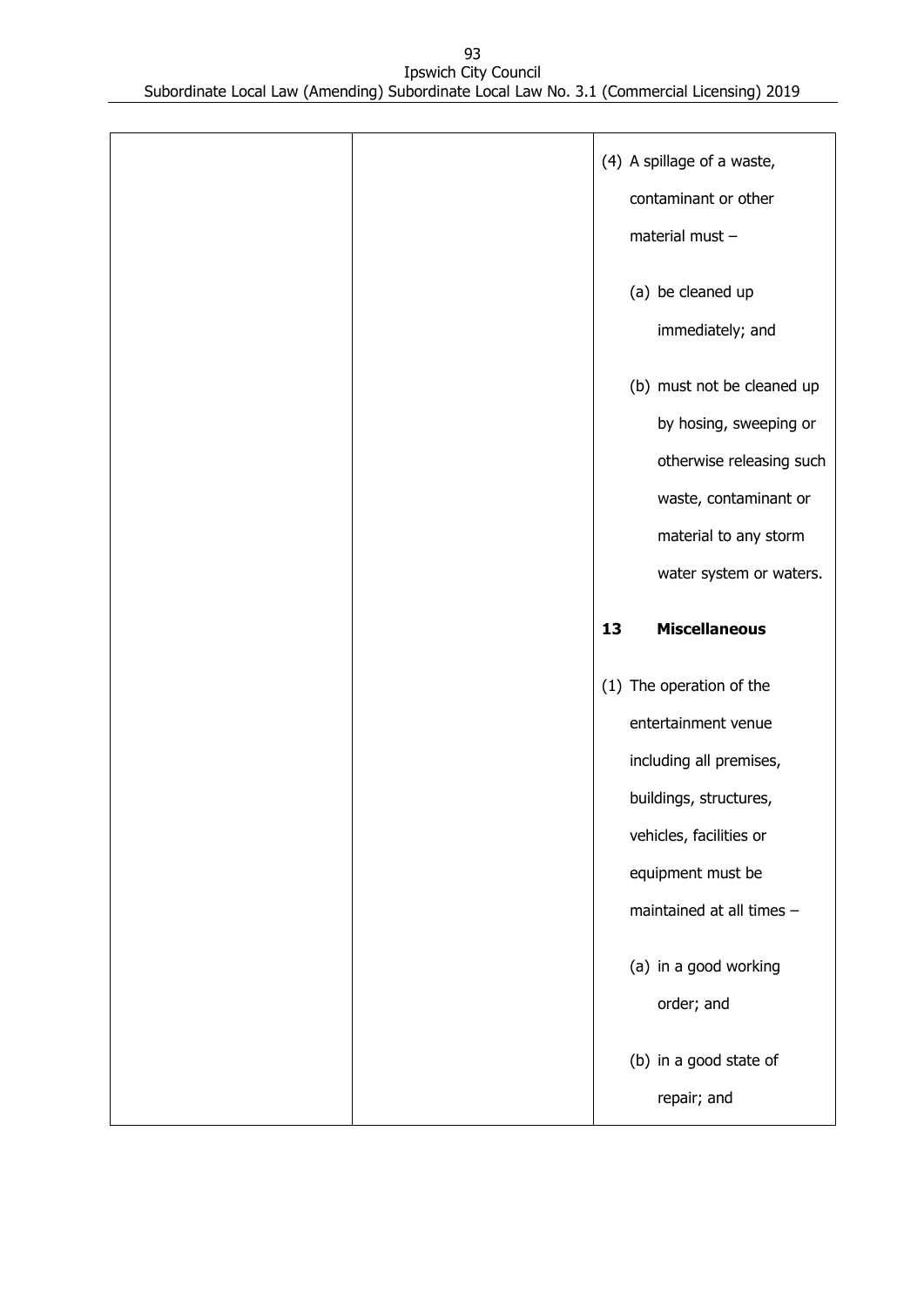|  | (c) in a clean and sanitary<br>condition.                                                                                          |
|--|------------------------------------------------------------------------------------------------------------------------------------|
|  | (2) Adequate space and crowd<br>control measures must be<br>provided in respect of the<br>operation of the<br>entertainment venue. |
|  | (3) Adequate first aid and<br>medical facilities must be<br>provided for persons<br>attending the entertainment<br>venue.          |
|  | (4) The licensee must ensure<br>that all related licence fees<br>are paid within stipulated<br>timeframes.                         |
|  | (5) The licensee must hold a<br>Public Liability Certificate at<br>all times.                                                      |
|  | <b>Advisory information</b><br>14                                                                                                  |
|  | (1) Where food is sold, served<br>or produced on site there<br>may be a requirement to<br>hold a licence to do so                  |